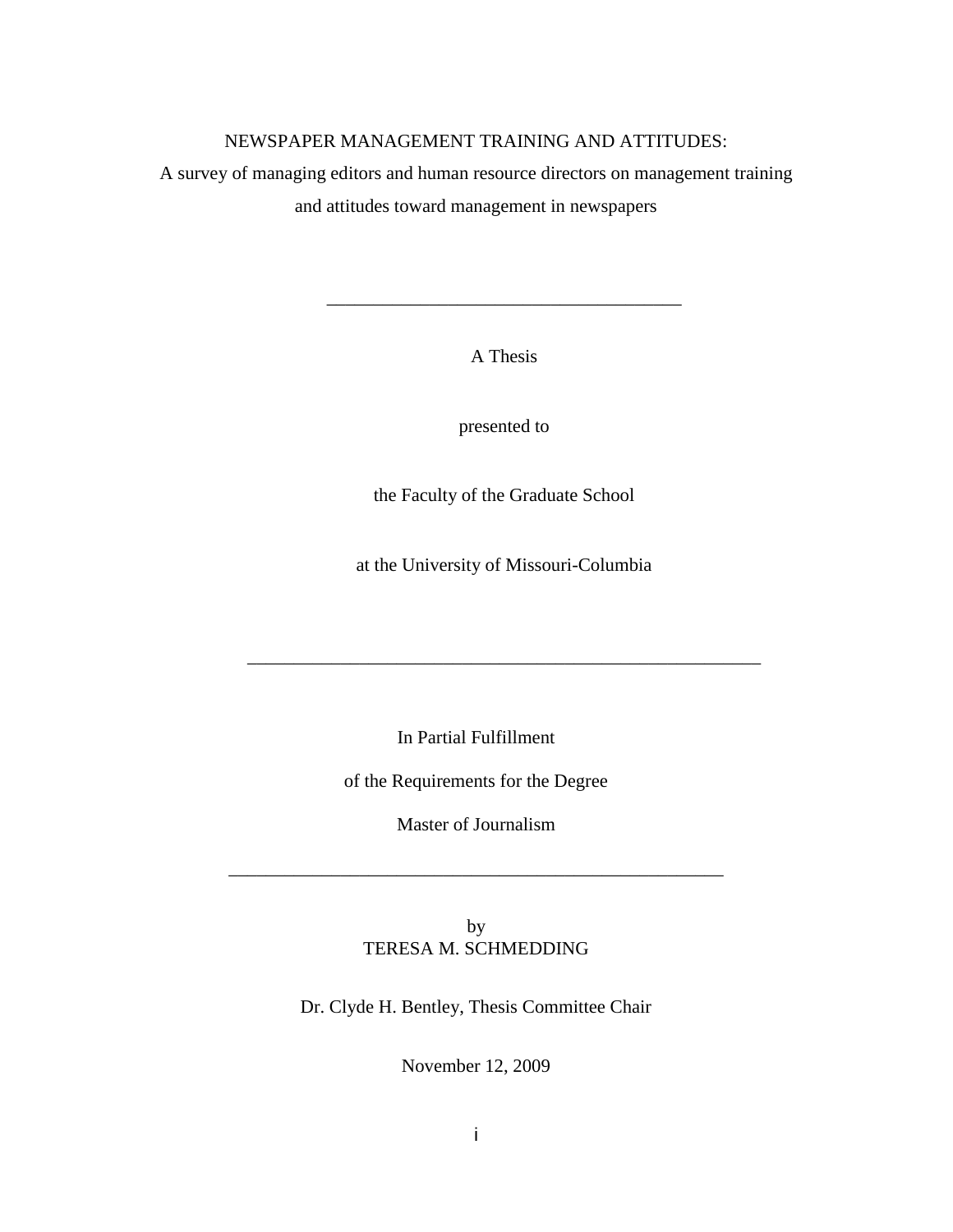The undersigned, appointed by the dean of the Graduate School, have examined the thesis entitled

> A STUDY OF NEWSPAPER MANAGEMENT: Survey of Managing editors and human resource directors on management training and attitudes toward management

presented by Teresa Schmedding,

a candidate for the degree of masters in journalism

and hereby certify that, in their opinion, it is worthy of acceptance.

Dr. Clyde H. Bentley

\_\_\_\_\_\_\_\_\_\_\_\_\_\_\_\_\_\_\_\_\_\_\_\_\_\_\_\_\_\_\_\_\_\_\_\_\_\_\_\_\_\_\_\_\_\_\_\_\_\_\_\_\_\_\_\_\_\_\_\_\_

Professor Margaret R. Walter

\_\_\_\_\_\_\_\_\_\_\_\_\_\_\_\_\_\_\_\_\_\_\_\_\_\_\_\_\_\_\_\_\_\_\_\_\_\_\_\_\_\_\_\_\_\_\_\_\_\_\_\_\_\_\_\_\_\_\_\_\_

Professor Jacqueline Banaszynski

\_\_\_\_\_\_\_\_\_\_\_\_\_\_\_\_\_\_\_\_\_\_\_\_\_\_\_\_\_\_\_\_\_\_\_\_\_\_\_\_\_\_\_\_\_\_\_\_\_\_\_\_\_\_\_\_\_\_\_\_\_

Professor Thomas W. Dougherty

\_\_\_\_\_\_\_\_\_\_\_\_\_\_\_\_\_\_\_\_\_\_\_\_\_\_\_\_\_\_\_\_\_\_\_\_\_\_\_\_\_\_\_\_\_\_\_\_\_\_\_\_\_\_\_\_\_\_\_\_\_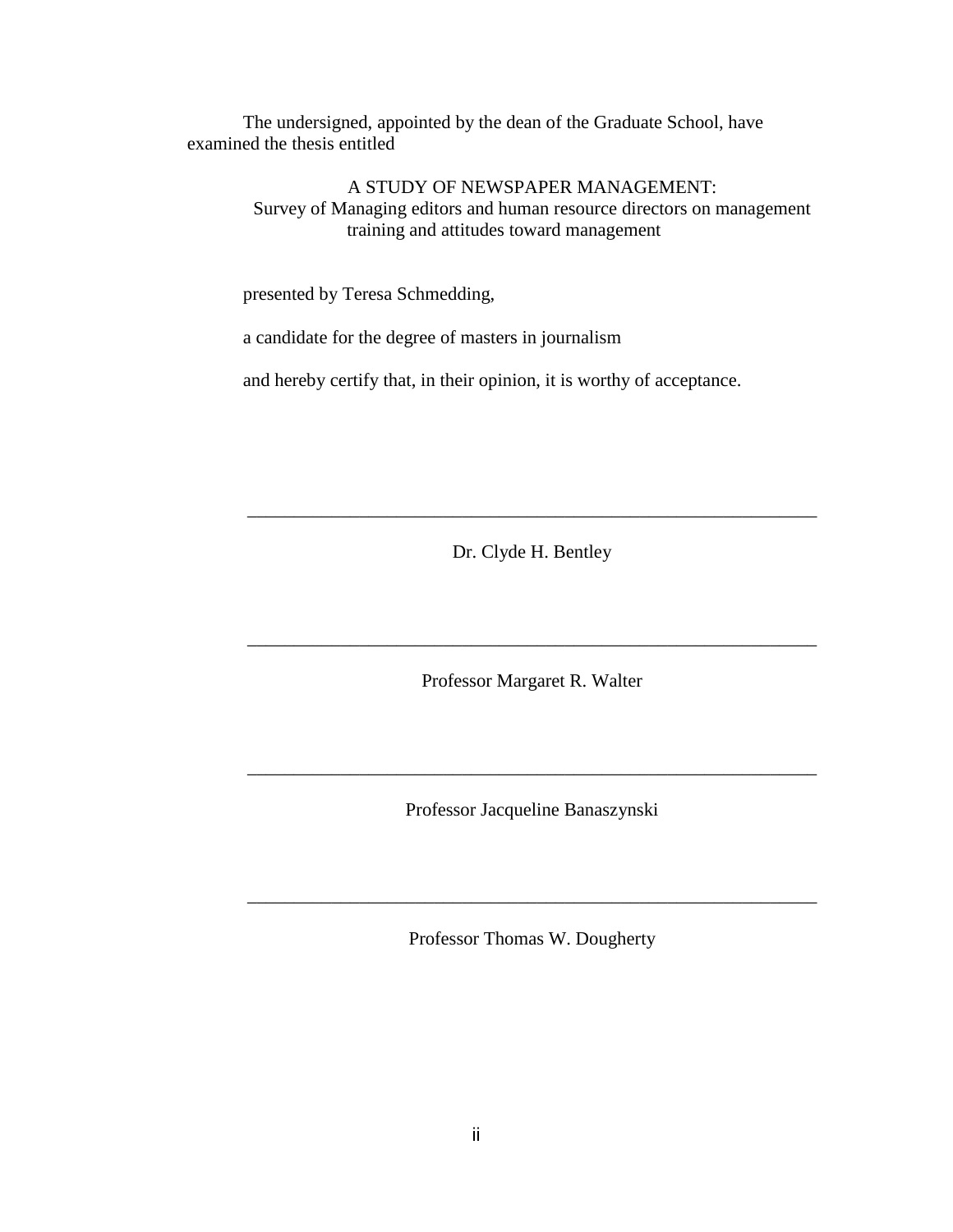## **DEDICATION**

This paper is dedicated to my family, who always gives me unconditional support and love and the confidence to step outside my comfort zone, especially my father, who gave me his love for journalism, an unflagging work ethic and an unending thirst for knowledge. Dad, you are my hero. I hope to someday be half the manager, journalist, and humanitarian that you are.

Mostly, this paper is dedicated to the thousands of print journalists, especially my colleagues at the Daily Herald, who often toil in anonymity for little pay because they believe a free press and quality journalism is the cornerstone of democracy. Keep up the good fight; the battle is far from over.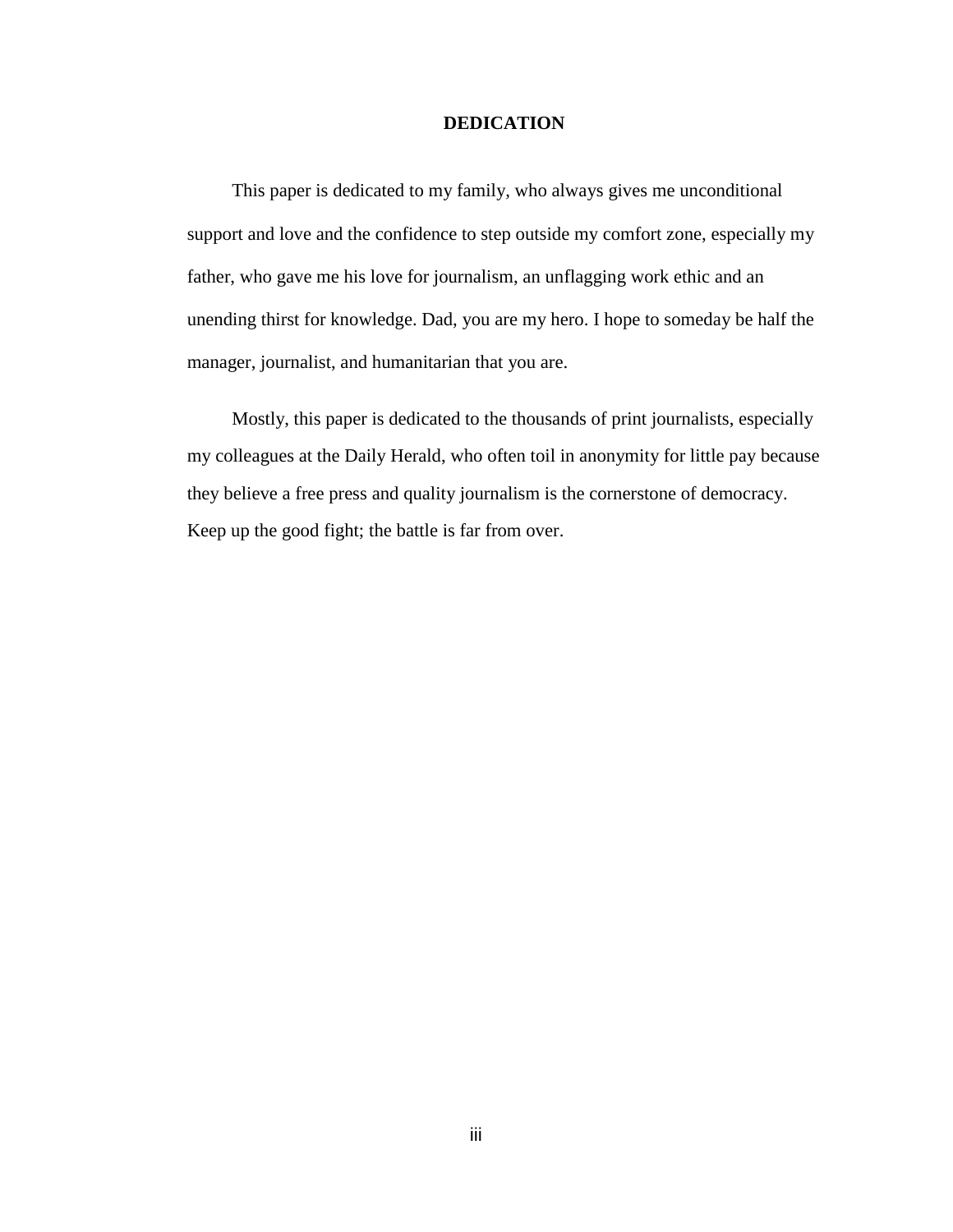### **ACKNOWLEDGEMENTS**

I would like to thank Dr. Clyde Bentley, who, despite my best efforts, forced me to focus my thesis from a study of everything into a manageable research project. My committee members, Professor Margaret Walter who pushed, laughed, and cajoled at all the right times; Professor Thomas Dougherty, who was always succinct and clear; and Professor Jacqueline Banaszynski, who came through in a clutch and whose logic helped clear my cluttered mind. In addition, a special thanks to former student advisor Amy Lenk, who guided me through all the twists and turns of graduate school with a firm, but kind hand.

Special thanks goes to Jonathan Thomas, chief research consultant for the National Safety Council, who helped me when I needed human contact to sort through the intricacies of inferential statistics, and Ray Bacon of the University of Missouri, who helped me find my way through SPSS.

I would also like to thank all the respondents who took time out of their busy schedule to participate in my surveys. And my colleagues, especially Neil Holdway, Michelle Brandon, and Julie Merar, who proofed papers and supported me throughout grad school.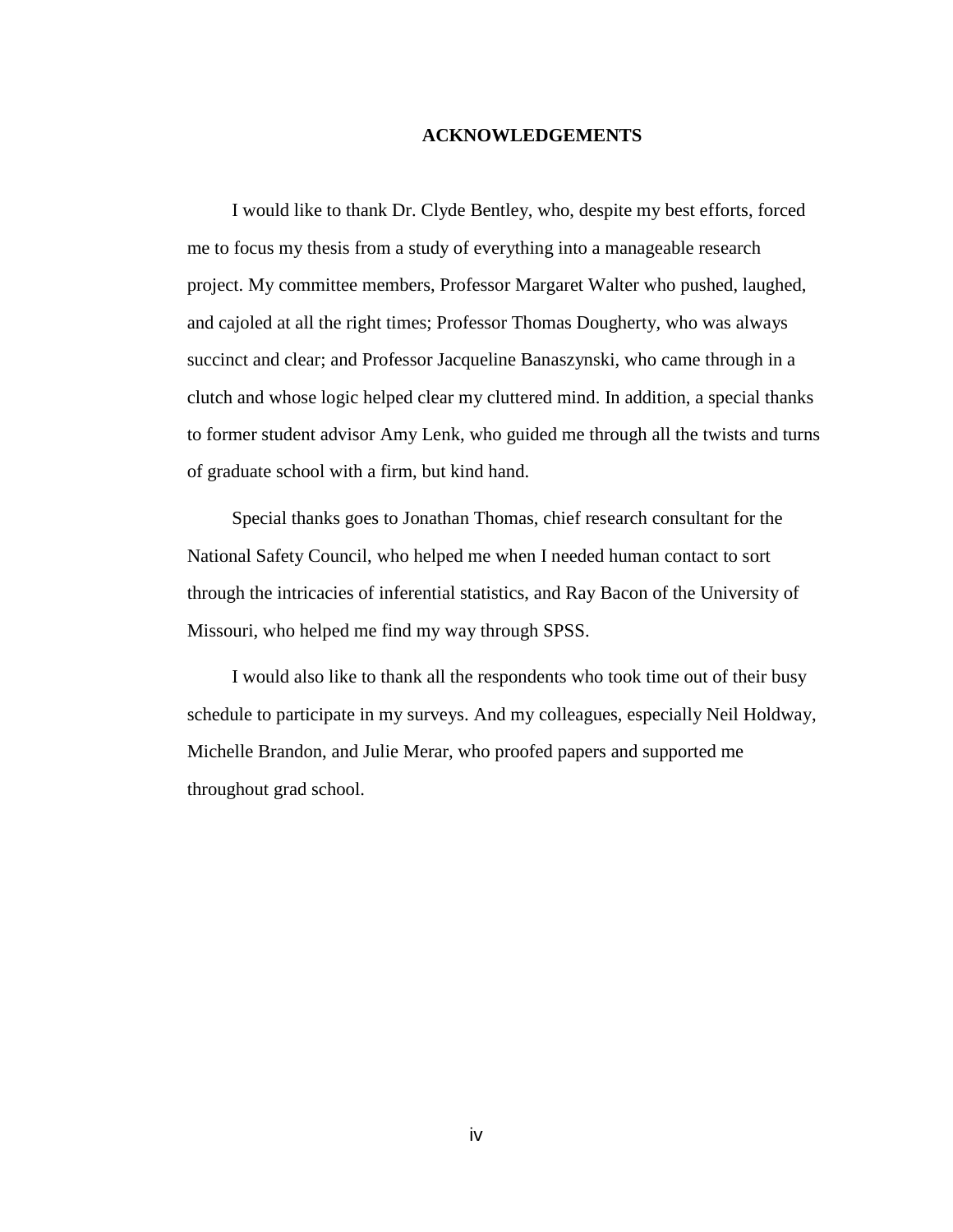# **TABLE OF CONTENTS**

| <b>CHAPTER</b>                                           |
|----------------------------------------------------------|
|                                                          |
|                                                          |
|                                                          |
|                                                          |
| 5.                                                       |
|                                                          |
| <b>APPENDIX</b>                                          |
|                                                          |
|                                                          |
| III. Descriptive statistics for managing editor survey57 |
|                                                          |
|                                                          |
|                                                          |
|                                                          |
|                                                          |
| IX. Managing editor open-ended responses to strengths 71 |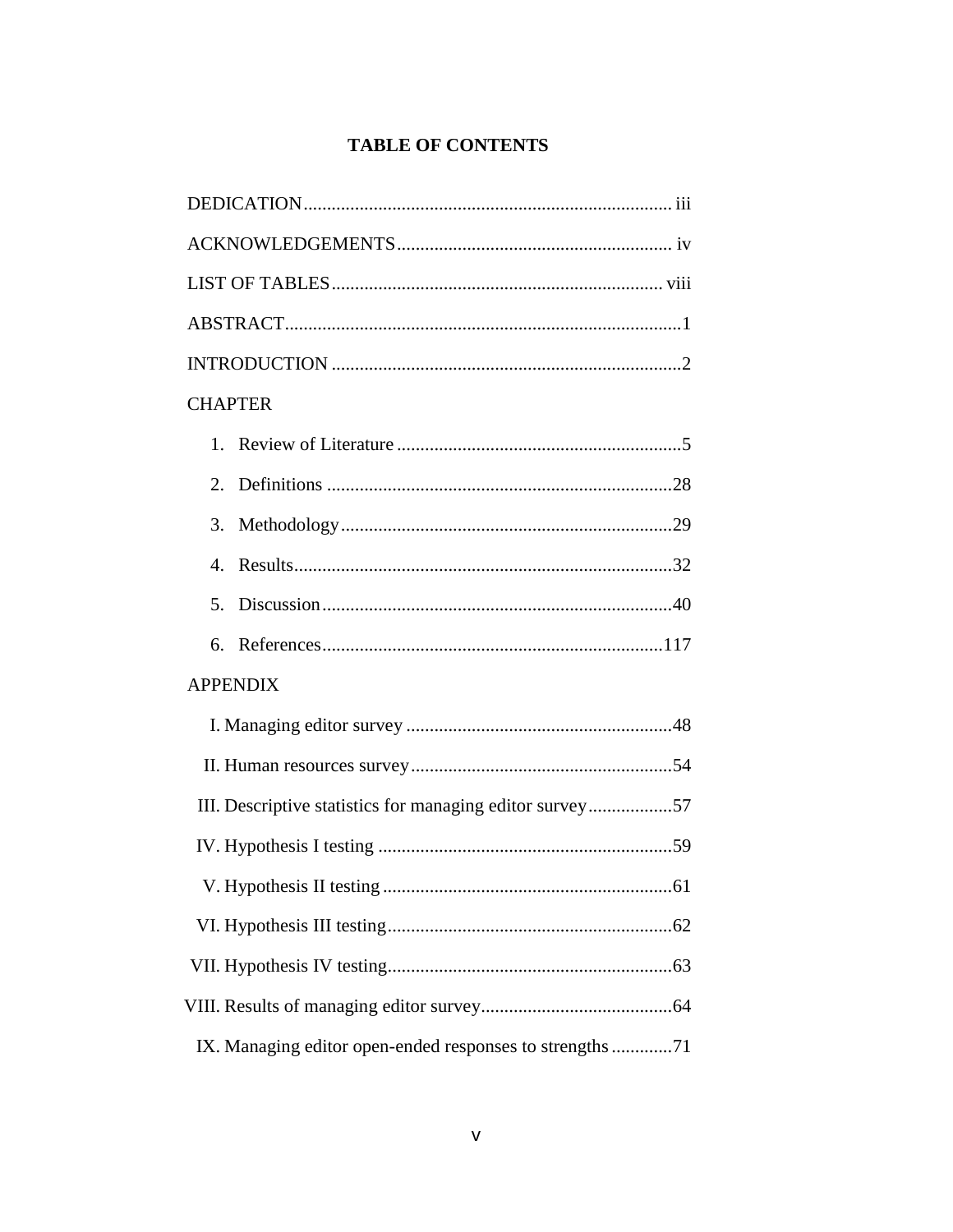| X. Managing editor open-ended responses to weaknesses84 |  |  |  |  |
|---------------------------------------------------------|--|--|--|--|
| XI. Managing editor open-ended responses to concerns 94 |  |  |  |  |
|                                                         |  |  |  |  |
|                                                         |  |  |  |  |
|                                                         |  |  |  |  |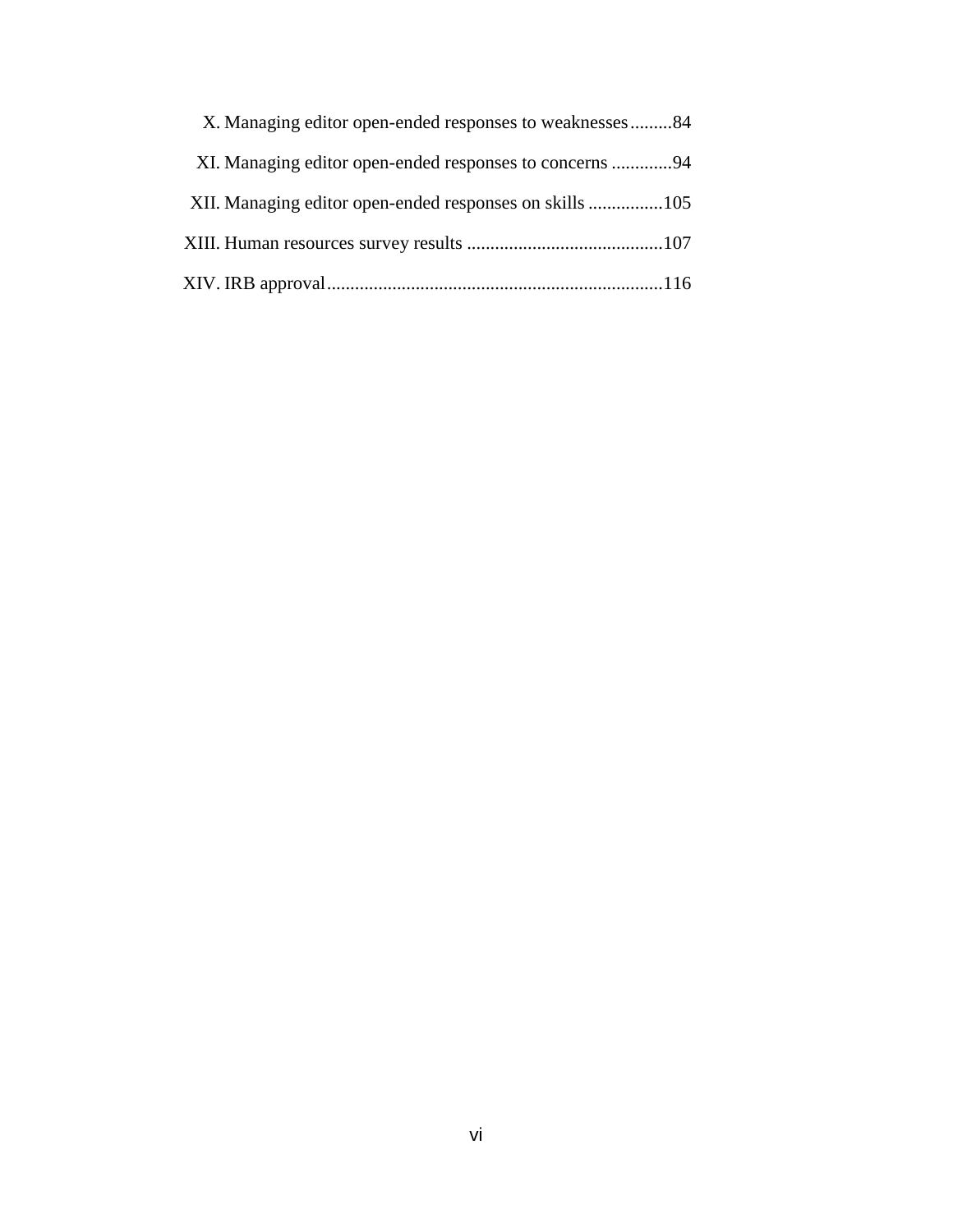## **LIST OF TABLES**

| 1. Frequency of managing editors by newspaper type32         |
|--------------------------------------------------------------|
| 2. Frequency of managing editors by circulation 32           |
| 3. Frequency of human resource directors by newspaper type33 |
| 4. Frequency of human resource directors by circulation33    |
|                                                              |
|                                                              |
|                                                              |
|                                                              |
| 9. Descriptive statistics of managing editor survey 57       |
| 10. Descriptive statistics of human resources survey 58      |
|                                                              |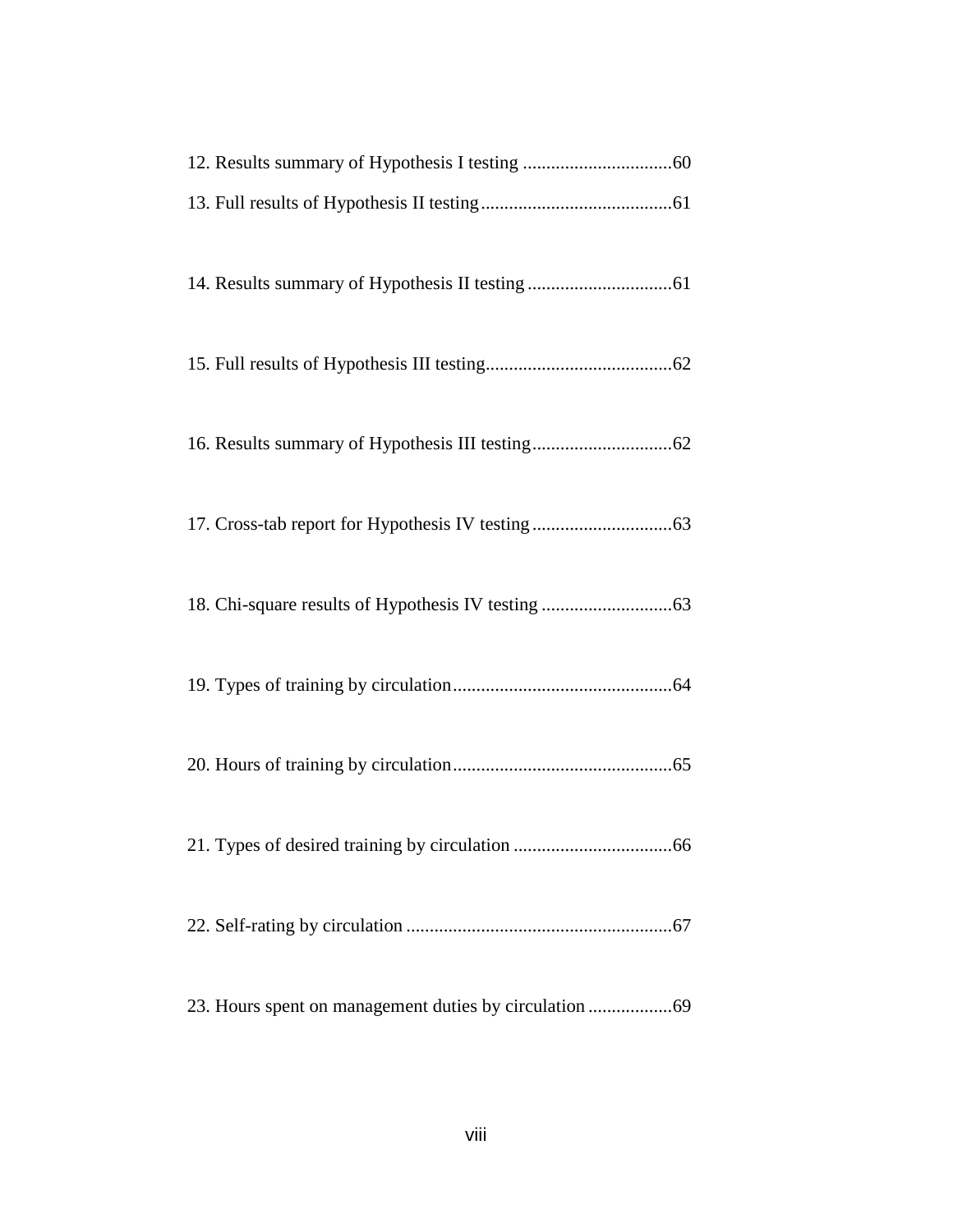25. Evaluation on management skills by circulation ...................109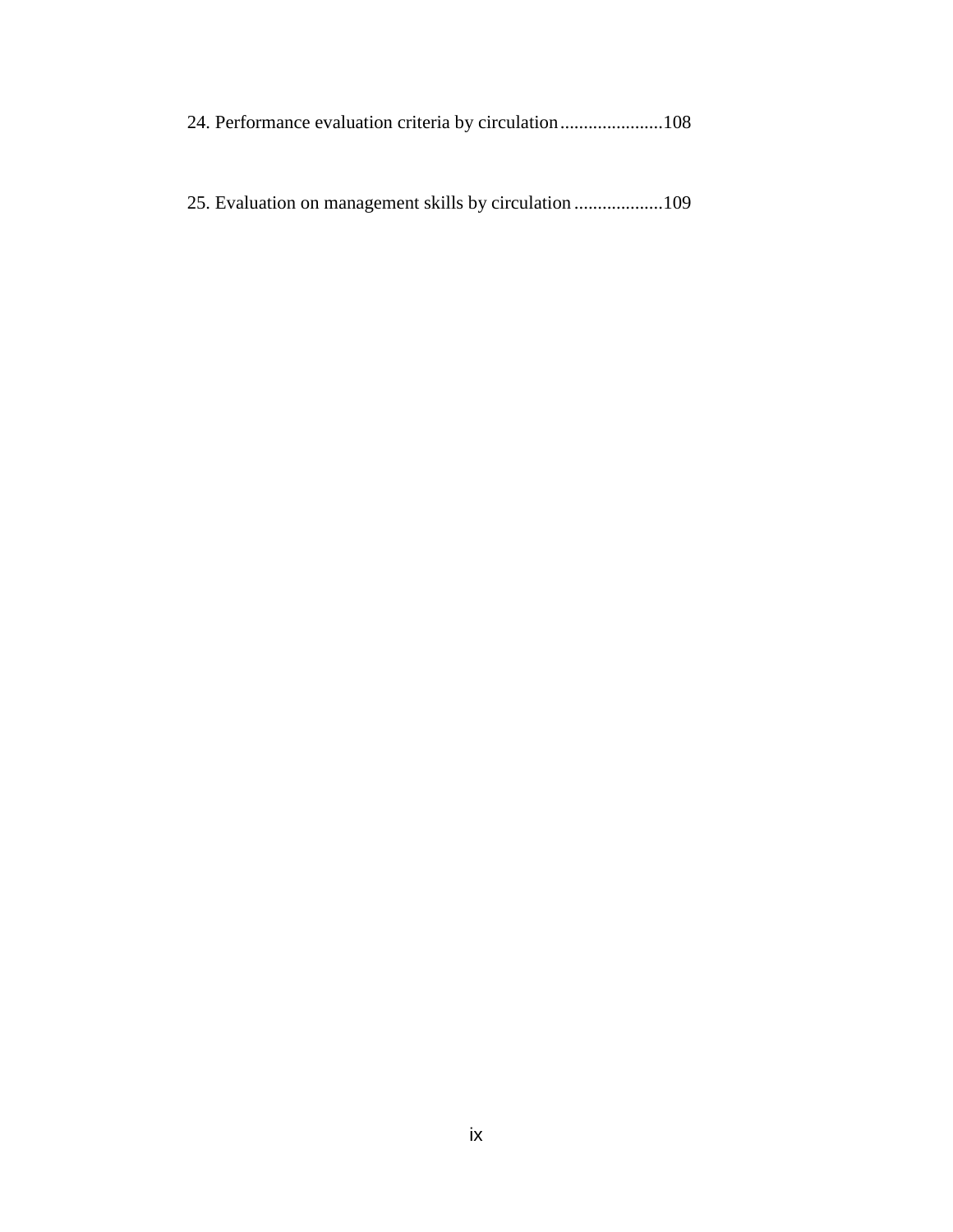#### **NEWSPAPER MANAGEMENT TRAINING AND ATTITUDES:**

A survey of managing editors and human resource directors on management training and attitudes toward management in newspapers

> Teresa M. Schmedding Dr. Clyde H. Bentley, Thesis Committee Chair

#### **ABSTRACT**

Surveys of managing editors and human resource directors at U.S. newspapers were conducted to quantify management training, ascertain hiring practices, and probe attitudes about management training. The response rate of the surveys were too low (14% for managing editors and 9% for human resource directors) to be attributed to the entire industry, but do offer some insight into the culture of management training. There is a correlation among respondents' self-rating of difficulty in dealing with delegating tasks and peer/vertical management. In addition, managing editors with formal management training rate themselves higher as managers and place a higher value on management training. The results also show that newspapers that list management training as a hiring prerequisite evaluate managing editors on management skills more. In addition, this paper makes a business case for investing in management and business training for newsroom managers, and evaluating them based upon these skills, as the demands for innovation and better business practices increase at newspapers, which are struggling with a loss of readership and ad revenues.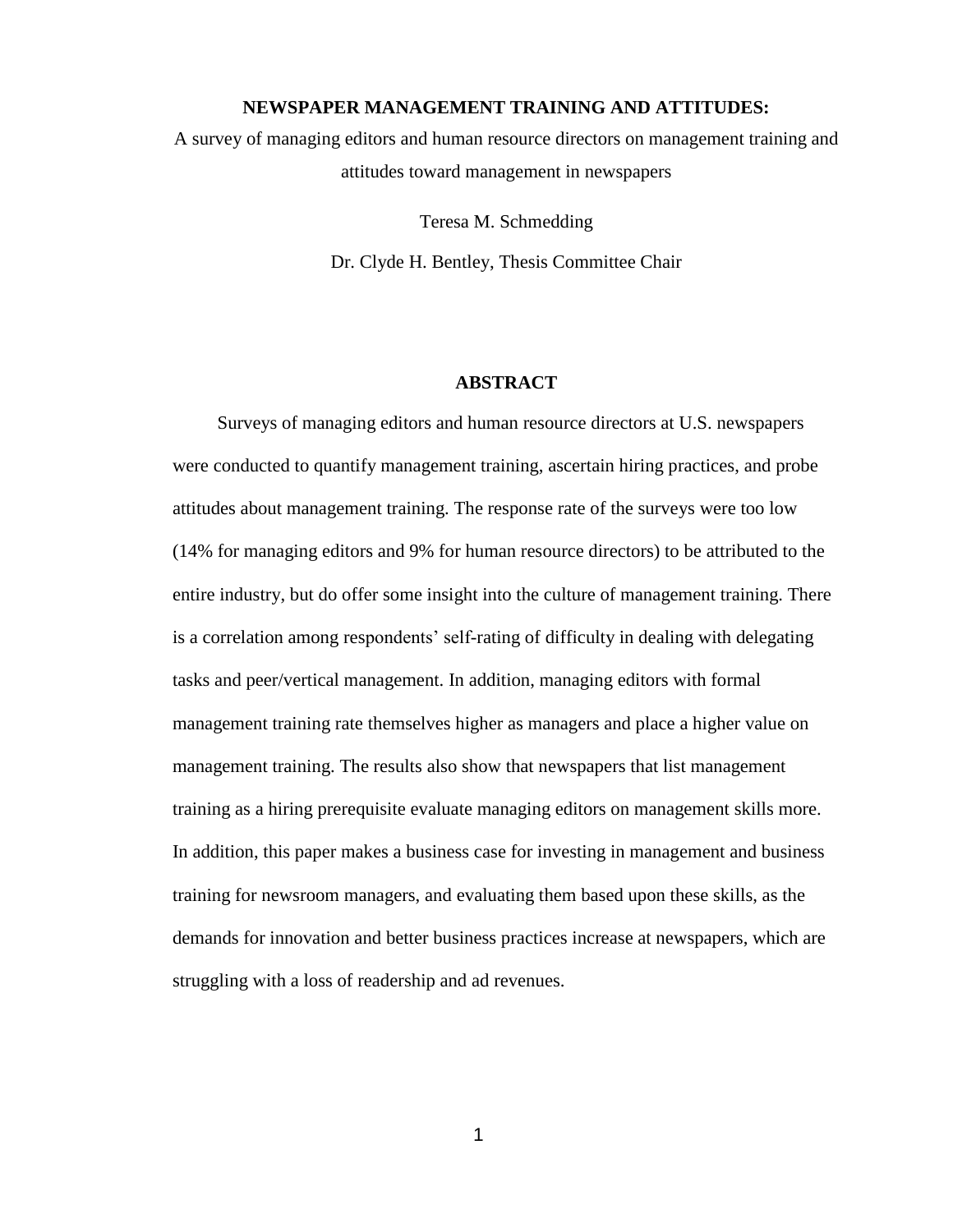#### **INTRODUCTION**

Today's newspapers are in a constant state of change with new sources of competition and technologies increasing the complexity of tasks for journalists. A recent survey found a 6% drop from 1995 to 2005 in the public's perceived need to read news every day and that newspapers are ranked behind television and the Internet for providing news readers want (Thorson & Duffy, 2007). In addition, circulation rates continue to fall. From 1990 to 2002, circulation rates dropped an average of 1% a year; by 2002, weekday circulation had dropped 11% in 12 years (Project For Excellence In Journalism, 2004). Audit Bureau of Circulations numbers for 2007 show another 2.5% drop in overall circulation (Saba, 2007). The losses are growing. In the six months ending September 30, 2008, daily circulation fell 4.6% and Sunday fell 4.8%, compared to the same period a year earlier (Pew Project For Excellence In Journalism, 2009) .

The role of managers is changing as well. It is no longer enough to simply be a good journalist or a traditional manager. The skill sets required today are changing as rapidly as the news itself.

Illustrating the unique challenges newsroom managers face in juggling daily production and management work, Dr. Leslie Krieger, a consulting psychologist and president of Assessment Technologies Group, said he had never encountered a job with such intense problems-solving demands as when he met with assigning editors (Poynter Institute, 2004).

The new formula for leadership in newsrooms is complex and challenging, yet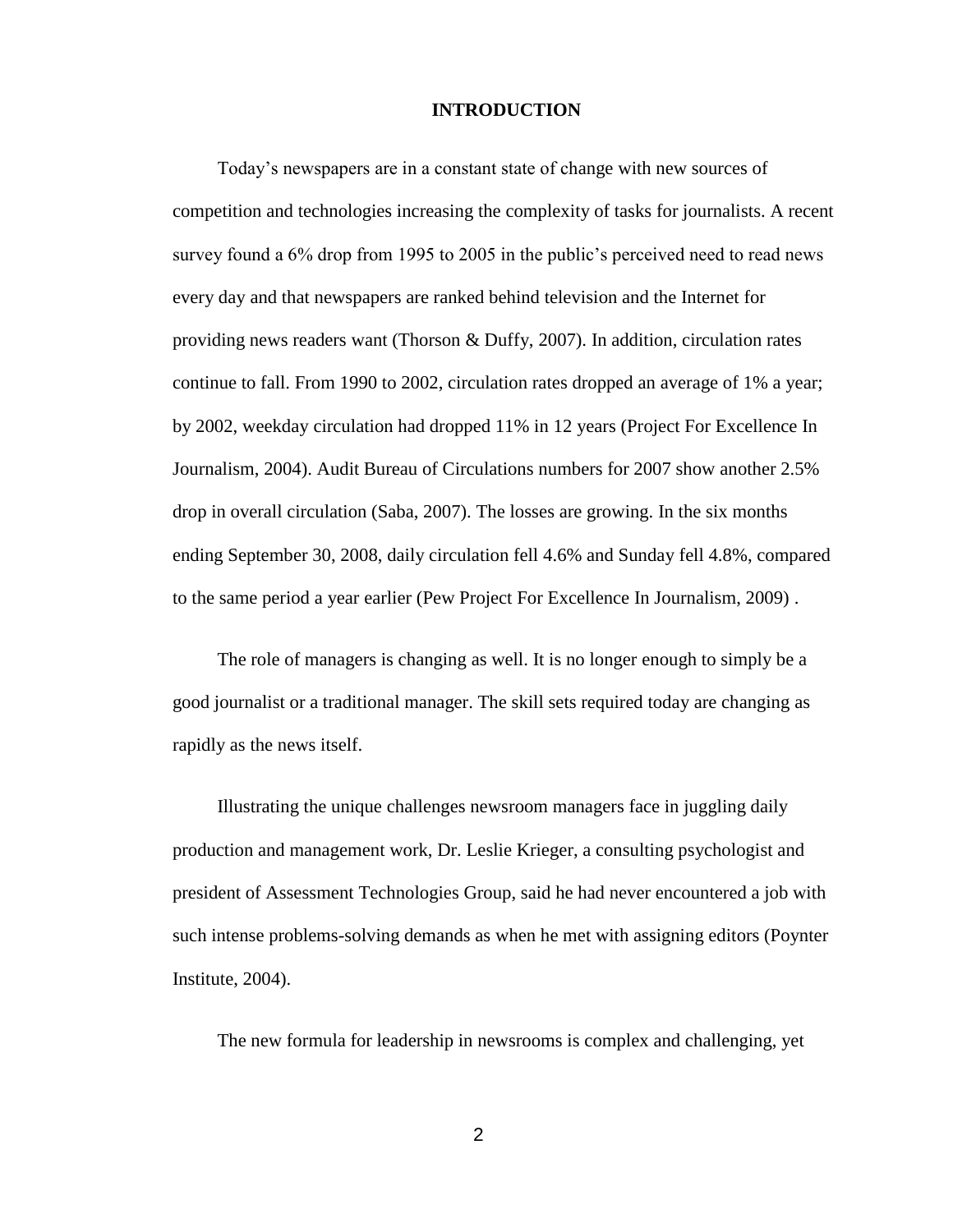whether today's newsroom managers possess the right skills is difficult to assess. Further, past studies offer only a glimpse at some specific management positions or a broad overview of poorly defined leaders, and there is a surprising lack of quantifiable data, making it challenging to paint an accurate picture of the amount and type of training the typical newsroom manager has received.

Studies on the perceptions of newsroom leadership are more common. Two key studies, a 2001 American Society of News Editors (ASNE) survey and a 2000 Readership Institute research project, identified numerous deficits in newsroom leadership ranging from a lack of coaching and development to poor hiring and performance evaluations. Other non-media businesses have conducted countless studies and written books on effective management approaches.

This paper makes a case for increasing the level of professional management training in newsrooms by measuring the amount of professional training managing editors have received and if that training affects their perceptions about their management skills. Managing editors at U.S. newspapers, or those who consider themselves the equivalent of a managing editor, were chosen because managing editors typically supervise daily newsroom operations, are involved in the business aspect of newspapers and serve as the direct report of employees. In addition, managing editors were chosen because the title is a fairly consistent one at most newspapers. The titles and responsibilities of other newsroom managers vary too greatly to ensure consistent data and that those surveyed have supervisory authority over employees and serve in a newsroom leadership capacity.

In addition, this paper explores the policies regarding newsroom promotions in an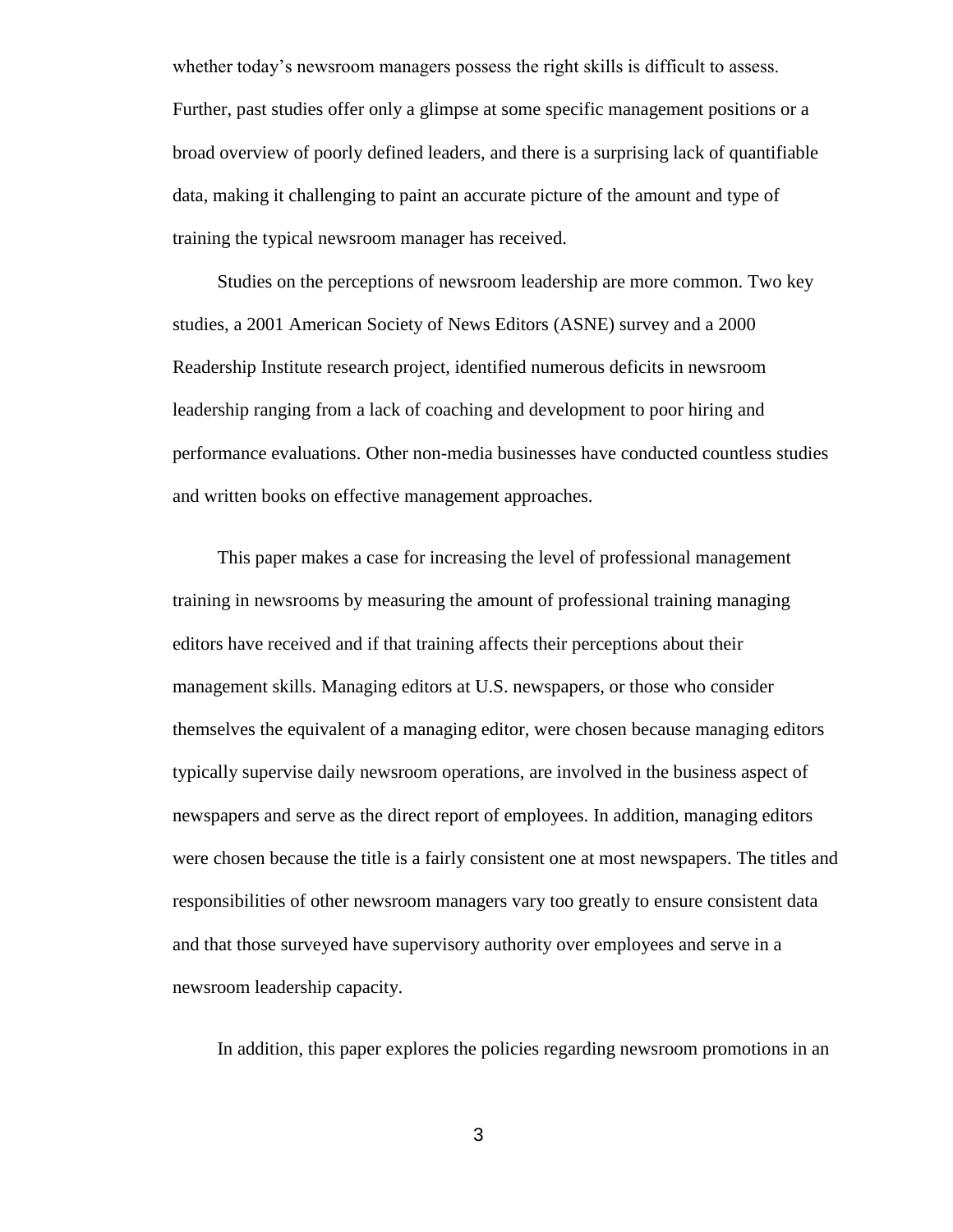attempt to measure the level of corporate commitment to management training and management skills in regard to hiring and evaluating managers by surveying human resource managers at U.S. newspapers on job descriptions and performance evaluations.

In the interest of full disclosure, it should be noted that the author currently works at a daily newspaper and is the direct report of a managing editor. The managing editor knows the researcher is working on a thesis, but, to avoid any bias, knows nothing about the content other than it involves a survey of managing editors.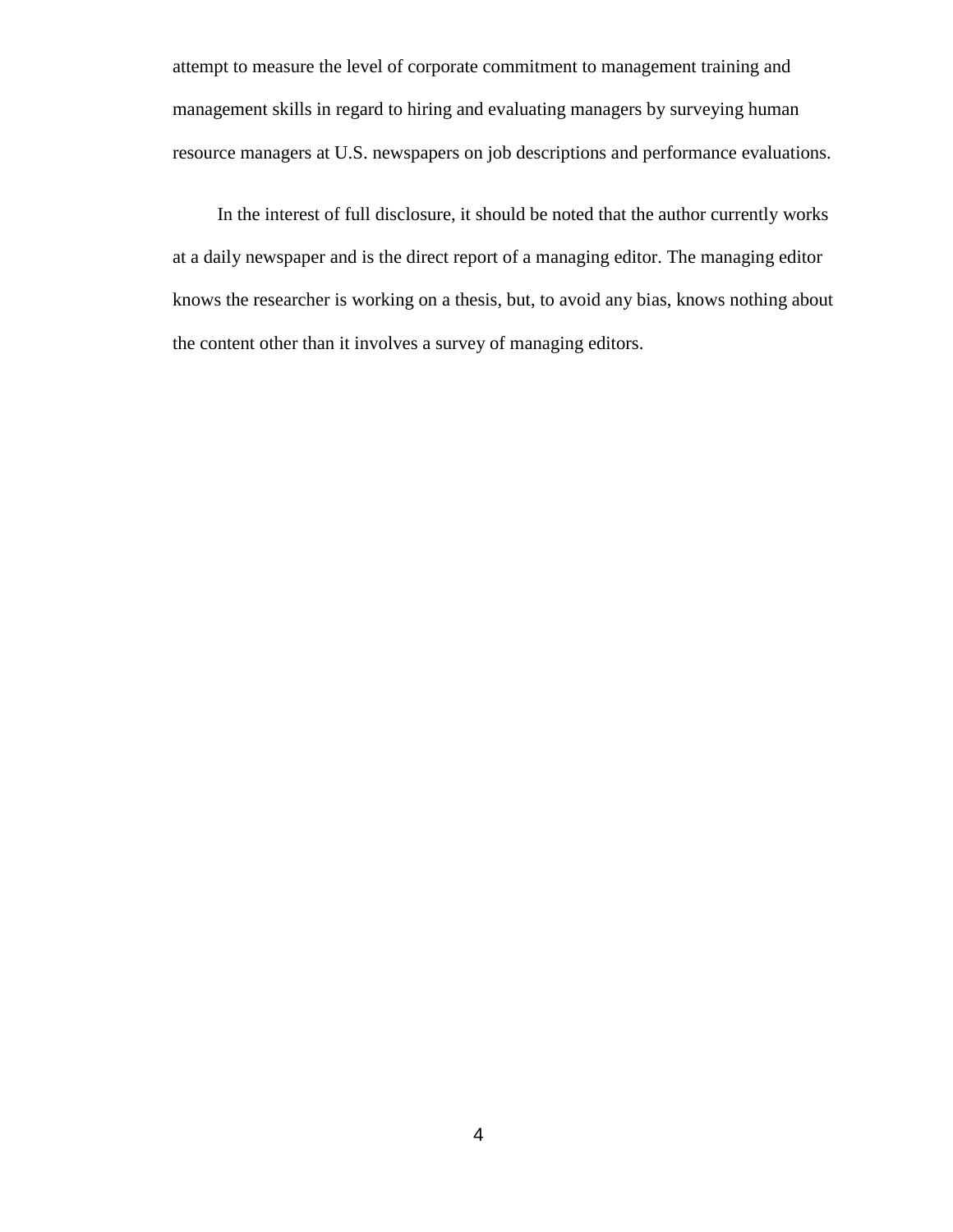#### **REVIEW OF THE LITERATURE**

#### *A business case for leadership*

Do newsrooms possess leaders who are able to generate innovation and profitability? The limited studies in this area have shown the answer is no and that effective leadership is critical.

A 2001 nationwide survey by the Columbia Journalism Review found that 57% of journalists said morale was down and "overwhelmingly" respondents said to improve morale they needed stronger, more effective leaders (Hickey, 2001).

In addition, an American Society of News Editors study in 2002 found the majority of employees agreed on three characteristics they valued most in immediate supervisors: regular recognition, coaching, and clear goals (Peters, 2002). The megastudy, which surveyed more than 1,000 journalists in 21 newsrooms, gave mid-level managers, defined as below the managing editor level, the lowest score possible for coaching, constructive criticism, and goal development.

A Pew Research Center study of journalists in 2004 found 30% of respondents at newspapers on the national level, which was defined as newspapers with a national audience, rate their leadership as excellent, 45% rate it as good, 19% rate it as "only fair," and 3% rate it as poor. The numbers are similar on the local level, which was defined as newspapers with a local audience, though only 23% rate leadership as excellent, 55% rate it as good, 20% rate is as "only fair," and 2% rate it as poor (Pew Research Center, 2004).

As more journalists enter the field with higher levels of education, their expectation of greater autonomy and democratic rights in the workplace are rising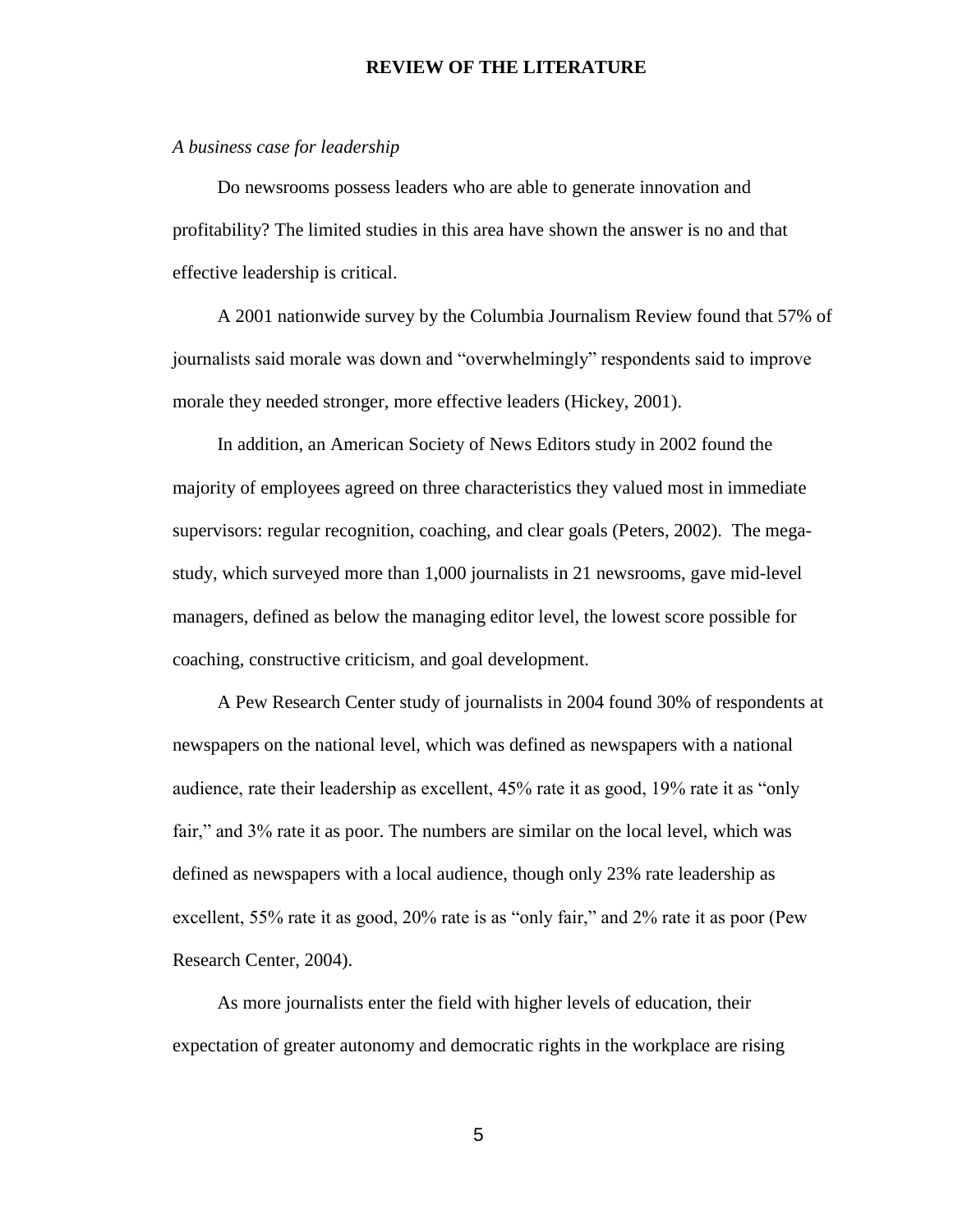(Rothschild, 2000), and studies have linked employee burnout directly to their manager's leadership skills.

One study of newspaper copy editors found feelings of personal accomplishment were higher when copy editors felt their bosses calmly dealt with uncertainty, were persuasive rather than dictatorial, had strong convictions, clearly defined roles and job expectations, actively exercised good leadership, resolved conflicts, had cordial relationships with their bosses, and allowed for initiative, decision and action among employees (Cook, Banks, & Thompson, 1995).

To combat burnout, managers need to foster a greater sense of involvement among employees in their work through sharing the decision-making process, a high-degree of co-worker and supervisor support, a strong sense of personal involvement, and physical comfort (Cook, Banks, & Turner, 1993).

But avoiding burnout isn't enough. To survive, newspaper managers need the skills to lead staffs to create the news, not just transmit reactive stories after the fact (Branson, 1996).

People management practices are the key factor in a business's ability to deliver significant performance results. If newspapers don't compete differently by focusing on performance management, hiring, and development, they won't achieve success as this "revolution" sweeps through the industry (Readership Institute, 2000).

The Readership Institute/Media Management Center at Northwestern University in 2000 surveyed 21,000 organizations and found, at a 95% significance level, a strong relationship between people management practices and strong business performance in that people factors were twice as likely to impact business performance as economic factors.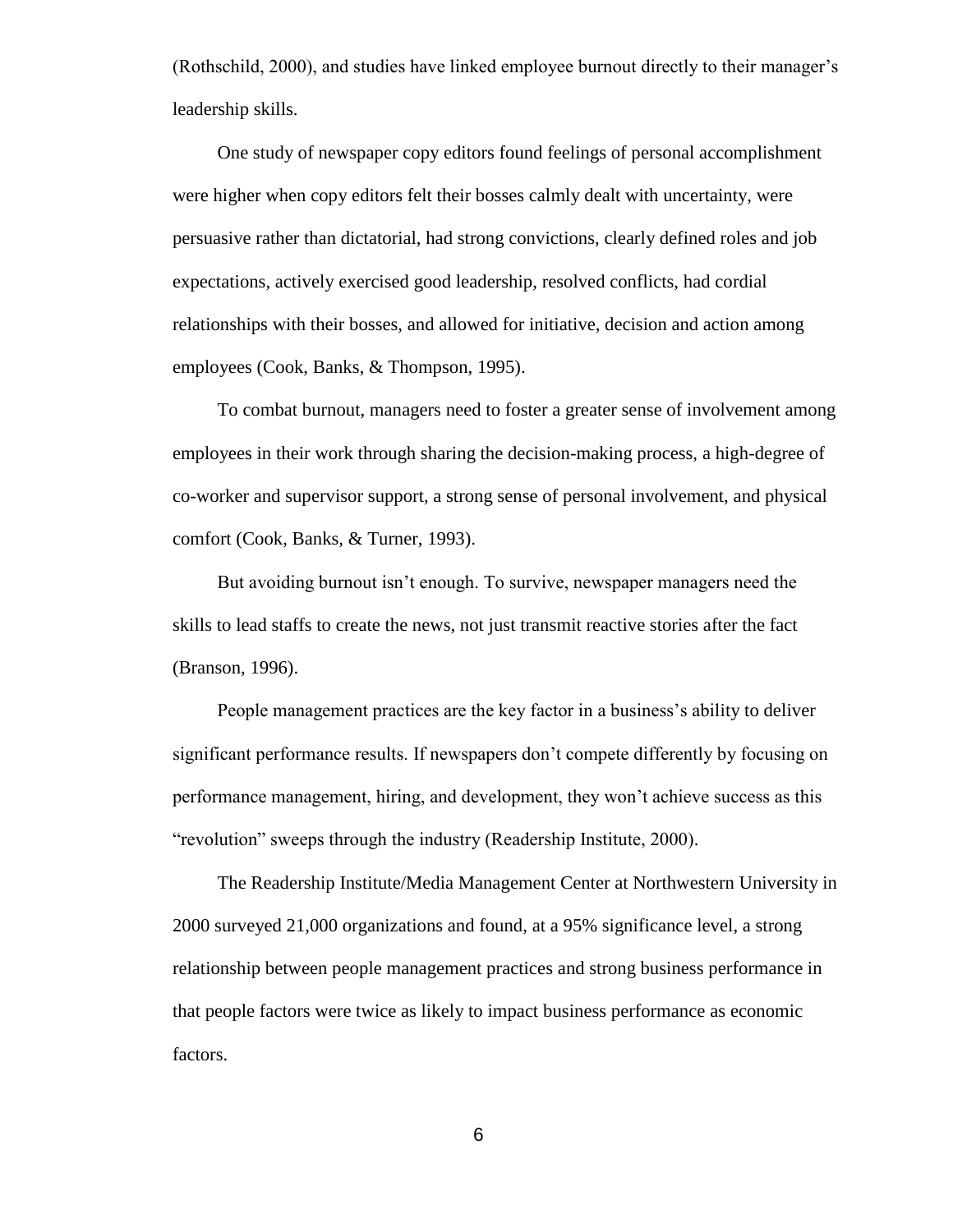"The tradition of 'Hey, Charlie, you've been here a long time - now you're the state editor,' certainly won't hold up in the forthcoming decades," said Conrad Fink, who holds the William S. Morris Chair of Newspaper Strategy and Management and directs the James M. Cox Jr. Institute for Newspaper Management Studies at the University of Georgia. "There's a kind of mystique in the newsroom that there's something wrong with people who think about management and the bottom line strategically. That's archaic thinking that has to be rooted out" (Bressers, 2002, p. 11).

Beyond learning the skills needed to lead newspapers into an uncertain future, having effective managers improves the bottom line for newspapers as evidenced by lower rates of absenteeism and higher retention (Sohn & Chusmir, 1985, p. 297; McLellan, 2006). Forty-one percent of journalists in the Columbia Journalism Review study reported they had changed jobs because of low morale (Hickey, 2001).

Reducing turnover provides a cost savings to newspapers. A new hire costs roughly 1 to 2.5 times the employee's salary in hard costs, such as recruitment, and soft costs, such as a manager's time (McLellan & Porter, 2007). And newspaper turnover is continuing to increase, reaching 23% in 1999 (McLellan & Porter, 2007). A National Newspaper Association study of journalists who left the field, lays the blame for those departures at the feet of management. Participants cited four key reasons, all within management control, for their resignations: dissatisfaction with managers, opportunities, pay, and empowerment (McLellan & Porter, 2007).

In 1990, the American Society of News editors surveyed 2,000 journalists, who cited lack of training as their number one source of job dissatisfaction (South, 2005).

Newspapers, sometimes referred to now as legacy media, are behind the curve in developing innovative products to serve readers' needs (Thorson & Duffy, 2007),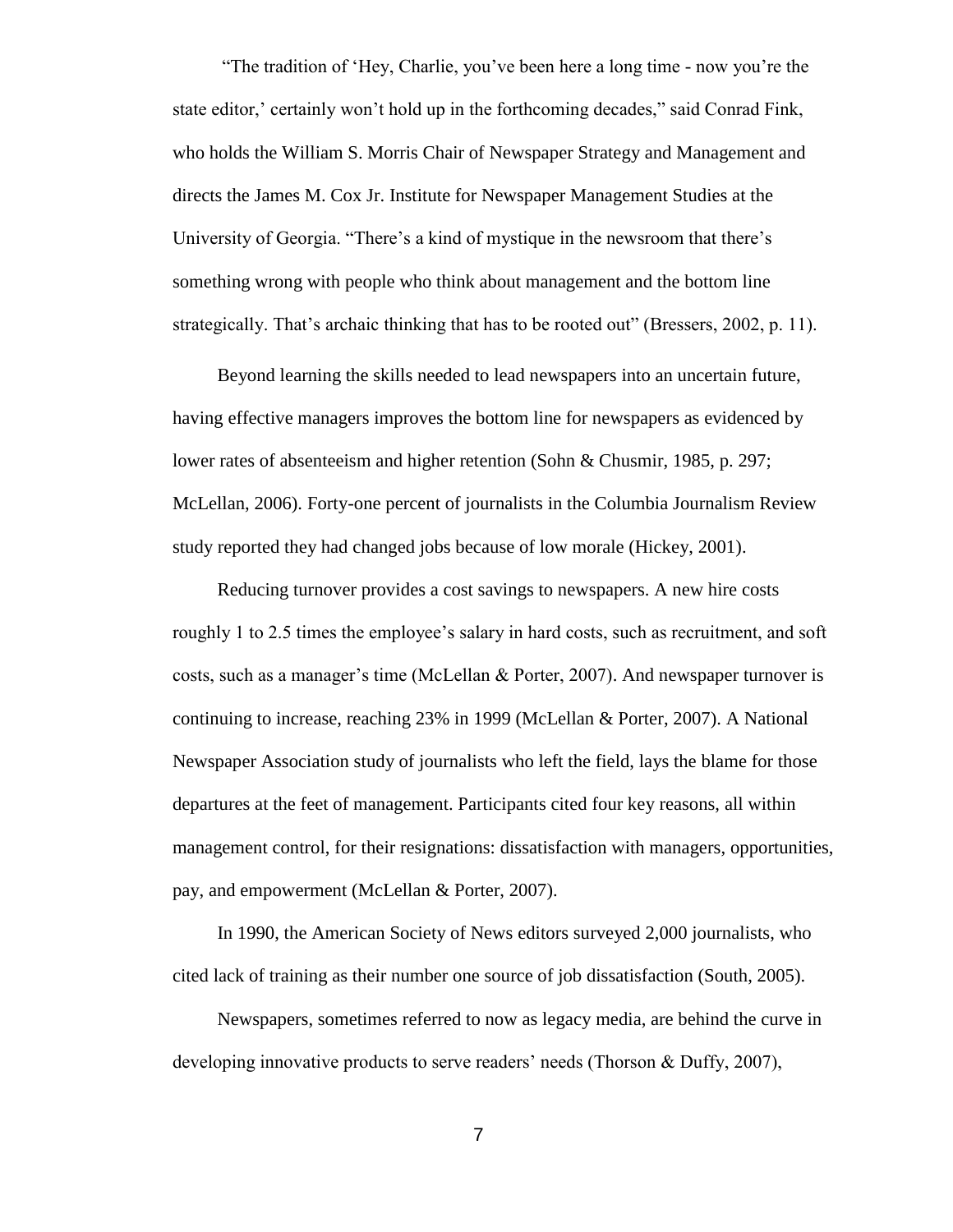perhaps because idea creation and implementation, coupled with strong management skills, are not a part of the corporate culture.

## *Past studies on newspaper management training*

While several studies have been conducted and articles written regarding newspaper management, few quantify the amount of training or types of training managers have received.

In a 1985 research project, David Bennett aptly points out that systematic inquiry into management roles and training has been sparse (Bennett, 1985, p. 24). His study offers a glimpse at management training and attitudes among 126 managing editors at California daily newspapers, and he accurately notes his study's limitations, calling it a pilot study, when making a case for a broader, nationwide empirical study, which this paper will attempt to do.

Bennett quantifies types of management training California managing editors received: Sixty-two percent said they had participated in management training seminars or on-the-job training offered in-house; 54% had participated in specialized management training offered by The Associated Press Managing Editors association; 24% had completed management classes at colleges or universities; and 25% said no programs were available to them (Bennett, 1985, p. 29). In addition, 56% said they learned to manage people through trial and error, and experience (Bennett, 1985, p. 30).

Bennett (1985) makes a case for further study by probing how much time managing editors spend on personnel issues in the newsroom, finding that 68% indicated supervising and managing requires at least half their time (p. 28), though in conflict, he also found managing editors estimated spending between 5% and 100% of their time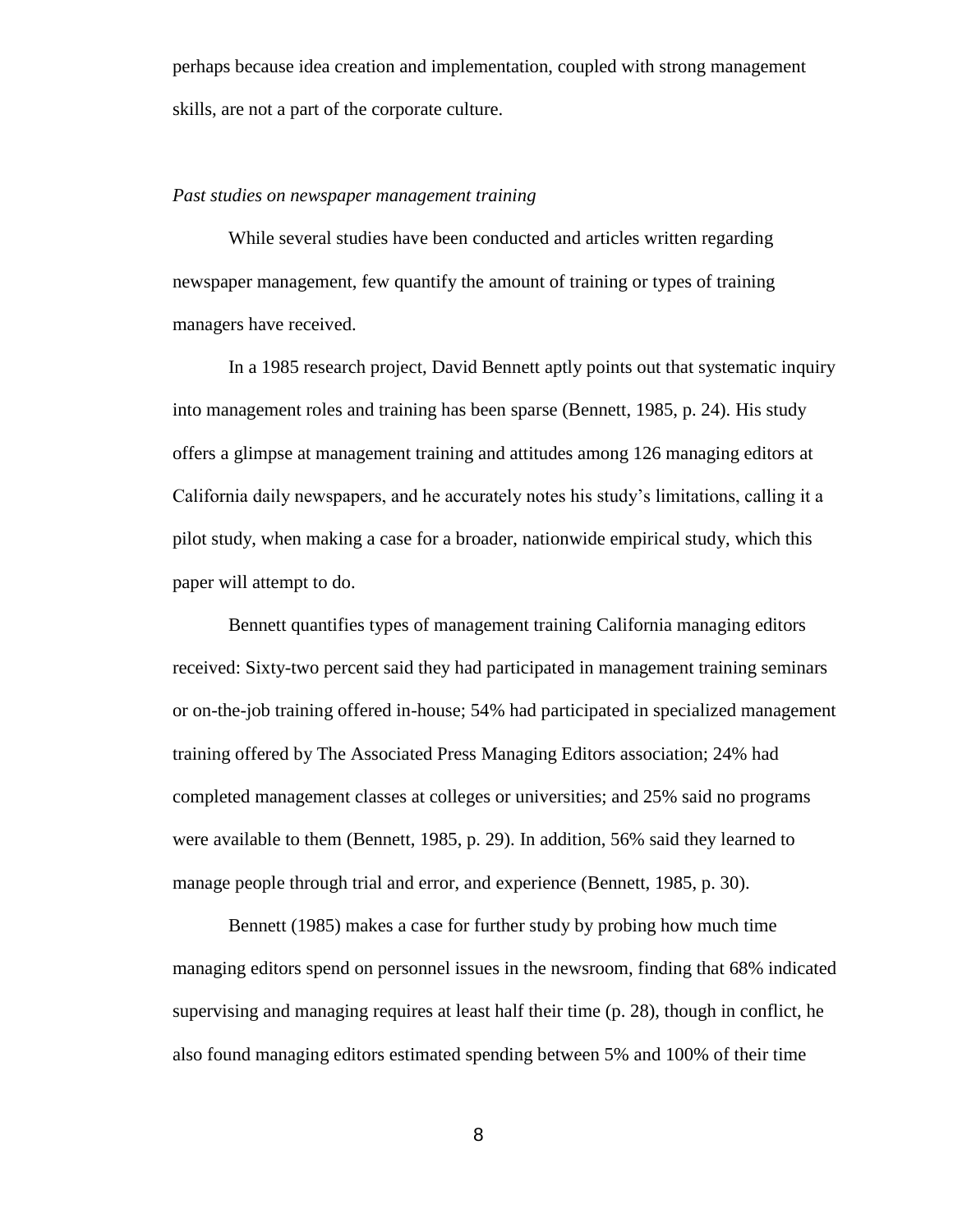supervising employees.

To take his research a step further, Bennett also probes managing editors for their attitudes regarding management training, management challenges, and their own skills. Thirty-seven percent said specialized management training would be very valuable while only 3% ranked themselves as outstanding managers (Bennett, 1985, p. 29). Fifty percent reported staff motivation, and 20% reported delegating authority as their most common management problem (Bennett, 1985, p. 29).

Some studies of newspapers in general, or specific sets of employees, offer further glimpses at the state of management training in newspapers at various times throughout history.

In 1989, Gentry and Zang surveyed 53 graphics managers at metropolitan daily newspapers to measure skill sets, training, and job structures. The study queried graphics managers on where they learned how to do their jobs: 72% said on the job, 15% said in school, and "few" from seminars and management training (Gentry  $\&$  Zang, 1989, p. 87-88).

Somewhat in conflict, 60% of respondents said they had "some sort of management training."

Gentry and Zang (1989) probed the types of training and found 27% took college courses, 51% attended workshops, 51% had in-house training, and 20% reported reading management articles in industry publications (p. 90).

Like Bennett, Gentry and Zang asked graphic managers how they spent their time and queried management attitudes. Participants reported that supervision was the task they performed the most (Gentry and Zang, 1989, p. 89), 73% said they lacked appropriate management skills (p. 90), and 69% found the management aspects of work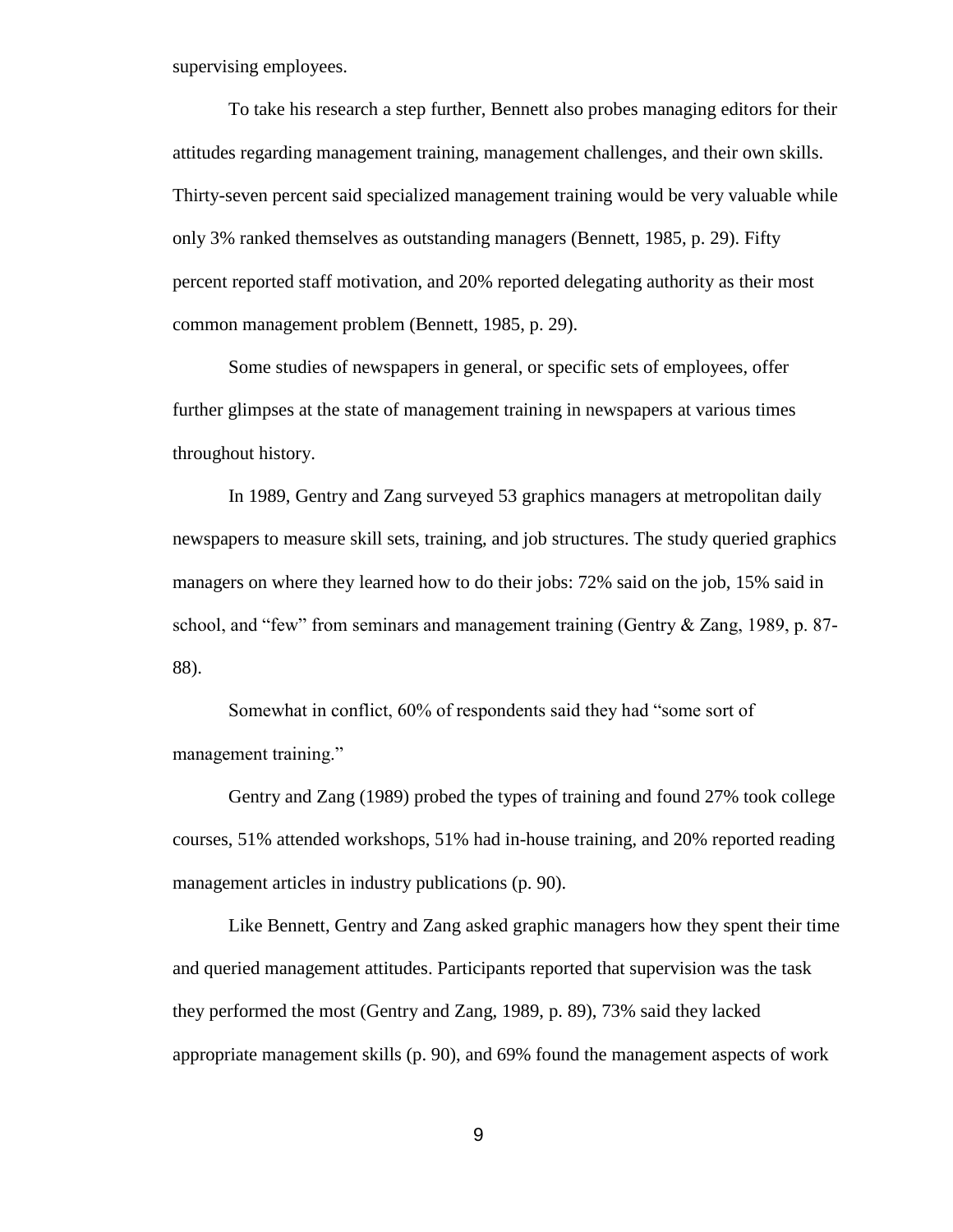the most challenging (Gentry and Zang, 1989, p. 92).

The position of a graphics manager was fairly new at the time, so the results of this study could represent a flaw in the organizational structure of newspapers in which journalists with technical skills are promoted into these new positions, yet feel a high level of uncertainty in regard to their management skills.

Two earlier studies offer additional insight.

In 1979, Ogan, Brown, and Weaver surveyed 433 top managers at newspapers and found 39.5% reported their newspaper offered some form of management training. Unfortunately, the survey was focused more on gaining demographic information on the participants to compare male leaders to female, so data on training is limited.

A 1979 Associated Press Managing Editors study found 75% of managers reported they were plagued by management problems in the newsroom but had not sought improvement through college or university management courses (Giles, 1980, p. 15).

Most recently, The Pew Research Center for the People and the Press and the Project for Excellence in Journalism and the Committee of Concerned Journalists conducted a study in 2004 to reconcile the conflicts in research on how much training and professional development programs journalists receive. The study, which was not specifically directed at managers nor limited to newspaper journalists, found 47% of journalists at the national level and 56% of local journalists reported participating in some training during the previous 12 months (Pew Research Center, 2004).

The study measured participation in non-technical training provided by employers and found 58% of national journalists and 65% of local journalists participated in some training, with the majority participating in 1 to 6 days of programs.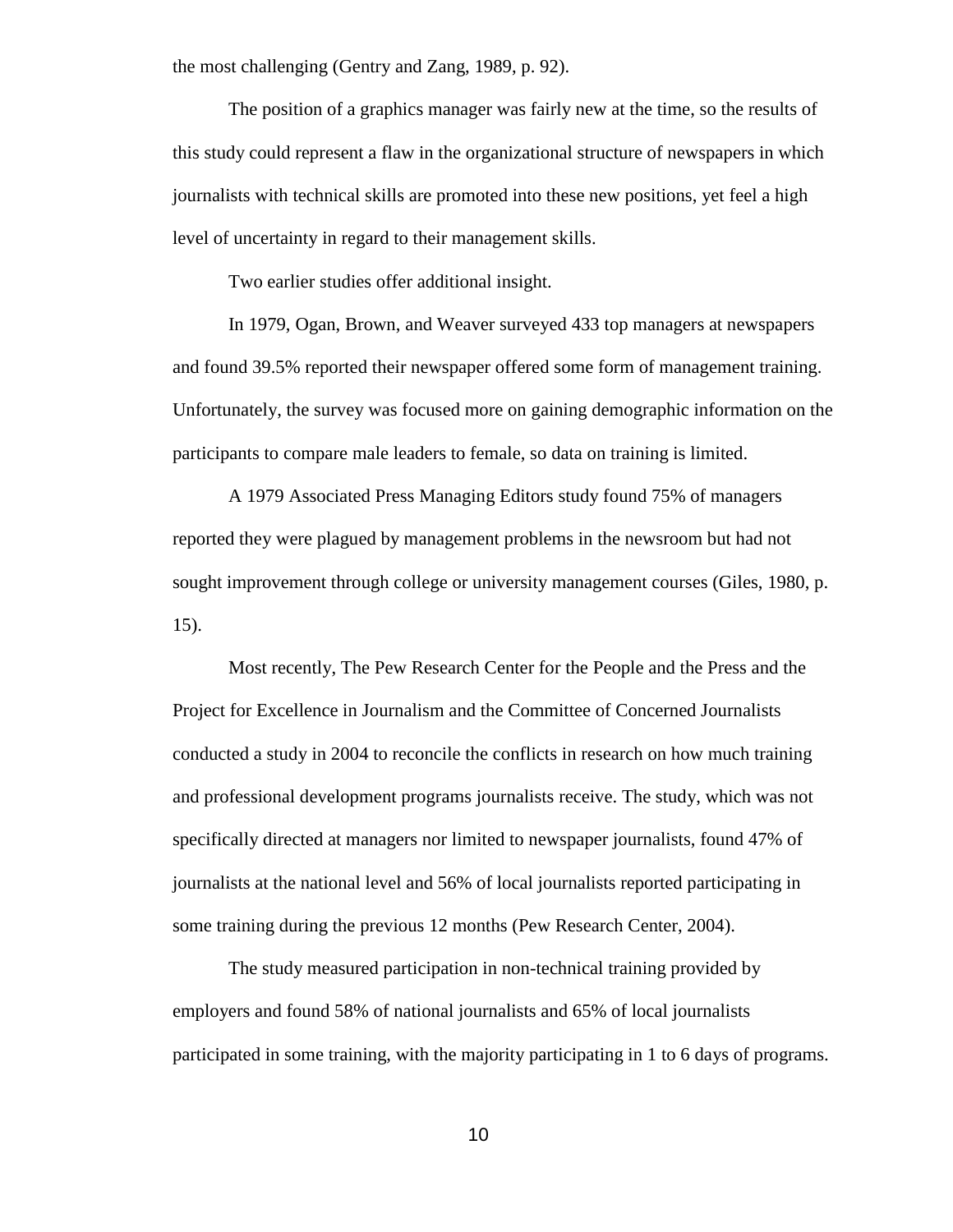Although what that training entailed, training beyond the 12 months studied or whether employees participated in training on their own time or money was not explored.

A 1993 Freedom Forum report found that few journalists were getting training. Although not specifically directed at managers, the study found that only 4% reported being offered training in seven basic skills surveyed (Knight Foundation, 2002).

There is quantifiable data available on the investment newspapers make in training, though not management training specifically.

The Inland Press Association regularly conducts studies of what newsrooms spend on training. According to Don Kron, financial studies manager for Inland (personal communication, October 12, 2007), Inland surveyed 320 newspapers in 2003 and 353 in 2004 and found a slight increase in training and development spending. In 2003, the newspapers spent nearly \$15 million on training or 0.39% of their payroll expenses. In 2004, newspapers spent \$16.6 million, which could reflect a general shift in prices since training expenses as a percent of payroll did not change, according to Kron.

In contrast, non-journalism companies spend an average of 1.8% of their payroll on training; those that say training is a priority spend an average of 4.4% of their payroll on training (Hu, 1999).

These studies, combined, fail to paint a clear picture of the amount and types of management training newspaper managers on a national scale have received.

### *Newsroom culture*

Newsroom cultures are changing as the industry tries to stem the declines in circulation and revenue, but is there evidence to suggest that management training is the answer, or is the culture of newsrooms too isolated?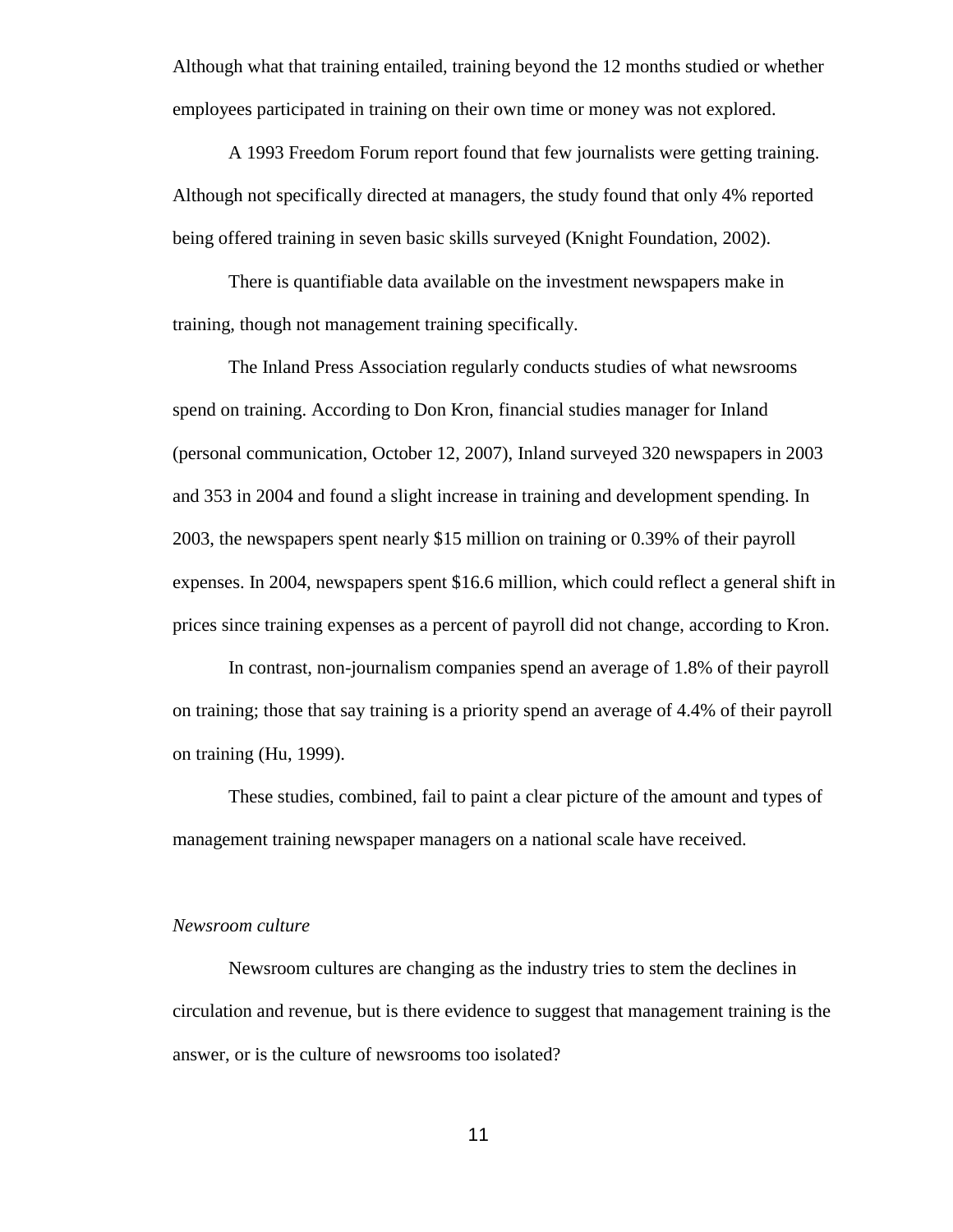Some real-world examples of newsroom training indicate that training does affect change. The Atlanta Journal-Constitution developed training sessions to help implement its goals of more alternate story forms and watchdog stories and staff engagement. Editors reported successfully achieving those goals after an "ambitious" training program. In Waco, Texas, the Tribune Herald formed a newsroom training committee and saw turnover fall 40% (McLellan & Porter, 2007).

In 2004, Peter J. Gade published a study to help bridge the gap between individual studies and theoretical concepts by surveying 17 newspapers. Gade's goal was to determine whether managers were effective in implementing culture and structural changes in the newsroom.

While his results may be somewhat skewed by the fact that he surveyed newspapers involved in a 1997 ASNE Change Committee, suggesting a predisposition to change and self-evaluation, his results offer insight.

During the 1990s, newspapers experienced stagnant circulations and revenues, rising costs of production, the introduction of the Internet, and post-recession layoffs and cutbacks. As a result, newsrooms hierarchies were flattened and reorganized into team structures, leading to changes in culture and management (Gade, 2004, p. 23). The role of managers in leading change and innovation became increasingly crucial. For management, understanding the resistance to change and finding ways to work through that resistance was a new required skill few managers possessed (Gade, 2004, p. 25).

Gade (2004) found that morale among rank-and-file was low and journalists felt managers had done a poor job of preparing them for change (p. 33-38). Gade's survey results indicate management failed to "win over" rank-and-file and change failed.

In addition, management blamed itself for not planning far enough into the future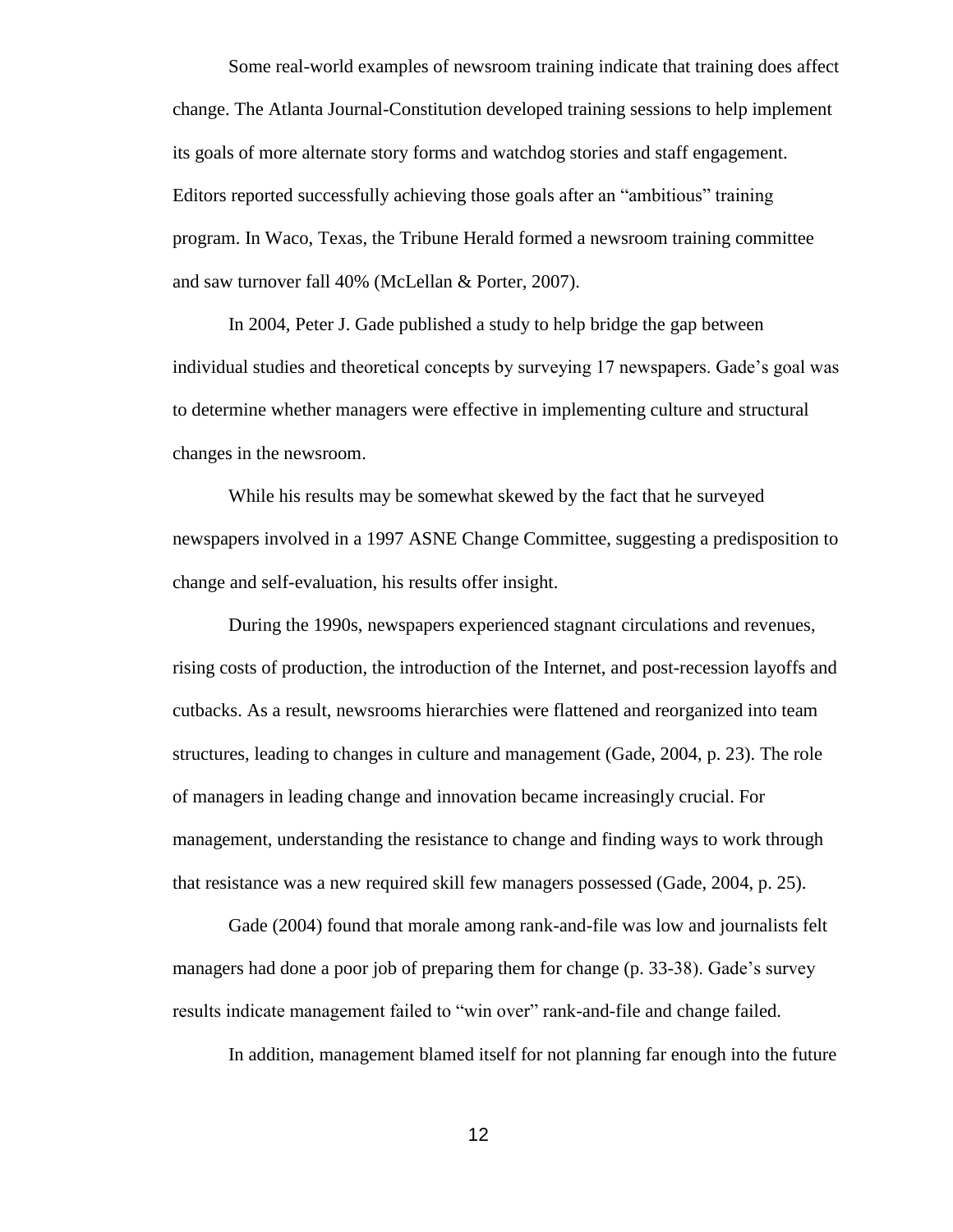or adopting appropriate rewards for meeting change initiatives (Gade, 2004, p. 41). Newsroom managers, recognizing a lack of management skills, also looked to outside consultants for help when they realized internal employees lacked the necessary skills (Gade, 2004, p. 6).

Gade's look into the shifting readership demands in the 1990s and the subsequent fallout illustrates unique challenges managers face in changing isolated newsroom cultures that are pervasive today as they try to meet new technological demands and an increased apathy toward traditional news (Thorson & Duffy, 2007).

Old-school newspapers were controlled by small private groups or single families with the leader being a tenacious man who worked until his 70s or 80s (Bagdikian, 1973).

Journalists, at the time, often didn't have college degrees; higher education was even seen as a detriment, and a culture of anti-intellectualism existed in the newsroom for generations (Bagdikian, 1973). The majority of reporters and managers were lone wolf journalists who were aggressive in tracking down stories, but their perceptions of the outside world and news were mainly shaped by others in the newsroom (Bagdikian, 1973; Stepp, 1995).

A new breed of journalist in the 1950s entered the field: One with a middle-class background and a college education. But rather than creating a clash with the "lone wolf" journalists, newer reporters melded into the culture by accepting traditional news values and following the same learn-by-doing method (Bagdikian, 1973).

Journalism was not immune to the social revolution of the 1960s. New reporters highly motivated for change with an intellectual bent entered the field, sparking a growth of professionalism among journalists (Bagdikian, 1973). But rather than shattering the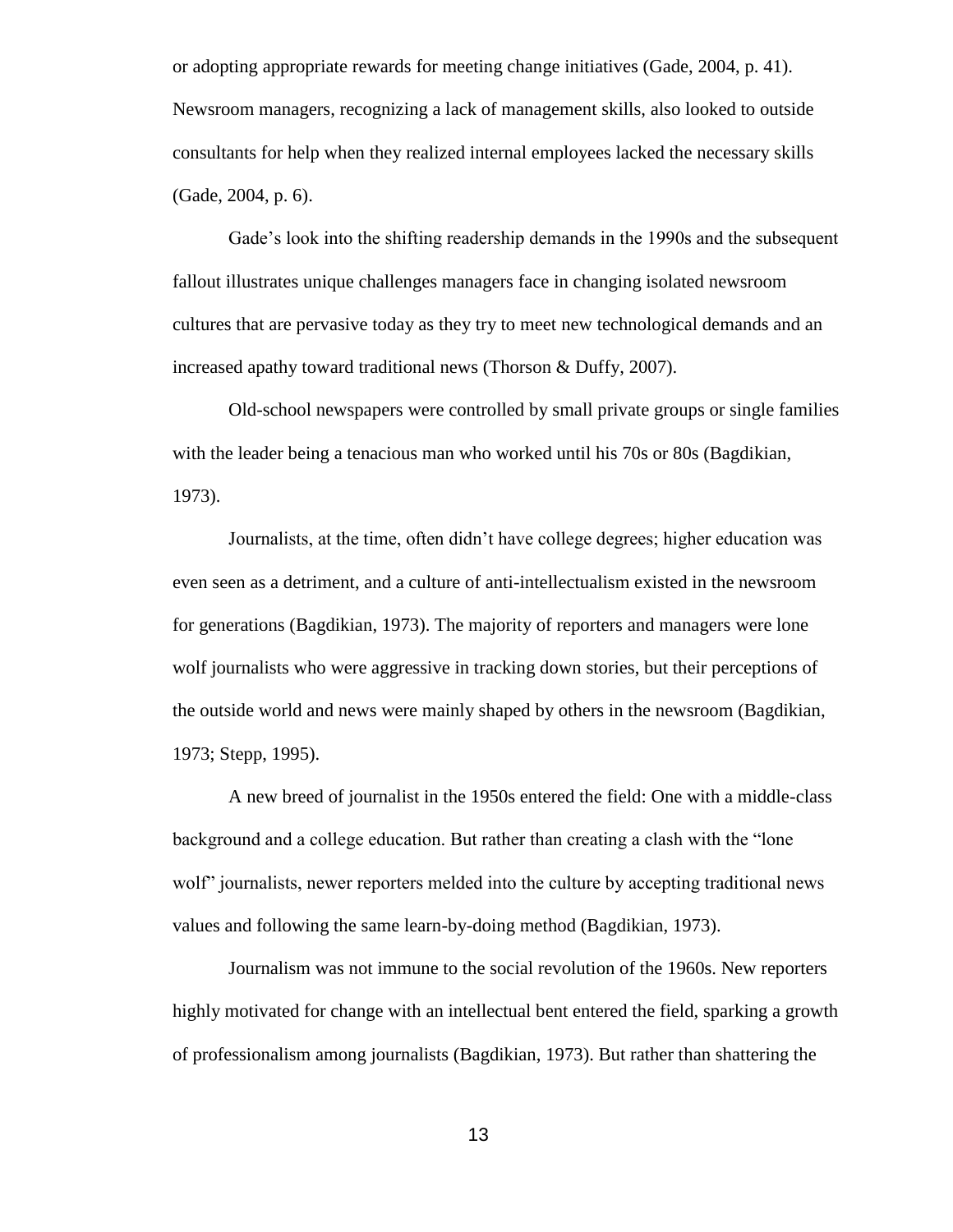isolated culture, these journalists, who felt a calling to the industry, further insulated themselves by their role as public servants and the virtue of the First Amendment (Stepp, 1995).

As original newspaper owners died during the 1900s, families sold to corporations and a media merger/corporate buyout ensued starting in the 1990s (Bagdikian, 1973; Stepp, 1995).

Critics said the result was an increase in bureaucracy in newspapers, which were "complex" and controlled by "technocrat" managers who lacked innovation (Demers, 2000). Gade (2004) describes managers as "capitalists" seeking maximum financial return on their investment (p. 44). Yet there is little evidence that the insulated culture of traditional news has changed; rather the economic struggles and inability to keep up with emerging online competitors would indicate the opposite is true.

In 2000, Gannett launched its Gannett News 2000 program, which was a company-wide campaign to involve readers in the news process – creating fears among journalists that in-depth journalism was being replaced with market-driven stories driven by editors concerned only with improving the bottom line (Underwood, 1995).

Doug Underwood's book, "When MBAs Rule the Newsroom" is a great example of newsroom culture and the general distrust journalists feel toward editors with a focus on the business aspects of journalism, with some working under Gannett 2000's campaign referring to management as "careerist editors who have bought the company line and just want to advance" (Underwood, 1995, p. xii). Even Underwood himself says, in his introduction, that he fears the cannons of good journalism will fall under new, scientifically managed, MBA newsrooms.

Change in newspapers is often slow and limited because change is seen as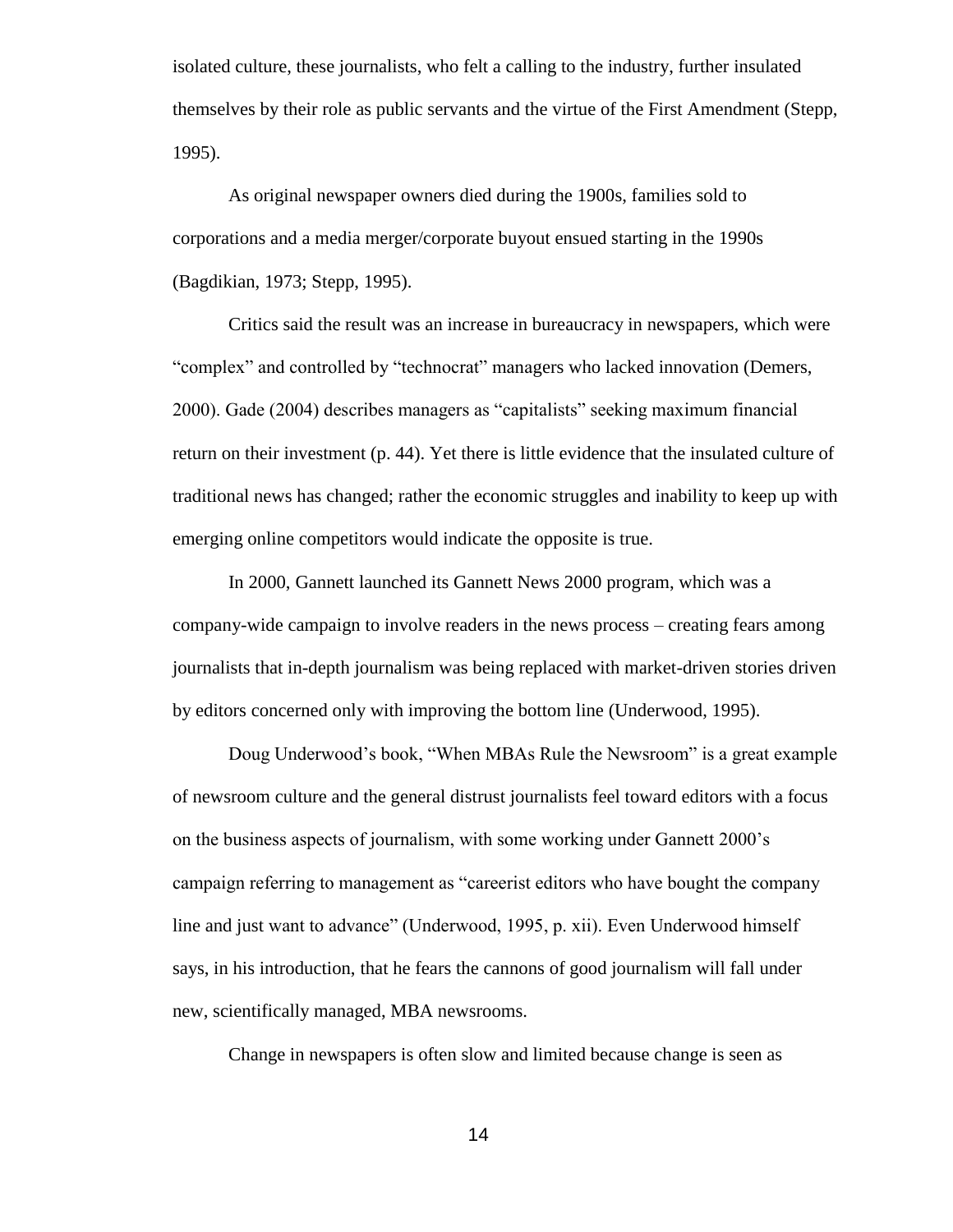disruptive and inefficient in journalism culture (Huang & Sylvie, 2006). As a result, newsrooms are less likely than other departments to use high-performance management practices.

Today, there is little empirical evidence on what drives the news or the interaction among journalists to determine news play, but it appears that the insulated culture is continuing as "herd" journalism – journalists chasing stories broken by a few key outlets or competitors – becomes more the norm (Bagdikian, 1973).

Nor is there empirical evidence to gauge whether those more educated journalists have entered the ranks of management to challenge the traditional green eyeshade/Lou Grant managers of the past.

The 2006 University of Texas study conducted by Huang and Sylvie probed the values and beliefs among editors and how they factor into the decision-making process in newsrooms. Eighty-four percent of the respondents were managing editors, deputy managing editors, section editors, and assistant section editors. The study found there was no significant difference between education levels and decision-making values, but it did find that editors with management or business training were more likely to rely on organizational values for decision-making. Those that did not have management or business training viewed decision making as a journalistic endeavor (Huang & Sylvie, 2006).

## *Current state of newspaper management training*

The old formula in newsrooms was good reporters made good frontline editors, good copy editors made good copy desk chiefs, good photographers made good photo directors, and good graphic artists made good graphics managers. But that formula is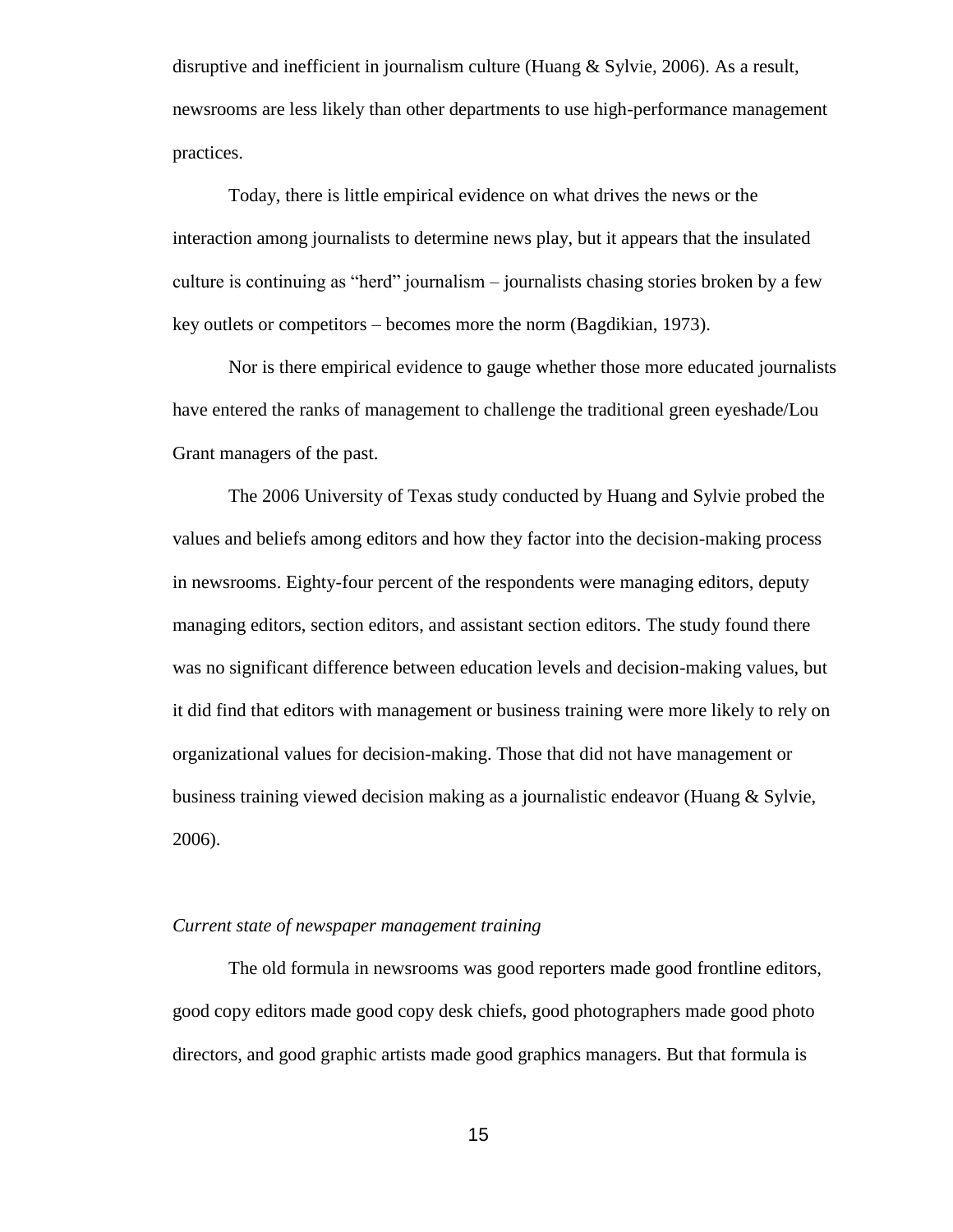changing as technology is rattling the newspaper industry and readers' instant gratification demands are constantly shifting (Hart, 1990; Thorson & Duffy, 2007).

Knowing how to write a good lead or headline is not a good predictor of management success, and young managers less ingrained in old traditions want more specialized training (Bagdikian, 1973, p. 560; Bennett, 1985, p. 33; Hart, 1990, p. 44), and the industry is responding with an explosion of training programs.

Some attribute the focus on training to the 1993 Freedom Forum report (Hu, 1999) and others to the Knight Foundation's "Newsroom Training: Where's the Investment?" in 2002. The Freedom Forum report found that one in 10 journalists reported receiving regular training in 1993, while the Knight Foundation found that three in 10 journalists received regular training (Knight Foundation, p. 14).

NewsTrain, a training program offered for front-line editors by the Associated Press Managing Editors organization, conducts training sessions across the country. Organizers recommend training programs focus on improving editing, management, and interpersonal skills to avoid front-line editors from picking up these skills through newsroom observation (Swanson, 2006).

Below are some of the training opportunities that have been offered in response to the increased demand for management training:

• The Robert C. Maynard Institute for Journalism Education offers management training.

• In 1979, the American Press Institute offered 23 training programs; today it offers 30 with 11 directed at management skills, according to Carol Ann Riordan, vice president of programming and personnel (personal communication, October 24, 2007). API has spent nearly \$1 million to develop online courses to supplement programs at its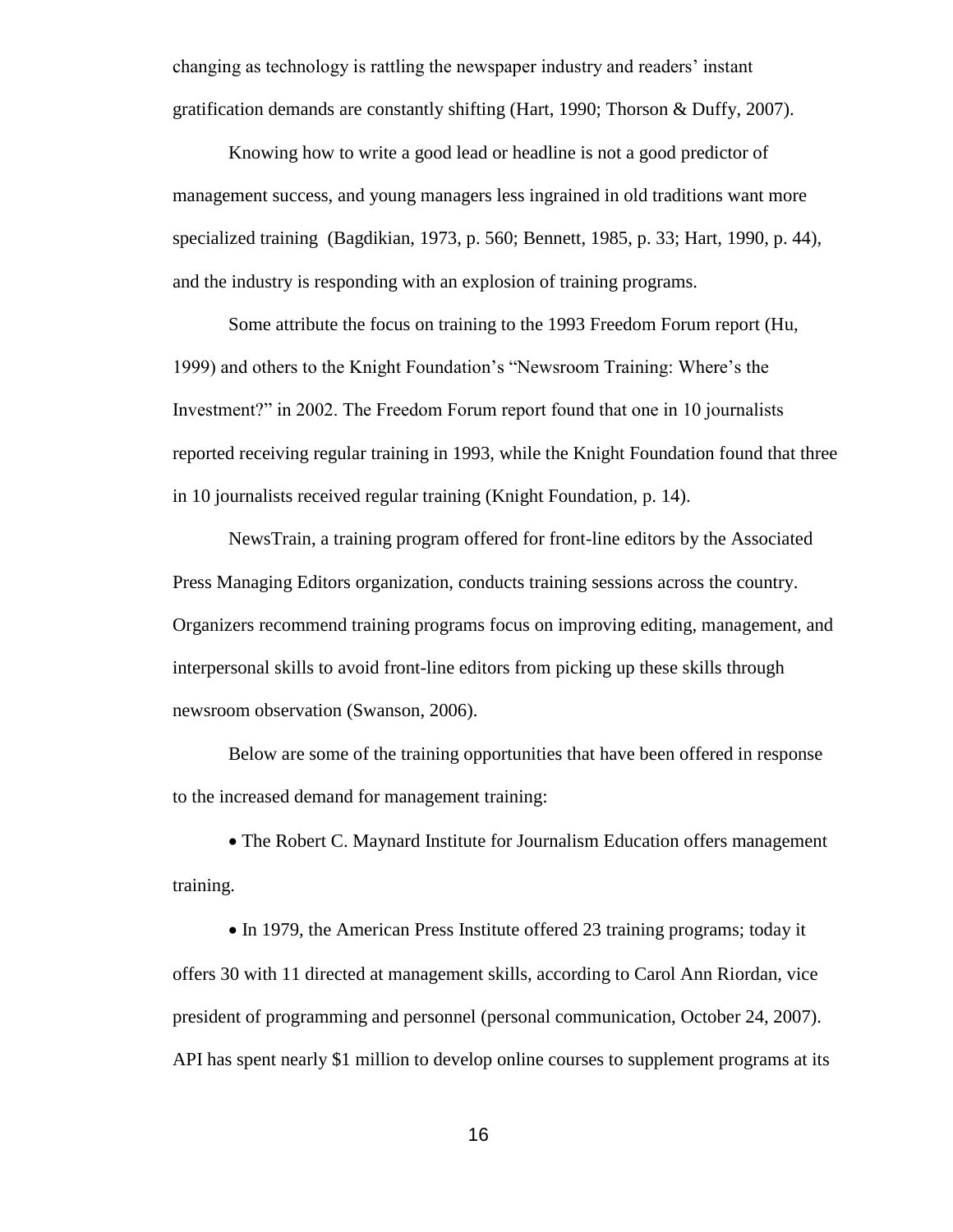headquarters in Reston, Va. (Hu, 1999).

 APME is sponsoring NewsTrain, which includes a Web site with free training materials and regional workshops (newstrain.org).

• The Committee of Concerned Journalists is visiting newsrooms to help staff members clarify goals (journalism.org).

 The American Press Institute and the American Society of News Editors is working in 10 newsrooms to improve in-house training (learningnewsroom.org).

• Northwestern's Medill School of Journalism has partnered with various corporations and organizations to assess newsroom training needs (tomorrowswork.com).

 The Frontline Editors Project launched new online course with Poynter Institute's News University in 2007 focusing on management training for editors (frontlineeditors.org)

• Cox Newspapers offered a six-week program for their new managers called "Navigator" and a seven-step program for existing managers called "Development Dimensions International."

 The Kansas State Press Association is launching a leadership academy modeled after the Kansas Chamber of Commerce and Industry.

• Knight Ridder offered a training program for new managers called "Stock Your Toolbox."

The Charlotte Observer offers a four-week course for editors on coaching.

 Gannett runs programs for a senior and mid-level editor management development programs (Bressers, 2002; McLellan, 2006; and Wizda, 2000).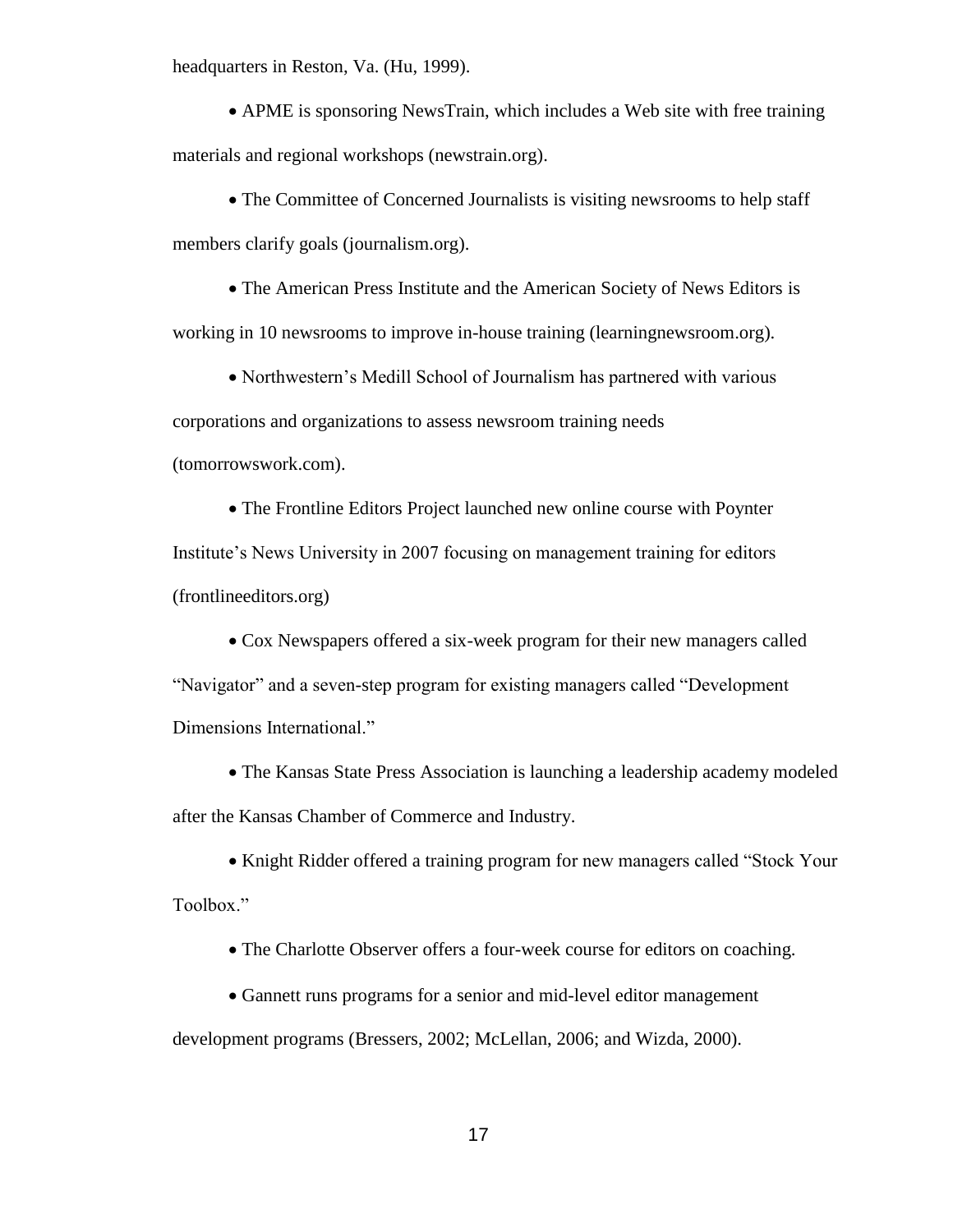How much managers are participating in these training sessions and at what stage of their career hasn't been quantified.

### *Newsroom hiring practices*

Do newspapers value management training when promoting the rank-and-file to management positions or in their managing editors? Past research fails to offer answers to these questions.

A 2005 survey of editors and news directors at television stations delved into the qualities newsroom managers seek when hiring employees (Becker, Vlad, Pelton, & Papper, 2005). The study found that 60.7% valued personality, 48.4% valued language skills, 36.3% valued work habits and commitment to the job, 21.8% valued on-the-job experience, 12.5% valued knowledge, and 9.6% valued professionalism. Overall, the study found that newsroom managers were looking for employees who will be good workers and bring with them traditional journalism skills (Becker et al., 2005).

The study sought to update a 1981 study on the hiring of journalists. Interestingly, that study found that television news directors valued employees that would require a minimum of development and little supervision since the managers had little time to train and develop employees (Becker, Fruit, & Caudill, 1987). Given the mass reductions in newsroom employees, it would be interesting to know if newsroom managers also altered their hiring focus.

What should be noted is that in neither of these studies were managers specifically asked if business or management training would be a valued skill in hiring newsroom employees, though, the 2005 survey did include open-ended questions to allow managers to insert any skill preference of their choosing. None chose management or business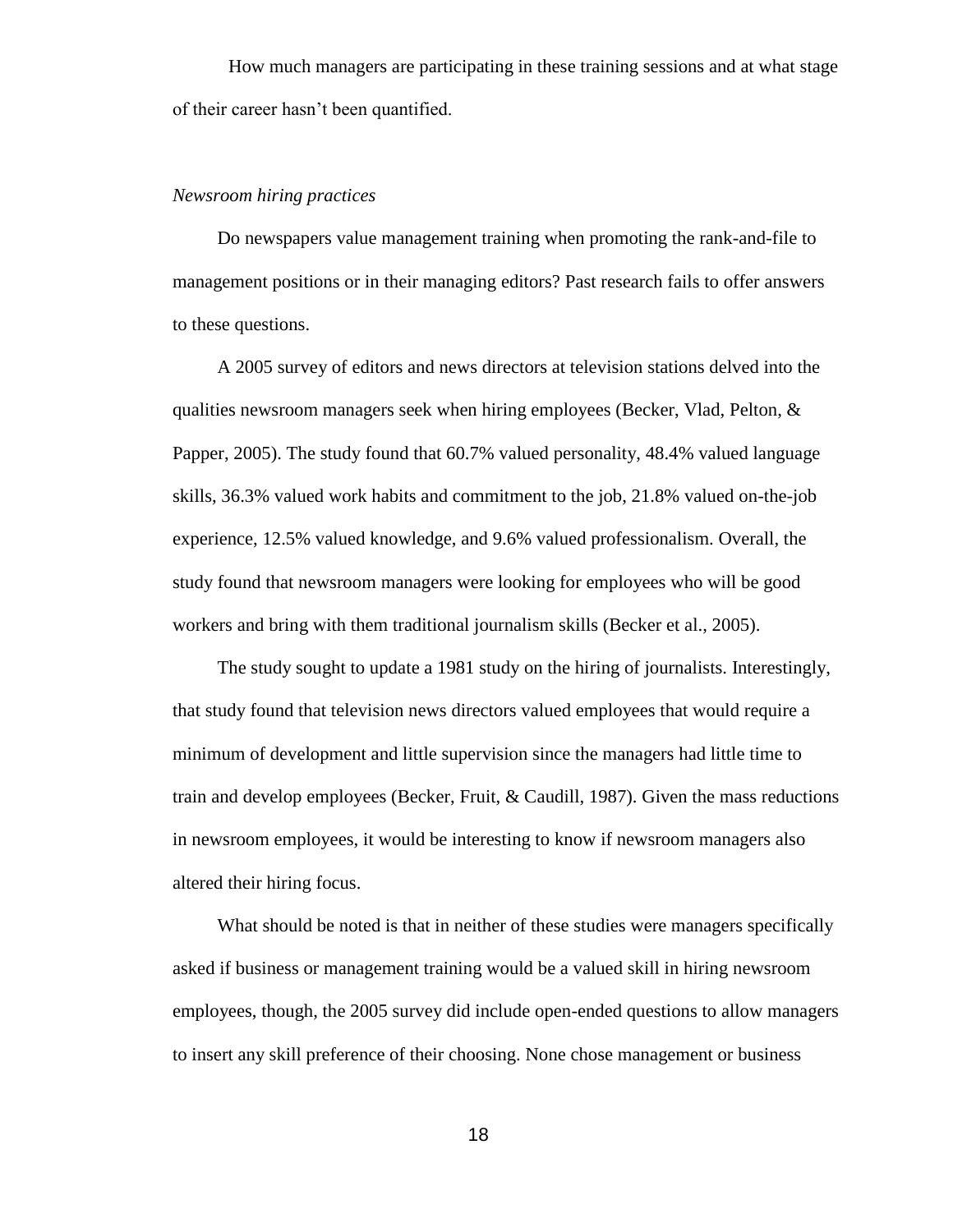knowledge.

Another study in 2001 found technological skill was a significant predictor in journalism and mass communication graduates in finding jobs, with Web software skills being the greatest predictor (Lowrey & Becker, 2001).

#### *College curriculum issues*

There is little recent research into the area of journalism college courses and whether they are adequately preparing the newsroom leaders of today and those that will lead in the future, though some academics have espoused opinions on the issues.

The issue of what colleges are teaching journalism and mass communication graduates is an important one since the majority of entry-level jobs at daily newspapers (85% in 2005) are graduates of those schools (Quill Staff Report, 2006).

In 1977, Wallace B. Eberhard of the University of Georgia surveyed journalism schools in the United States on course offerings in "publication management." He found that 55% of journalism schools did not offer courses in management and of those that do, that 30% offered one course (Eberhard, 1977, p. 6). Seventy-three percent said they sensed a need for management courses (Eberhard, 1977, p. 7). In addition, 60.6% reported there was interest from other media managers for schools to add management courses, "sometimes as a result of their felt weaknesses as managers because of a lack of preparation" (Eberhard, 1977, p. 7). Eberhard (1977) also found that student interest is not high in management courses until roughly 3 years after graduation, often because students don't realize they will enter management roles (p. 7).

So why don't journalism schools offer more management courses? Experts vary on the issue, with some saying schools are resistant to change and others saying student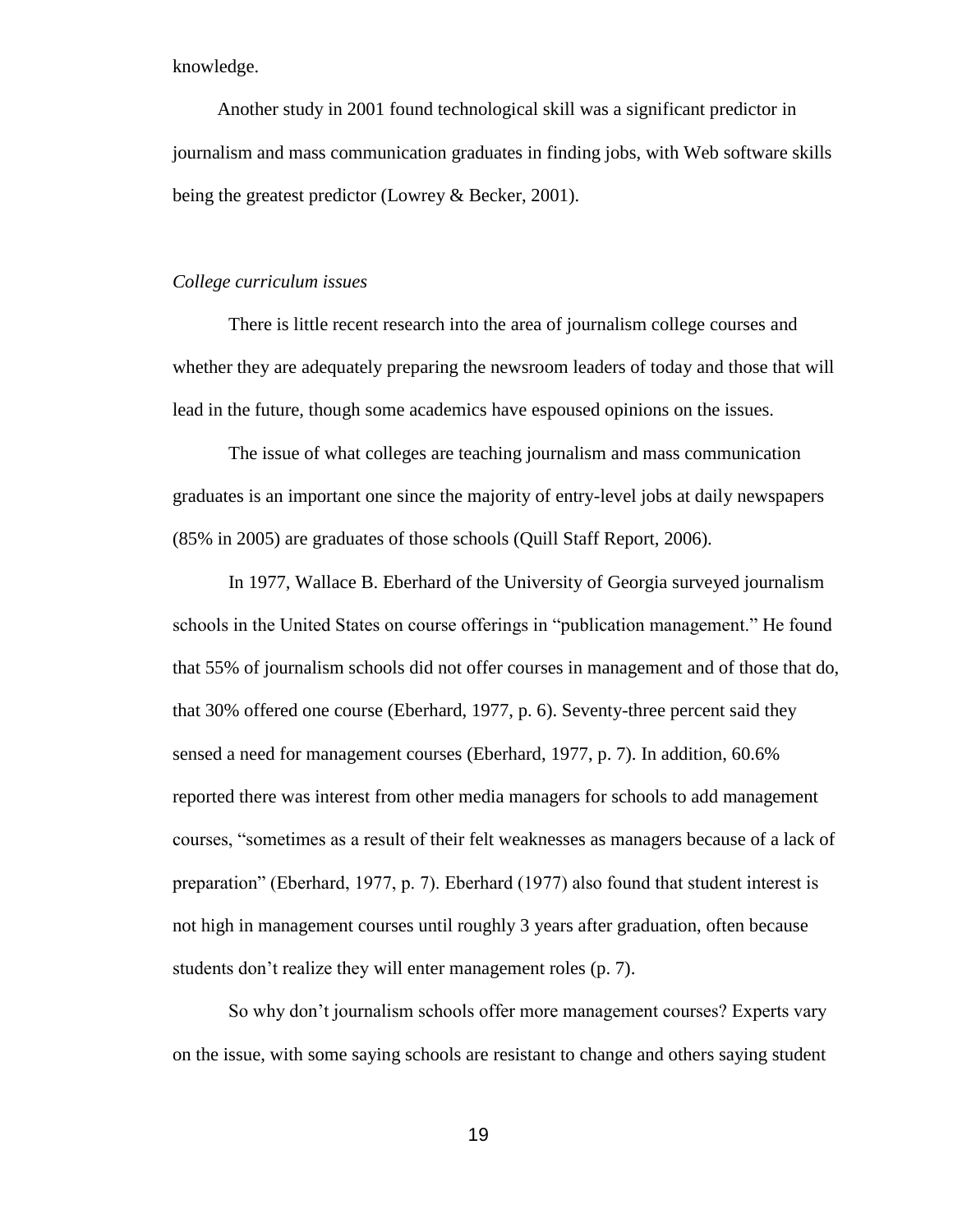interest isn't there.

In 1988, Everette E. Dennis, the executive director of the Gannett Center for Media Studies, wrote an impassioned article about the need for journalism schools to change. Dennis (1988) recounts the history of journalism schools and builds a case for programs to follow the lead of business schools in altering their programs to develop long-term leaders instead of narrow specialists (p.20). Schools are a source for cheap labor but rarely lead or strongly influence the course of industry developments, Dennis wrote.

In the 1970s, universities began to pressure professors to publish more for the "advancement of knowledge" and mandated teaching requirements beyond technical journalism skills, but rarely did that research trickle down to change curriculum (Dennis, 1988, p.15).

Bressers (2002) points out that business school graduates often see management as an option and start absorbing management tips in school and lower-level jobs while journalists fail to.

Birge (2006) states that journalism schools are slow to adjust curriculum because it's costly and what changes are taking place are in the area of convergence.

Eberhard (1977) suggests that schools are overwhelmed with the sheer volume of vocational journalism courses they need to offer and the 25% ceiling on journalism courses, as a percentage of total required coursework for accreditation purposes, means courses that might draw smaller interest, like management, get left out (p. 9). It's not hard to imagine that with today's pressure to add more technologically diverse programs, that challenge is even greater. In addition, Eberhard's study revealed a lack of management teaching expertise in journalism schools, at least in 1977.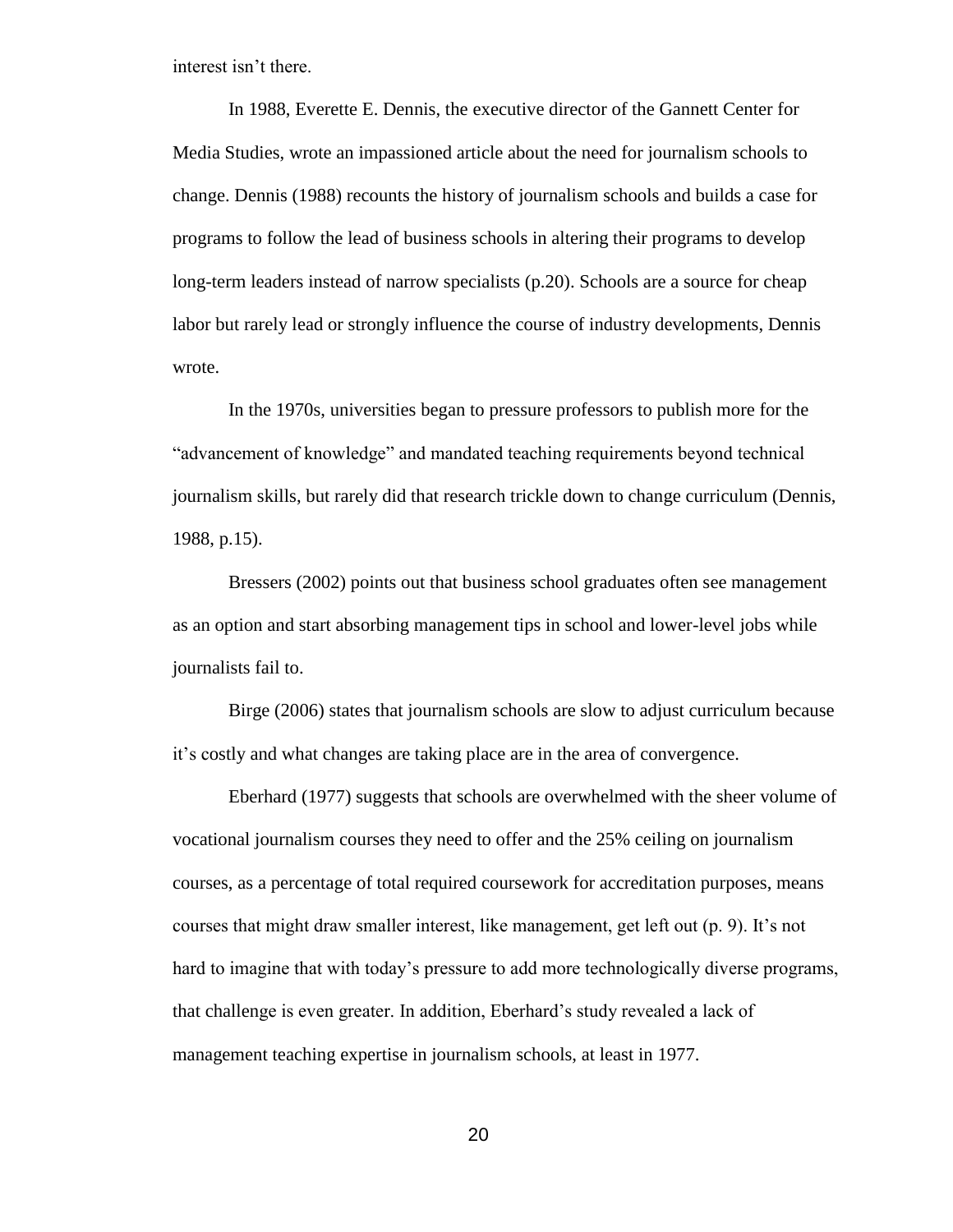#### Harold C. Shaver, and assistant professor on Journalism and Mass

Communication at Kansas State University, surveyed newsroom and advertising students who graduated in 1960 and 1970 from seven universities and found that the opportunity for growth was the highest general factor in job satisfaction while opportunity for acquiring new professional skills and stature was the most important specific factor (Shaver, 1978, p. 58).

Beyond training young journalists, the mid-career education boom has created several jobs for trainers in newsrooms, yet few are journalists (Hart, 1990, p. 40).

Some schools are taking steps to change.

John Lavine, dean of the Medill School of Journalism at Northwestern University, has been under fire for expanding the school's curriculum beyond vocational journalism skills to focus on new media with an emphasis on understanding the audience. His critics, echoing Underwood's concerns, fear that a change in legacy journalism courses will lead to journalists coloring stories so they will sell, rather than convey objective truth to readers (Johnson, 2007; Schulman, 2006). Lavine came under further fire when he suggested changing the school's name to reflect the new curriculum, weighing such options as "Integrated Marketing Communications" (Hellenbeck, 2007).

Areas of study outside journalism have looked more closely at the need for management training at the collegiate level. For example, two studies on the employability of sociology students (Vaughan, 1979; Watts & Johnson III, 1984) found that employers are seeking students more skilled in research methods and management and suggested adding courses in those areas to improve the employability of graduates.

Journalism educators need to assess how well they are preparing students for the realities of the jobs they may someday have. Much attention is spent on vocational skills,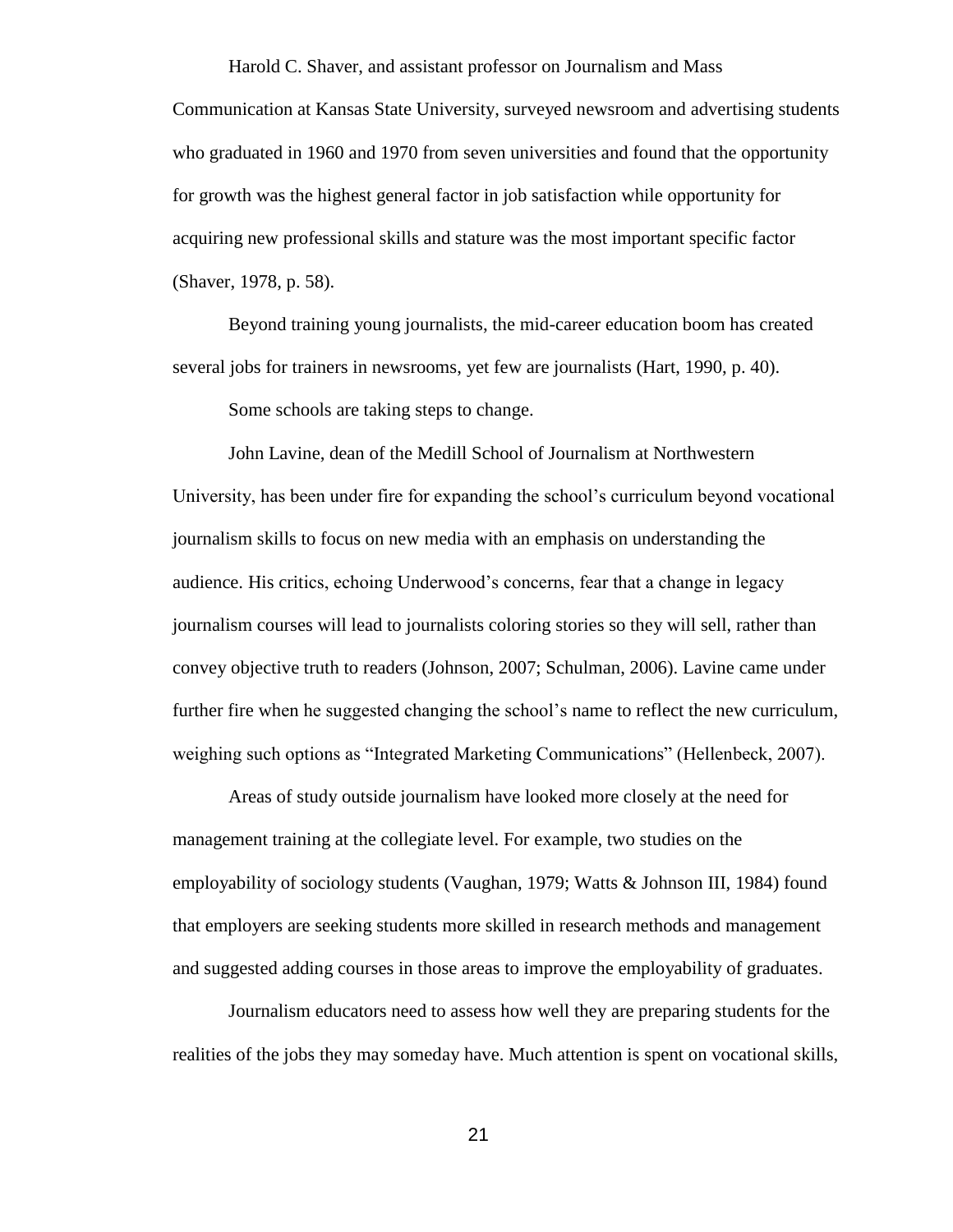but are they being prepared for other realities, such as how to supervise (Shaver, 1978, p. 61)?

Shaver's study is nearly 30 years old so attitudes may have changed, but if the numbers from the Readership Institute's study are valid, then the only conclusion is " $no."$ 

## *Leadership dynamic outside of newspapers*

Corporations across the country are cutting their training investment during the recession, but still investing an average of \$1,075 per "learner" in training, according to Training (2008) magazine's annual survey (p. 18). The average employee received 25 hours of training in 2007 and 17.2 hours in 2008. Small (100-999 employees) and midsized (1,000-9,999 employees) businesses saw the greatest decrease with employees receiving 33% less training in 2008 than in 2007 (Training, 2008, p. 22).

Non-newspaper companies also spend the least amount of money training their executives and managers, who received, on average, 9.5% and 24%, respectively, of the companies' training budgets. Overtime exempt employees received 32% and nonexempt employees received 34%, and these allocations have held fairly steady for the past five years (Training, 2008, p. 24).

When it comes to dividing money between different types of training, companies nationwide devoted the most dollars in 2008, by spending 21% of their training budgets, to profession/industry specific training. Management/supervisory training was fourth on the list with 13%, following mandatory/compliance and sales training, Training (2008) magazine found (p. 22). Examples of profession/industry specific training include accountants on new tax rules, manufacturers on new equipment and/or health-care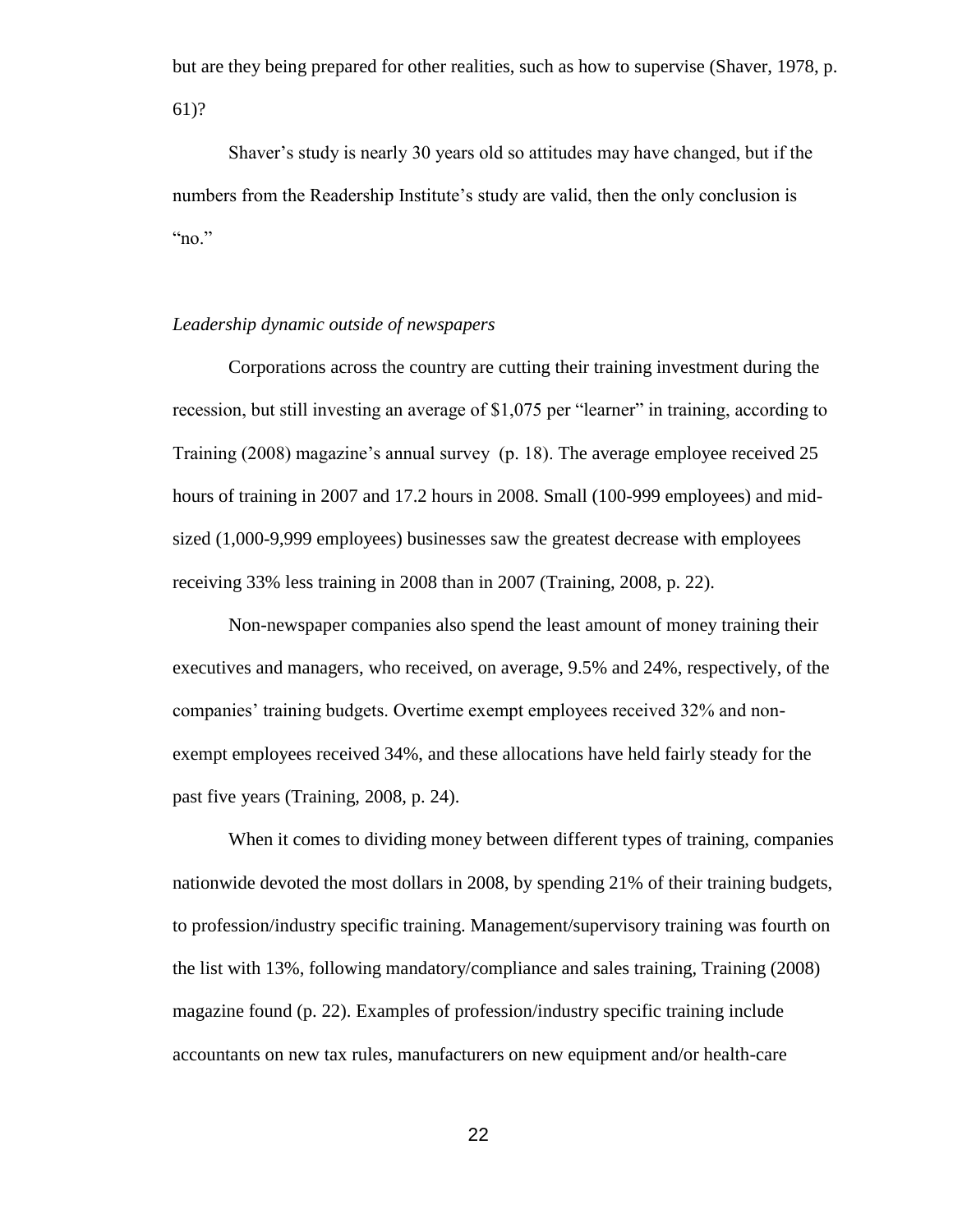workers on new regulations. The category of management/supervisory training includes leadership and executive development, management, and supervision of employees (Training, 2008, p. 24).

Manufacturers were the largest group responding to Training magazine's survey, encompassing 21% of the overall responses. Businesses accounted for 19% and health care at 11% (Training, 2008, p.18).

Despite the recent cutbacks, the business industry also knows that ongoing learning is a key to a business's ability to gain and sustain a competitive advantage (Bogner & Bansal, 2007). Without a better understanding of where innovative ideas come from, managers will be confined to the role of a knowledge steward, rather than a creator. While Bogner and Bansal's study was a regression analysis of 30,022 patent records from 42 firms, their study did quantitatively show that firms that generate innovation have above-average growth and profitability.

Warren Bennis, University of Southern California professor and author of two dozen books on leadership, has spent years studying 150 different corporate leaders. Bennis found the strongest leaders possess a guiding vision, pragmatic dreams, constancy, candor, ambition, competence, and integrity. The best leaders focus on being the transmitter, not creator, of ideas (Loeb, 1994).

Bennis posits the key to effective leadership "will be the capacity of top leadership to create the social architecture capable of generating intellectual capital" (Loeb, 1994, p.241). Too many managers are focused on rearranging resources rather finding new management techniques to lead their employees (Mills, 1985).

For that to happen, Amabile said employees can't just walk in the door and follow simple instructions; they need to bring a higher level of creativity and innovation,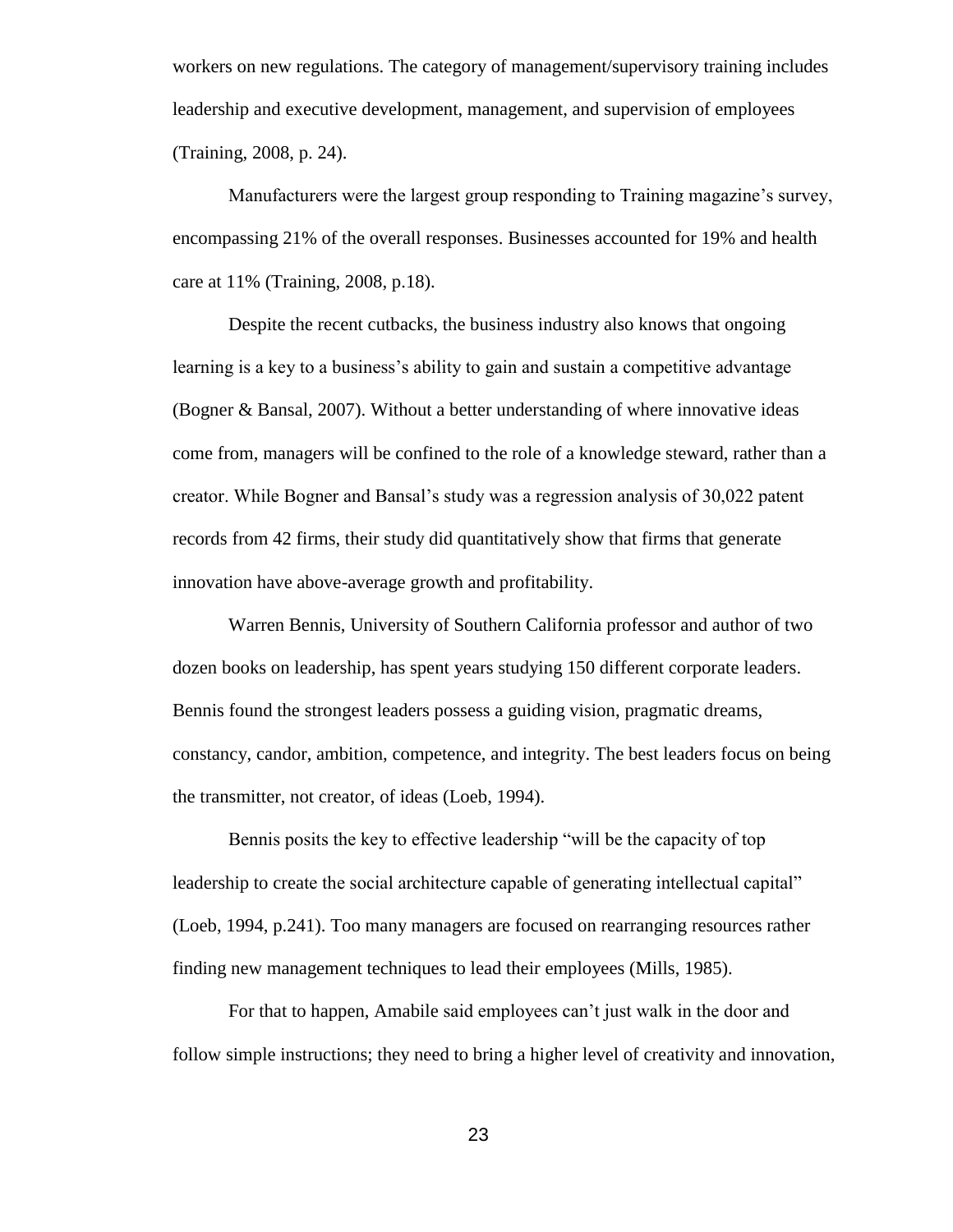and an effective manager is the key to helping employees tap into those skills through constructing an environment where employees receive a high-level of responsibility for initiating new activities with a low level of interference from bosses (Amabile, 1983). "Criticism and imparting feelings of failure will destroy creativity – avoiding them are the keys to fostering creativity," Amabile wrote.

Large businesses facing competition and market change are more apt to have formalized training for employees, but can training affect change? The answer is yes, under certain conditions.

Sociological theorists have long studied training and training effectiveness in fields other than newspapers, though theory building in the area of organizational development has been challenging because of varied sizes, goals, and resources among organizations. Most research has been limited to specific situations, making it difficult to generalize results or build theories.

Leadership skills to create a culture of innovation aren't an intangible mystery. They are "learned and stable patterns of collective activity through which the organization systematically generates and modified its operation routines" (Zollo & Winter, 2002, p. 340).

Since training after school takes place while participants are employed, both the employee and employer play a role (Lynch & Black, 1998, p. 65), and a company's commitment to training is a key factor in effectiveness (House & Tosi, 1963; Hand  $\&$ Slocum, 1970). In cases where training is not followed through with corporate commitment and continued reinforcement, through avenues such as performance evaluations, the effects of training tend to dissipate (Hand & Slocum, 1970). In addition, researchers have found not allowing time to implement new skills and ideas generated in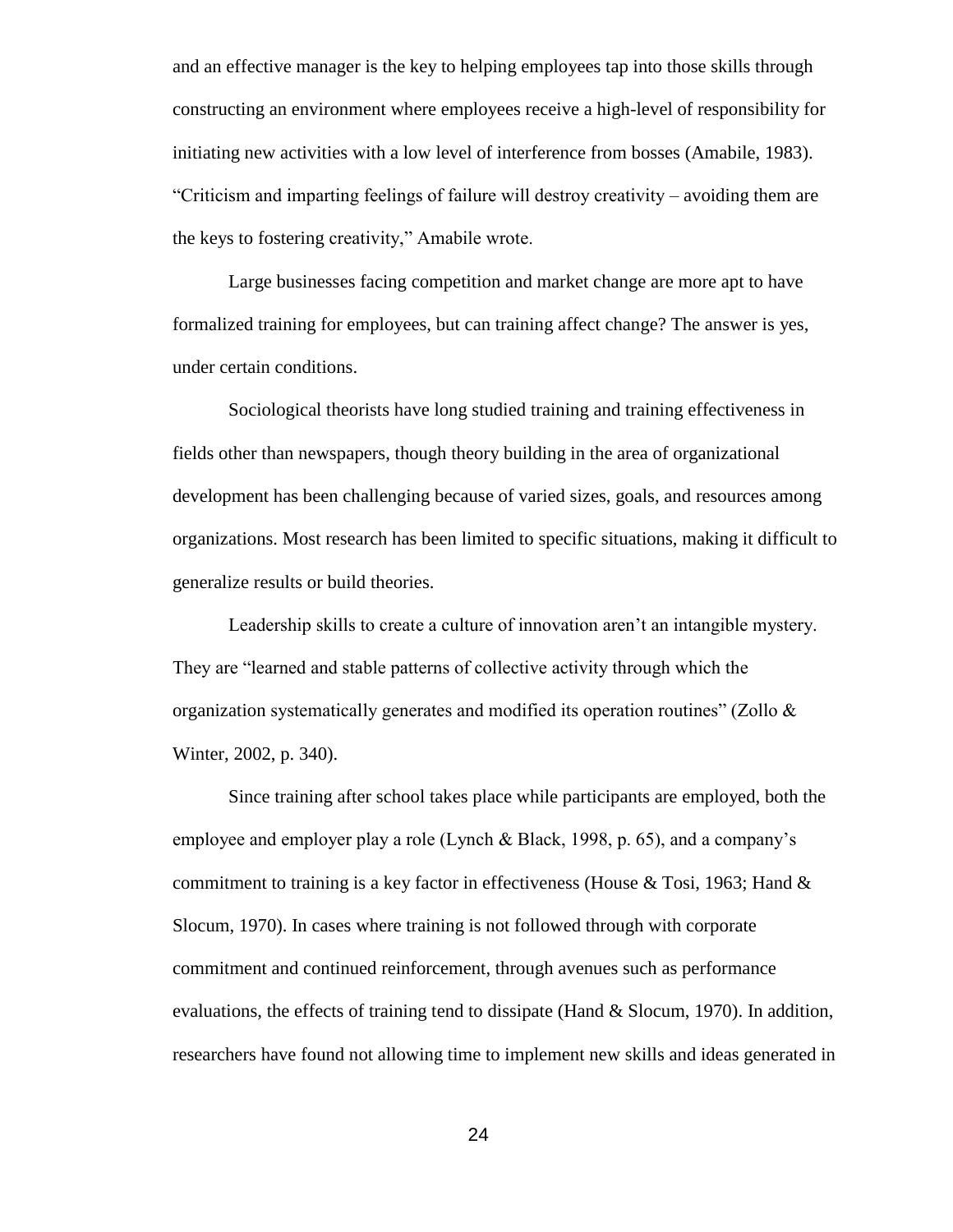training sessions creates a negative cycle in which employees reject future training correlation between training outcomes (Mathieu, Tannenbaum, & Salas, 1992).

Those employees most predisposed to adopting change initiatives in training appear to be employees with high job satisfaction, job security, and a sense of authority (House & Tosi, 1963, p. 314). Another key to effectiveness is an employee's perception of individual needs for training (Guthrie & Schwoerer, 1994, p. 405).

### *Conclusion*

Beyond leading their employees to reach higher goals, managers must lead their companies to reach new heights. Today's managers cannot simply maintain the profit goals of the organization; they must be visionaries dedicated to change (Pascarella  $\&$ Frohman, 1989; Ticky & Devanna, 1986). Today's managers must focus less on "managing" and more on "leading" to create a culture of innovation. Those that are mere managers who simply maintain the status quo will lead today's newspapers into oblivion (Ticky & Devanna, 1986). True visionaries know how to leverage leadership potential in employees to gain more initiative, innovation, and productivity (Katzenbach et al., 1995).

The research on newspaper management has not caught up to the realities of newspapers today. Shrinking budgets, profits and staffs are changing the way leaders are managing, and what's relevant now may not be what was relevant during the past 20 years.

For decades, the corporate world has researched, theorized and created management models to help managers evolve into great leaders, yet it's only recently that newspapers find themselves searching for the same answers.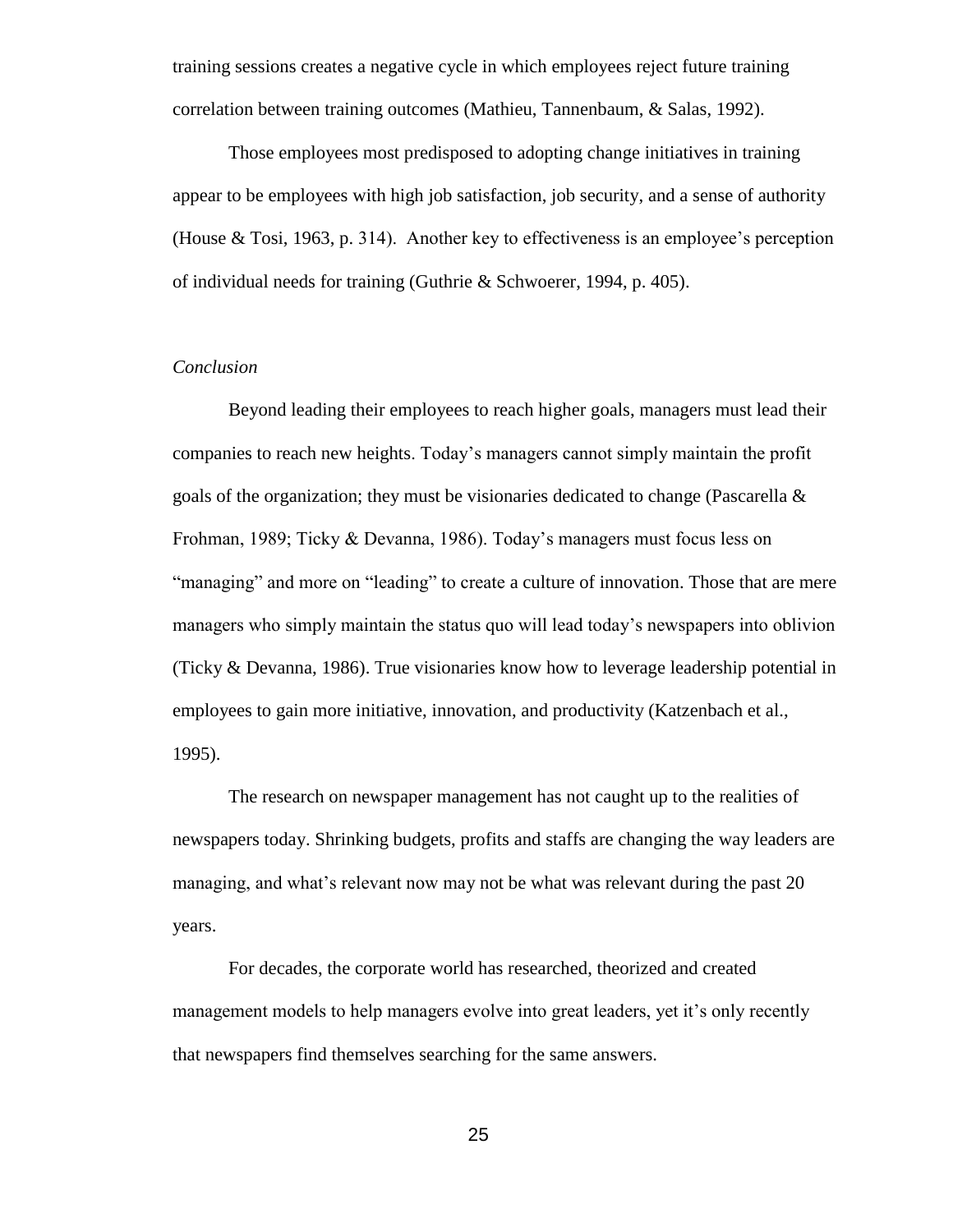In the late 1990s, newsroom managers could see trouble as massive changes were looming on the horizon and started discussing how to combat the "revolution" as databases of knowledge were shifting from newspapers to the Internet (Branson, 1996).

In part, journalists are behind the times because managers are much more focused on strategies and readers (Readership Institute, 2000), but it's clear that newspapers can no longer focus on producing a daily product that simply transmits the news. Readers are demanding a higher level of news and have clearly demonstrated their willingness to explore different outlets for information. In addition, employees are demanding a higher level of involvement in their own careers and more interaction with their supervisors. A newspaper's ability to meet those demands will determine whether it will thrive in this era of change.

While further study is needed on performance management in the area of newspapers in particular, it is clear that the corporate culture needs to shift in media companies. What gets measured gets done, and companies must measure leadership skills in their managers through annual reviews, hiring, promotion, and succession planning (Dulye, 2004).

As long as newspapers continue to evaluate managers based up maintaining budgets or vocational journalism skills, then newsrooms will fill with more technocrats, more journalists will settle for mediocrity and readers will turn to alternative sources of information.

It is interesting to note that, in 1995, a yearbook adviser wrote an article giving survival tips for advisers.

Sharon P. Sheya, in "Train, Delegate, Guide, Then Stand Aside," notes that running a yearbook staff is more like running a small business than teaching a course.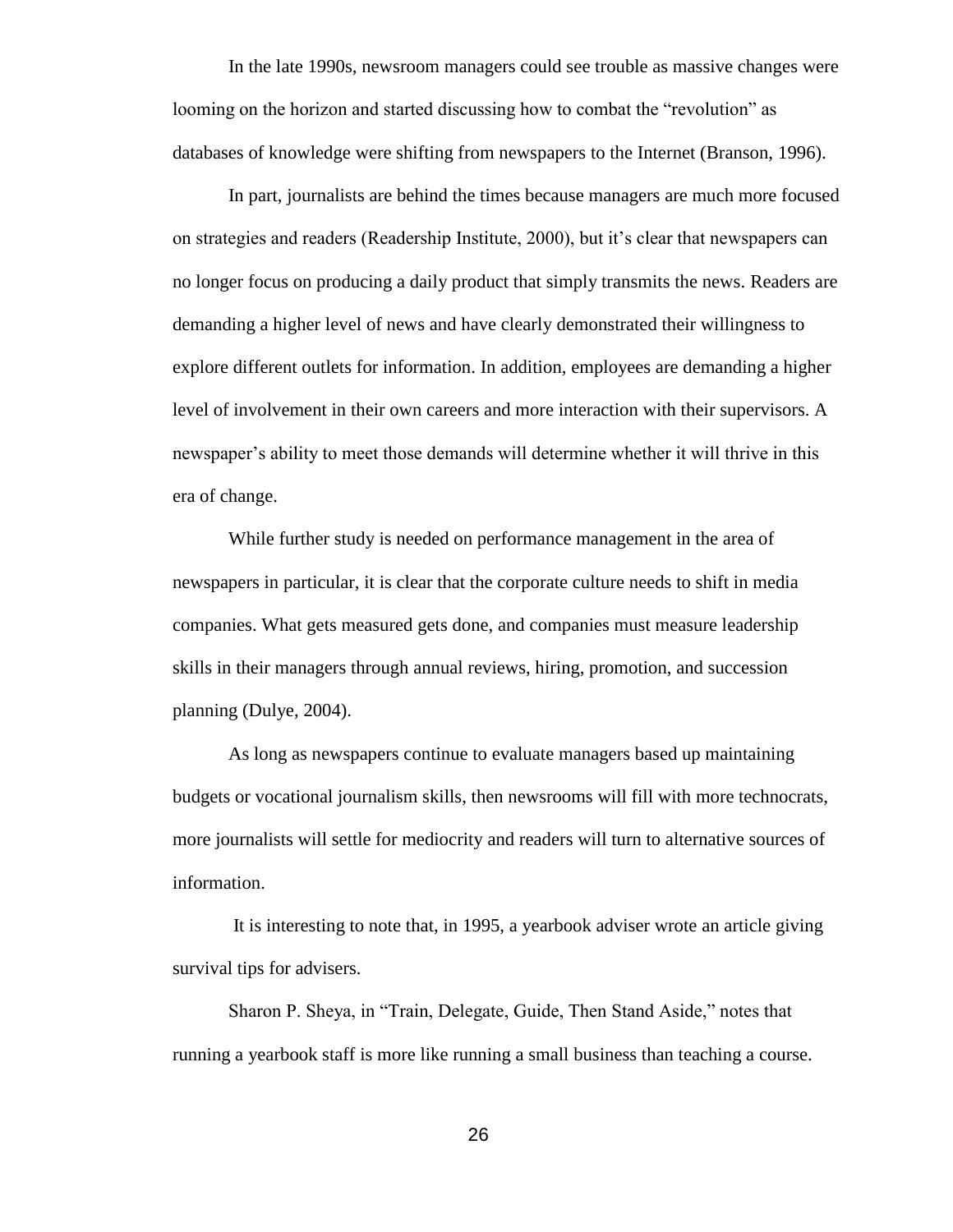Advisors need to know the consumer market, financial/business/legal constraints, time management, and must know how to motivate personnel, maintain positive morale, sustain production, and resolve conflicts (Sheya, 1995, p. 46).

Should the skill sets be any less for newsroom managers?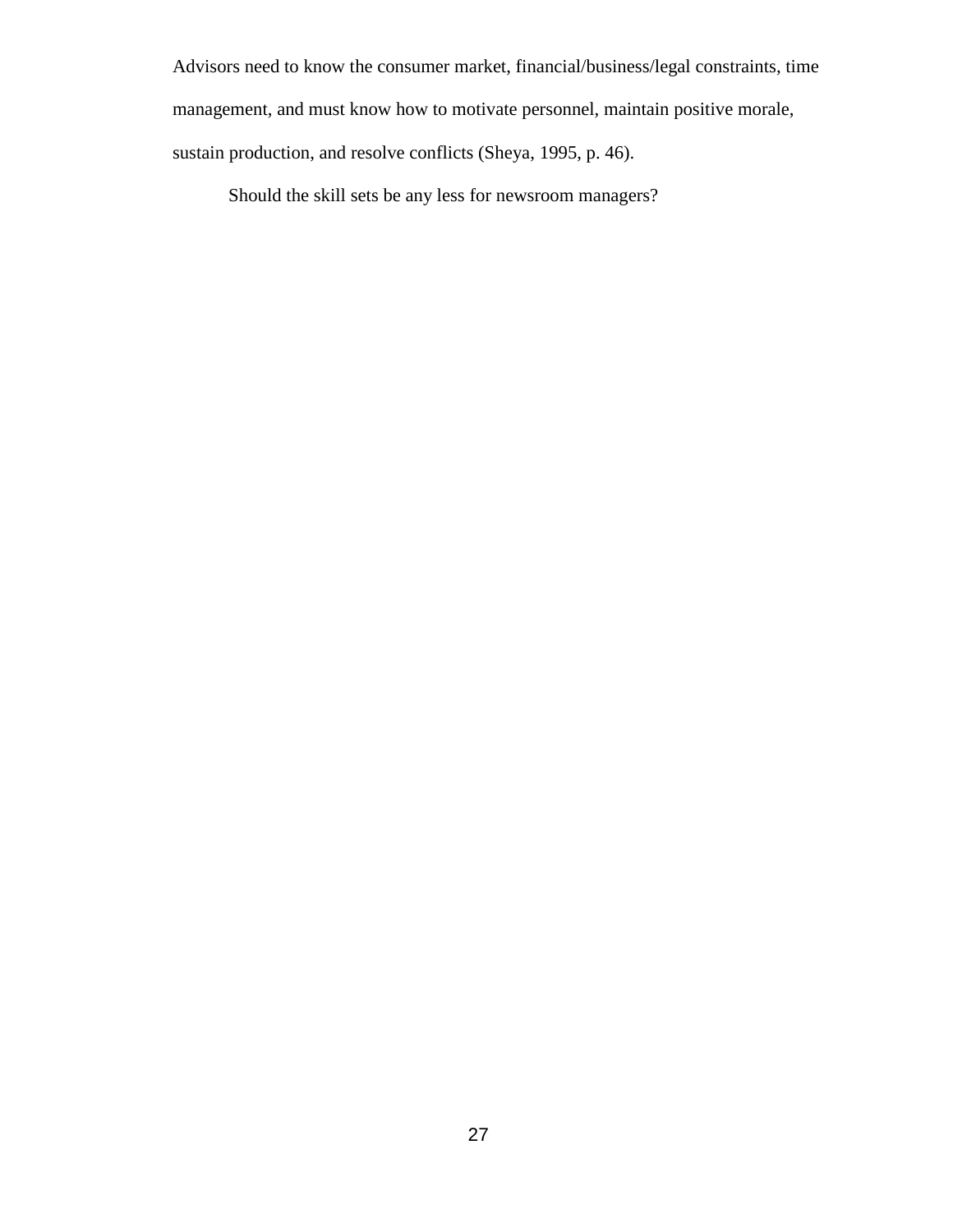### **DEFINITIONS**

- 1. Formal management training: College courses, professional seminars and in-house seminars dealing with personnel management or fiscal management.
- 2. Managing editor: The person who oversees newsroom employees and is responsible for the day-to-day operation of the newspaper.
- 3. On-the-job observation: Learning by watching other managers a person works with.
- 4. Audience: The readers of a newspaper.
- 5. Journalism school: Colleges or universities offering degrees in journalism or mass communications.
- 6. Performance evaluations: Formal written or verbal feedback on job performance.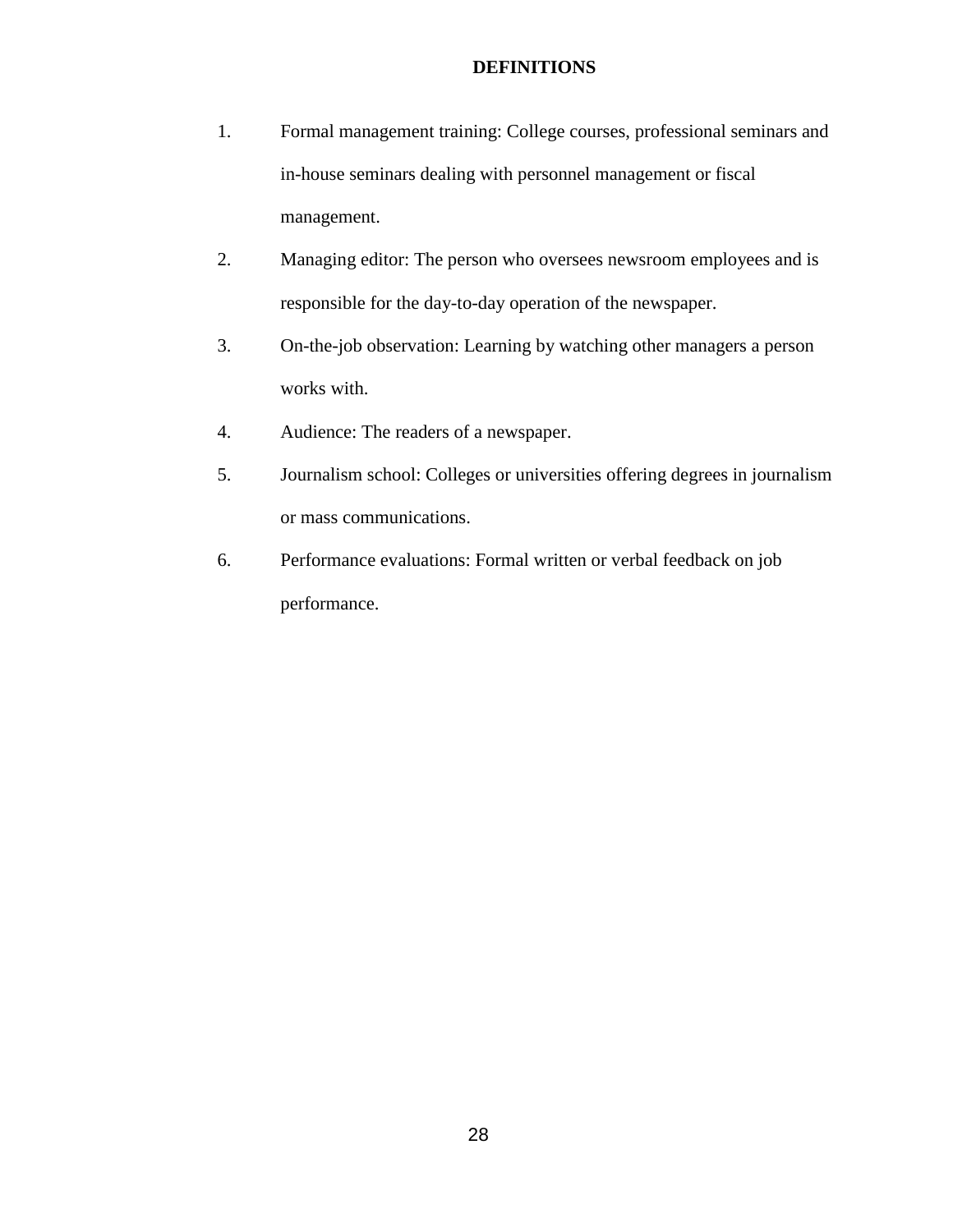#### **METHODOLOGY**

This study employed scientific methods to compile empirical and normative evidence to ascertain the level of management training among managing editors and their attitudes toward management, and newspaper hiring policies for managing editors.

Four hypothesis were tested using two online surveys through Zoomerang:

H1: The more formal management training managing editors have had the easier they will find management tasks.

H2: Managing editors with formal management training rate themselves as stronger managers than those without training.

H3: Managing editors with more management training place a higher value on such training than those who have not had training.

H4: Newspapers with management training as a hiring prerequisite for managers evaluate those managers more on leadership skills instead of technical journalism skills.

In part one, a survey of managing editors at U.S. newspapers was conducted. The questionnaire was designed using open-ended questions to gauge attitudes toward management and to allow respondents to address issues the researcher may have overlooked. Fixed-response quantitative questions, dichotomous questions, partially close-ended questions and rank-order scaling were employed to empirically measure the amount of training, which was defined as any college coursework, professional seminars or in-house training sessions. Close-ended questions with ordered choices were also used to rank the value managing editors place on different types of training and to collect basic demographic data (see Appendix I for survey).

Managing editors also were asked to rate their difficulty level on nine different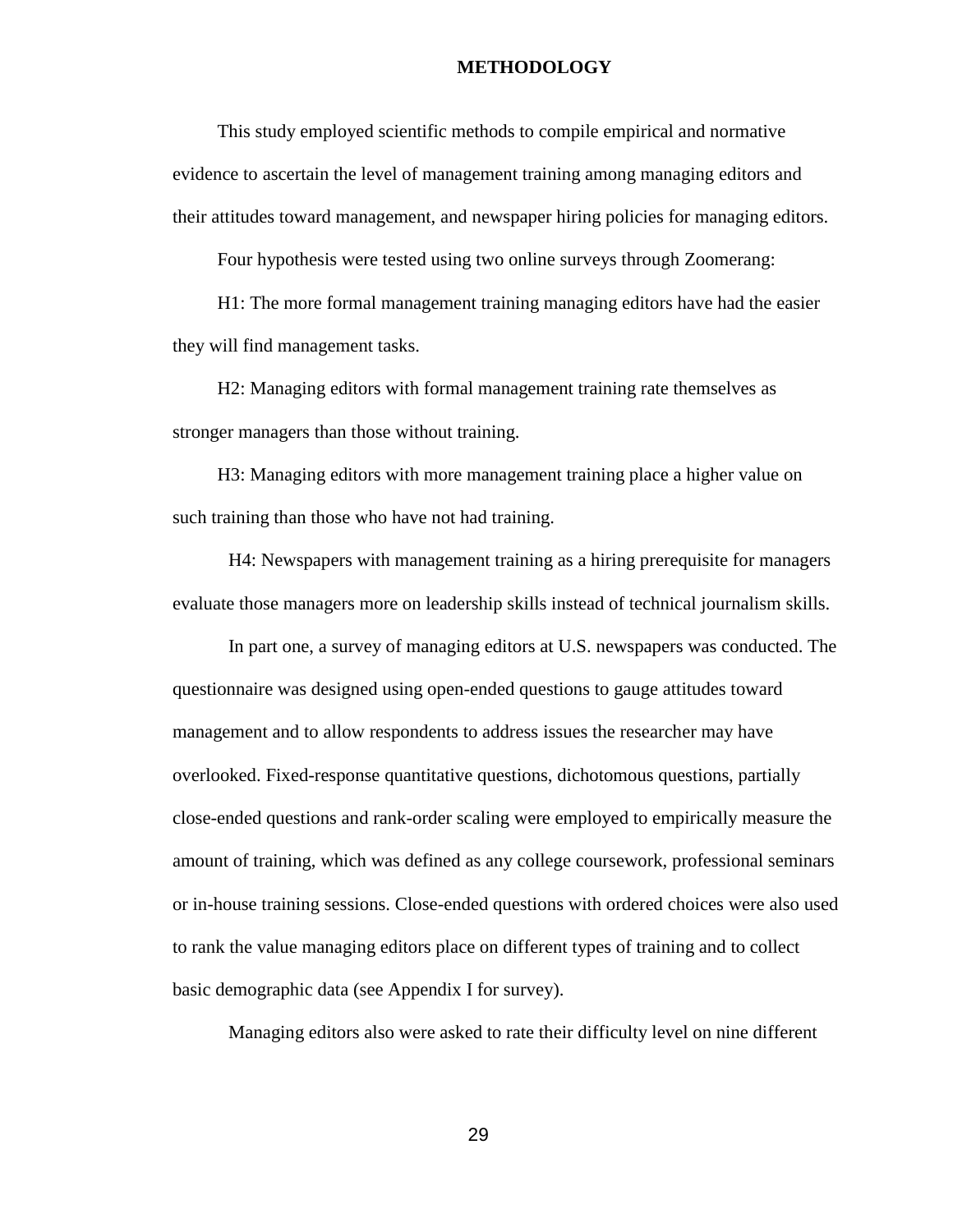management challenges using a Likert scale, with one being "not challenging" and six being "very challenging."

A list of 3,000 U.S. newspapers was collected from [http://www.usnpl.com/.](http://www.usnpl.com/) Through phone calls and Web site searches, a list of e-mail contacts was compiled for all 3,000 managing editors. That list was narrowed to 1,803, once student newspapers and defunct newspapers were removed and multiple papers with one managing editor were taken into account.

The managing editors were then sent an e-mail invitation to participate in an online survey. As an incentive, they were offered the opportunity to receive the results of the survey. Two reminder e-mails were sent to encourage more responses.

In part two, a questionnaire on policies regarding promotion into or hiring for management positions was e-mailed to human resource directors at U.S. newspapers to ascertain if management training is a job requirement, specifically asking if there was a list of objective requirements and what was contained in those lists. Because it was not clear whether human resource departments are involved in newsroom hiring decisions, the survey involved both quantitative and qualitative questions to probe answers on both levels (see Appendix II for survey).

The goal of the human resources survey was to gather basic facts, rather than probe specific attitudes into management, to gauge whether newspapers value and reinforce leadership skills through annual reviews, hiring choices, and promotions.

A list of human resources directors at U.S. newspapers was collected from [http://www.usnpl.com/.](http://www.usnpl.com/) Again, a list of e-mail contacts was compiled through Internet searches and phone calls. The list was narrowed to 1,127, once student and defunct newspapers were removed and multiple papers with one human resource director were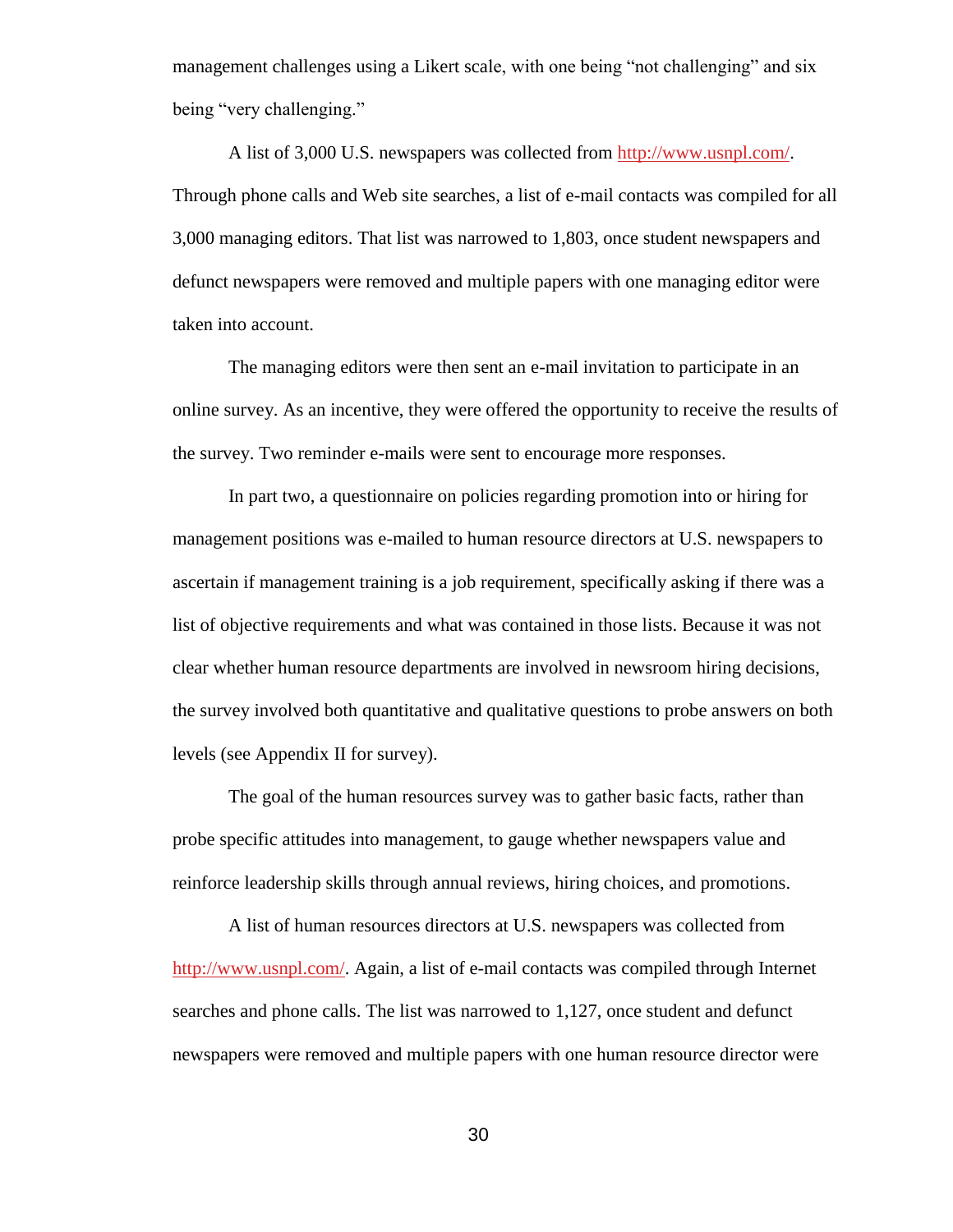taken into account. Two reminder e-mails were sent to encourage more responses. As an incentive, participants were invited to receive the results of the survey.

### *Hypothesis testing*

The results were input into SPSS and were calculated using a Likert scale of formal training and scale of difficulty to evaluate if there is a directional correlation between the two and analyzed using Spearman's rho.

The 1-6 difficulty rating scale selections of managing editors on dealing with coaching, communication, peer/vertical management, hiring, strategic planning, conflict resolution, employee motivation and budgeting were compared to their reported level of management training.

The 1-6 rating scale selections of managing editors on their self-reported skills as a manager were compared to their reported level of management training (question 14 and question 16 in Appendix IV).

The 1-6 rating scale selections of managing editors on how valuable they find management training were compared to their reported level of management.

The amount of goals managing editors are evaluated on (less than a third, a third and more than a third) were compared between newspapers that require management training as a job prerequisite and those that don't to see if there's a directional correlation.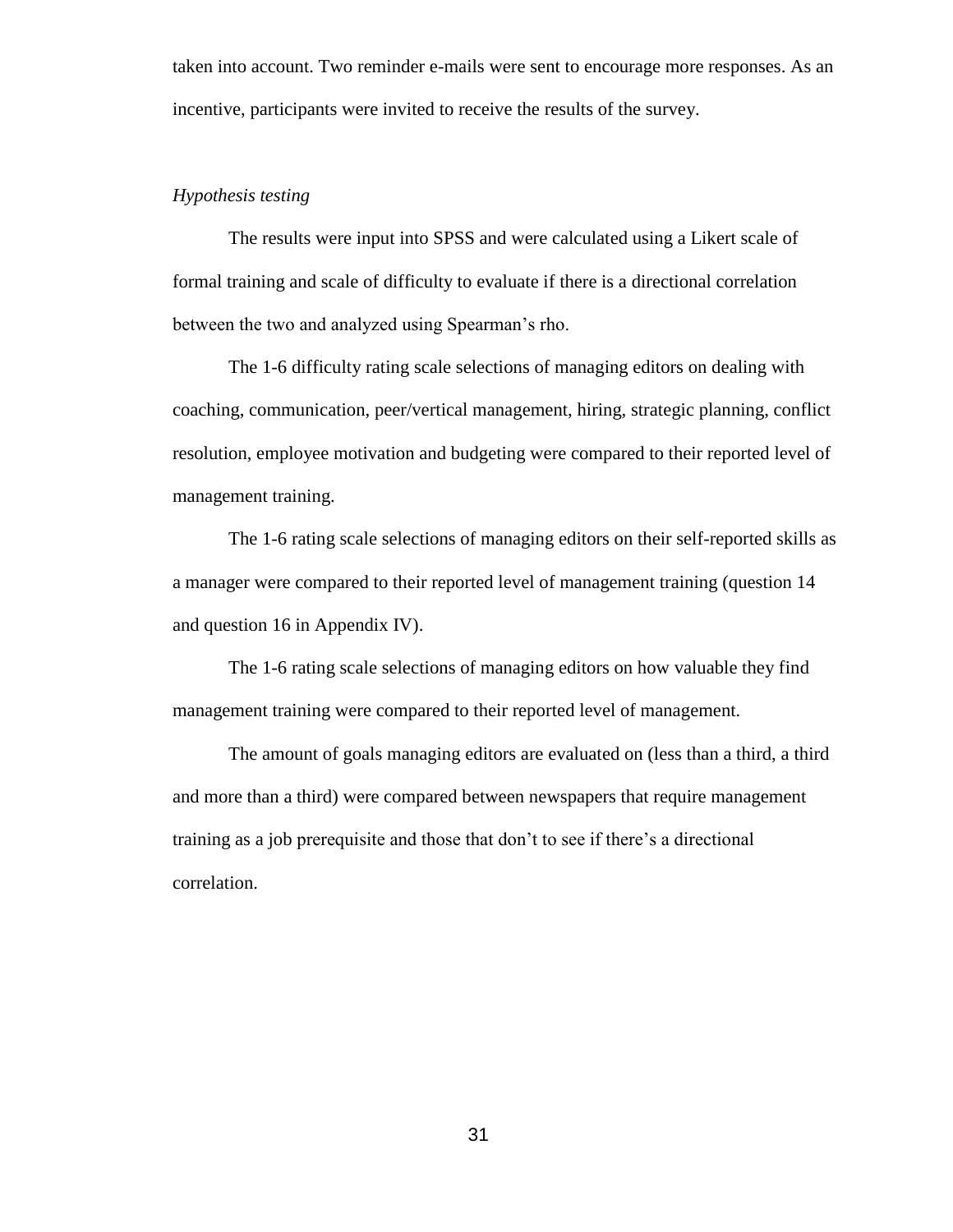### **RESULTS**

Two hundred fifty-three managing editors responded to the survey (14%); 101 human resource directors responded (9%), making the response rate too low to allow the results to be generalized to newspapers at large.

| Table 1<br>Frequency: Managing editor responses |           |         |  |  |  |
|-------------------------------------------------|-----------|---------|--|--|--|
| Type of newspaper                               | Frequency | Percent |  |  |  |
| Independent                                     | 23        | 9.1     |  |  |  |
| Chain                                           | 101       | 39.9    |  |  |  |
| Other*                                          | $129*$    | 51      |  |  |  |
| Total                                           | 253       | 100     |  |  |  |

\*Other: Respondents identified papers as independent chain or family chain

### **Table 2**

*Frequency: managing editor responses*

| Circulation     | Frequency | Percent |
|-----------------|-----------|---------|
| Under 25,000    | 26        | 9.5     |
| 25,001-50,000   | 162       | 64.0    |
| 50,001-100,000  | 25        | 9.9     |
| 100,001-300,000 | 22        | 8.7     |
| $300,001+$      | 16        | 5.9     |
| Other*          | 3         | 1.2     |
| Total           | 253       | 100.0   |

\*Other: Respondents identified newspapers publish weekly, more than once a week but less than daily, and bi-monthly.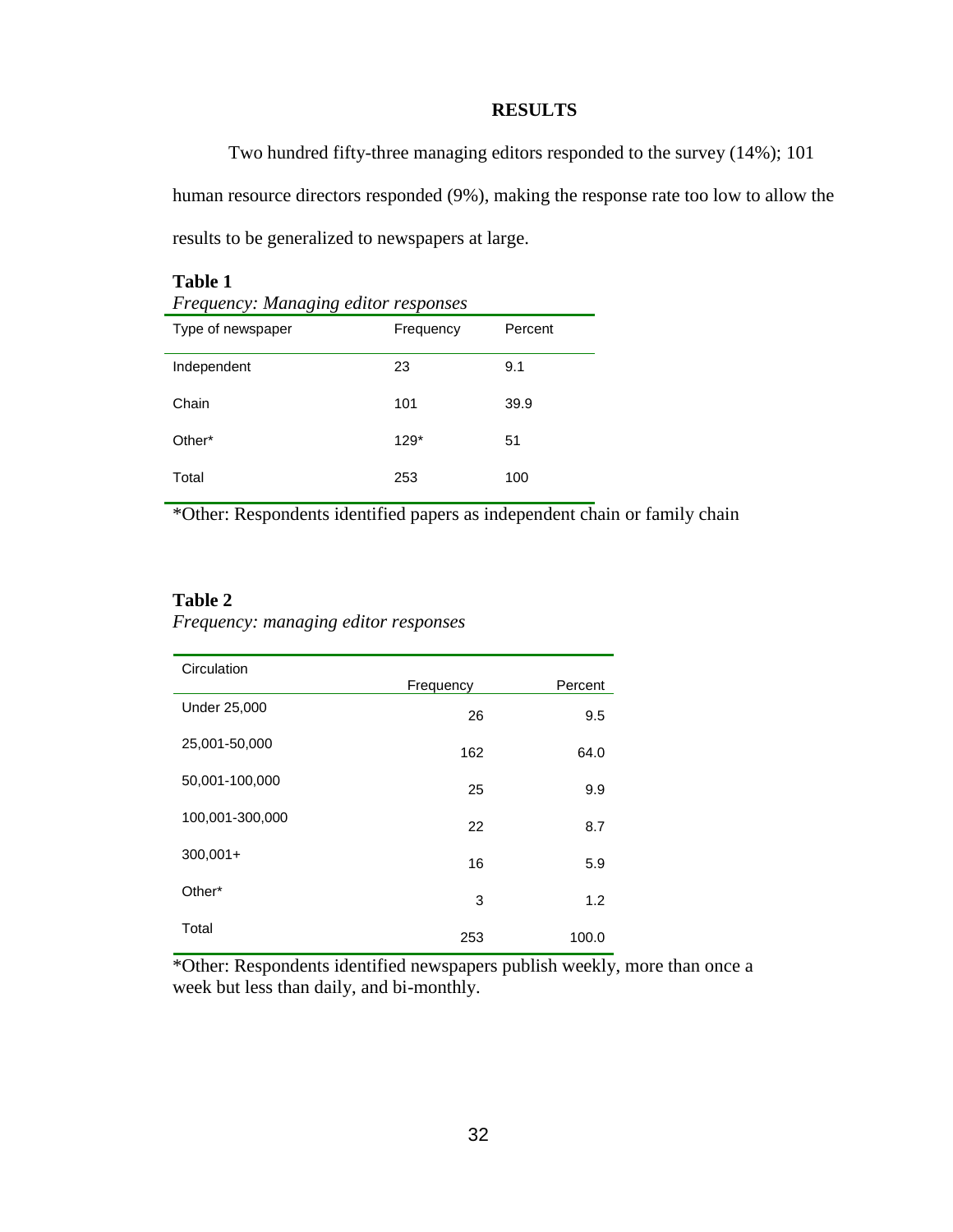### **Table 3**

|                   | $\ldots$  |         |       |  |  |  |  |
|-------------------|-----------|---------|-------|--|--|--|--|
| Type of newspaper | Frequency | Percent |       |  |  |  |  |
| Independent       | 61        |         | 60.4  |  |  |  |  |
| Chain             | 40        |         | 39.6  |  |  |  |  |
| Total             | 101       |         | 100.0 |  |  |  |  |

*Frequency: Human resources responses*

\*Other: Respondents identified papers as independent chain or family chain

#### **Table 4**

*Frequency: human resource responses*

| Circulation         |           |         |
|---------------------|-----------|---------|
|                     | Frequency | Percent |
| <b>Under 25,000</b> | 9         | 8.9     |
| 25,001-50,000       | 50        | 49.5    |
| 50,001-100,000      | 24        | 23.8    |
| 100,001-300,000     | 9         | 8.9     |
| $300,001+$          | 5         | 5.0     |
| Other*              | 4         | 4.0     |
| Total               | 101       | 100.0   |

\*Other: Respondents identified newspapers publish weekly, more than once a week but less than daily, and bi-monthly.

 It should be noted that 632 newspapers had no human resource department and requested survey responses be sent to an editor or publisher or requested they not receive the survey. It also should be noted that 490 newspapers did not have a direct e-mail for managing editors and directed e-mails to be sent to generic addresses, such as [news@xxx.com](mailto:news@xxx.com) or [letters@xxx.com.](mailto:letters@xxx.com)

Descriptive statistics for the surveys can be found in Appendix III. Full results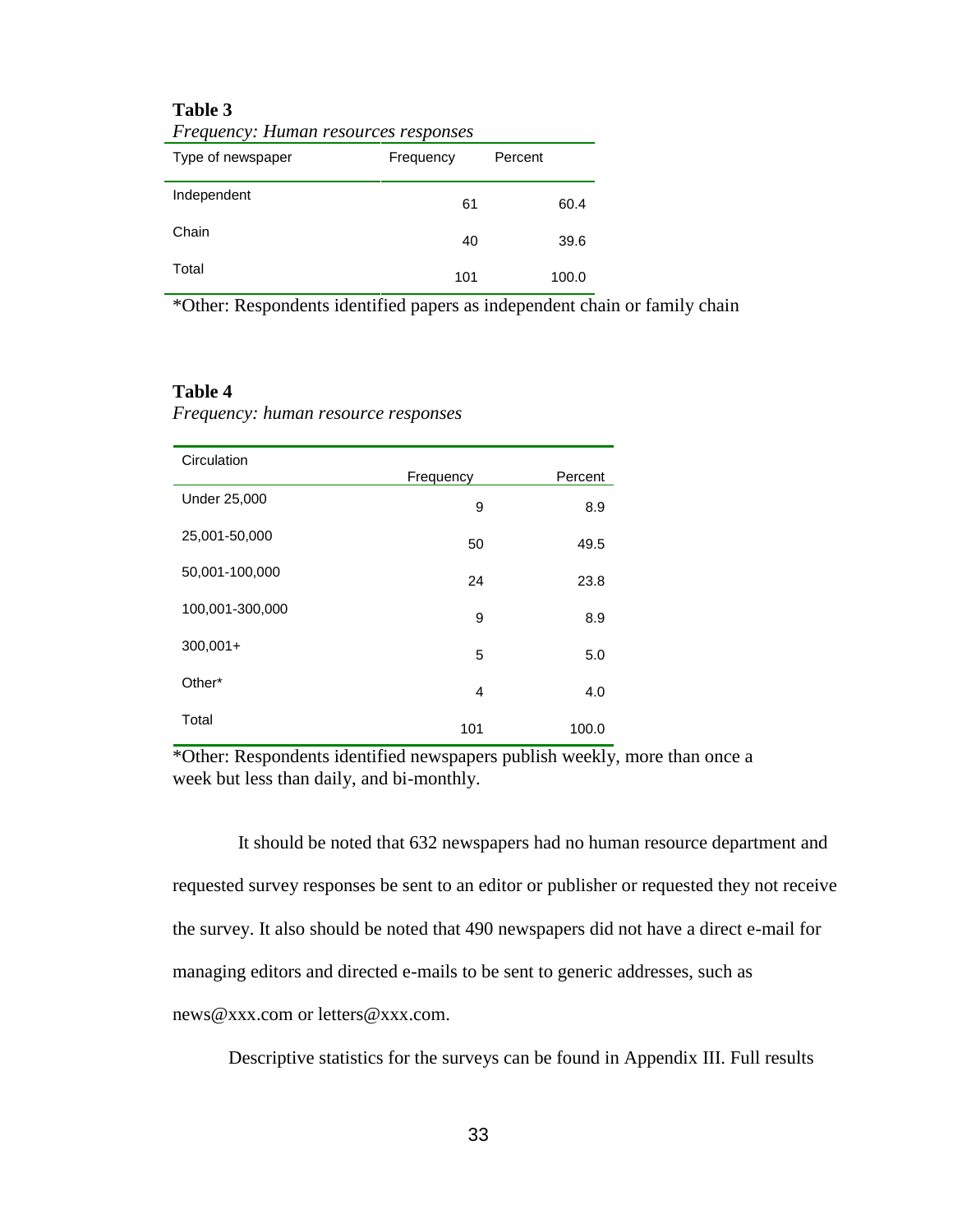for the managing editor survey can be found in Appendix VIII. Full results for the human resources survey, can be found in Appendix XIV.

### *Managing editors*

The three hypotheses were analyzed using Spearman's rho with a 1-tailed significance to test for correlation.

# **H1: The more formal management training managing editors have had the easier they will find management tasks.**

The hypothesis was partially supported. The results showed a positive correlation between the amount of management training and lower difficulty ratings in dealing with peer/vertical management. A negative correlation between training levels and delegating tasks would indicate the opposite is true.

No correlation was found between training and difficulty ratings on coaching and development, communication, hiring, strategic planning, conflict resolution, employee motivation and budgeting (see results for analysis in see Appendix IV; Table 11 and 12).

#### **Table 5**

| Spearman's rho           |                            | Hours of training |
|--------------------------|----------------------------|-------------------|
| Peer/vertical management |                            |                   |
|                          | Correlation<br>Coefficient | $.142*$           |
| Delegating tasks         |                            |                   |
|                          | Correlation<br>Coefficient | $-140*$           |

\*. Correlation is significant at the 0.05 level (1-tailed).

Results from other questions support data collected in the literature review. The majority of editors (72%) had no prior management training before their first promotion,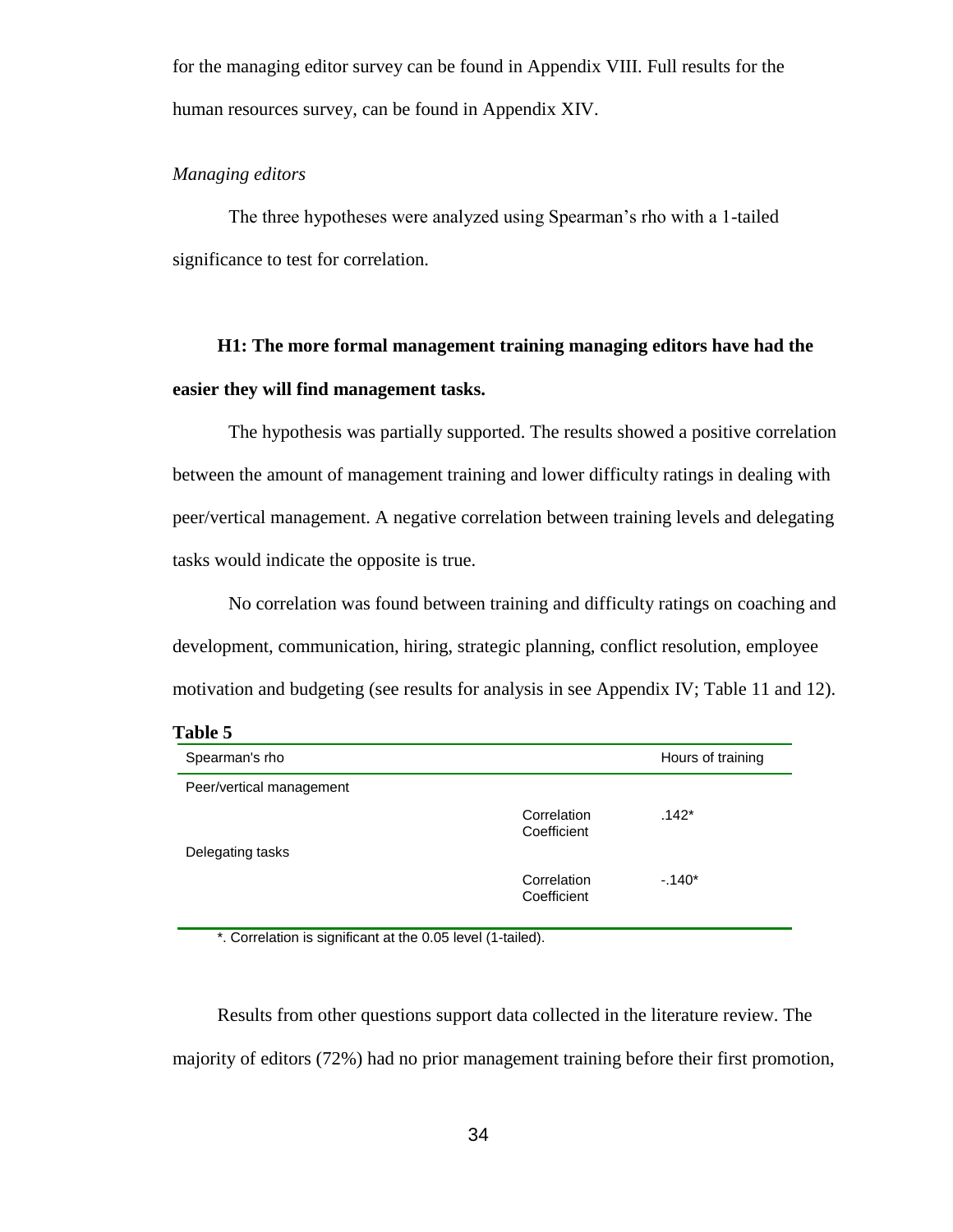but it would appear editors receive more training as they move up in the ranks. Only 23% reported receiving no management training at all; 40% reported receiving more than 80 hours in training.

The data reveals some interesting conflicts in challenges managers face.

When asked to rate the difficulty of tasks, motivating employees and coaching/development were rated

the most difficult. Delegating tasks, along with budgeting, was rated the least difficult. In openended questions about their greatest weaknesses, delegating tasks was by far the most common issue raised with comments such as "I would rather do it myself and

get it right" and "I tend to just do

*"I feel like I'm walking in the dark sometimes, making it up as I go along. Difficult employees get ignored more often than I like simply because of time constraints and deadlines." - survey respondent*

things so I know they are done." Managing editors don't always view an inability to delegate as a weakness. One managing editor cited his or her strength as "work hard and always be here" while another wrote "being available 24 hours a day."

Journalism skills, communication and coaching were the top strengths editors reported (for results of open-ended strengths question, see Appendix IX).

In addition, 62% reported that during a typical work week, they spend less than 10 hours on personnel/management issues, which may indicate delegation is a greater challenge than managing editors realize. The managing editors that spend the least amount of time per week on personnel/management issues are those at papers with a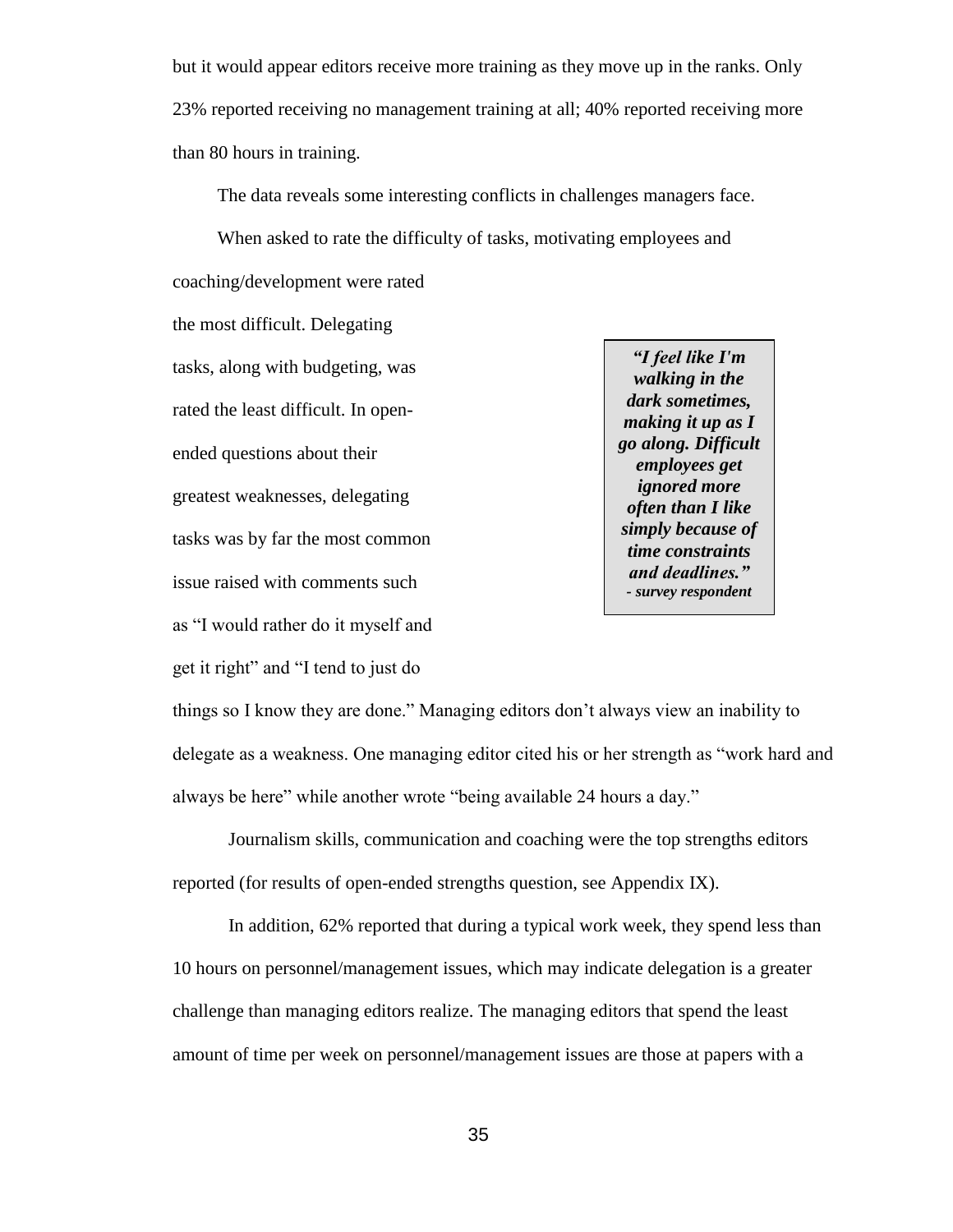circulation under 25,000 and weekly papers, which may be a result of fewer employees to delegate tasks to. Those that spend the most, on average, are managing editors at newspapers with circulations between 25,001 and 50,000.

The type of management challenges varied by circulation. Editors at small and mid-sized papers (under 25,000 and 50,001-100,000 average daily circulation) reported motivating employees was the most challenging. Hiring was the toughest challenge for editors at 25,001 to 50,000 newspapers while budgeting was the most challenging for managers at 100,0001-300,000. The largest circulation size, 300,001 and larger, found communication the most challenging.

# **H2: Managing editors with formal management training rate themselves as stronger managers than those without training.**

The hypothesis was accepted. Analysis showed there is a strong positive correlation between levels of management training and how managers rate themselves (for results of analysis, see Appendix V, Tables 13 and 14).

| Table 6            |                                |             |
|--------------------|--------------------------------|-------------|
| Spearman's rho     |                                | Self-rating |
|                    |                                |             |
| Amount of training | <b>Correlation Coefficient</b> | $.415***$   |

\*\*. Correlation is significant at the 0.01 level (1-tailed)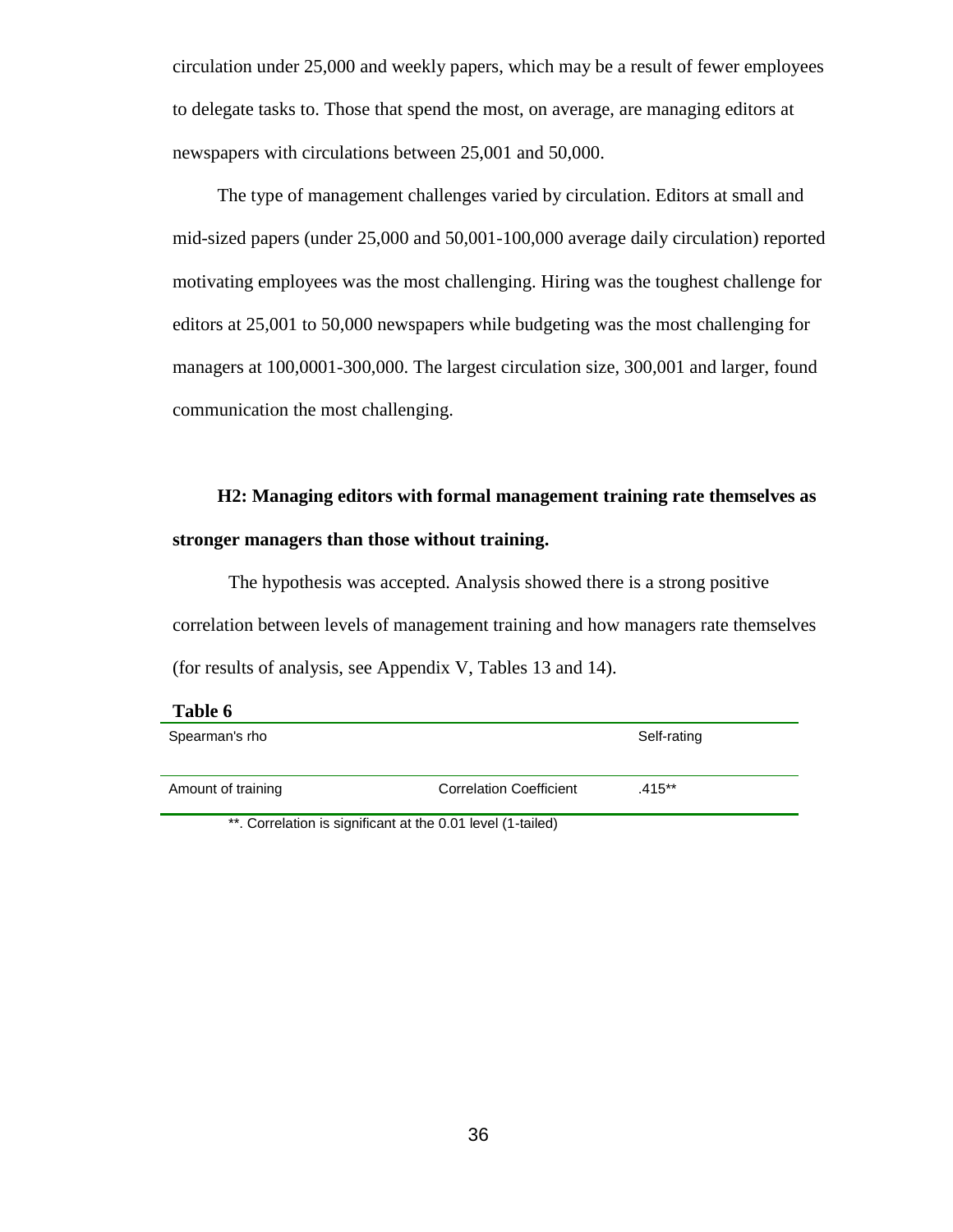While the majority of managers rated themselves above average, the broad responses in open-ended weakness/strength questions reveal most are struggling with some

*"We operate with a skeleton crew, and the biggest requirement I currently have is that employees be able to manage themselves because I have so many other tasks to attend to." - survey respondent*

fundamental management issues,

as opposed to more narrow issues, such as budgeting.

Issues associated with temperament and personality, such as impatience, was the second most common weakness cited in open-ended responses (see Appendix X for weakness responses). Also evident was a frustration with managing creative employees with strong personalities.

In addition, the general comments section on management issues showed the majority of managing editors, 92, are concerned with staffing and budget cuts, and taking on new tasks associated with social media and the Internet. Since this survey follows what some may see as the toughest few years in newspaper history, a good manager may be one that simply survives.

Comments pertaining to the need for increased management and business skills totaled 44.

# **H3: Managing editors with more management training place a higher value on such training than those who have not had training.**

The hypothesis was supported with high correlations between training levels and the value placed on professional/management seminars (see Appendix VI, Tables 15 and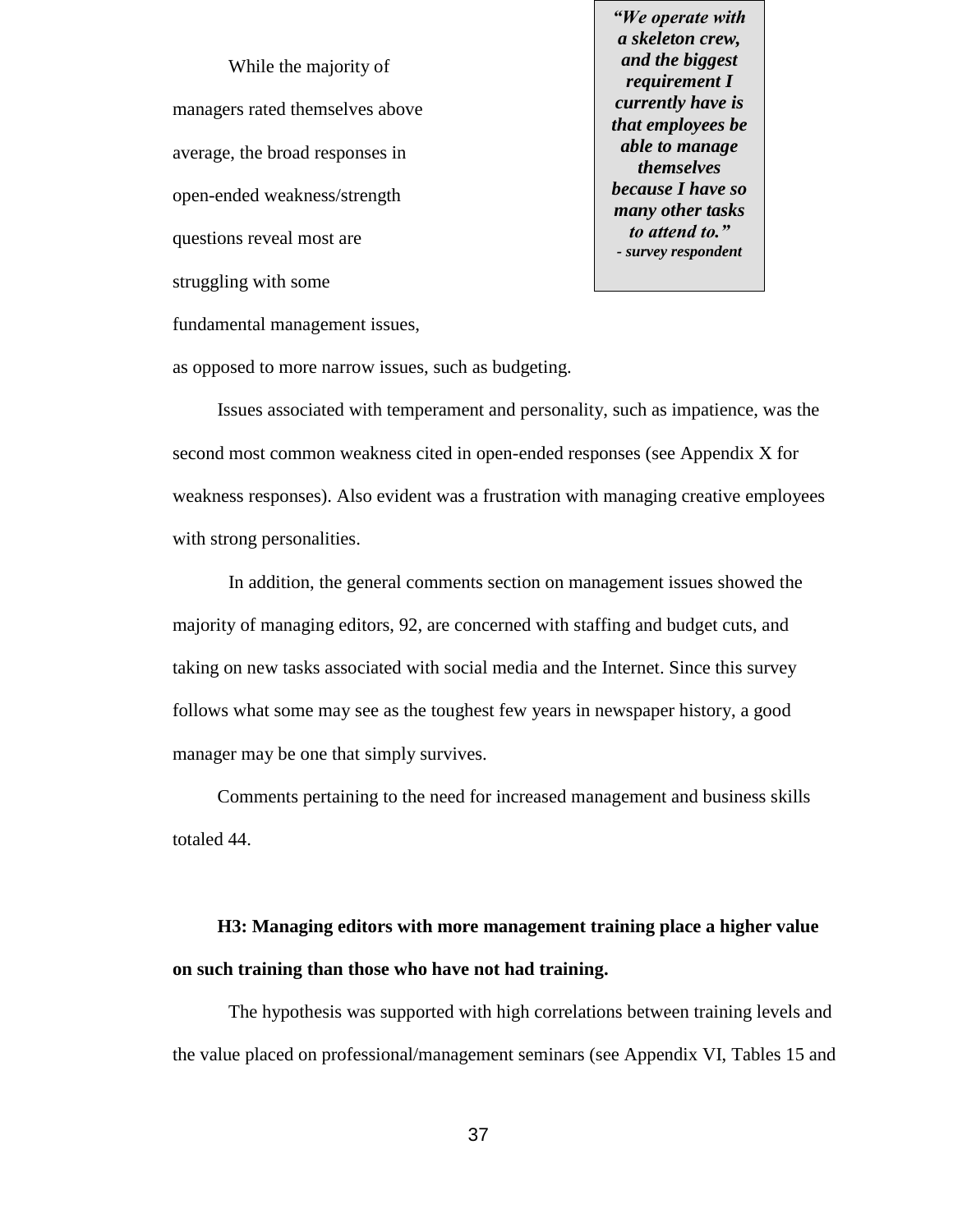16 for analysis results).

| Table 7            |                                |                   |
|--------------------|--------------------------------|-------------------|
| Spearman's rho     |                                | Value of training |
| Amount of training | <b>Correlation Coefficient</b> | $.231**$          |
|                    |                                |                   |

\*\*. Correlation is significant at the 0.01 level (1-tailed)

The data shows managing editors believe on-the-job-observation is the most important in learning how to be a good manager. Professional seminars were the second most valued, yet, of those indicating they wanted more training, the majority reported wanting to learn in seminars.

Managing editors at small newspapers have received the least amount of training, with 89.5% receiving less than 8 hours. Managers at mid-level (25,001-50,000) papers received the most training with 17% having more than 80 hours.

In addition, managing editors at papers with a circulation of less than 25,000, received little management training prior to their first promotion into management (71% had taken no college courses in business or management, 82% never attended seminars, and 78% received no in-house training).

#### *Human resource editors*

**H4: Newspapers with management training as a hiring prerequisite for managers evaluate those managers on leadership skills instead of technical journalism skills.**

The hypothesis was accepted after Chi-square analysis showed a significant correlation (See Appendix VII, Tables 17 and 18 for calculations) between management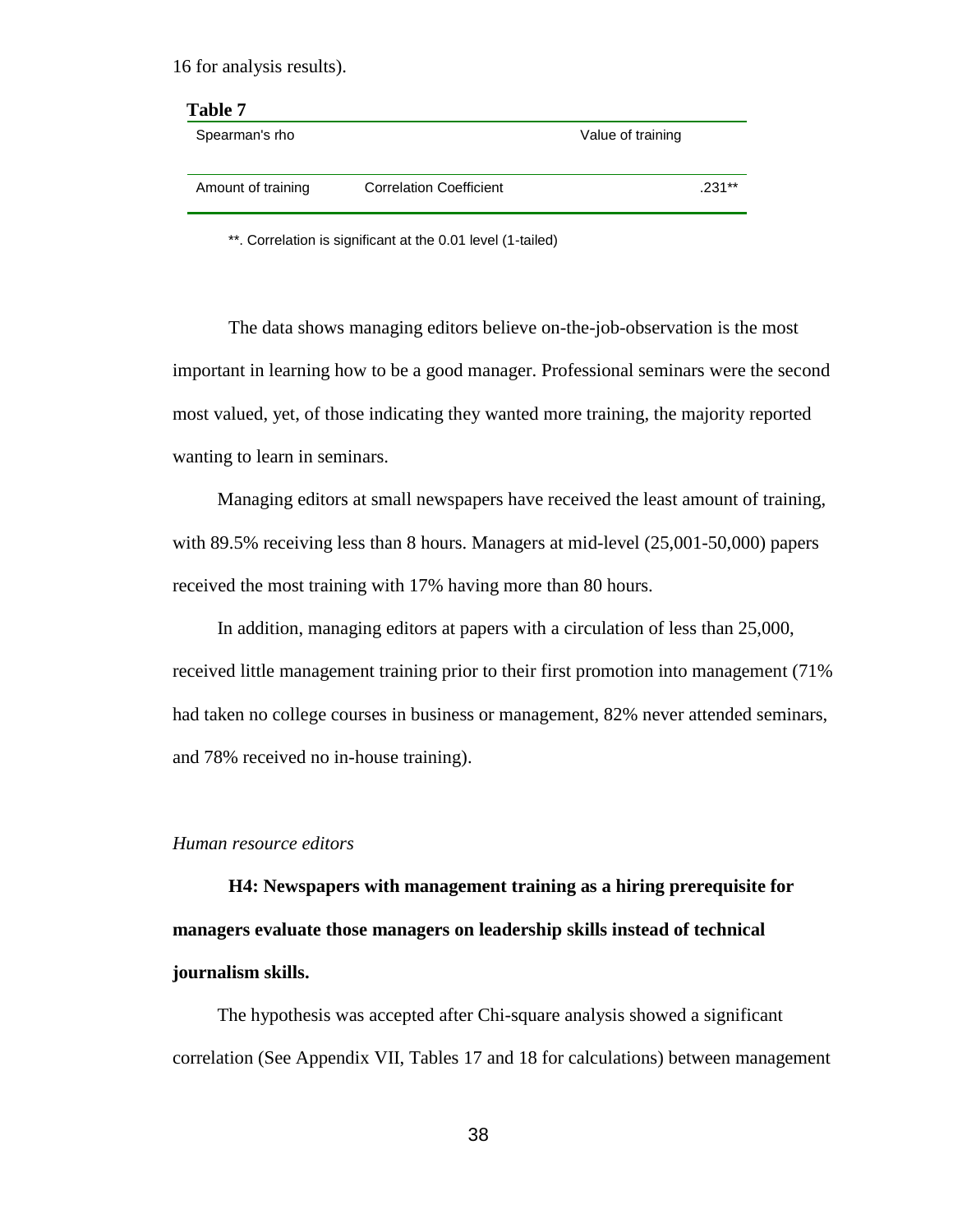hiring prerequisites and management goals on performance evaluations.

| able | Л |
|------|---|
|------|---|

|                              | Value      | df | Asymp. Sig. (2-sided) |
|------------------------------|------------|----|-----------------------|
| Pearson Chi-Square           | $10.483^a$ | 3  | .015                  |
| Likelihood Ratio             | 10.806     | 3  | .013                  |
| Linear-by-Linear Association | 2.168      | 1  | .141                  |
| N of Valid Cases             | 101        |    |                       |

a. 3 cells (37.5%) have expected count less than 5. The minimum expected count is 2.45.

The results supported the picture the literature review painted of newsroom culture where promotion into management is often based on technical skills. Only 8% require management training for entry-level managers; only 22% require such training of managing editors.

The predominate hiring requirement among the survey respondents is newsroom experience, college degree and performance in current position. Interestingly, the most common requirement for entry-level management positions is a college degree (69%), but for managing editors is previous newsroom experience (92%).

The results are mixed on whether newspapers value journalistic skills over management when it comes to evaluating the job performances of managing editors.

Of those that do give performance evaluations, 92% evaluate news judgment skills and 75% evaluate journalistic skills; 85% evaluate coaching and development, and communication skills. Only 28% evaluate managing editors on hiring/firing skills. Of the skills managing editors are evaluated on, 31% report less than a third are on management skills, 33% report a third are, and 36% report more than a third are.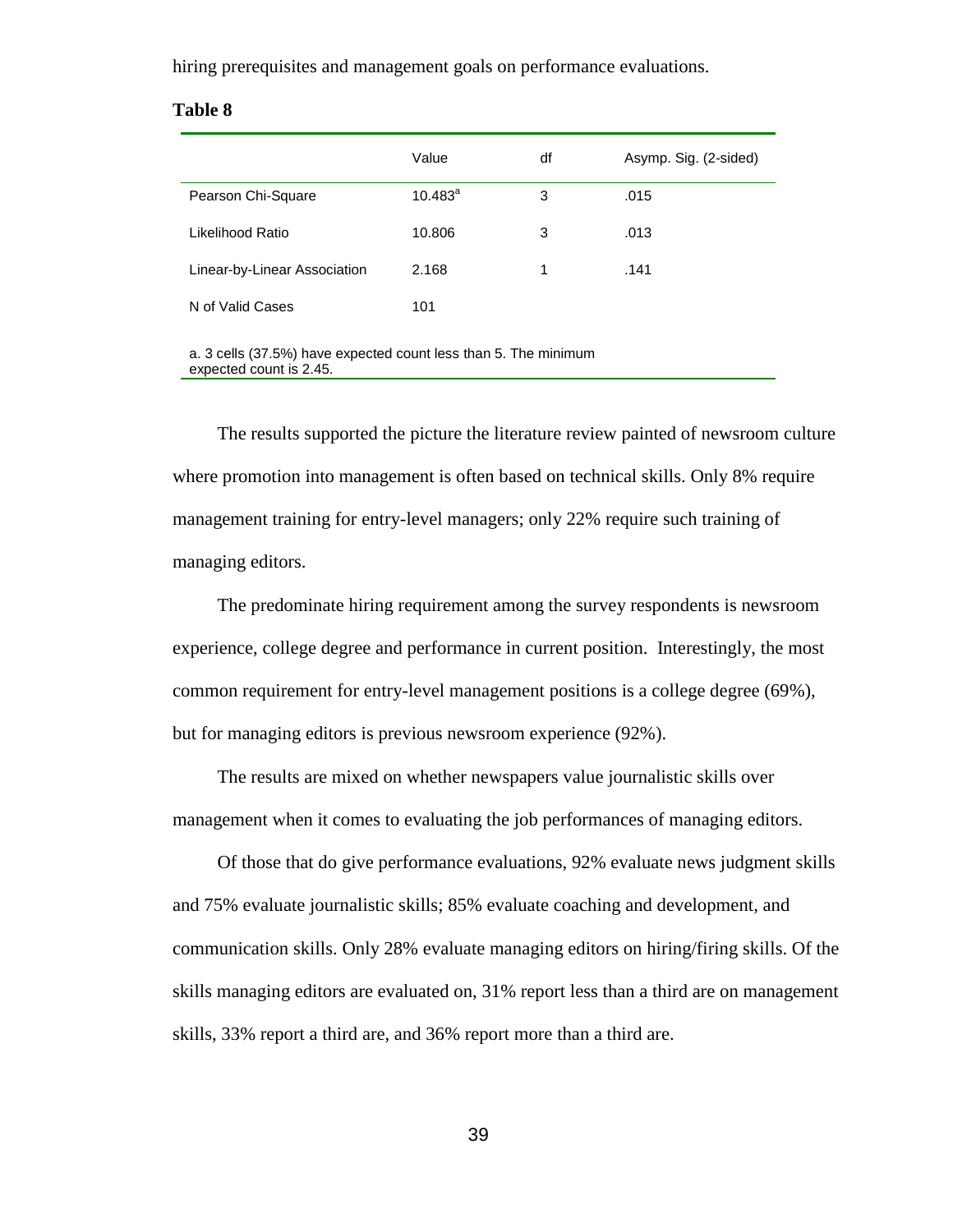#### **DISCUSSION**

Of those who responded, there does not appear to be a strong culture of management training at newspapers both among the managers themselves and within the corporate culture that sets the hiring practices and performance evaluations of managers.

While 40% of managing editors responding reported more than 80 hours of training, the bulk of it from professional seminars, and 50% wished they had more training in those seminars, managers still place the highest value on on-the-job observation for developing management skills. Newspapers also value work on the job over management training in hiring managers and, once promoted, evaluate those leaders more on technical journalism skills.

Some of the results were surprising when broken down by circulation.

Hours spent each week on management/personnel issues don't increase with circulation, as might be the perceived notion. While managers at the smallest daily newspapers and weeklies reported spending the least amount of time, managing editors at papers with a circulation between 25,001 and 50,000 spent the most time, with 12% spending more than 31 hours a week. The majority of editors at papers with circulations between 50,001 and 300,000 spent an average of 11 to 20 hours a week.

In-house training does appear to correspond with circulation: The higher the circulation, the more in-house training managers have had. Likewise, the lower the circulation, the less training managers received, in-house or otherwise.

Additionally, an interesting picture emerged when looking at all the data by circulation. It would appear that mid-sized papers are the best papers to work at, under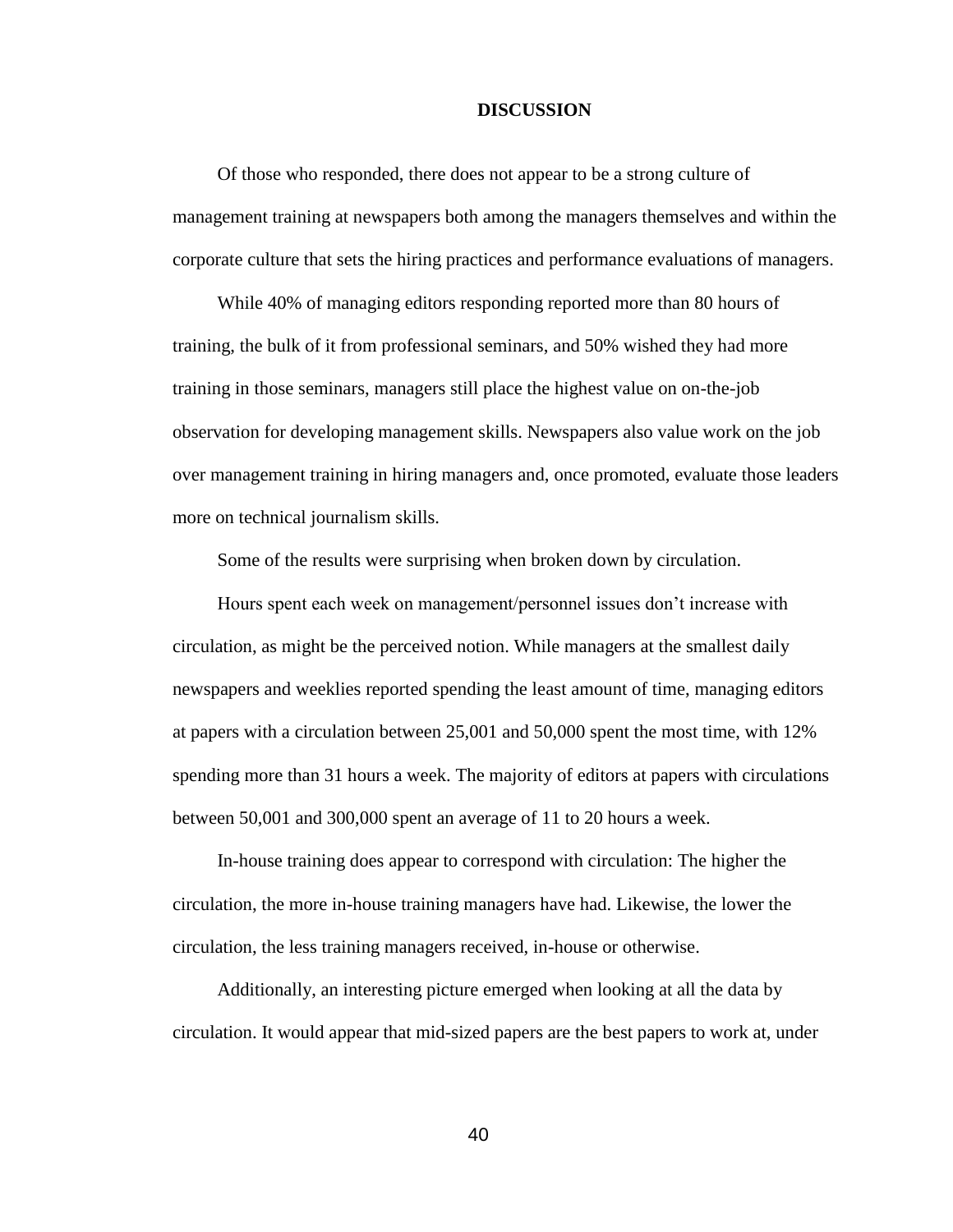the criteria of this survey. Managing editors at mid-sized papers (50,001-100,000 circulation), report, on average, they have received the most amount of training and also report strong numbers in seminar and in-house training. They also, on average, rated themselves as stronger managers than those in other circulation categories and reported spending 11 to 20 hours a week on personnel issues.

Newspapers that responded to the survey do not appear to evaluate managers more on personnel and fiscal management skills as their circulation rises. The newspaper circulation that evaluates managing editors most on management skills, versus technical journalism skills, is 25,001-50,000; second is newspapers in the 50,001-100,000 circulation category. It should be noted that some of the responses that would apply to these circulation categories might be lumped into the "various" responses since some human resource directors oversee papers that fall into different circulation categories.

These survey results should be evaluated within the context of the current state of the newspaper industry. While this survey, in part, was designed to explore whether managers are focusing on leadership skills versus their more comfortable role as journalists, the results may be skewed by the fact that many are taking on more daily tasks to cover for employees they have lost.

The American Society of News Editors, which conducts an annual census of newsrooms, reported in April of this year that 5,900 journalists were laid off so far in 2009 and 2,400 in 2008. Overall, newspaper jobs have decreased by 9,700 since a high of 56,400 in 2001.

In addition, Myers-Briggs personality type indicator tests indicate that people don't function as they normally would when they are in the "grip" of a crisis (Manes, 2001). Another issue to consider is job tenure since presumably there is a learning curve with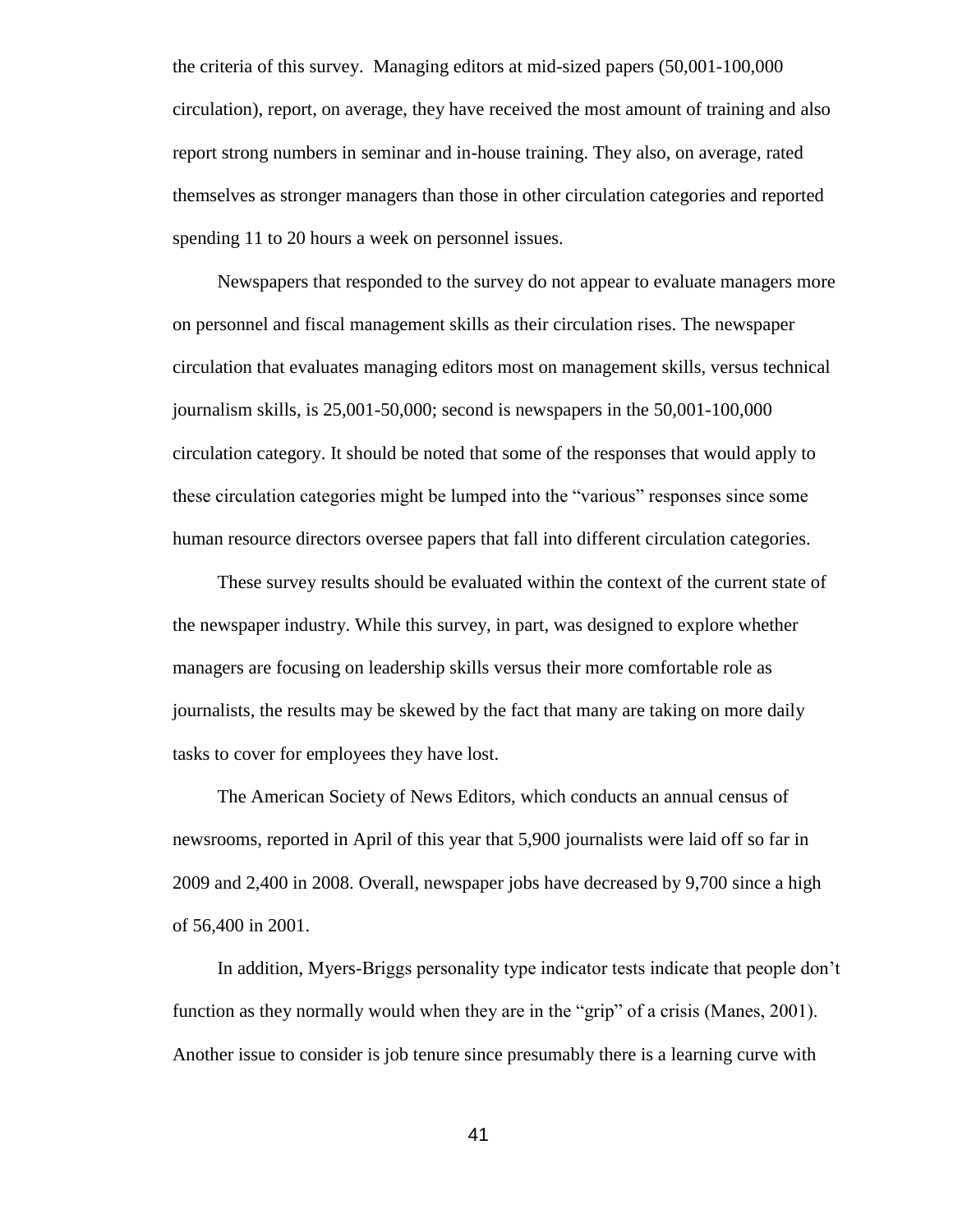developing leadership skills. Reaching the level of managing editor would indicate employees have some experience in newsrooms; quantifiable data isn't available to test for correlations between difficulty ratings and length in a job. In addition, quantifiable data isn't available on what positions laid off employees have held to tell if cutbacks are translating into less experienced managing editors leading newsrooms.

Newspapers may need a different type of leadership in the future than what's been valued in the past, and there are good lessons to be learned from industries outside newspapers.

The literature review explores data spanning several decades that demonstrates delegating tasks and leadership skills have long been a challenge for newspaper managers. Previous studies also demonstrate that newspapers don't invest or evaluate managers on leadership skills as much as technical skills. Given that managers are thrust into jobs without leadership training and develop most of their leadership skills by observing other newsroom managers, both

**"***I think that for decades, the bestperforming journalists were promoted to management positions without regard to whether they were good at managing people. This led to a lot of poor managers with no ability/desire to think strategically, develop employees or communicate with people. In my newsroom, at least, this has changed. The business requires it."* **- survey respondent**

bad and good skills are passed down from one generation to the next.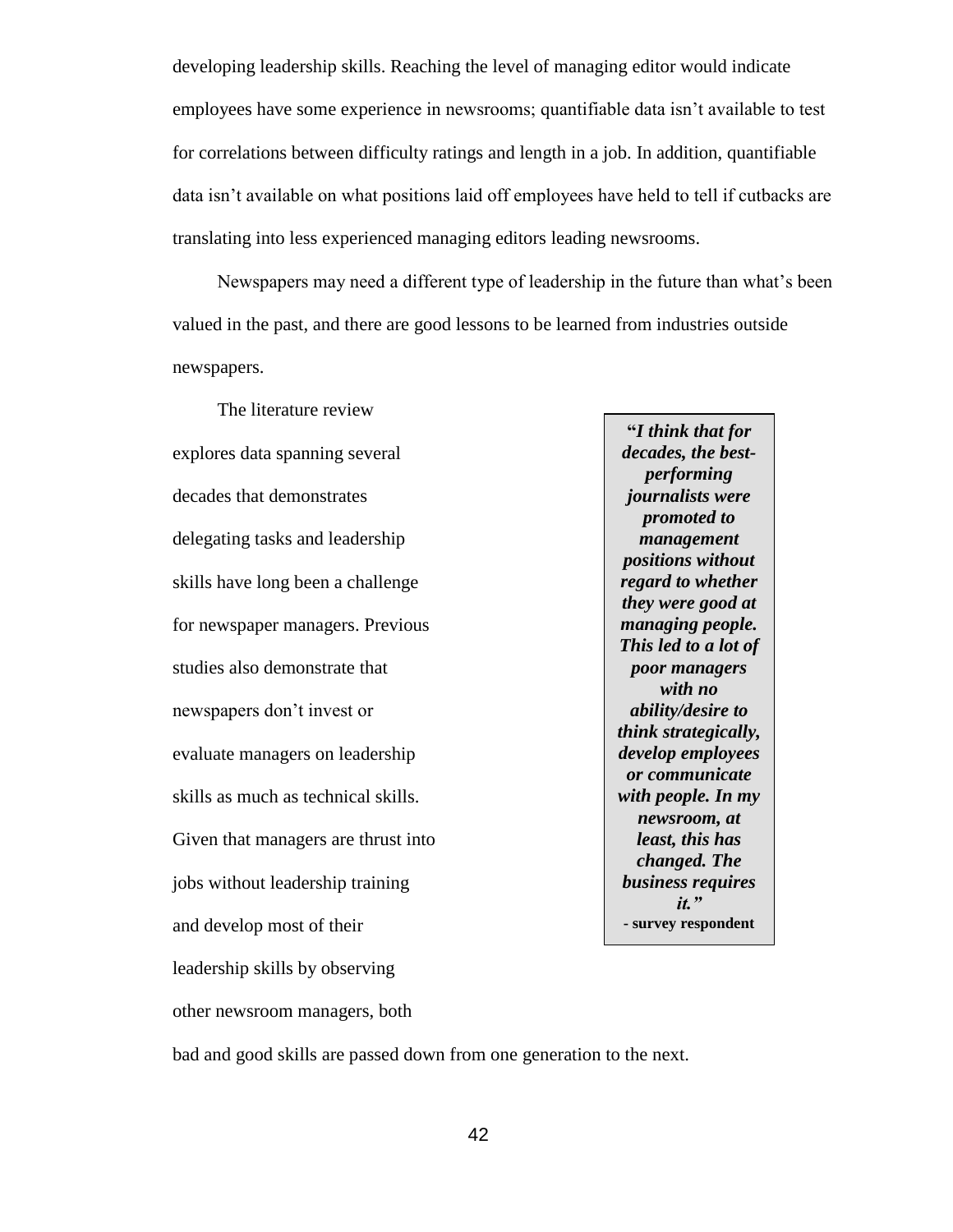Would newspapers be in better shape today if the training investment had been there in the past? There is no evidence to state that empirically, but, logically, it would stand to reason if newsroom culture valued innovation and more business knowledge. For example, newspapers have not found an effective way to monetize their content online, but news aggregators have and are making money off stories newspapers have paid to produce. But the results do show that managers with more training feel they are more skilled leaders than those who have not had such training.

The 2007 Frontline Editors project surveyed more than 100 journalists and journalism educators over a three-year period and identified seven roles frontline editors play in the newsroom: leader, thinker, innovator, administrator, partner, coach and seller (Frontline Editors Project, 2007). One survey respondent's view on newspaper leadership echoes that: "Newsroom leaders need to have an unwavering sense of ethics and fair and balanced reporting. They need to always have a clear understanding of mission, only a modest level of ego while at the same time the backbone to stand up for what is right, and, oh yes, by the way, they need to know how to manage people and budgets."

The challenge of juggling all those roles is only increasing and, while training dollars may be evaporating, leadership training is an investment with hard-cost payoffs, as demonstrated in the literature review. It not only reduces costs associated with personnel turnover, it is a critical element in innovation, which newspapers are sorely in need of.

Since the majority of managers who participated in this study have college degrees, journalism and mass communication undergraduate programs have an opportunity to not only prepare journalists for their first job, but also for the jobs they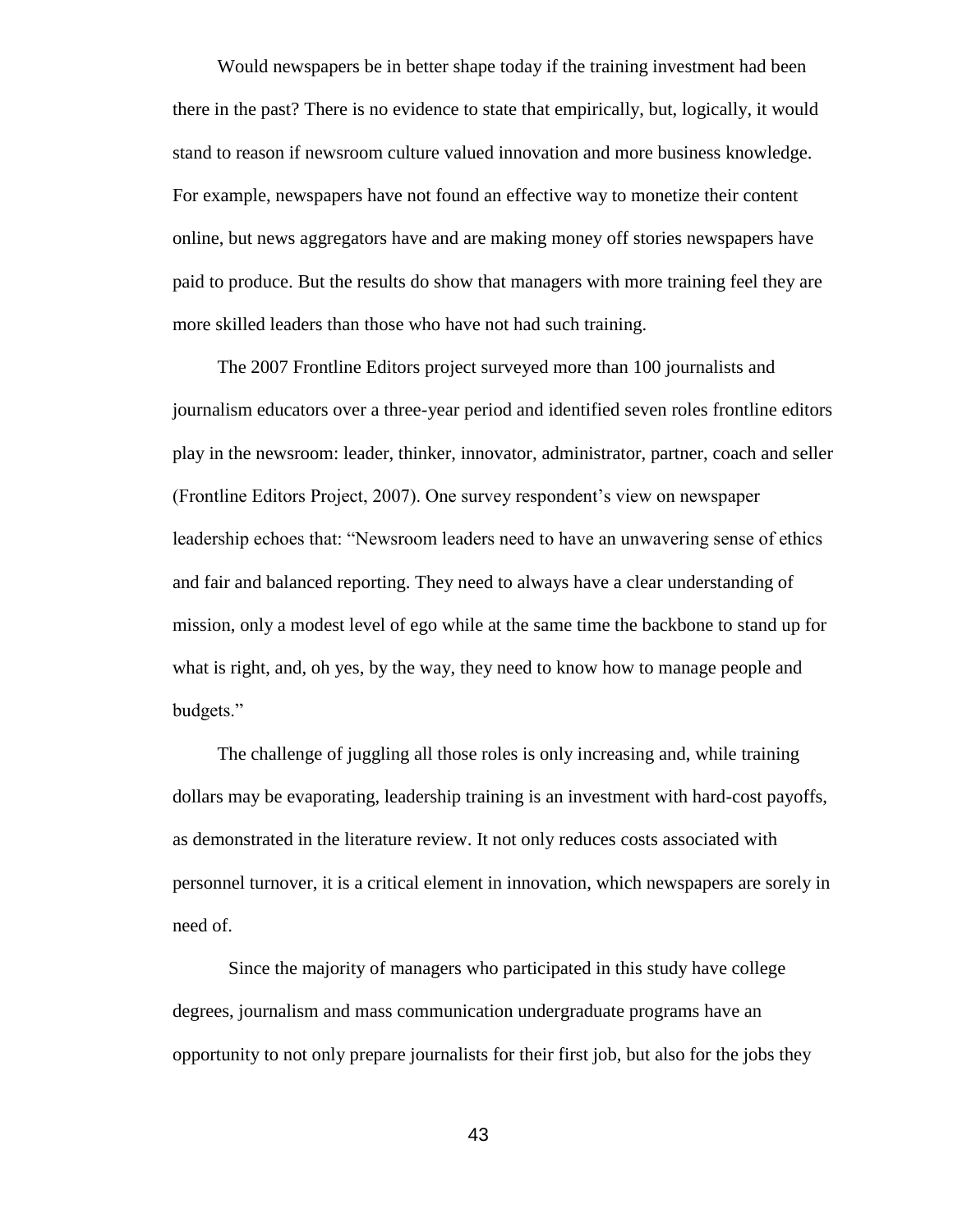could hold further in their careers. Among these survey respondents, prior to their first promotion into management, 72% had not taken any college courses in business or management. Given the shrinking budgets for training, they might not be likely to get that training elsewhere.

Survey respondents addressed the issue of college courses and see a lack of management courses as a shortcoming of learning institutions:

*"Traditionally, newsrooms promoted people to editors if they were good reporters. There's more to that in management, and the business as a whole would be healthier if, starting in college, our industry demanded even the most basic training on the principles of management."*

*"Most of us received no training at all. I think this is a failure of most journalism schools. I could have used at least one newsroom management course."* 

On the other hand, as one manager pointed out, college courses may not be able to provide lessons that have long-term relevance: "Nothing I could have learned in college in the 70s would have been applicable to the fast rate of change we have to deal with today."

If journalism schools and newsrooms invest in leadership training, will it alter the culture of anti-management in newsrooms? It's an important factor to consider. Previous efforts, as demonstrated in the literature review, ended in failure when perceived as being based solely on profit margins, but the results of this study show, that among the respondents, management training does increase the confidence of managers and the value they place on training. It is possible those old attitudes may have shifted as ideals were confronted with the stark reality of the recession. It's also possible that training sessions need to be tailored to the unique challenges editors face.

Some managing editors expressed a desire to have sessions geared toward how to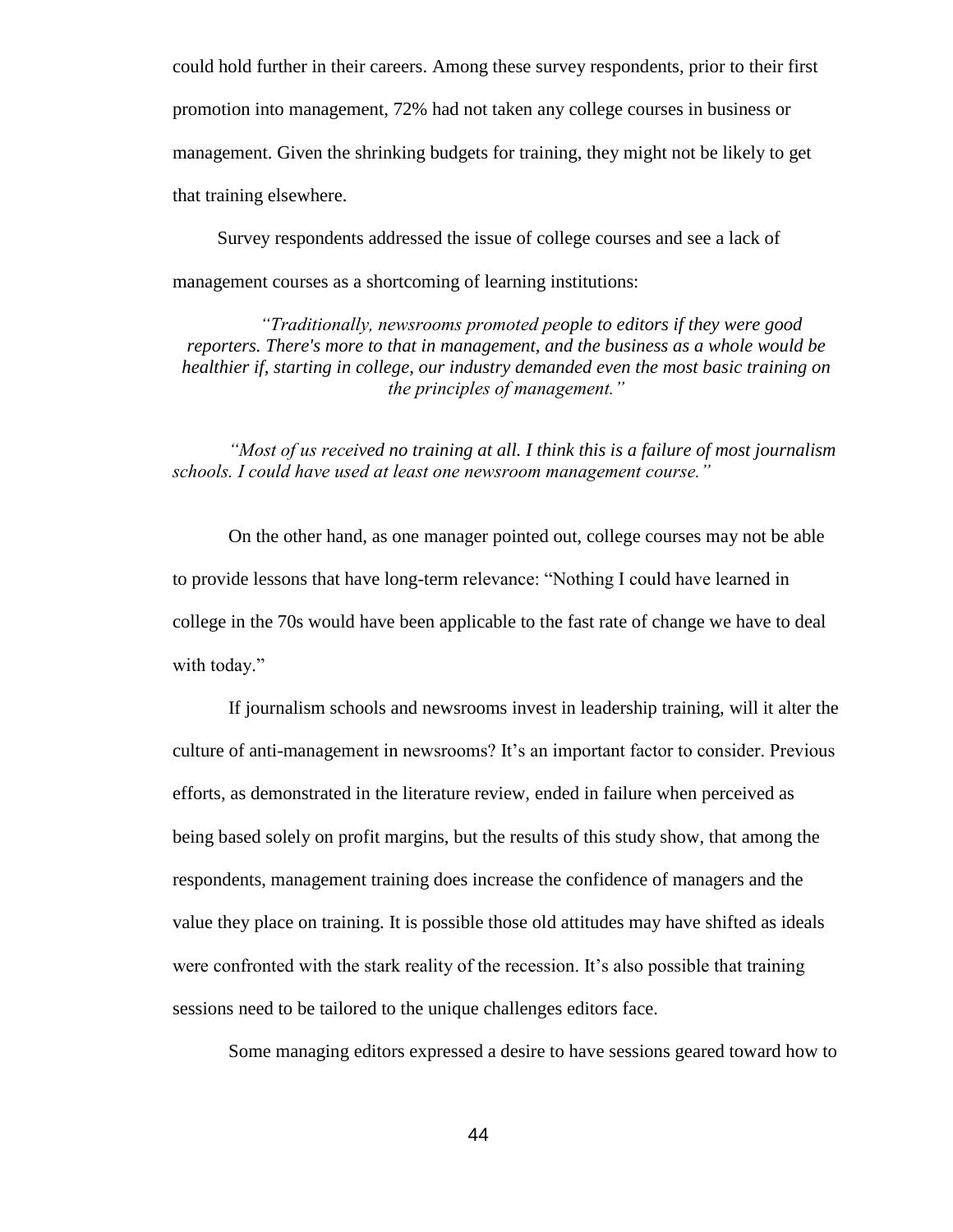manage creative people, such as one who wrote: "There needs to be some really good training on how to manage creative people. I haven't seen anything like that." And, oddly enough, four editors compared managing journalists to herding cats.

If newspapers are to emerge from the recession and recapture readership and reenergize employees, it will be through the skills of strong leaders. Waiting until revenues improve, may only prolong the downturn. And while time and resources are tighter than ever, the open-ended responses make it clear that editors want to develop stronger management skills.

On participant, in an e-mail to the researcher, offered valuable insight:

*"From a leadership/management standpoint, I do find your low response rate to be interesting — perhaps in itself worth further exploration. Being a newsroom manager in our industry is more and more challenging all the time — given resource and time demands — yet it also can be more rewarding for those who can effectively navigate and be nimble amid ever-changing circumstances, be they journalistic- or business-related. So, my nut graf is this: As evidenced by your low response rate, it would seem on the surface that these 1,800 newsroom managers do not have the time to re-invest into the potential betterment of their craft through your project. So, do they also not have the time to re-invest in their staffs/publications — or even themselves?"*

#### *Limitations of this research/future research*

There are some inherent flaws in choosing to study managing editors. While it is more common in newsrooms for first-time supervisors to be chosen based upon their technical skills, this is not always the case with managing editors. Given that managing editors might be more promotion-oriented than other managers, they may exhibit a greater interest in management and leadership skills, and may have sought more training, making the results somewhat skewed. The survey also relies on a respondent's ability to recall training spanning several years, but, while memory may be faulty, it is this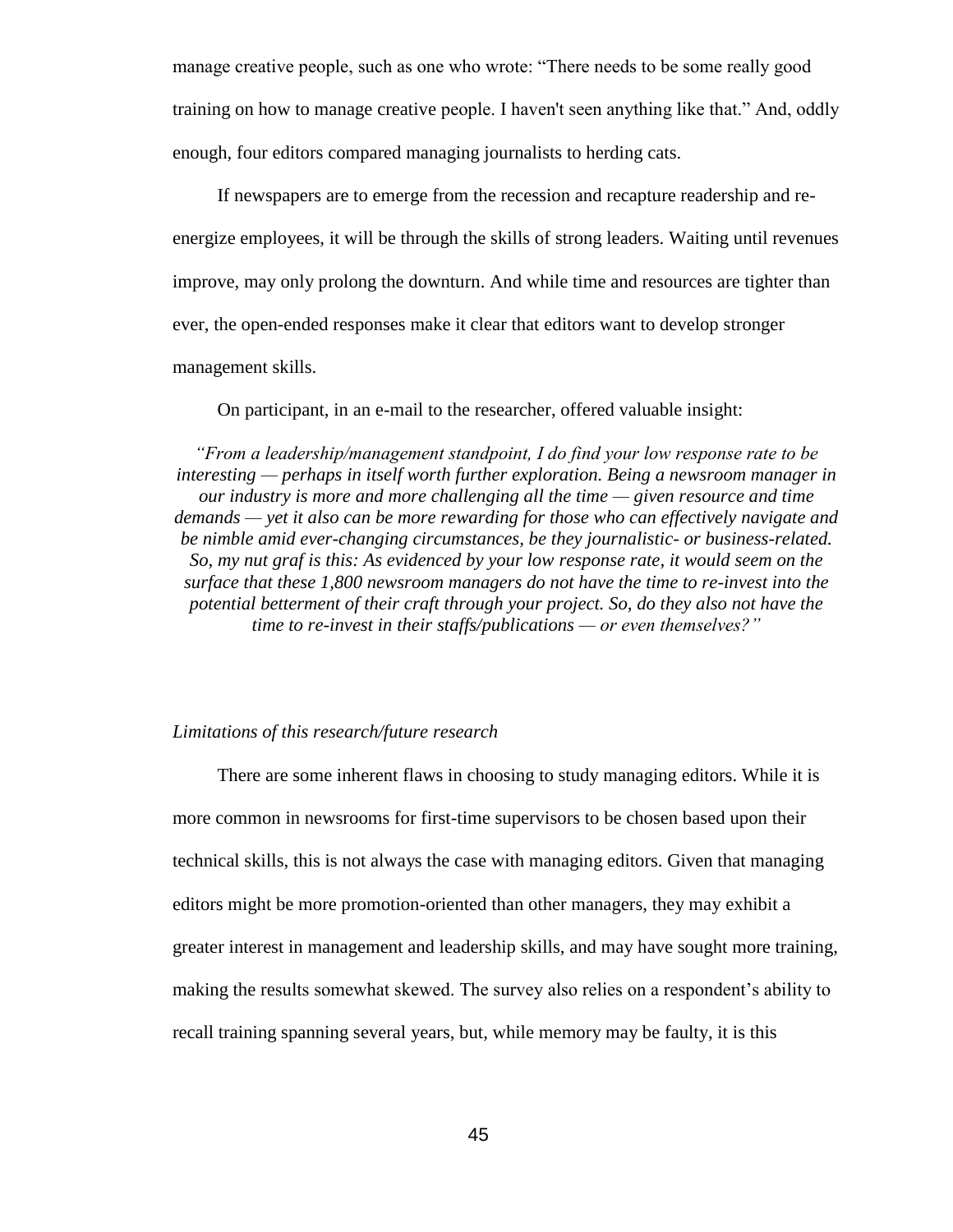researcher's opinion that respondents will remember training they perceive as valuable.

This study, in part, was formed to explore the viewpoints of managers after the Readership Institute study in 2000 on employee satisfaction, and the results stem from managing editors evaluating themselves, which may not be a predictor of employee satisfaction or a newspaper's financial performance. For example, one managing editor cited his or her greatest strength as "employees love me," which may be a weakness as much as a strength.

The Readership Institute study documented employees' high dissatisfaction rates with their supervisors without defining what supervisory position employees are critiquing. It is more likely those respondents were referring to their direct supervisor, such as an assigning editor or copy desk chief, as opposed to the managing editor, which is why this study attempts to measure the amount of management training managing editors received prior to their first promotion, in addition to management training received since. There would be value in future research in exploring the relationship between employees perception of good management and the skills of those specific managers.

This study also does not delve into issues associated with gender, race, age, time in a job, or the number of employees the editors supervise. It also does not explore the value of mentorships in developing management skills, which is an area that has not explored in newspaper research but might be quiet influential in how newspaper leaders develop management skills .

Ideally, a follow-up study would quantify the management training at newspapers in that survey and correlate those results with employees' responses to see if more training would have a positive impact on job satisfaction. It also would be valuable to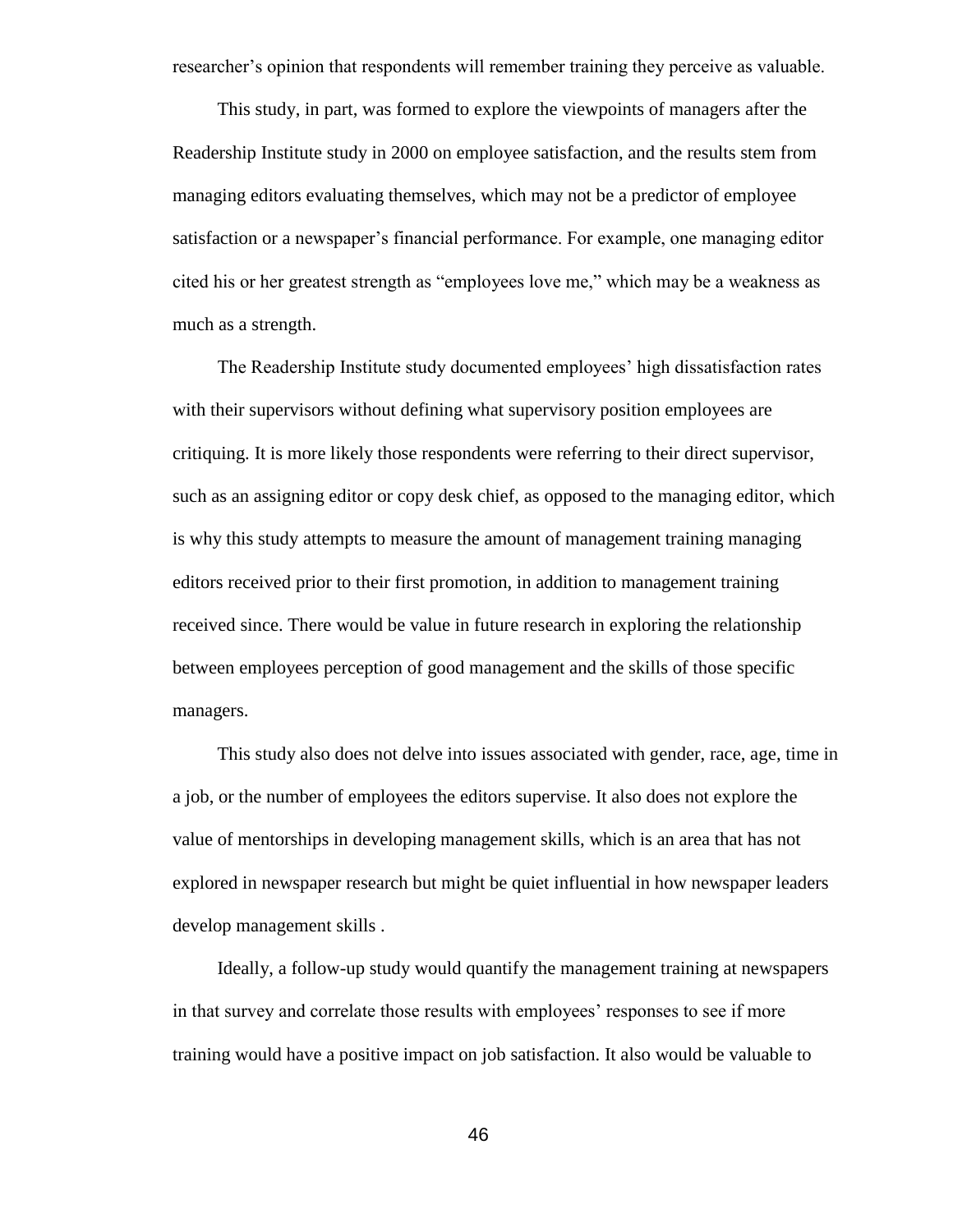probe whether managing editors paid for their own management training or whether it was company funded to further gauge management training attitudes.

The study did not include those who resigned or were terminated after being promoted into their first newspaper management positions, which could skew the results. There would be great value to the subject of management training in exploring if a lack of training causes managers to leave the newspaper industry.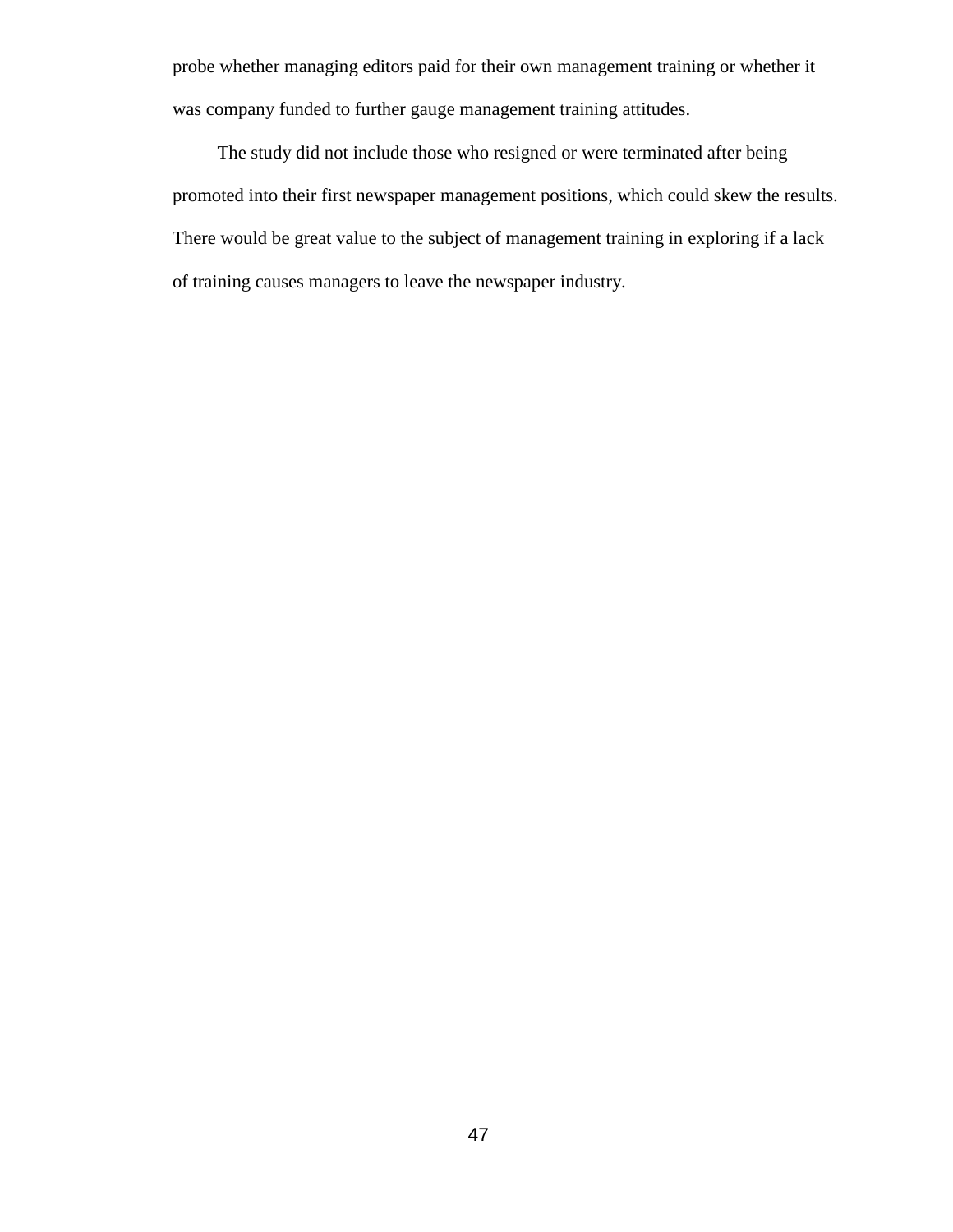## **APPENDIX 1**



# **Managing editors**

#### **Survey of managing editors on management training**

Page 1 - Question 1 - Choice - One Answer (Bullets) **Francisco Community Contract Contract Contract Contract Contract Contract Contract Contract Contract Contract Contract Contract Contract Contract Contract Contract Contr** 

What is your education level?

- No college
- $\bigcirc$  Some college but no degree
- Associates degree in journalism/mass communications
- $\bigcirc$  Bachelors degree in journalism/mass communications
- Associates degree in business
- $\bigcirc$  Bachelors degree in business
- Graduate degree or higher

Page 1 - Question 2 - Choice - One Answer (Bullets) **[Mandatory]** [Mandatory]

What was your first management job?

- $\bigcirc$  Supervisor of reporters
- $\bigcirc$  Supervisor of copy editors
- $\bigcirc$  Supervisor of graphic artists
- $\bigcirc$  Supervisor of photographers
- $\bigcirc$  Management position outside of newspapers
- $\bigcirc$  Other, please specify

Page 1 - Question 3 - Yes or No **Contract Contract Contract Contract Contract Contract Contract Contract Contract Contract Contract Contract Contract Contract Contract Contract Contract Contract Contract Contract Contract** 

Prior to your first promotion into management did you take any college courses pertaining to management or business?

- Yes
- $\bigcirc$  No [Skip to 3]

Page 2 - Question 4 - Choice - One Answer (Bullets)

How many college courses did you take in management or business?

One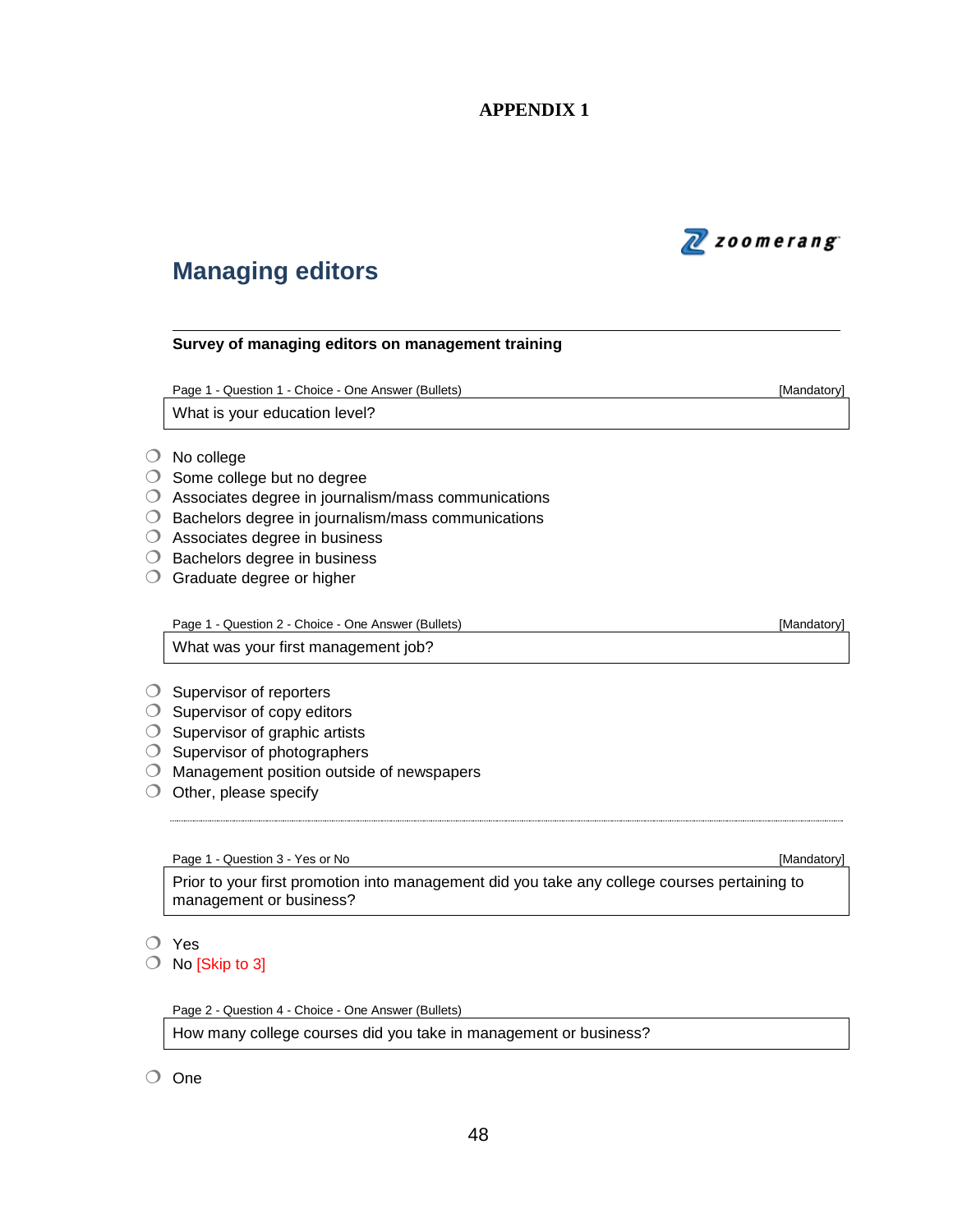#### O Two

Three or more

Page 3 - Question 5 - Yes or No **Contract Contract Contract Contract Contract Contract Contract Contract Contract Contract Contract Contract Contract Contract Contract Contract Contract Contract Contract Contract Contract** 

Prior to your first promotion into management, did you attend any professional management training seminars?

O Yes

 $\bigcirc$  No [Skip to 5]

Page 4 - Question 6 - Choice - One Answer (Bullets) **[Mandatory]** [Mandatory]

How much time did you spend in training seminars?

- $\bigcirc$  Less than 8 hours
- $\bigcirc$  Between 9-24 hours
- $\bigcirc$  Between 25-32 hours
- $\bigcirc$  Between 33-40 hours
- $\bigcirc$  More than 41 hours
- $\bigcirc$  Other, please specify

Page 5 - Question 7 - Yes or No **Contract Contract Contract Contract Contract Contract Contract Contract Contract Contract Contract Contract Contract Contract Contract Contract Contract Contract Contract Contract Contract** 

Prior to your first promotion into management, did you receive any in-house management or business training?

O Yes

 $\bigcirc$  No [Skip to 7]

Page 6 - Question 8 - Choice - One Answer (Bullets)

How much in-house management or business training did you receive?

- $\bigcirc$  Less than 8 hours
- $\bigcirc$  Between 9-24 hours
- $\bigcirc$  Between 25-32 hours
- $\bigcirc$  Between 33-40 hours
- $\bigcirc$  More than 41 hours
- $\bigcirc$  Other, please specify

Page 7 - Question 9 - Choice - Multiple Answers (Bullets) **[Mandatory]** [Mandatory]

What type of management training have you received between your first promotion into management and now? Please pick all that apply.

- $\Box$  College courses
- $\Box$  Professional management training seminars
- $\Box$  In-house training sessions
- None [Skip to 9]

 $\Box$  Other, please specify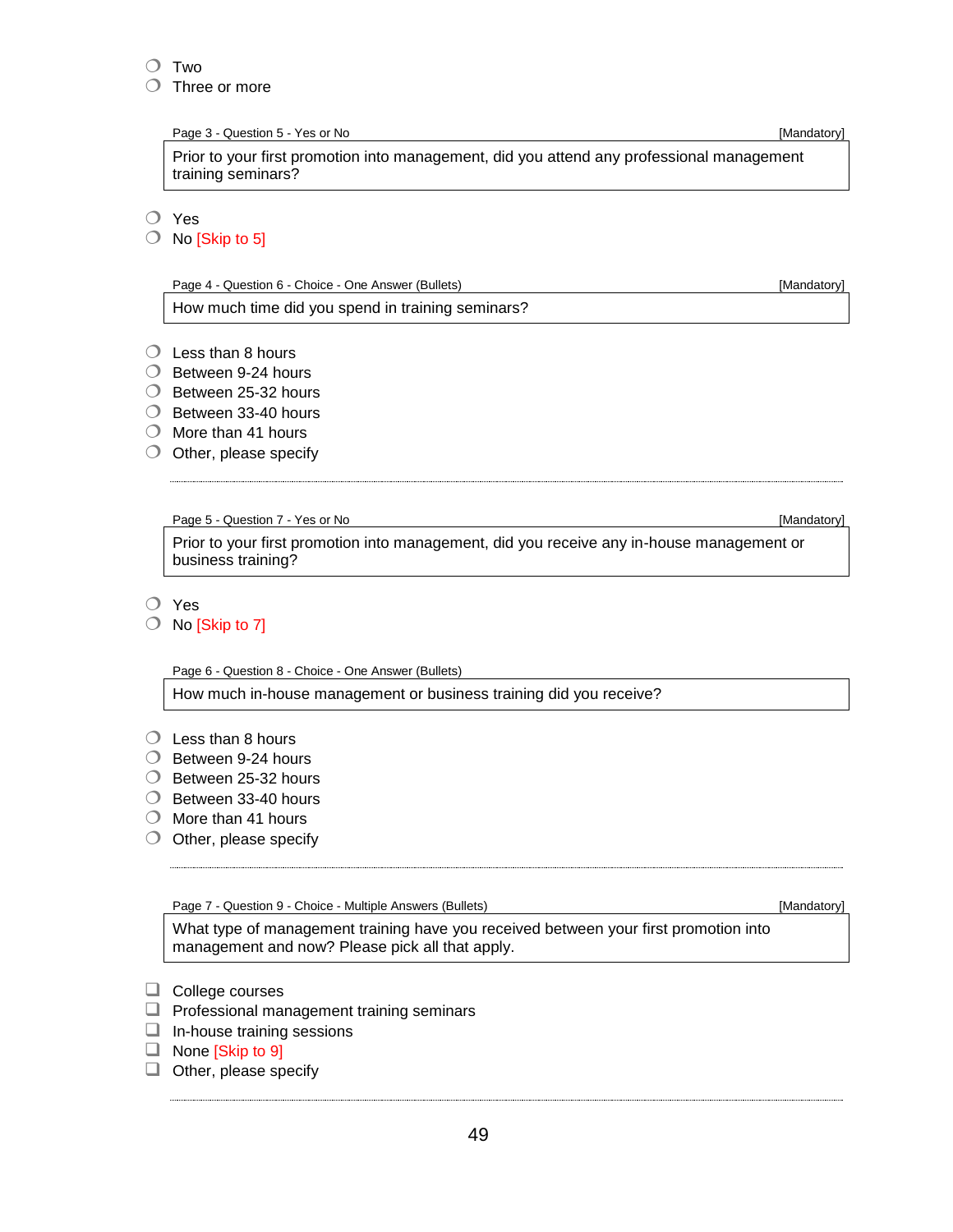Page 8 - Question 10 - Choice - One Answer (Bullets)

In total, how many hours of the types of training selected above have you received?

- $\bigcirc$  Less than 8 hours
- $\bigcirc$  Between 9-24 hours
- $\bigcirc$  Between 25-32 hours
- $\bigcirc$  Between 33-40 hours
- $\bigcirc$  Between 41-80 hours
- $\bigcirc$  More than 80 hours
- $\bigcirc$  Other, please specify

# Page 9 - Question 11 - Choice - Multiple Answers (Bullets) [Mandatory]

What type of training do you wish you had received or received more of?

- $\Box$  College courses
- $\Box$  In-house training seminars
- $\Box$  Professional management seminars
- □ None
- $\Box$  Other, please specify

| Page 10 - Question 12 - Rating Scale - One Answer (Horizontal)                                                                                                          |               |              |                  |                  |                  |   | [Mandatory]    |  |
|-------------------------------------------------------------------------------------------------------------------------------------------------------------------------|---------------|--------------|------------------|------------------|------------------|---|----------------|--|
| On a scale of 1 to 6, with 1 being "not important at all" and 6 being "very important," how valuable<br>do you think formal management training is?                     |               |              |                  |                  |                  |   |                |  |
| Not important                                                                                                                                                           |               |              |                  | 4                |                  | 5 | Very important |  |
|                                                                                                                                                                         |               |              |                  |                  |                  |   |                |  |
| On a scale of 1 to 6 with 1 being "not important at all" and 6 being "very important,"<br>how valuable do you think the following are in learning to be a good manager? |               |              |                  |                  |                  |   |                |  |
|                                                                                                                                                                         | Not important | $\mathbf{2}$ | 3                | 4                | 5                |   | Very important |  |
| College courses                                                                                                                                                         |               |              | $\Omega$         | $\left( \right)$ | $\left( \right)$ |   |                |  |
| Professional training seminars                                                                                                                                          |               |              | $\left( \right)$ | ( )              |                  |   |                |  |
| Iln-house training                                                                                                                                                      |               |              |                  |                  |                  |   |                |  |

On-the-job observation Q Q Q Q Q Q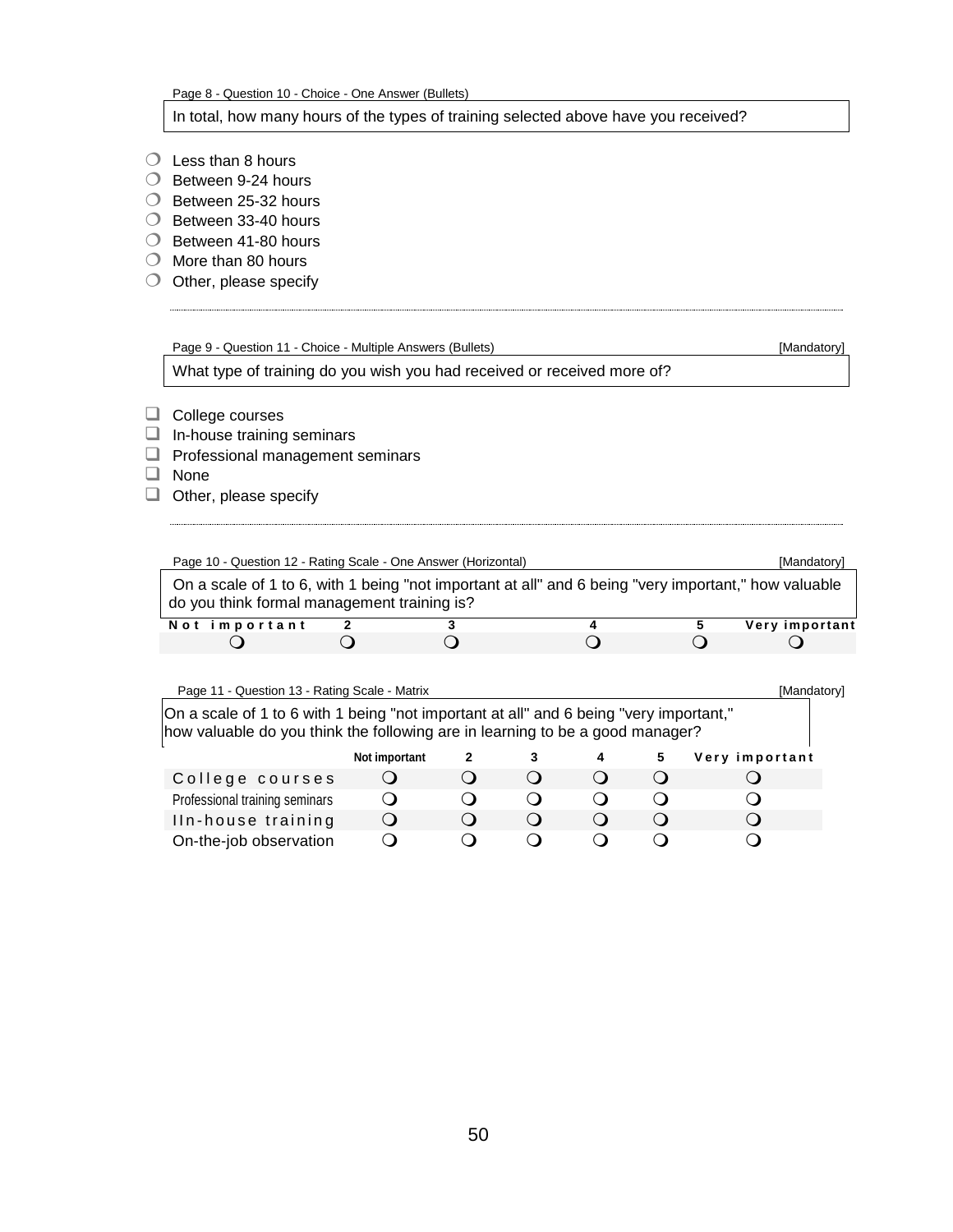Page 12 - Question 14 - Rating Scale – Matrix [Mandatory]

Now, let's take a look at some of the challenges newsroom managers face.

On a scale of 1 to 6, with 1 being "not challenging" and 6 being "very challenging," how difficult do you find the following issues as a manager?

|                                                                                                            | Not challenging | $\mathbf{2}$    | 3              | 4               | 5           | Very challenging                                      |
|------------------------------------------------------------------------------------------------------------|-----------------|-----------------|----------------|-----------------|-------------|-------------------------------------------------------|
| Coaching and development                                                                                   | $\bigcirc$      | $\Omega$        | $\mathsf{O}$   | $\bigcirc$      | $\bigcirc$  | $\bigcirc$                                            |
| Communication                                                                                              | $\bigcirc$      | $\Omega$        | $\Omega$       | $\bigcirc$      | $\bigcirc$  | $\bigcirc$                                            |
| Peer/vertical management                                                                                   | $\bigcirc$      | $\Omega$        | $\bigcirc$     | $\bigcirc$      | $\bigcirc$  | $\bigcirc$                                            |
| H<br>-i<br>$\mathsf{r}$<br>i n<br>g                                                                        | $\mathsf{O}$    | O               | O              | $\Omega$        | $\bigcirc$  | $\bigcirc$                                            |
| Strategic planning                                                                                         | $\circ$         | $\Omega$        | $\Omega$       | O               | $\bigcirc$  | $\bigcirc$                                            |
| Conflict resolution                                                                                        | ∩               | ∩               | $\overline{O}$ | ∩               | $\bigcirc$  | $\bigcirc$                                            |
| Employee motivation                                                                                        | $\bigcirc$      | $\bigcirc$      | $\bigcirc$     | $\bigcirc$      | $\bigcirc$  | $\Omega$                                              |
| <b>Budgeting</b>                                                                                           | $\mathsf{O}$    | ∩               | $\bigcirc$     | $\bigcirc$      | $\bigcirc$  | $\overline{O}$                                        |
| Delegating tasks                                                                                           | $\bigcirc$      | $\Omega$        | O              | $\bigcirc$      | $\bigcirc$  | $\bigcirc$                                            |
| Page 13 - Question 15 - Rating Scale - One Answer (Horizontal)                                             |                 |                 |                |                 | [Mandatory] |                                                       |
| On a scale of 1 to 6 with 1 being poor and 6 being excellent, how would you rate<br>yourself as a manager? |                 |                 |                |                 |             |                                                       |
| Poor<br>2<br>$\bigcirc$<br>$\bigcirc$                                                                      | 3<br>$\bigcirc$ | 4<br>$\bigcirc$ |                | 5<br>$\bigcirc$ | Е           | $x$ $c$<br>n <sub>t</sub><br>e e<br>$\mathbf{e}$<br>Ő |

Page 14 - Question 16 - Open Ended - Comments Box [Mandatory] What do you think is your greatest strength as a manager? Page 15 - Question 17 - Open Ended - Comments Box [Mandatory] What do you think is your greatest weakness as a manager?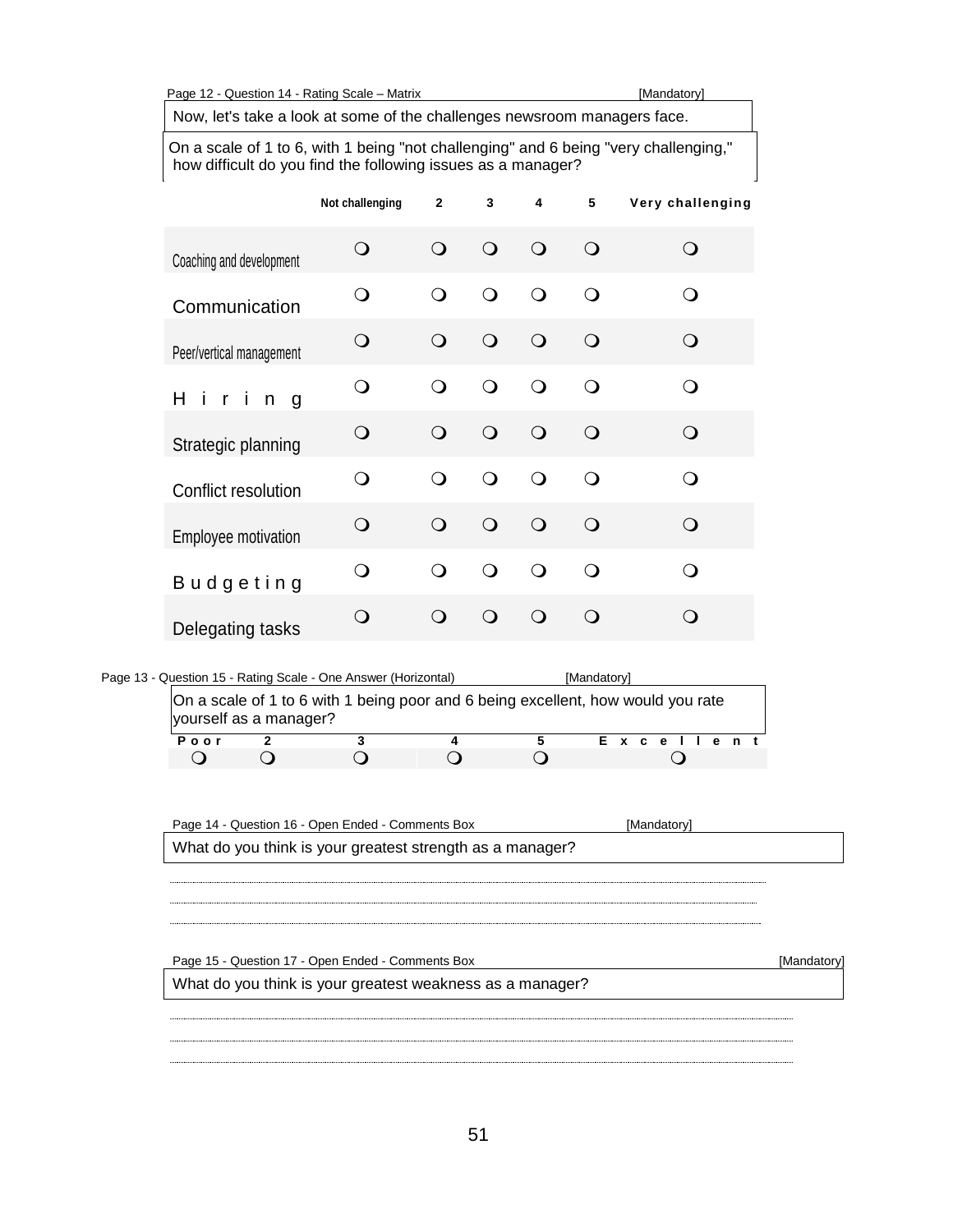During a typical week at work, how many hours do you spend on personnel issues, such as coaching employees, interviewing hires or resolving conflicts, as opposed to journalistic tasks such as editing stories?

 $\bigcirc$  0-10

- $\bigcirc$  11-20
- $O$  21-30
- $\bigcirc$  More than 31 hours

Page 17 - Question 19 - Open Ended - Comments Box

Any comments or thoughts on newsroom management?

Page 18 - Question 20 - Choice - One Answer (Bullets)

Finally, please give us a bit of information about yourself for statistical purposes. Remember, your answers are anonymous. What type of newspaper do you work for?

- $\bigcirc$  Independent
- $O$  Chain
- $\bigcirc$  Other, please specify

Page 18 - Question 21 - Choice - One Answer (Bullets)

What is the average weekday circulation of your newspaper?

- Under 25,000
- $\circ$  25,001 to 50,000
- 50,001 to 100,000
- $\bigcirc$  100,001 to 300,000
- $\bigcirc$  More than 300,001
- $\bigcirc$  Other, please specify

Page 18 - Question 22 - Open Ended - One Line

Thank you very much for your time. Your answers in this survey are confidential. If you would like to receive the results of this survey, enter your e-mail address below and I will send you a copy.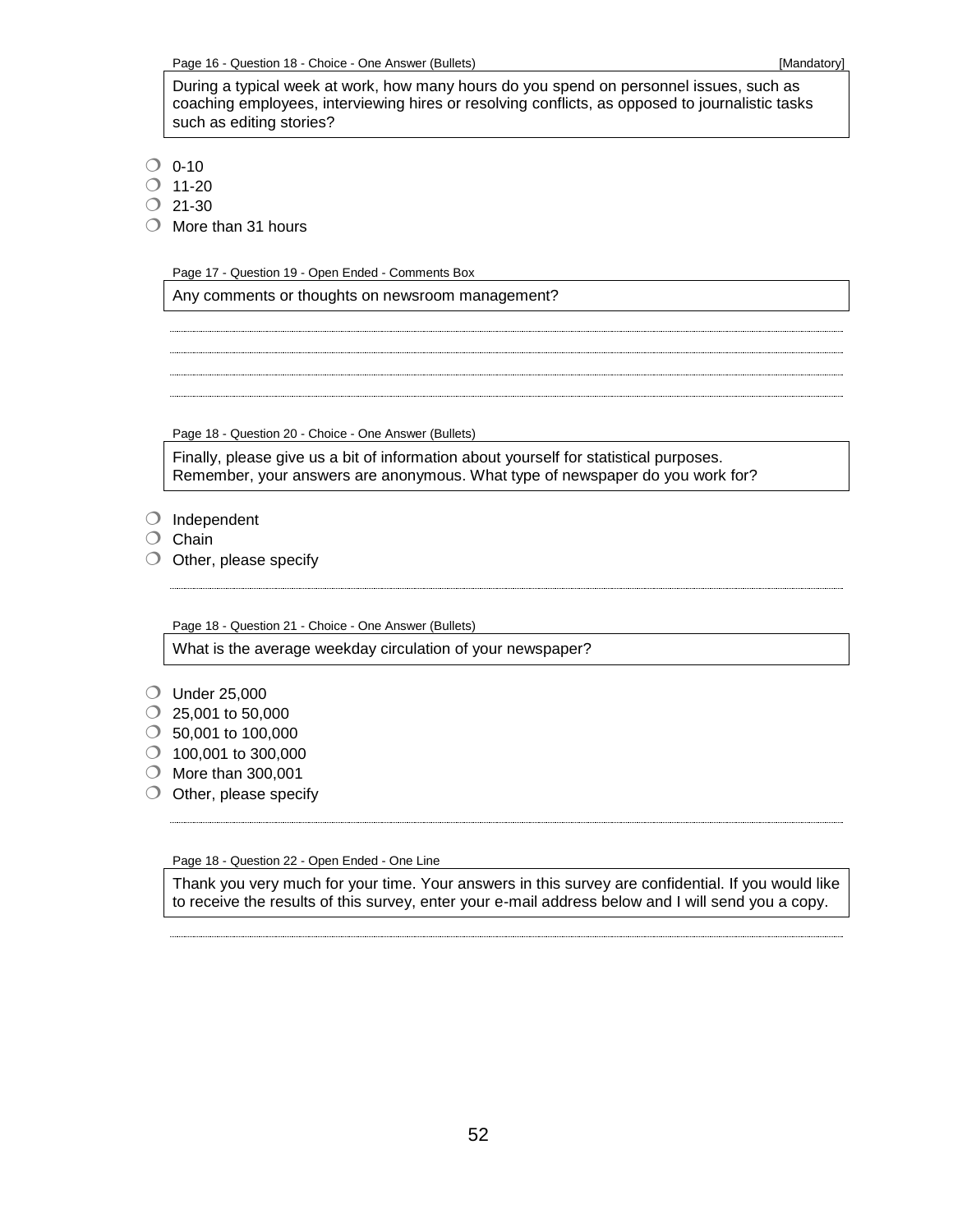Thank You Page

Thank you again for taking the time to complete our survey. If you have any questions or concerns, please contact Teresa Schmedding at tmsgf7@mail.missouri.edu or her faculty supervisor, Dr. Clyde Bentley at bentleycl@missouri.edu

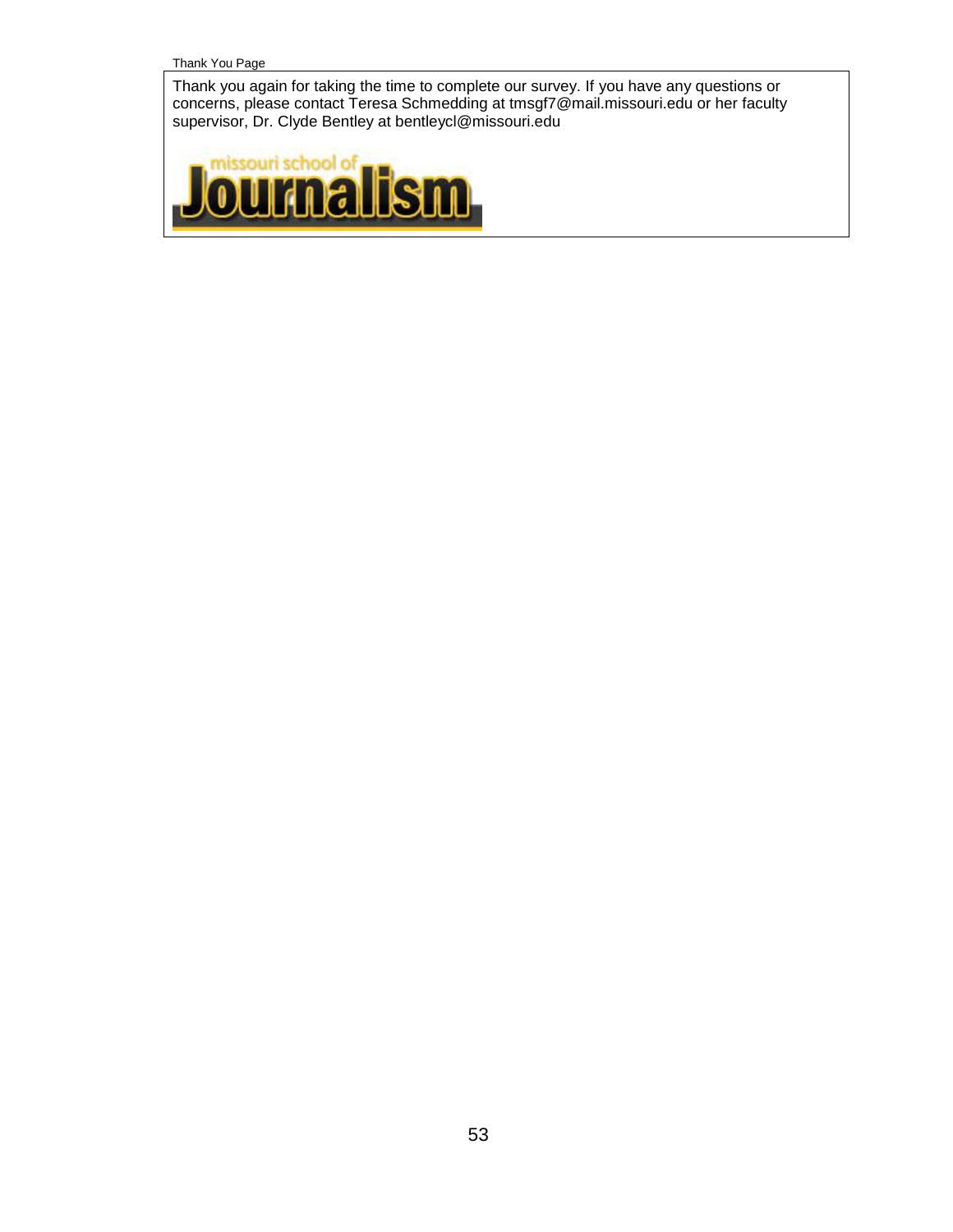### **APPENDIX II**

# N zoomerang

# **Survey of human resource directors at newspapers**

| Page 1 - Question 1 - Yes or No                                                                        | [Mandatory] |
|--------------------------------------------------------------------------------------------------------|-------------|
| Are you, or the human resources department, involved in the hiring process for the managing<br>editor? |             |
| $\bigcirc$ Yes [Skip to 3]<br><b>No</b>                                                                |             |
| Page 2 - Question 2 - Open Ended - Comments Box<br>If you are not involved, who makes that decision?   |             |
|                                                                                                        |             |
|                                                                                                        |             |
| Page 3 - Question 3 - Yes or No                                                                        | [Mandatory] |

Does your newspaper have a list of job requirements or skills for entry-level management positions in the newsroom?

- Yes
- $\bigcirc$  No [Skip to 5]

Page 4 - Question 4 - Choice - Multiple Answers (Bullets)

Which of the following are required?

- $\Box$  College degree
- $\Box$  Formal management training through in-house seminars, professional seminars or college courses
- Good performance at current position
- $\Box$  Previous management experience
- $\Box$  Other, please specify

Page 5 - Question 5 - Yes or No **Contract of Contract of Contract of Contract of Contract of Contract of Contract of Contract of Contract of Contract of Contract of Contract of Contract of Contract of Contract of Contract** 

Does your newspaper have a list of job requirements or skills for the managing editor position?

Yes

 $\bigcirc$  No [Skip to 7]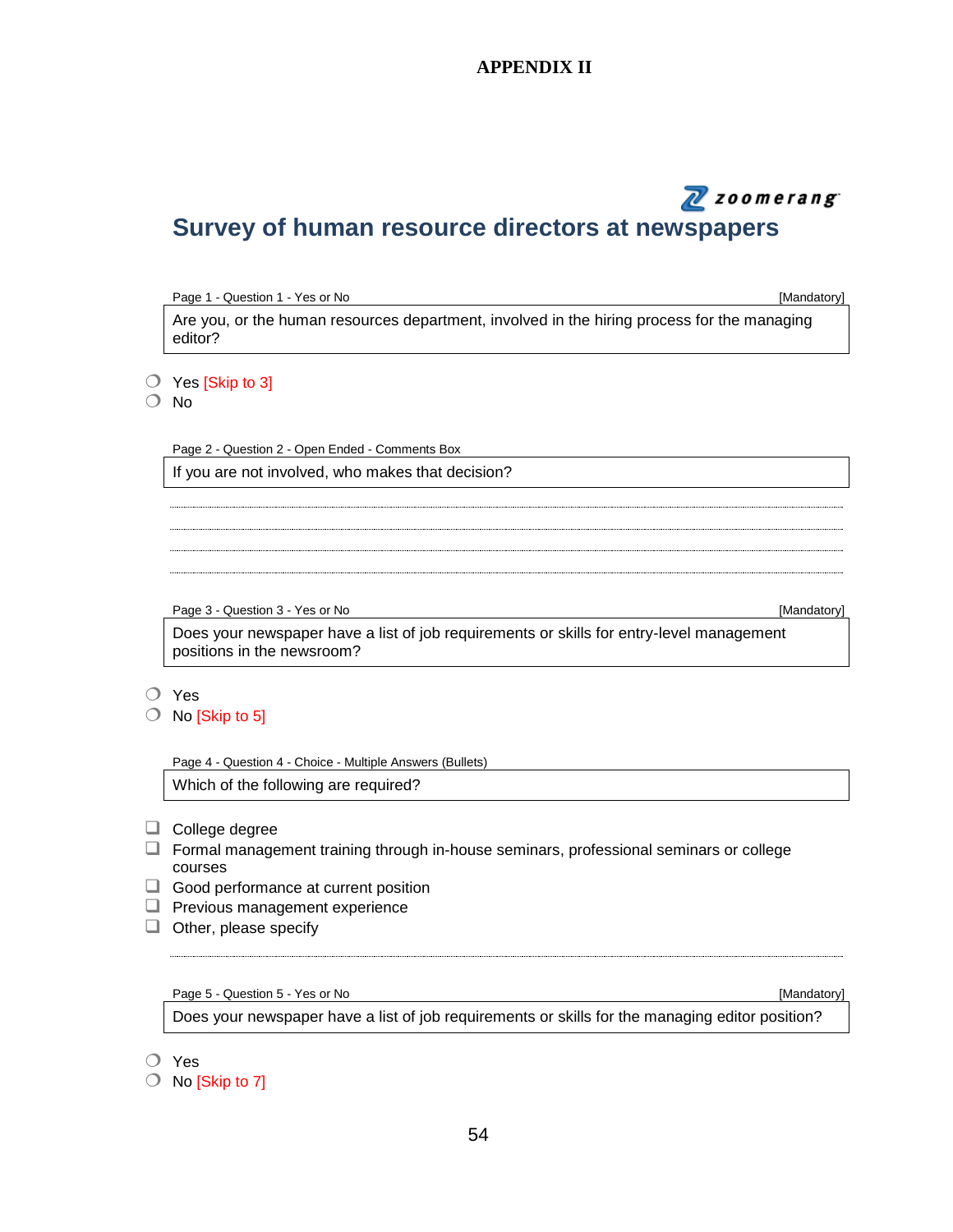| Page 6 - Question 6 - Choice - Multiple Answers (Bullets) |  |  |  |  |
|-----------------------------------------------------------|--|--|--|--|
|-----------------------------------------------------------|--|--|--|--|

Which of the following are required?

- $\Box$  College degree
- Formal management training through in-house seminars, professional seminars or college courses
- $\Box$  Good performance at current position
- **Previous management experience**
- $\Box$  Previous newsroom experience
- $\Box$  Other, please specify

#### Page 7 - Question 7 - Yes or No **Contract Contract Contract Contract Contract Contract Contract Contract Contract Contract Contract Contract Contract Contract Contract Contract Contract Contract Contract Contract Contract**

Does your newspaper have job descriptions on file for managing editors?

- Yes
- No [Skip to 9]

Page 8 - Question 8 - Open Ended - Comments Box

Please detail the key requirements in the job description.

Page 9 - Question 9 - Yes or No **Contract Contract Contract Contract Contract Contract Contract Contract Contract Contract Contract Contract Contract Contract Contract Contract Contract Contract Contract Contract Contract** 

Do your managing editors receive formal job performance evaluations?

- Yes
- $\bigcirc$  No [Skip to 12]

Page 10 - Question 10 - Choice - One Answer (Bullets)

Of the goals listed on performance evaluations, how many deal with management skills v. other aspects of the job, such as news judgment?

- $\bigcirc$  Less than a third
- $\bigcirc$  A third
- $\bigcirc$  More than a third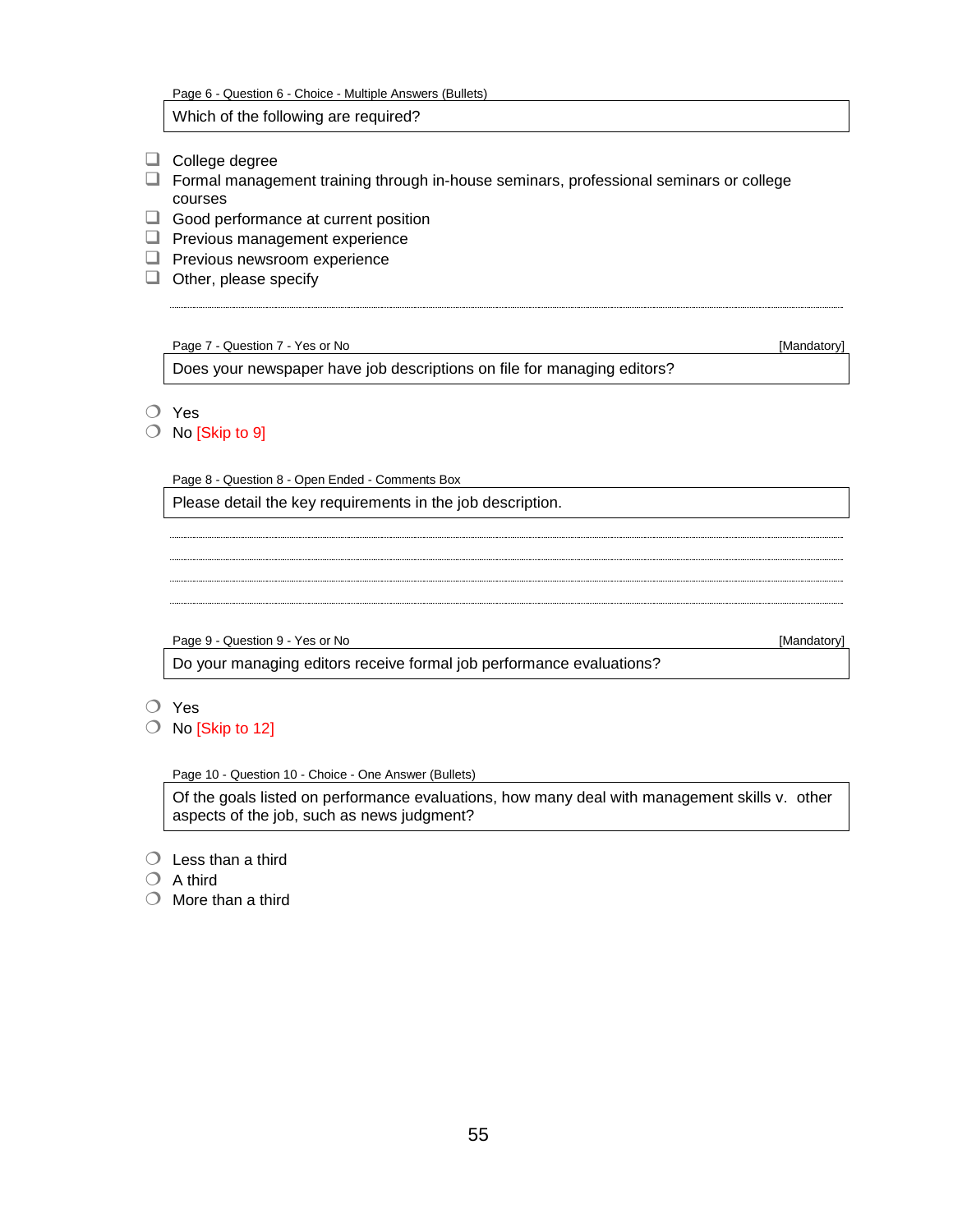Page 11 - Question 11 - Choice - Multiple Answers (Bullets)

#### Which of the following management skills are managing editors evaluated on?

- $\Box$  Budgeting
- $\Box$  Coaching and development
- $\Box$  Communication
- Conflict resolution
- $\Box$  Employee motivation
- $\Box$  Hiring/firing
- $\Box$  Strategic planning
- $\Box$  Working effectively with peer and supervisory managers
- $\Box$  Other, please specify

Page 12 - Question 12 - Choice - One Answer (Bullets)

Finally, please give us a bit of information about yourself for statistical purposes. Remember, your answers are anonymous.

Do you work for an independently owned newspaper or a chain?

- $\bigcirc$  Independent
- $\bigcirc$  Chain

Page 12 - Question 13 - Choice - One Answer (Bullets)

What is the average weekday circulation of your newspaper?

- Under 25,000
- $\circ$  25,001 to 50,000
- $\circ$  50,001 to 100,000
- $\bigcirc$  100,001 to 300,000
- $\bigcirc$  More than 300,001

Page 12 - Question 14 - Open Ended - One Line

If you would like to receive the results of this survey, please enter your e-mail address. Your answers will still be anonymous.

Thank You Page

Thank you again for taking the time to complete our survey. If you have any questions or concerns, please contact Teresa Schmedding at tmsgf7@mail.missouri.edu or her faculty supervisor, Dr. Clyde Bentley at bentleycl@missouri.edu.

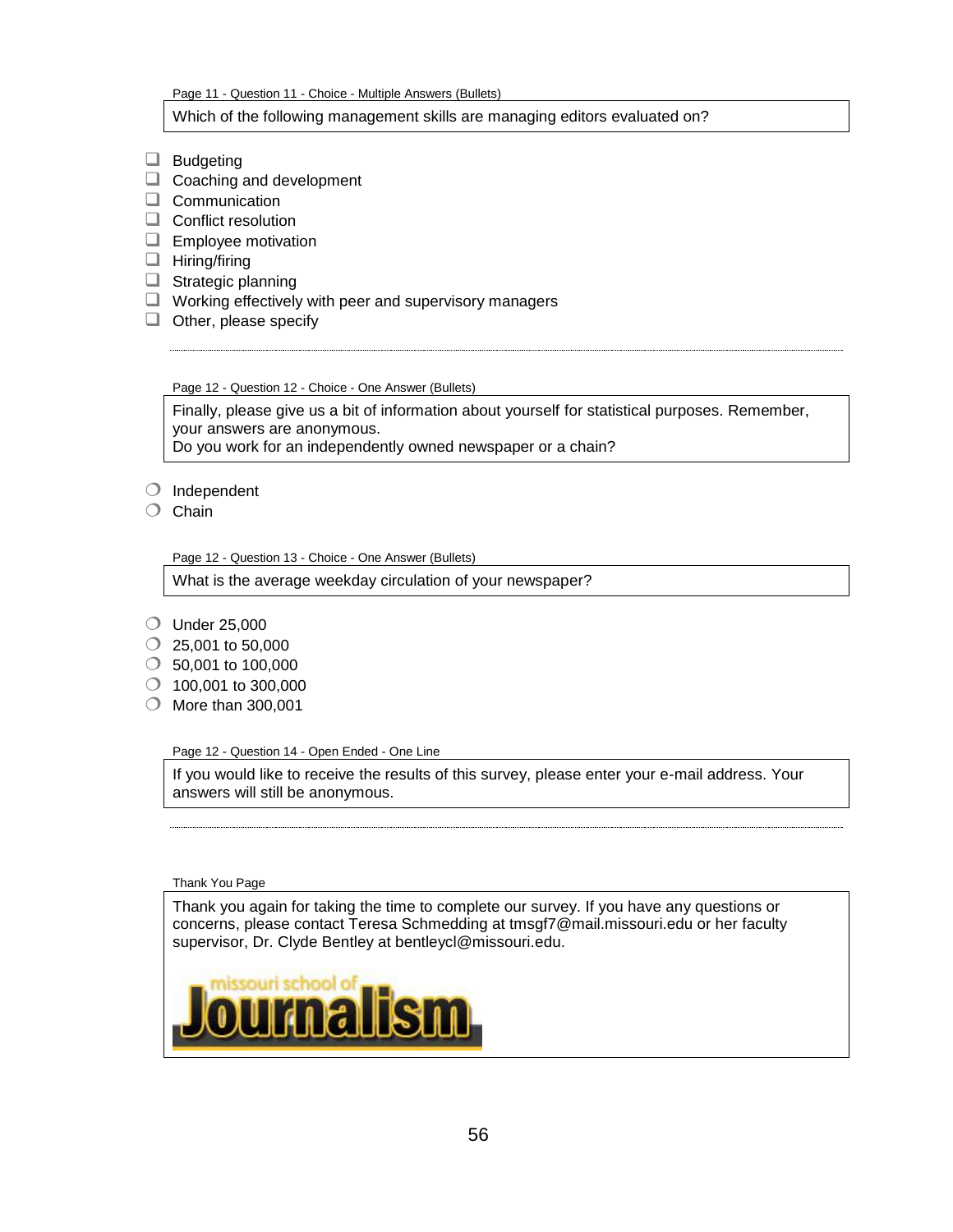# **APPENDIX III**

# **TABLE 9**

*Descriptive statistics - managing editors survey*

|                                                  | N   | Min.           | Max. | Mean | Std. deviation |
|--------------------------------------------------|-----|----------------|------|------|----------------|
| Hours of training                                | 193 | $-1$           | 6    | 4.15 | 1.888          |
| Value of training                                | 253 | 1              | 6    | 4.30 | 1.290          |
| Importance of coaching and<br>development skills | 253 | $\mathbf{1}$   | 6    | 3.78 | 1.396          |
| Importance of communication<br>skills            | 253 | $\mathbf{1}$   | 6    | 3.60 | 1.486          |
| Importance of peer/vertical<br>management skills | 253 | $\mathbf{1}$   | 6    | 3.66 | 1.352          |
| Importance of hiring skills                      | 253 | $\mathbf{1}$   | 6    | 3.76 | 1.482          |
| Importance of strategic planning<br>skills       | 253 | $\mathbf{1}$   | 6    | 3.84 | 1.380          |
| Importance of conflict resolution<br>skills      | 253 | $\mathbf{1}$   | 6    | 3.99 | 1.386          |
| Importance of employee<br>motivation skills      | 253 | 1              | 6    | 4.04 | 1.404          |
| Importance of budgeting skills                   | 253 | 1              | 6    | 3.66 | 1.534          |
| Importance of delegation skills                  | 253 | 1              | 6    | 3.29 | 1.378          |
| Self-rating                                      | 253 | $\overline{c}$ | 6    | 4.39 | .827           |
| Valid N (listwise)                               | 193 |                |      |      |                |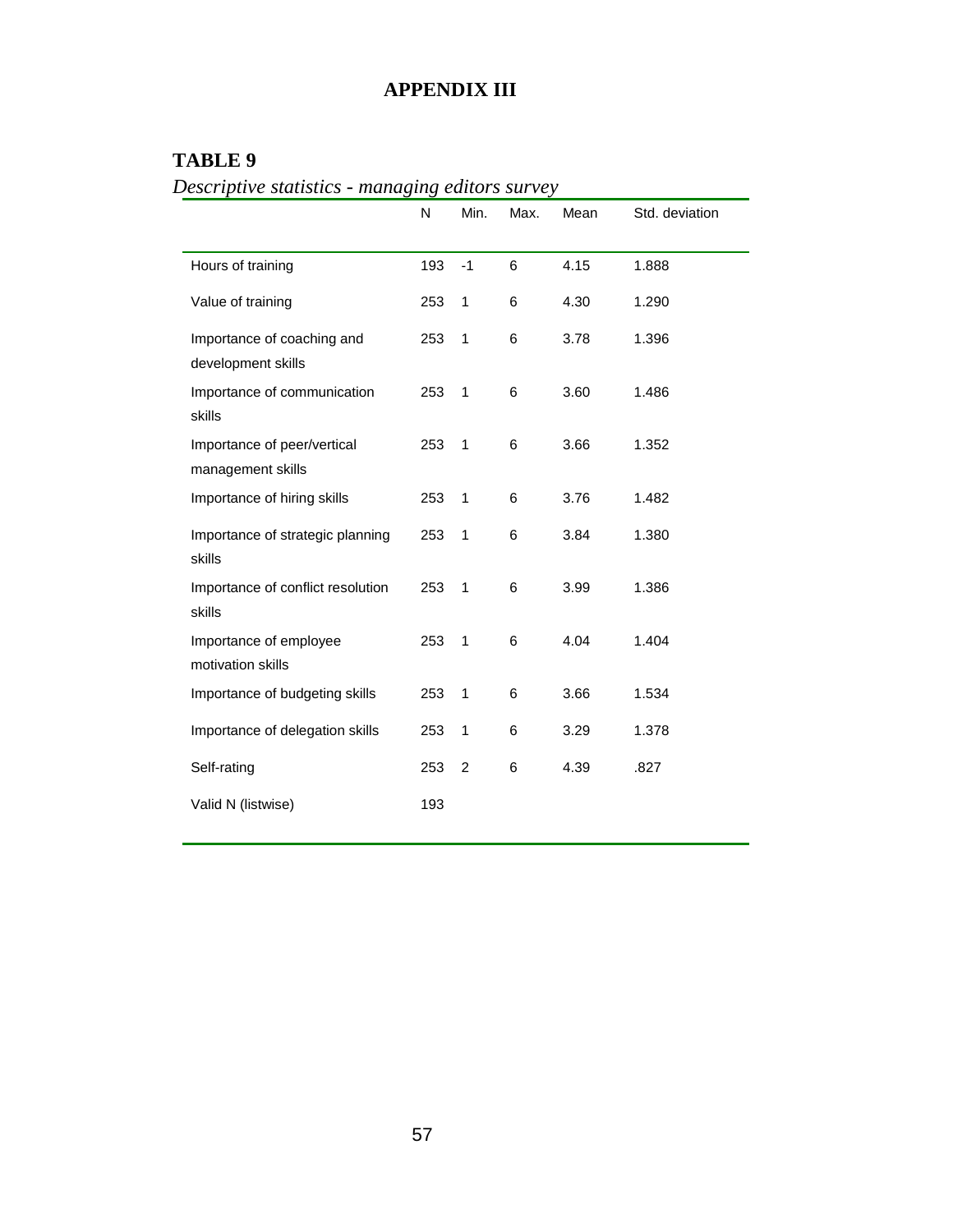## **TABLE 10**

|                                  | N  | Min. | Max. | Mean | Std. deviation |
|----------------------------------|----|------|------|------|----------------|
| Performance evaluation criteria: | 61 | 1    | 3    | 2.05 | .825           |
| management skills v. technical   |    |      |      |      |                |
| Valid N (listwise)               | 61 |      |      |      |                |

*Descriptive statistics – human resources survey*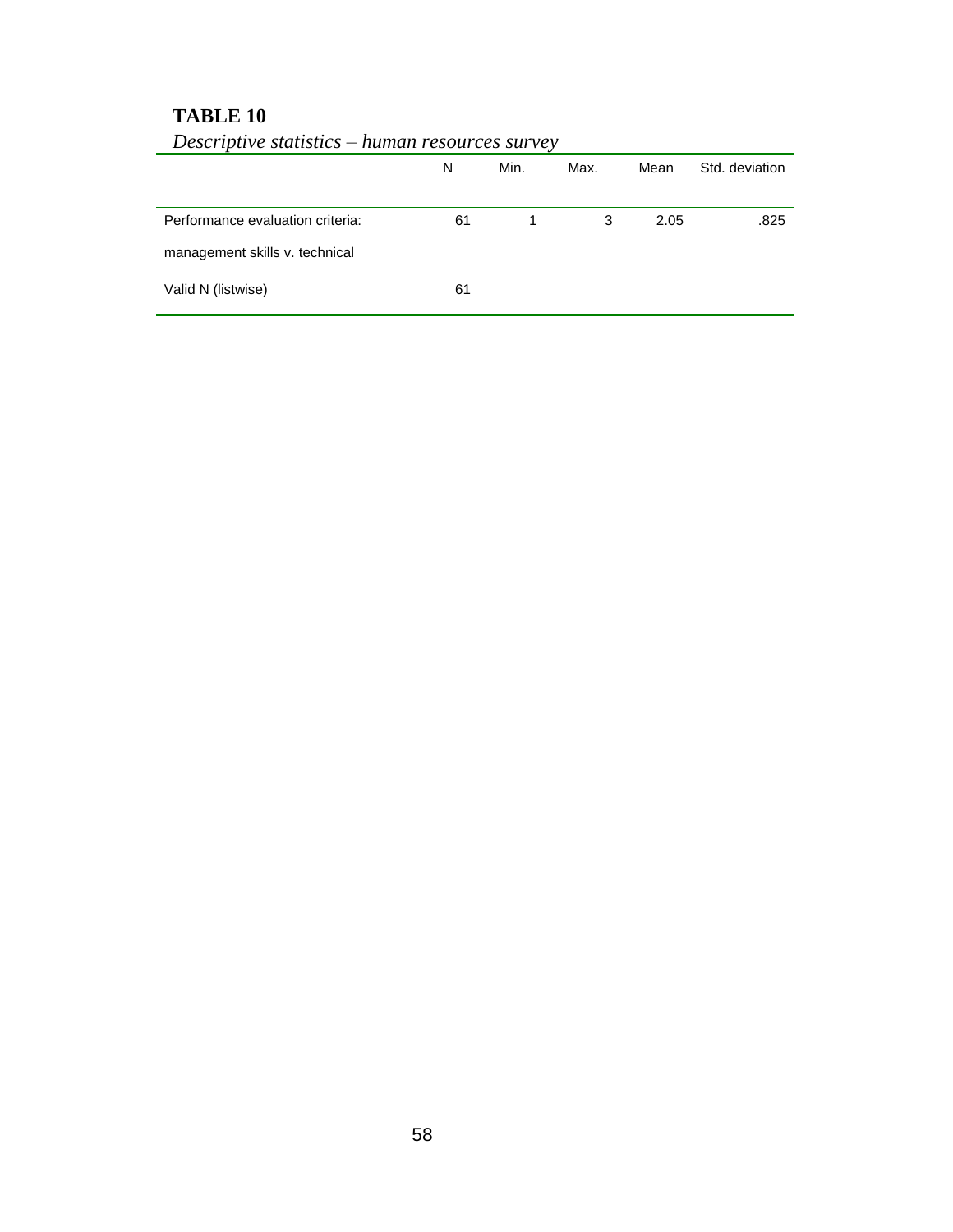# **APPENDIX IV**

# **TABLE 11**

| Spearman's rho           |                                | Hours of training |
|--------------------------|--------------------------------|-------------------|
| Coaching and development |                                |                   |
|                          | <b>Correlation Coefficient</b> | .032              |
|                          | Sig. 1-tailed                  | .330              |
|                          | N                              | 193               |
| Communication            |                                |                   |
|                          | <b>Correlation Coefficient</b> | .069              |
|                          | Sig. 1-tailed                  | .170              |
|                          | N                              | 193               |
| Peer/vertical management |                                |                   |
|                          | <b>Correlation Coefficient</b> | $.142*$           |
|                          | Sig. 1-tailed                  | .024              |
|                          | ${\sf N}$                      | 193               |
| Hiring                   |                                |                   |
|                          | <b>Correlation Coefficient</b> | $-0.020$          |
|                          | Sig. 1-tailed                  | .392              |
|                          | $\mathsf{N}$                   | 193               |
| Strategic planning       |                                |                   |
|                          | <b>Correlation Coefficient</b> | .033              |
|                          | Sig. 1-tailed                  | .323              |
|                          | N                              | 193               |
| Conflict resolution      |                                |                   |
|                          | <b>Correlation Coefficient</b> | .043              |
|                          | Sig. 1-tailed                  | .275              |
|                          | $\mathsf{N}$                   | 193               |
| Employee motivation      |                                |                   |
|                          | <b>Correlation Coefficient</b> | .050              |
|                          | Sig. 1-tailed                  | .246              |
|                          | ${\sf N}$                      | 193               |
| <b>Budgeting</b>         |                                |                   |
|                          | <b>Correlation Coefficient</b> | $-.100$           |
|                          | Sig. 1-tailed                  | .083              |
|                          | ${\sf N}$                      | 193               |
| Delegating tasks         |                                |                   |
|                          | <b>Correlation Coefficient</b> | $-.140*$          |
|                          | Sig. 1-tailed                  | .026              |
|                          | N                              | 193               |

\*. Correlation is significant at the 0.05 level (1-tailed).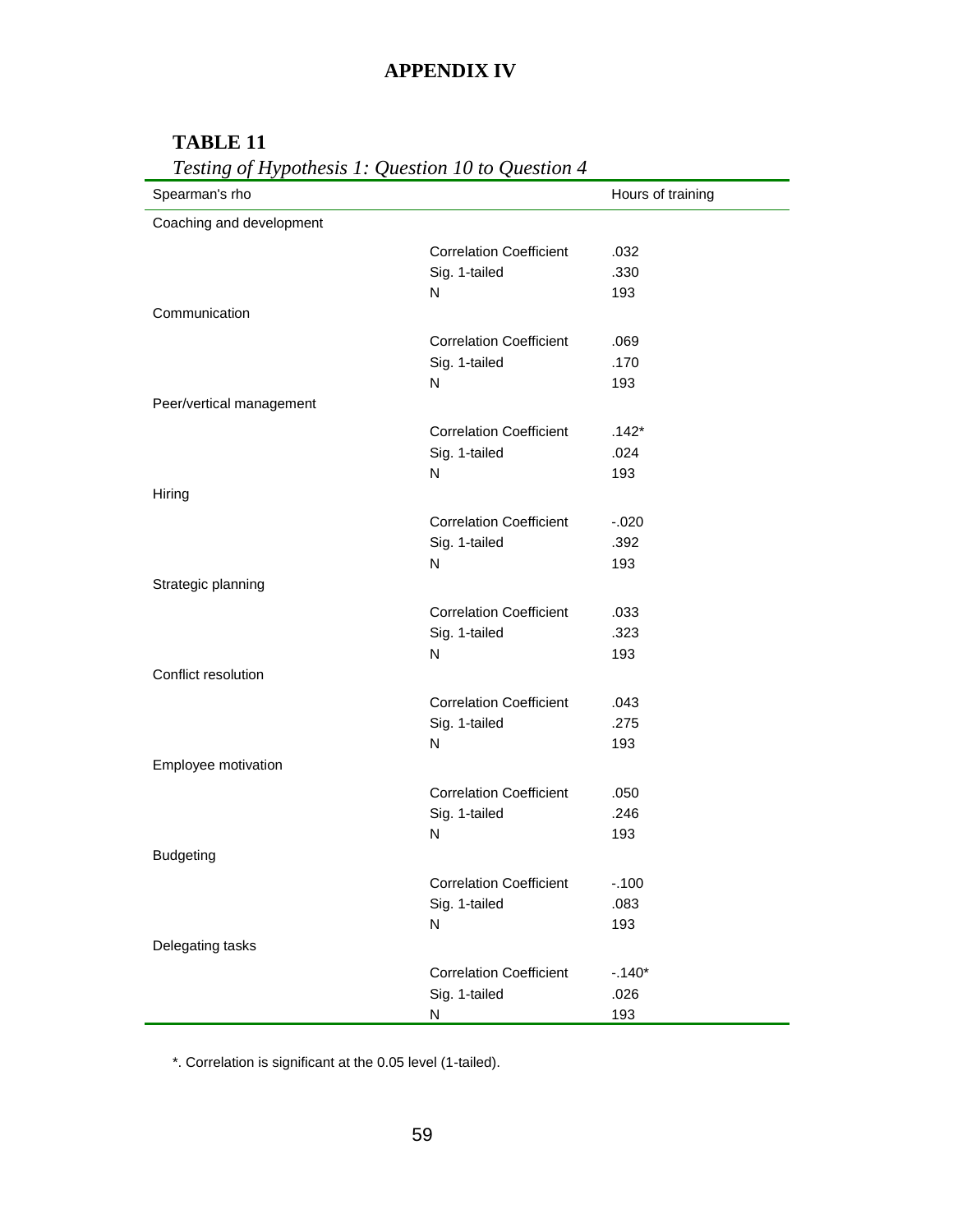# **TABLE 12**

## *Results summary*

|       |          | N   | %     |
|-------|----------|-----|-------|
| Cases | Valid    | 253 | 100.0 |
|       | Excluded | 0   | .0    |
|       | Total    | 253 | 100.0 |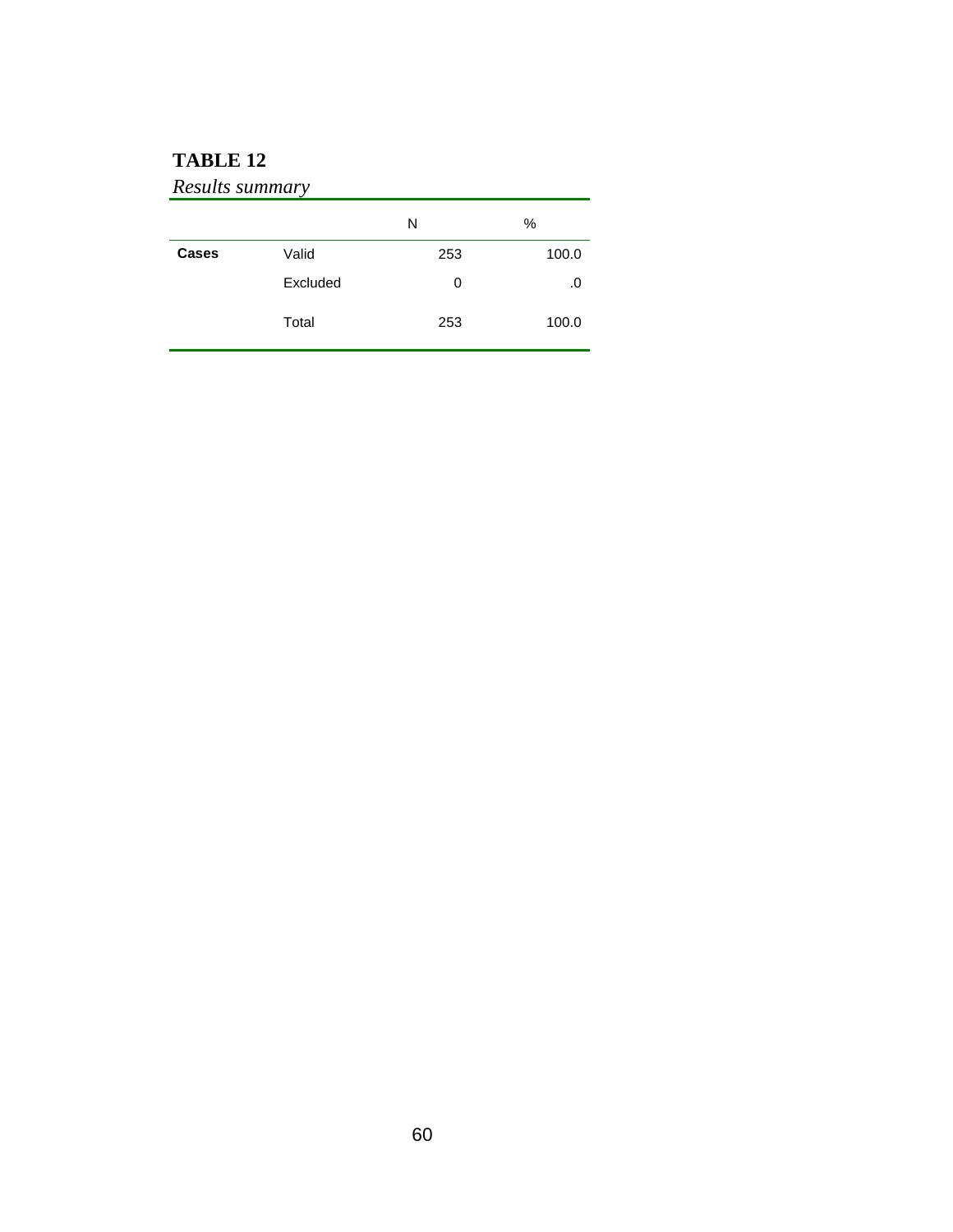### **APPENDIX V**

| Testing of Hypothesis 2: Question 10 to Question 15 |                                |             |  |  |  |
|-----------------------------------------------------|--------------------------------|-------------|--|--|--|
| Spearman's rho                                      |                                | Self-rating |  |  |  |
|                                                     |                                |             |  |  |  |
| Hours of training                                   |                                |             |  |  |  |
|                                                     |                                |             |  |  |  |
|                                                     | <b>Correlation Coefficient</b> | $.415**$    |  |  |  |
|                                                     | Sig. 1-tailed                  | .000        |  |  |  |
|                                                     | N                              | 193         |  |  |  |
|                                                     |                                |             |  |  |  |

### **TABLE 13**

\*\*. Correlation is significant at the 0.01 level (1-tailed)

### **TABLE 14**

|       | Results summary       |     |       |
|-------|-----------------------|-----|-------|
|       |                       | N   | %     |
| Cases | Valid                 | 193 | 76.3  |
|       | Excluded <sup>a</sup> | 60  | 23.7  |
|       | Total                 | 253 | 100.0 |

a. Listwise deletion based on all variables in the procedure.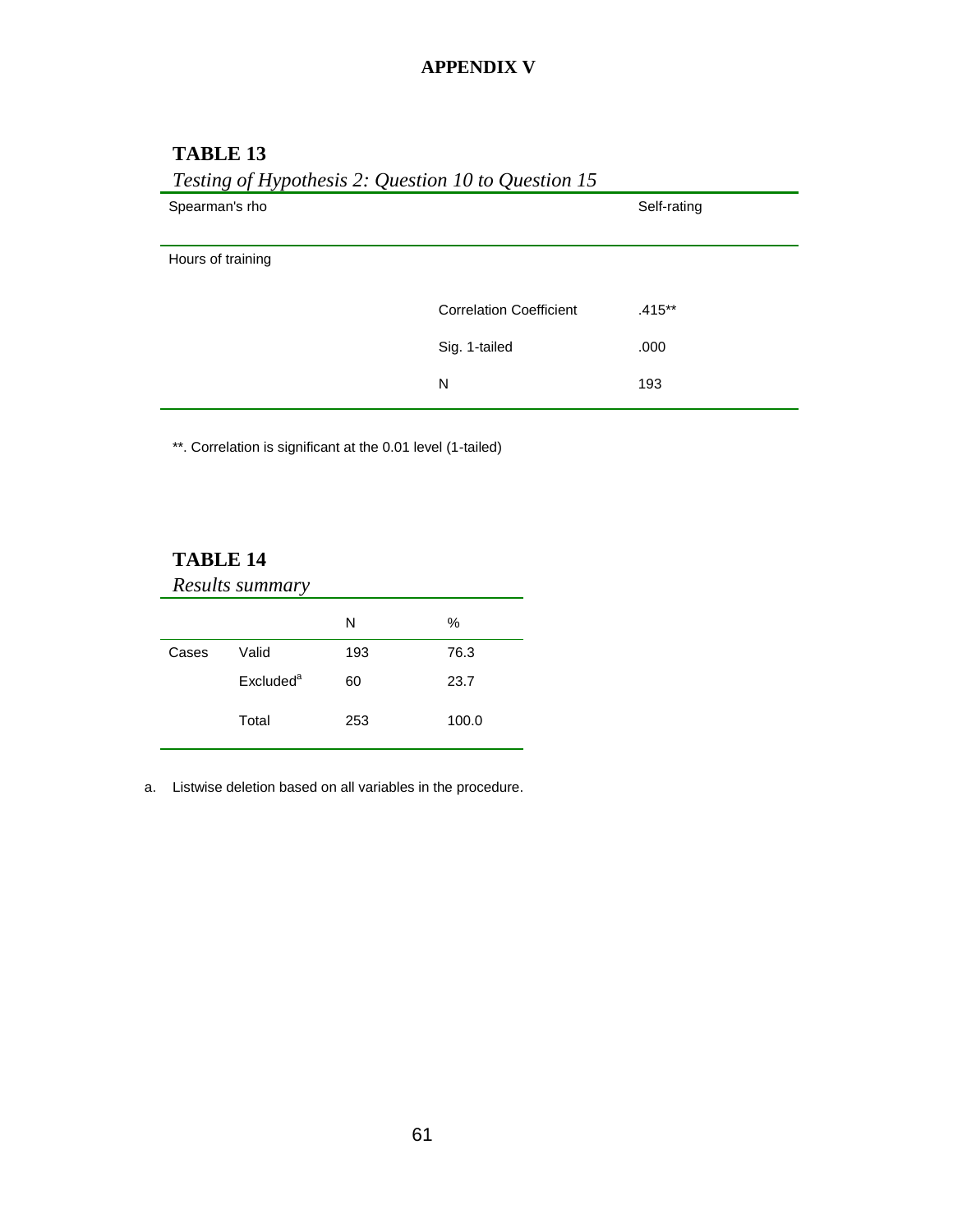### **APPENDIX VI**

## **TABLE 15**

# *Testing of Hypothesis 3: Question 10 to Question 12*

| Spearman's rho    |                                | Value of formal management training |
|-------------------|--------------------------------|-------------------------------------|
| Hours of training | <b>Correlation Coefficient</b> | $.231***$                           |
|                   | Sig. 1-tailed                  | .001                                |
|                   | N                              | 193                                 |

\*\*. Correlation is significant at the 0.01 level (1-tailed)

## **TABLE 16**

| Results summary |                       |     |       |  |  |
|-----------------|-----------------------|-----|-------|--|--|
|                 |                       | N   | %     |  |  |
| Cases           | Valid                 | 193 | 76.3  |  |  |
|                 | Excluded <sup>a</sup> | 60  | 23.7  |  |  |
|                 | Total                 | 253 | 100.0 |  |  |

Listwise deletion based on all variables in the procedure.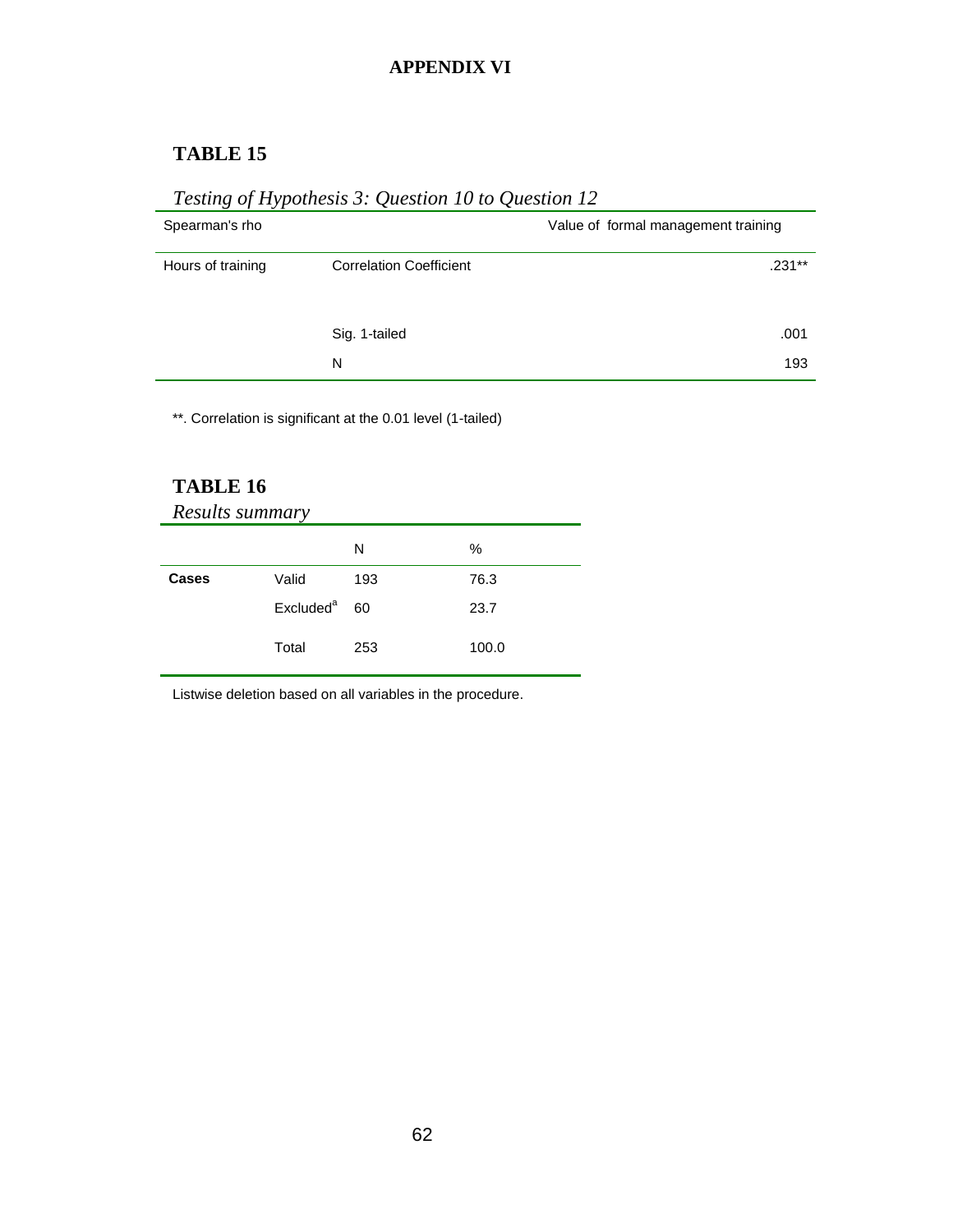### **APPENDIX VII**

### **TABLE 17**

# *Crosstab Testing of Hypothesis 4: Question 6 to Question 10*

|                        | Performance evaluations: management skills v. technical |      |     |      | Total |
|------------------------|---------------------------------------------------------|------|-----|------|-------|
| T                      |                                                         |      |     |      |       |
| A                      | 0                                                       | >1/3 | 1/3 | <1/3 |       |
| <b>Rob</b> requirement | 39                                                      | 15   | 14  | 20   | 88    |
|                        | 1                                                       | 4    | 6   | 2    | 13    |
| Īotal                  | 40                                                      | 19   | 20  | 22   | 101   |

## **TABLE 18**

*Chi-square tests*

|                                 | Value            | df | Asymp. Sig. (2-sided) |
|---------------------------------|------------------|----|-----------------------|
| Pearson Chi-Square              | $10.483^{\circ}$ | 3  | .015                  |
| Likelihood Ratio                | 10.806           | 3  | .013                  |
| Linear-by-Linear<br>Association | 2.168            |    | .141                  |
| N of Valid Cases                | 101              |    |                       |

a. 3 cells (37.5%) have expected count less than 5. The minimum expected count is 2.45.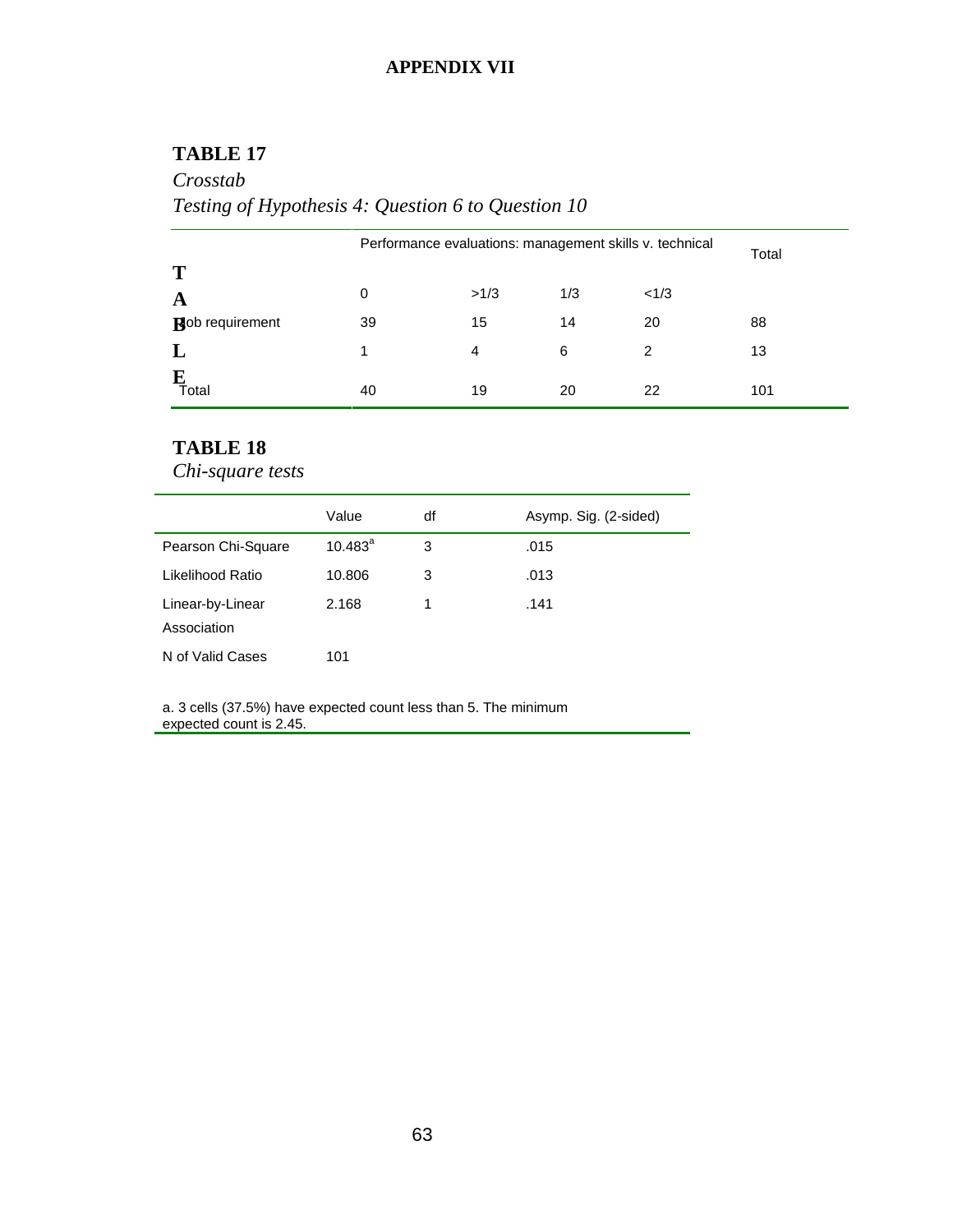#### **APPENDIX VIII**

#### *Results of Managing Editor survey*

• 62% of respondents have a bachelors degree in journalism or mass communication, 6% a bachelors in business, and 14% a graduate degree or higher.

• 60% of managing editors' first management job was supervising reporters.

• Prior to their first promotion into management, 72% had taken no college courses in management or business; 79% did attend any professional management/business seminars; 75% did not receive any inhouse management training.

• Between their first promotion into management and now, 29% have taken college courses in business or management; 58% have attended professional management/training seminars; 51% have received in-house management training; and 23% have received no training. The types of training varied by circulation:

| <b>TABLE 19</b> |
|-----------------|
|-----------------|

| Training type   | College | Professional | In-house | None  | $Other*$ |
|-----------------|---------|--------------|----------|-------|----------|
| Circulation     |         | seminars     |          |       |          |
| under 25,000    | 11%     | 53%          | 44%      | 25%   | 5%       |
| 25,001-50,000   | 16%     | 76%          | 60%      | 11.5% | 4%       |
| 50,001-100,000  | 9%      | 73%          | 77%      | 14%   | 0%       |
| 100,001-300,000 | 13%     | 93%          | 73%      | 6%    | $0\%$    |
| $300,001+$      | 33%     | 67%          | 100%     | 0%    | $0\%$    |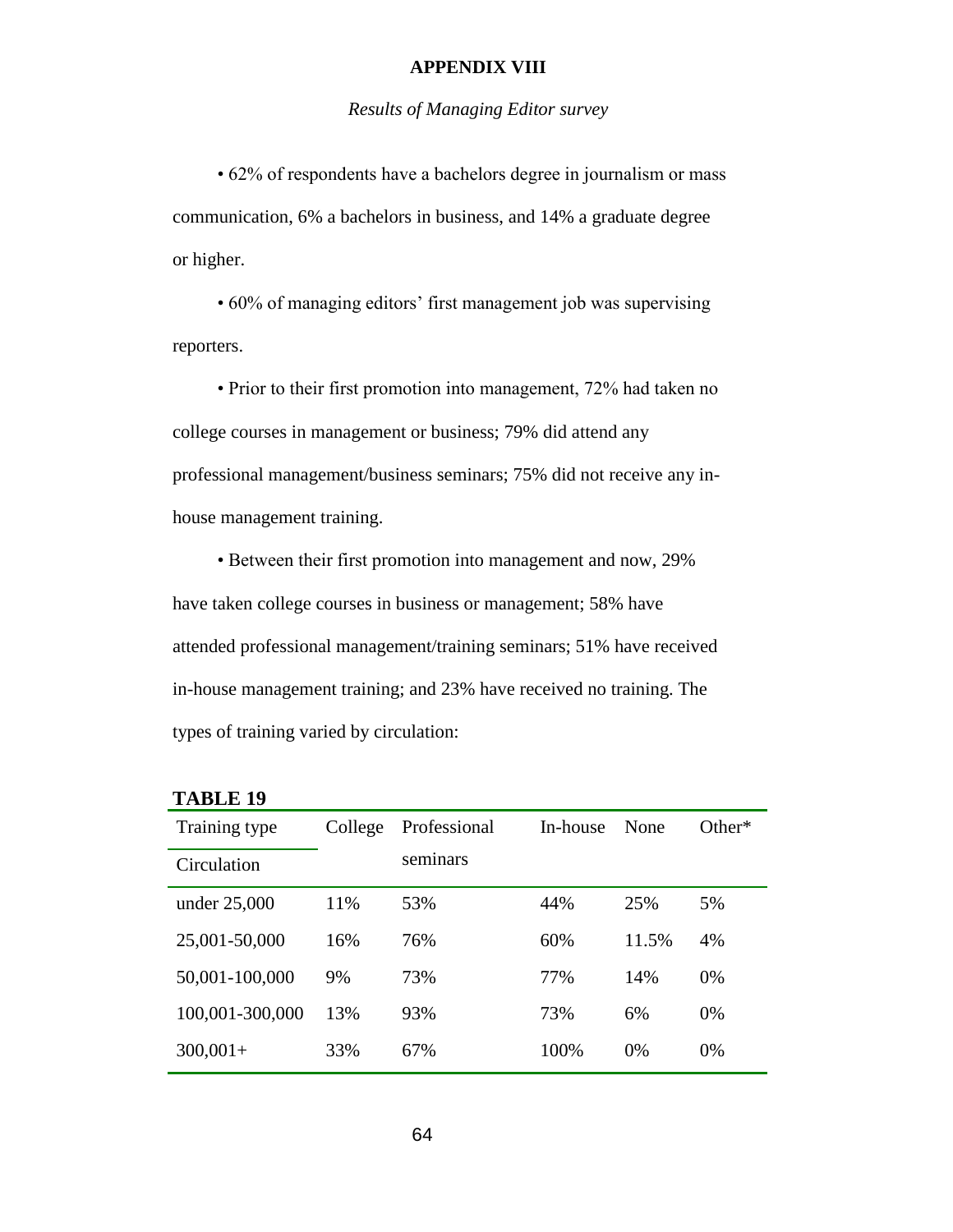| Other | 13% | 33% | 50% | 33% | 21% |
|-------|-----|-----|-----|-----|-----|
|       |     |     |     |     |     |

*\* Examples of "other" responses included specific seminars, Webinars, books, networking, on-the-job observation*

• Between their first promotion into management and now, 40% of managing editors report receiving more than 80 hours of management/business training; 18% received between 9 and 24 hours; 12% received between 41 and 80 hours of training; 10% received between 33 and 40 hours of training; 10% received less than 9 hours of training; 9% received between 25 and 32 hours of training; 1% was uncertain. The amount of training varied by circulation:

| Training        | Less<br>than 8 | $9 - 24$<br>hours | $25 - 32$<br>hours | $33 - 40$<br>hours | $41 - 80$<br>hours | $80+$<br>hours | Other* |
|-----------------|----------------|-------------------|--------------------|--------------------|--------------------|----------------|--------|
| Circulation     | hours          |                   |                    |                    |                    |                |        |
| under $25,000$  | 14%            | 23%               | 8%                 | 9%                 | 10%                | 34%            | 1%     |
| 25,001-50,000   | 0%             | 5%                | 0%                 | 10%                | 20%                | 65%            | 0%     |
| 50,001-100,000  | 11%            | 0%                | 5%                 | 16%                | 11%                | 58%            | 0%     |
| 100,001-300,000 | 0%             | 7%                | 7%                 | 7%                 | 14%                | 64%            | 0%     |
| $300,000+$      | 0%             | 33%               | 0%                 | 0%                 | 0%                 | 67%            | 0%     |
| Other           | 0%             | 19%               | 13%                | 13%                | 19%                | 13%            | 0%     |

**TABLE 20**

 *\*The "other" answer was uncertain*

• Managing editors place the highest value on on-the-job observation (48%) in learning to be a good manager; 17% said professional management/training seminars were very important, 14% thought in-house training sessions were very important and 6% said college courses were very important. The values were fairly consistent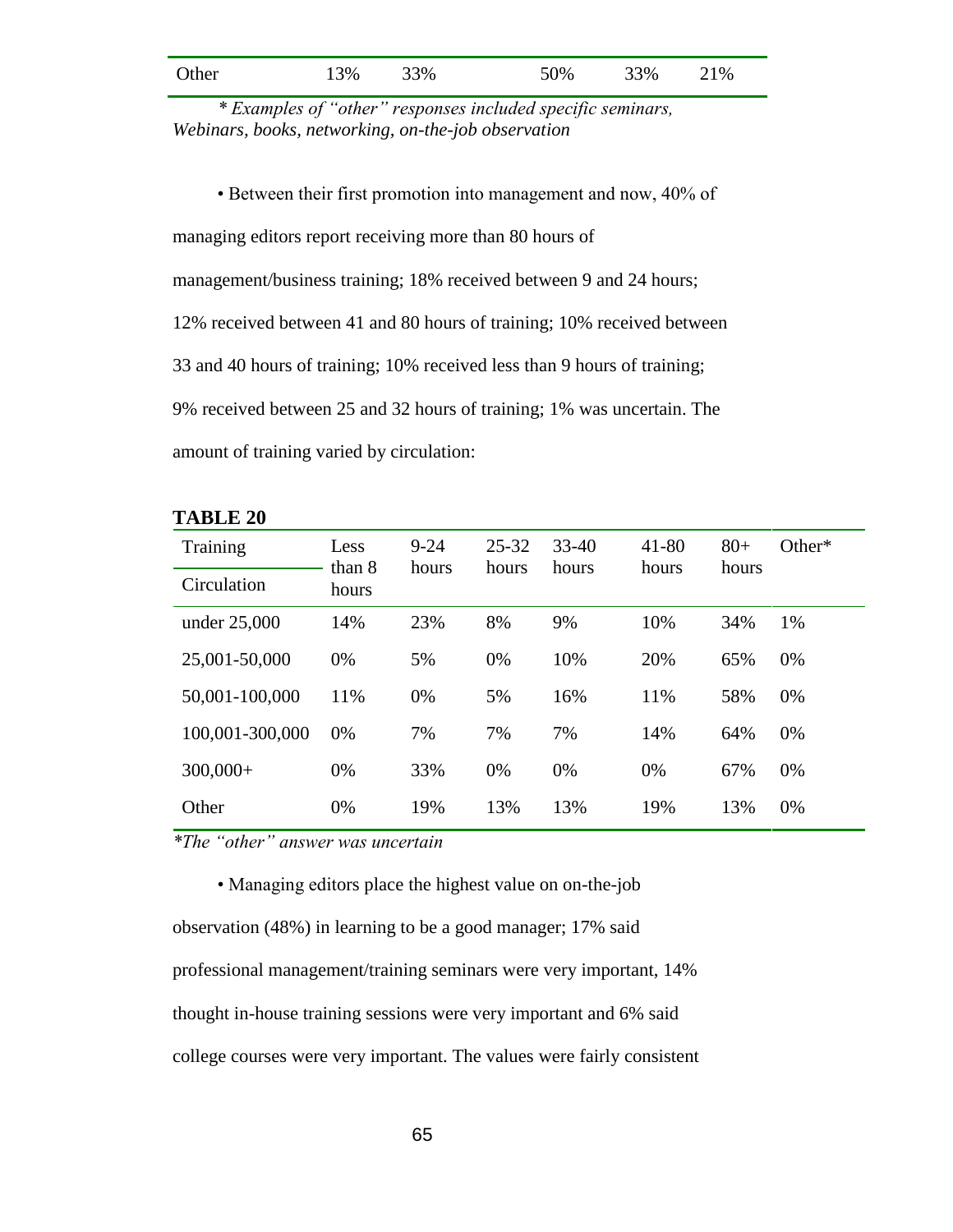when broken down by circulation with on-the-job training receiving the highest rankings and seminars the second highest; only managing editors at papers larger than 300,001 valued in-house training sessions second.

• Of those that wished they have received more management training, 50% wanted professional seminars; 23% wanted more college courses; 21% wanted more in-house training sessions. Twenty-four percent did not wish they had received more training. The types of training desired vary by circulation:

| Training type   | College | Professional<br>seminars | In-house | None | Other $*$ |
|-----------------|---------|--------------------------|----------|------|-----------|
| Circulation     |         |                          |          |      |           |
| under 25,000    | 25%     | 27%                      | 52%      | 20%  | 1%        |
| 25,001-50,000   | 16%     | 12%                      | 44%      | 44%  | 4%        |
| 50,001-100,000  | 36%     | 5%                       | 45%      | 23%  | 9%        |
| 100,001-300,000 | 6%      | 13%                      | 40%      | 40%  | 13%       |
| $300,001+$      | 33%     | 0%                       | 0%       | 33%  | 33%       |
| Other           | 17%     | 13%                      | 54%      | 21%  | 21%       |

**TABLE 21**

*\* "Other" responses pertained to specific skills such computer/Web training or human resource issues. The types of training in other were mentorships and training targeted for newspapers only*

• Managing editors were fairly split on what management tasks they found "very challenging": 17% rated employee motivation was very challenging, hiring and conflict resolution tied with 15%, and 14% rated budgeting as very challenging. The range for all categories was 1-6 on a 6-point Likert scale, with 1 being "not challenging" and 6 being "very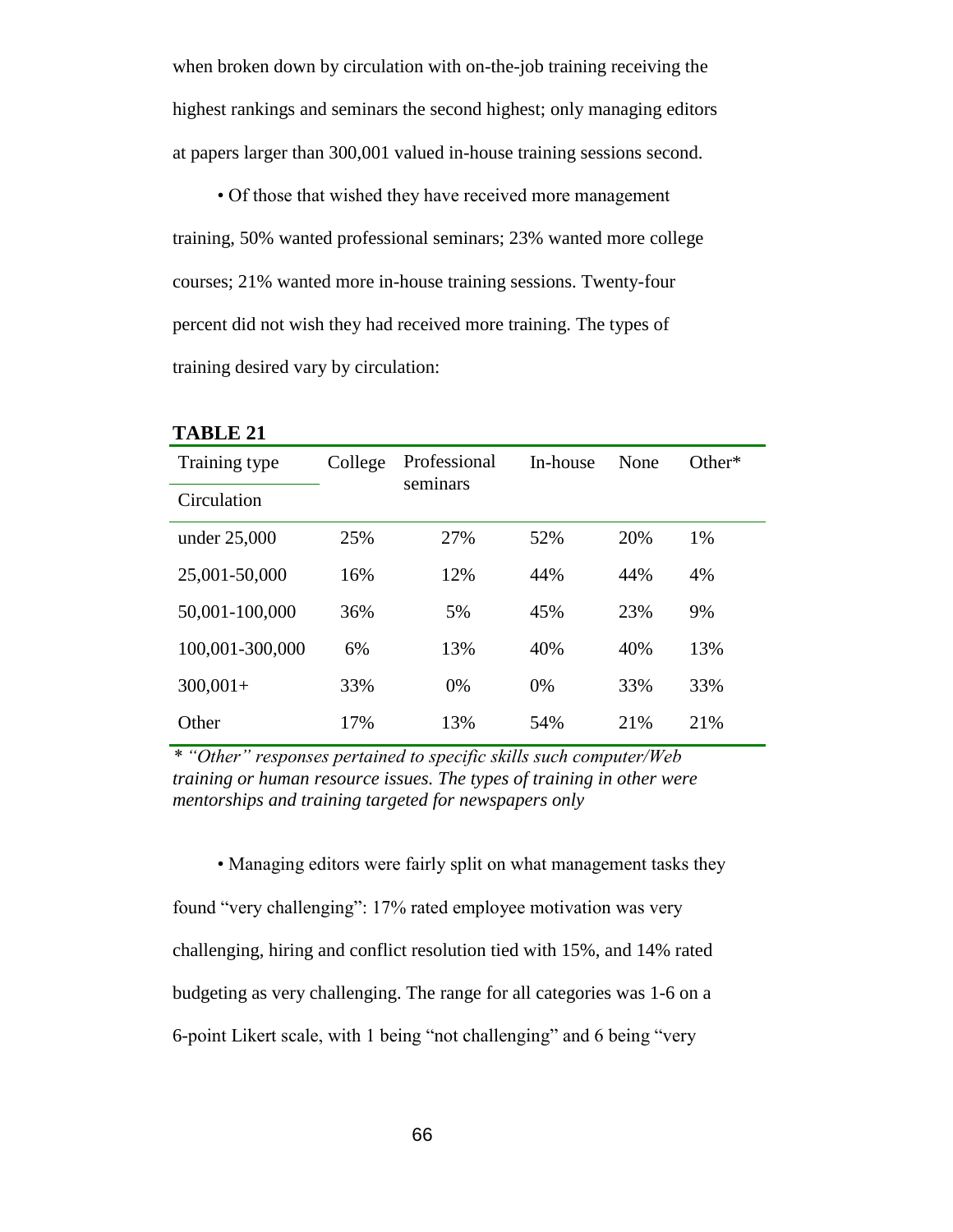challenging." The mode was four for coaching and development (66 responses), communication (57 responses), peer/vertical management (72), hiring (55), strategic planning (66), conflict resolution (79). The mode was five for employee motivation (61); three for budgeting (57) and delegating tasks (61). In addition, the types of management issues MEs find challenging varied by circulation:

**under 25,000** rated employee motivation very challenging **25,001 to 50,000** rated hiring the very challenging **50,001 to 100,000** rated motivating employees very challenging **100,001 to 300,000** rated budgeting very challenging **more than 300,001** rated communication very challenging

• One a six-point scale, with one being poor and six being excellent, 7% gave themselves a rating of 6, 38% a rating of 5, 43% a rating of 4, 10% a rating of 3, 2% a rating of 2, none rated themselves as poor. The ratings varied by circulation:

| Self-rating     | Poor | 2  | 3   | 4   | 5   | Excellent |
|-----------------|------|----|-----|-----|-----|-----------|
| Circulation     |      |    |     |     |     |           |
| under 25,000    | 0%   | 2% | 12% | 48% | 33% | 6%        |
| 25,001-50,000   | 0%   | 0% | 8%  | 32% | 56% | 4%        |
| 50,001-100,000  | 0%   | 0% | 0%  | 32% | 64% | 5%        |
| 100,001-300,000 | 0%   | 0% | 0%  | 20% | 60% | 20%       |
| $300,001+$      | 0%   | 0% | 0%  | 33% | 33% | 33%       |
| Other           | 0%   | 4% | 13% | 46% | 29% | 8%        |
|                 |      |    |     |     |     |           |

| <b>TABLE</b> | າ<br>∸ |
|--------------|--------|
|--------------|--------|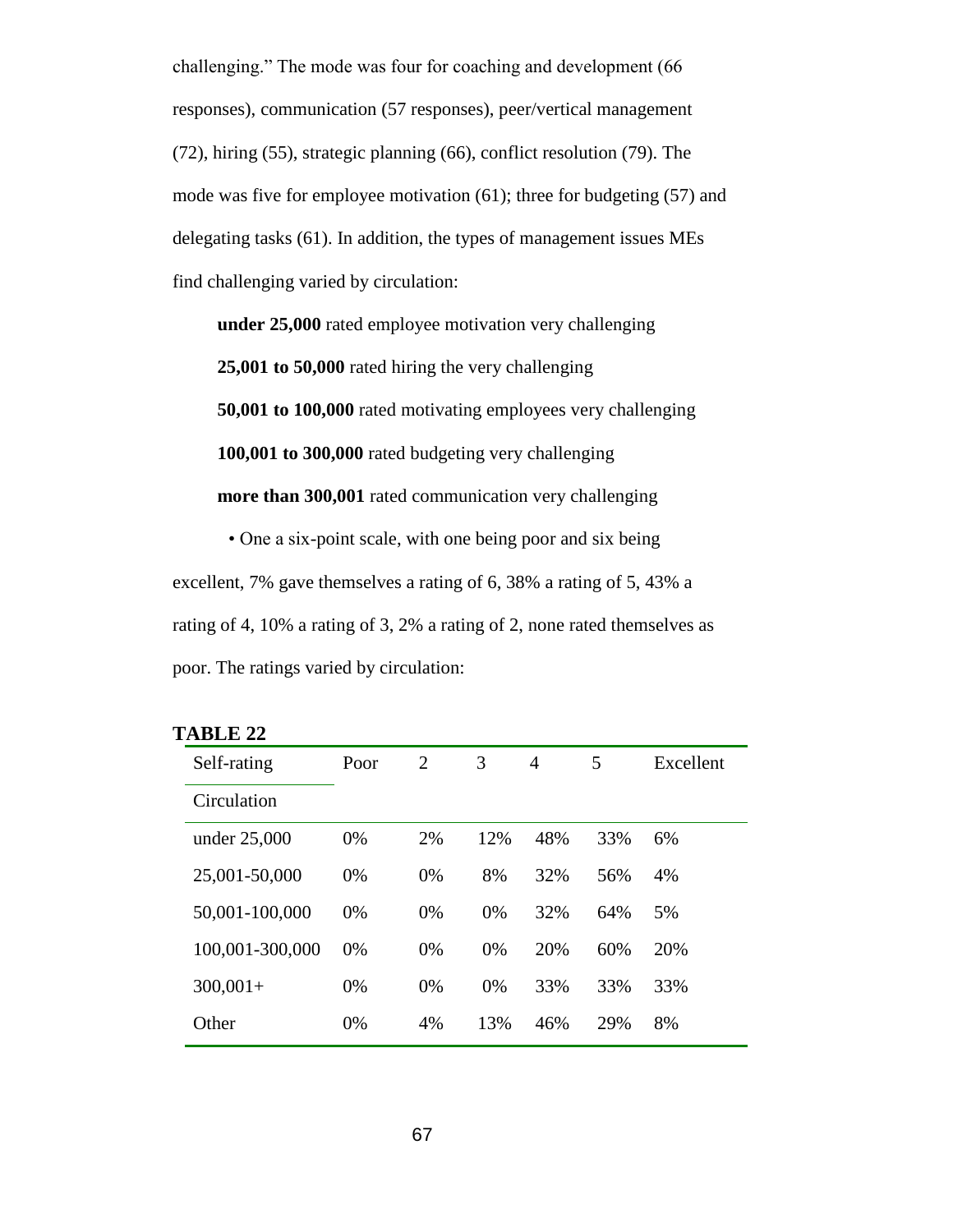• The responses to the open-ended question regarding what managing editors saw as their greatest strength were re-coded into the following categories to correspond with the Likert scale questions with categories added for journalistic skills, temperament/personality traits and miscellaneous responses (see Appendix IX for responses):

- Journalistic skills: 67
- Communication: 61
- Coaching and development: 59
- Temperament/personality traits (such as decisive, empathetic,

#### intelligent): 43

- Strategic planning: 24
- Peer/vertical management: 12
- Misc.: 12
- Employee motivation: 10
- Conflict resolution: 5
- Delegating tasks: 8
- Hiring: 3
- Budgeting: 0

\*Responses are listed as numbers as opposed to percentages since several managers listed more than one greatest strength.

• The responses to the open-ended questions regarding what managing editors saw as their greatest weakness were re-coded into the following categories to correspond with the Likert scale questions with categories added for journalistic skills, temperament/personality traits and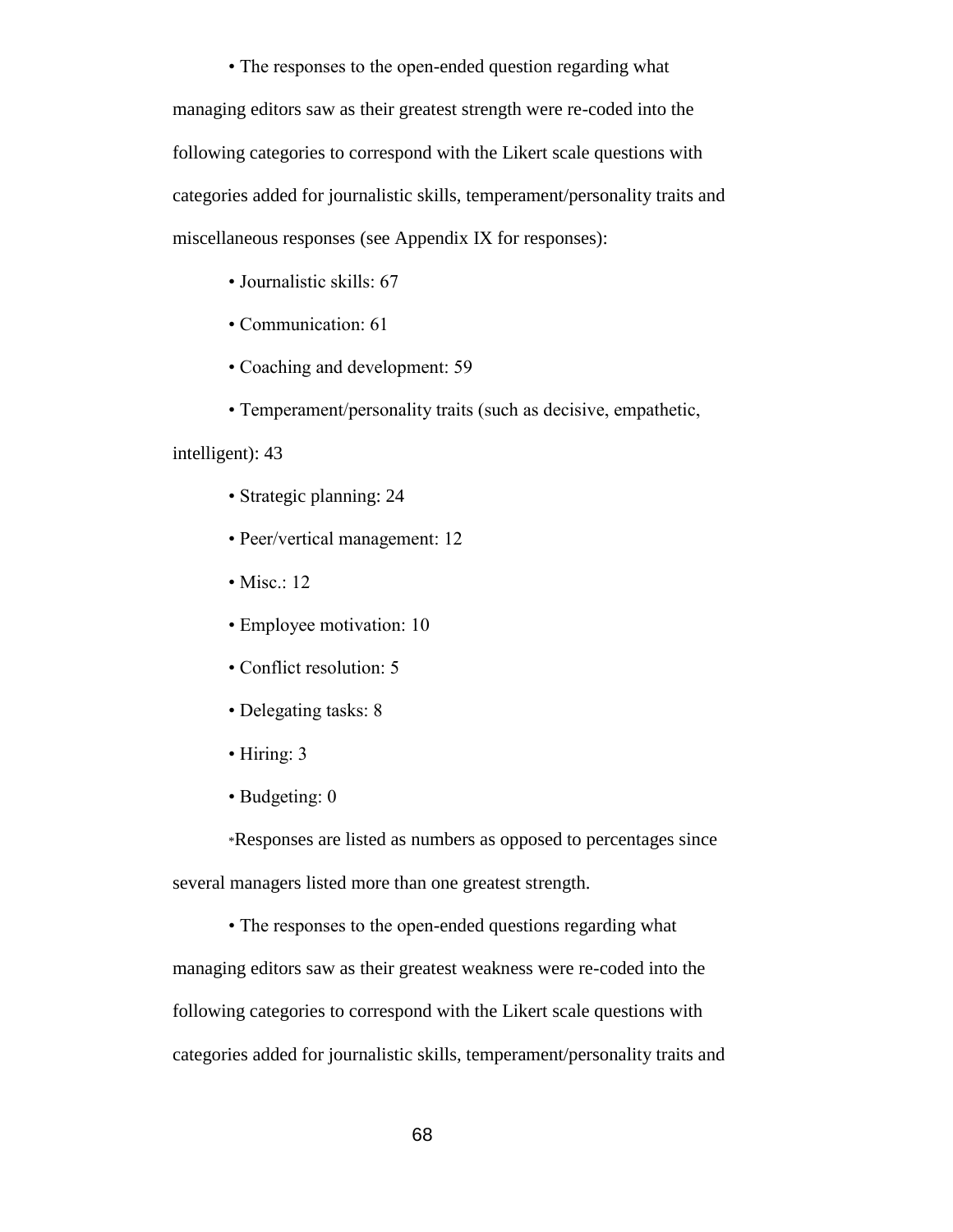miscellaneous responses (see Appendix X for responses):

- Delegating tasks: 68
- Temperament/personality traits (such as impatient, indecisive,

arrogant): 60

- Coaching and development: 32
- Conflict resolution: 28
- Strategic planning: 15
- Employee motivation: 15
- Communication: 13
- Misc.:  $9$
- Budgeting: 8
- Journalistic skills: 7
- Peer/vertical management: 6
- Hiring: 1

\*Responses are listed as numbers as opposed to percentages since several managers listed more than one greatest weakness.

• During a typical work week, 62% reporting spending less than 10

hours a week on personnel issues, 27% reported spending 11-20 hours,

9% 21-30 hours and 2% more than 31 hours. The hours varied by

circulation:

| <b>TABLE 23</b> |        |           |       |       |
|-----------------|--------|-----------|-------|-------|
| <b>Hours</b>    | $0-10$ | $11 - 20$ | 21-30 | $31+$ |
| Circulation     |        |           |       |       |
| under 25,000    | 73%    | 20%       | 6%    | $1\%$ |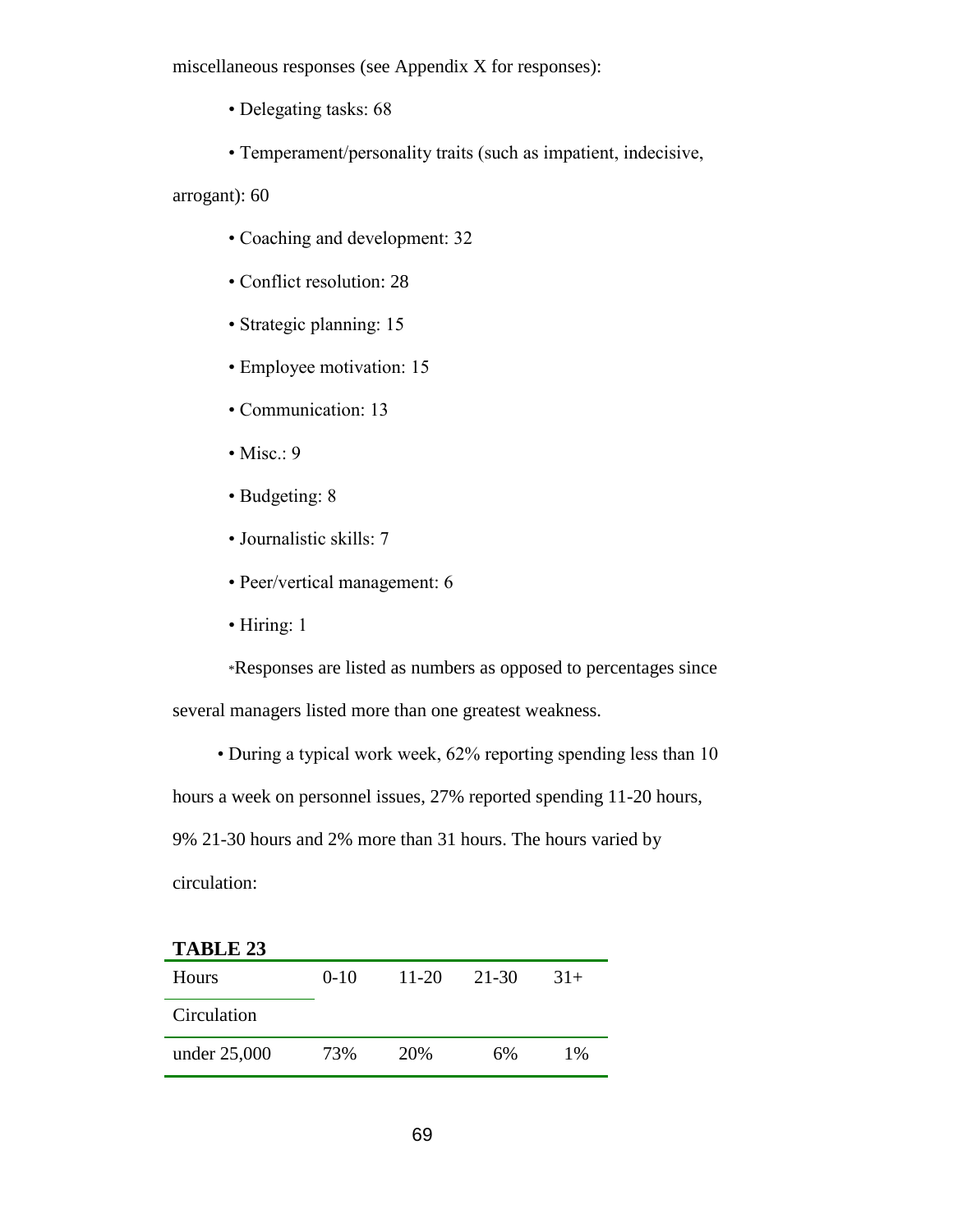| 25,001-50,000   | 28% | 44% | 16%   | 12%   |
|-----------------|-----|-----|-------|-------|
| 50,001-100,000  | 32% | 55% | 14%   | $0\%$ |
| 100,001-300,000 | 27% | 53% | 13%   | 7%    |
| $300,001+$      | 33% | 33% | $0\%$ | 33%   |
| Other           | 79% | 8%  | 13%   | 0     |

 • 65% work for newspapers with an average weekday circulation under 25,000, 10% work at 25,001-50,000; 10% work at "other," which included papers not published daily and managing editors who oversaw papers of various circulations; 9% work at 50,001 to 10,000; 6% at 100,001 to 300,000; 1% at more than 300,001.

• 42% work for independent newspapers.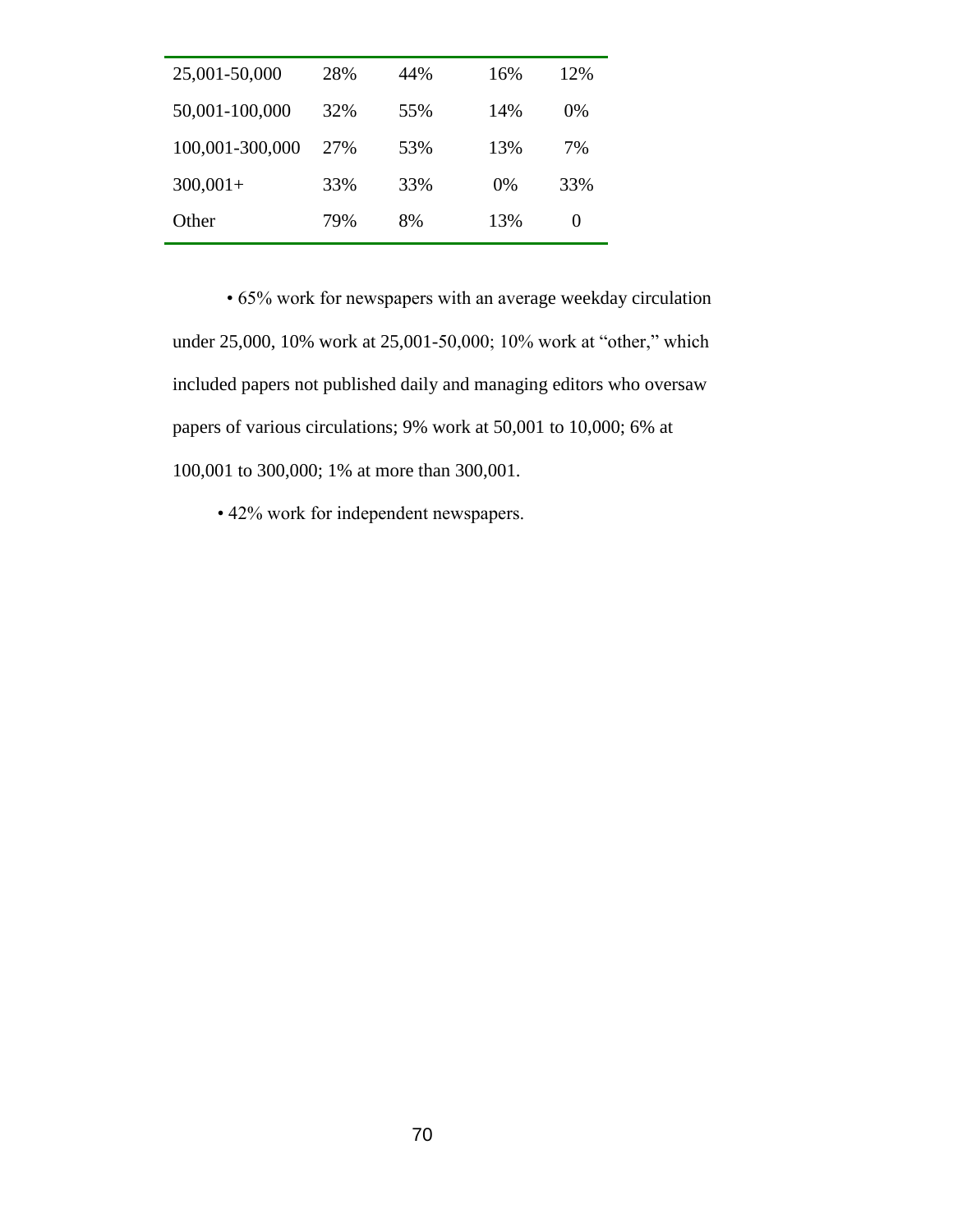## **APPENDIX IX**

*Open-ended question on managing editors' greatest strengths*

*Except for spelling corrections, responses are as editors wrote them*:

i mull before i decide

Creating a team approach in the newsroom with me as the leader.

Communication

Care and concern for each worker individually. Seeing that they reach potential.

My listening skills

experience

I'm a good communicator: I listen to people on all levels--up and down, I make and communicate timely decisions, I take a lot of time in the day to walk around and make contact with as many people as possible

Communication. I'm very straight with my people.

Willingness to pick up any of the slack. Having done most of the jobs makes me better able to help someone else with it and more realistic with expectations.

I never ask anyone to do anything that I cannot do myself.

## COACHING AND DEVELOPMENT

Getting people to do their work, be productive and not feel overloaded.

empathy, smarts.

communications and interpersonal relationships

Getting all eyes forward. Making the team move toward a goal.

Putting my experience to use. I'm the oldest editor in the company.

Strong people skills.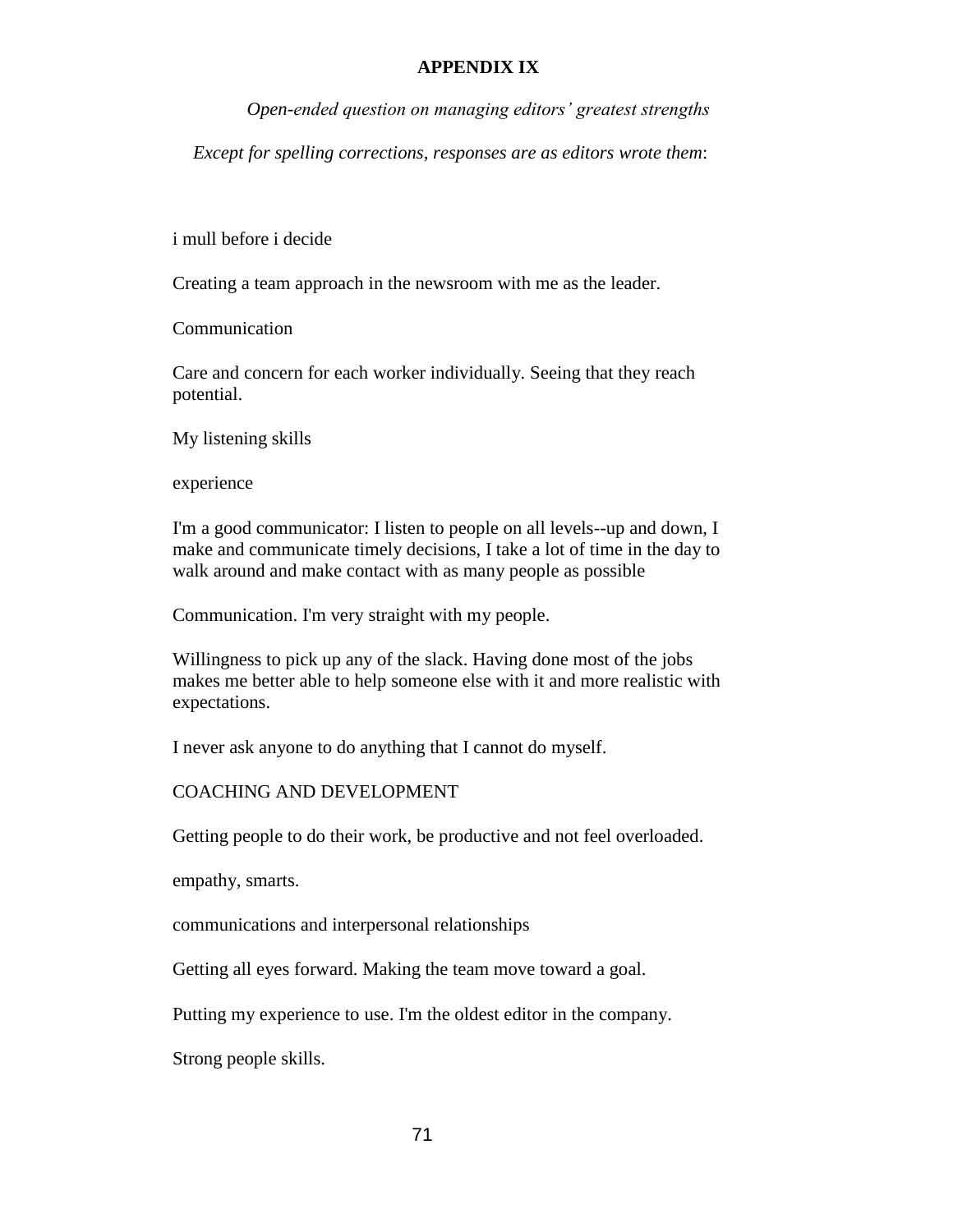Always looking out for my employees.

I want everyone to be as successful as I am.

Organization

knowledge and action; decisiveness

matching the combination of a person's enthusiasm and potential to the work that needs to be completed -- Bad fits that you inherit must be fixed immediately, for everyone's sake.

Communication

Experience at various papers in a wide range of roles and circumstances

Willing to look at many sides of an issue

dedication and compassion

Patience.

Creative strategic thinking, crisis management, budgeting, personnel management.

the ability to read people

Ability to understand employees' needs, interests.

Employees love me

Giving my people the freedom to be able to thrive at the same time I guide them toward always becoming better journalists.

I'm able to understand the challenges faced by my reporters and to set realistic goals.

I don't know why, but the staff will do anything for me. I consider myself very demanding, but also lots of fun and understanding.

experience

My greatest strength is my ability to work with people, even poor performers, to elicit improved behavior and raise the bar for them and, as a result, our publication. In doing this, it helps to keep the big picture in mind while adjusting the details.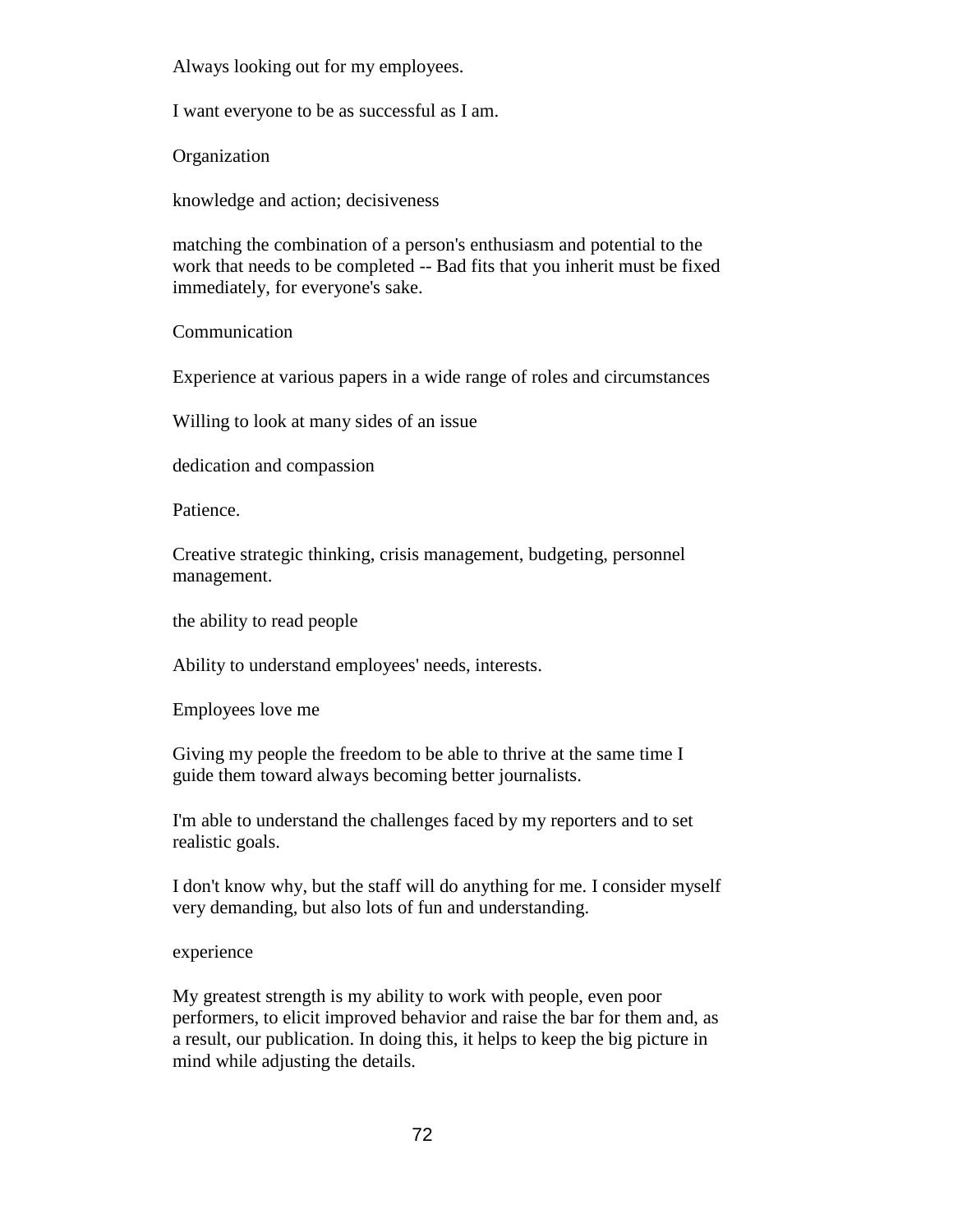Experience, maturity, willingness to listen, willingness to delegate, willingness to let surrogates and subordinates have discretion to act independently, frequent feedback and critiques that are two-way streets, and enthusiasm for journalism and recognizing when otehrs do a good job

Motivating my employees to do their best and to feel that the success is theirs to celebrate.

Flexibility and compassion. I give my employees the freedom to do their work without someone constantly hawking over their shoulders ... unless, that is, they're not doing what they need to be doing.

Keeping staff motivated despite economic issues (tight budgets, no raises, etc.)

Listening and working to build consensus with broad-based buy-in.

Good listener.

Patience

experience

Attention to detail; coaching

Listening and cooperating

Giving people the tools and opportunities to succeed.

I make it very easy for staff to talk with me and I believe I am very understanding of their situations. However, that could also be a fault.

Developing a team atmosphere

Emphasis on communication and holding people accountable.

I respect and care about the people I manage.

working with reporters/enterprising/relating to their needs

Communication

The ability to do all tasks relating to a newspaper, and experience of 20 years in the field.

Ability to article and uphold standards; results oriented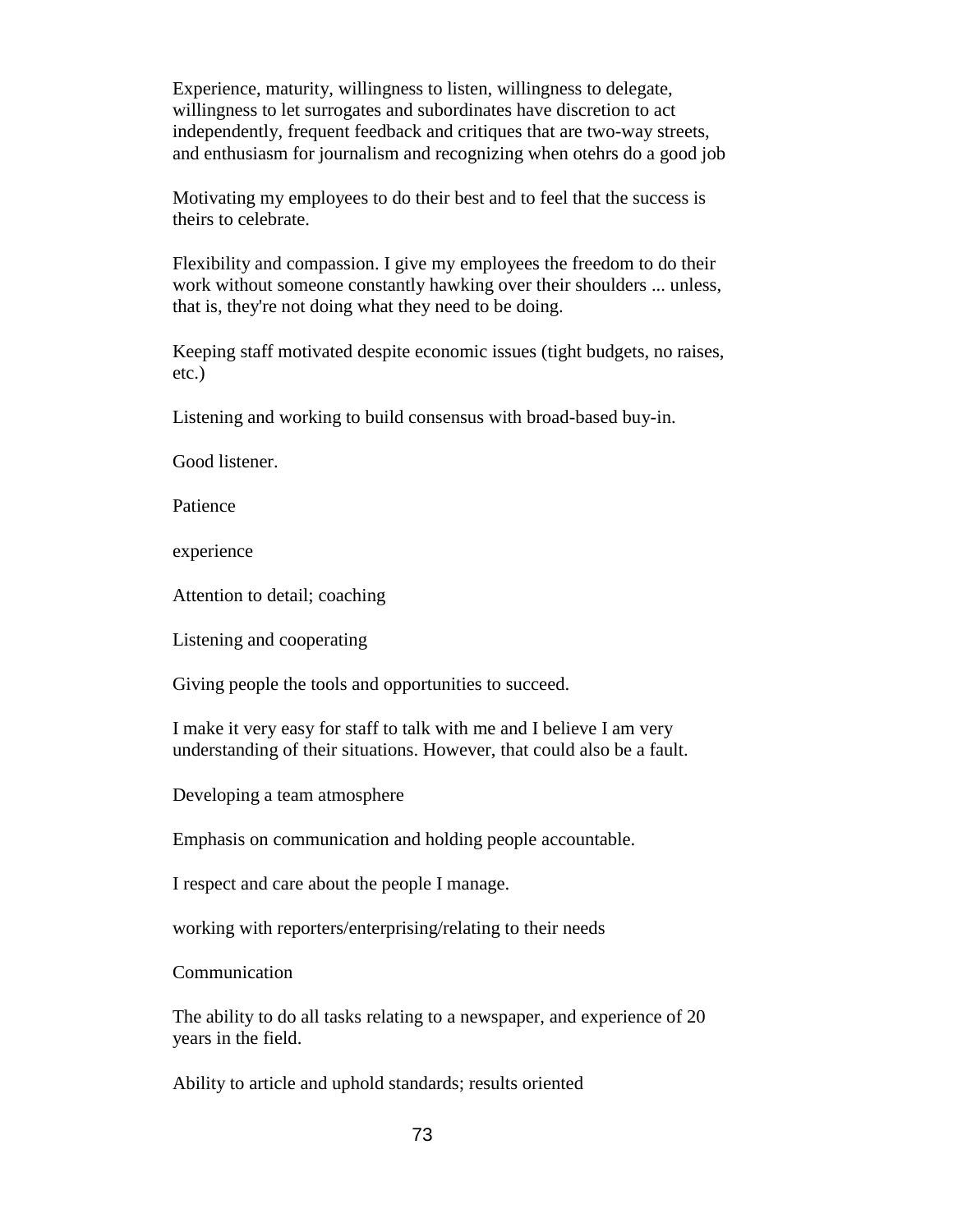Working with an employee's strength.

Ability to motivate others to do their best work

Recognition of the value of the employees to the organization

Seeing the big picture and communicating that to employees so they understand their contribution.

Communication

Listening to others

Understanding of employee needs, compassion

Work ethic. Lead by example. Motivating by example.

Motivating and encouraging employees to grow and develop as the industry changes.

I'm not that far removed from being a reporter, so I know what it's like to be on their end.

Intelligence.

My ability to listen and discern how to deal with different types of employees.

Flexibility

I possess excellent communication skills.

Being fair. Being able to look at both sides of an issue. Having compassion yet demanding the best.

My ability to relate to my employees as equals.

Empathy with reporters and copy editors, having done their jobs.

Knowing what it takes to be a successful reporter allows me to help employees achieve those skills.

Experience and empathy at having "worked in the trenches" as a reporter for may years

I put myself in their shoes.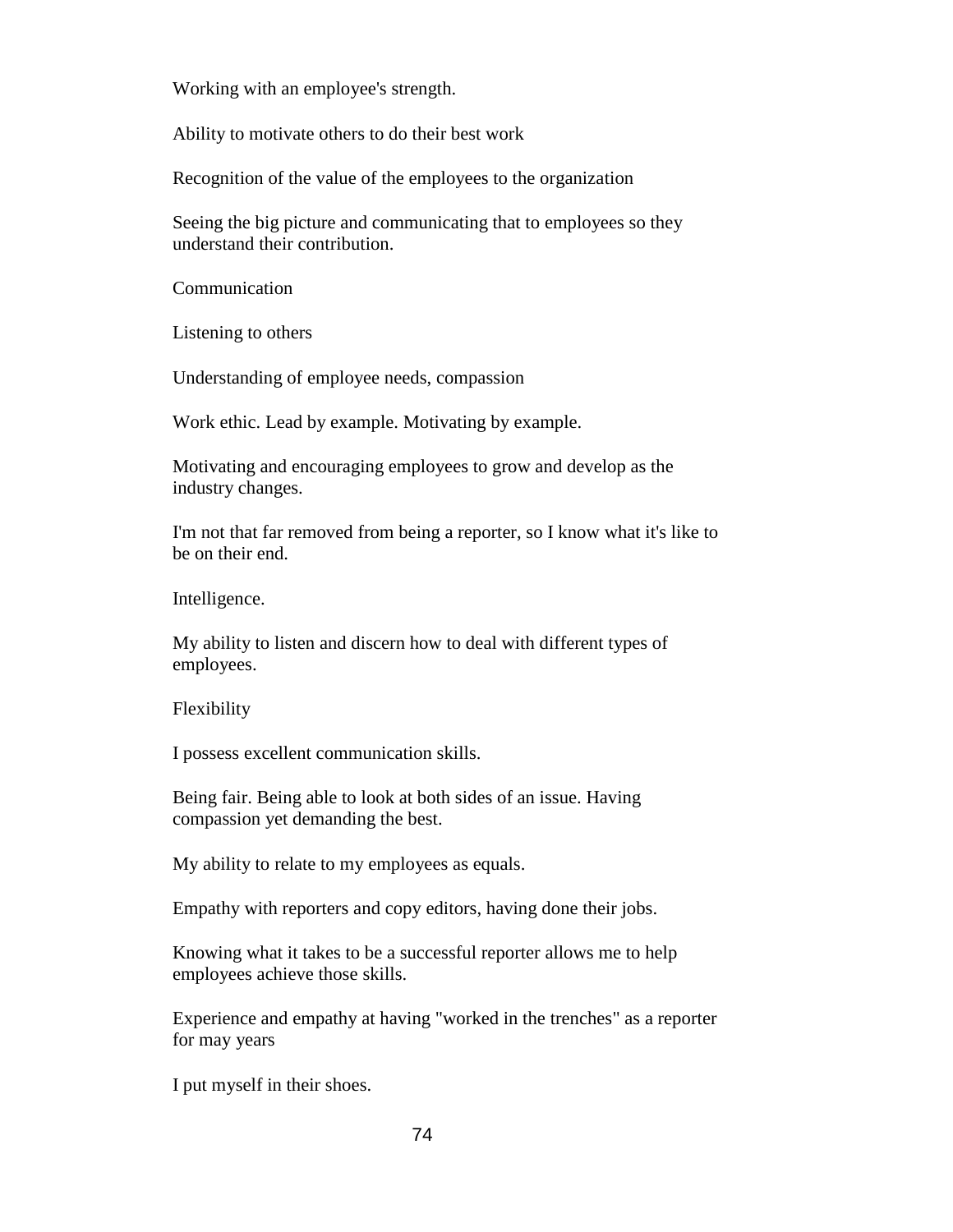Desire to do a good job

Coaching, assignment desk.

**Creativity** 

listening and leading by example

I get along well with all kinds of people and can relate to my employees since I started as a reporter and worked my way up the chain of command.

My empathy.

I listen.

Willingness to accept responsibility

Coaching and developing talent - when I have the time to do it.

That I am understanding and kind.

My ability to listen to others.

Calmly looking at each side of an issue and developing the best possible solution.

My greatest strength is that I've held the positions of those in my department, so I understand their needs, their issues, etc.

Ability to communicate successfully with people at all levels of the company.

Problem solving, conflict resolution

I listen and reflect before I speak.

Motivating employees

Understanding

The ability to listen and not judge.

Overall knowledge, breadth of experience, able to retool systems

Open door policy. I enjoy listening to my employees and writers ideas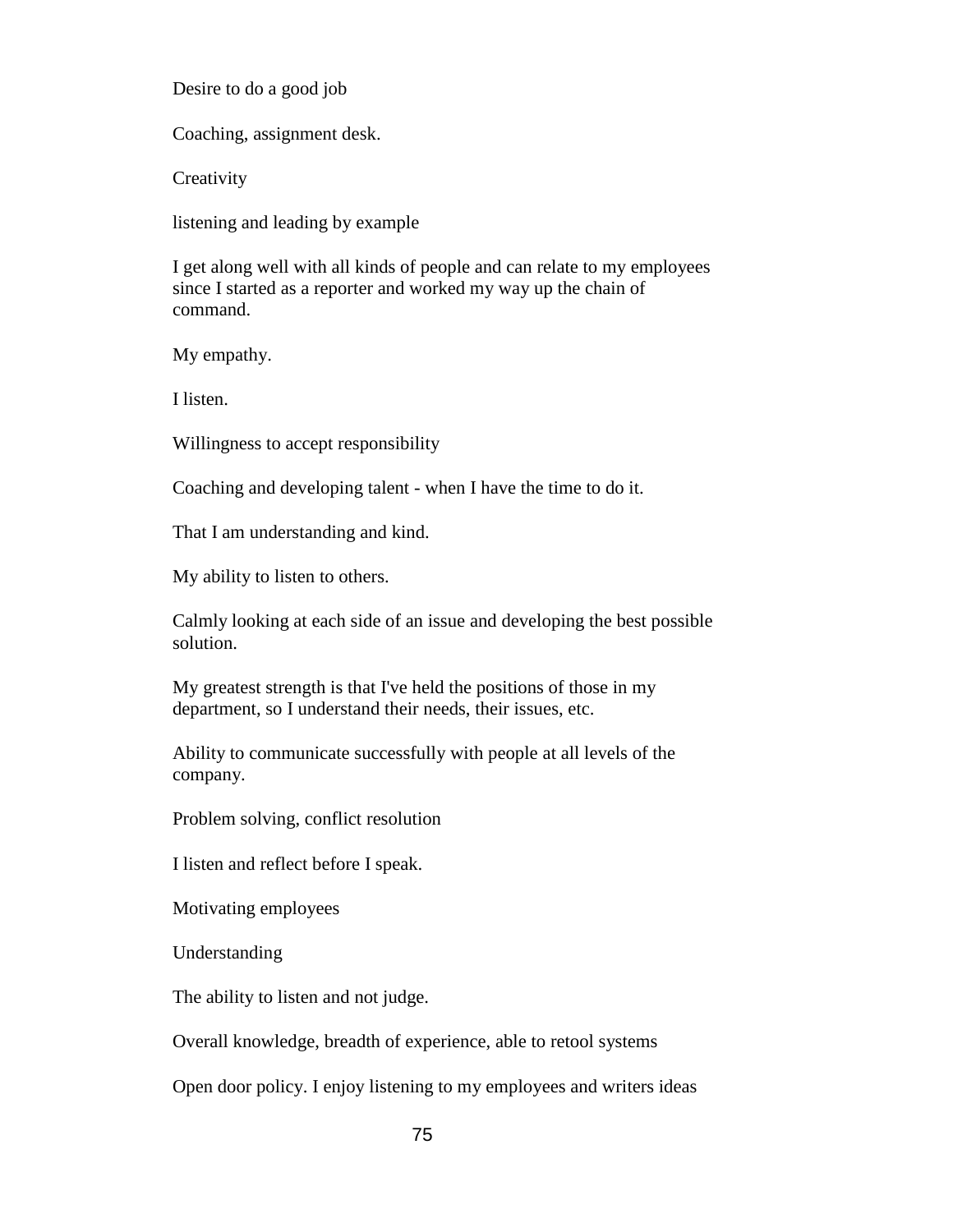and welcome their input.

Motivation, respect, forward thinking

The ability to community with my staff and to make sure they enjoy what they are doing

I listen to people and work with them to get better. I also set a good example by working hard and doing whatever it takes to get the job done.

My ability to think ahead

My background in having had done the same tasks as the assignments I give reporters today

promoting team work and leading by example

I listen to employees' challenges and try to work with them to devise solutions.

Consistency and a willingness to listen. People know what to expect day in and day out and people are treated the same.

skill assessment, vision for staffing. getting right peope in right place for more dynamic papers

Leadership ability

Empowering my employees to make decisions and have confidence in their abilities.

Strategic thinking, organizing, planning, delegating

Seeing the big picture and getting everyone to work together toward it.

Willigness to understand where others are coming from while making clear where I, too, am coming from.

My ability to communicate with my staff and create a cohesive working environment that maximizes our productivity.

I set a good example in terms of working hard.

consistent, communicative, listener,

patience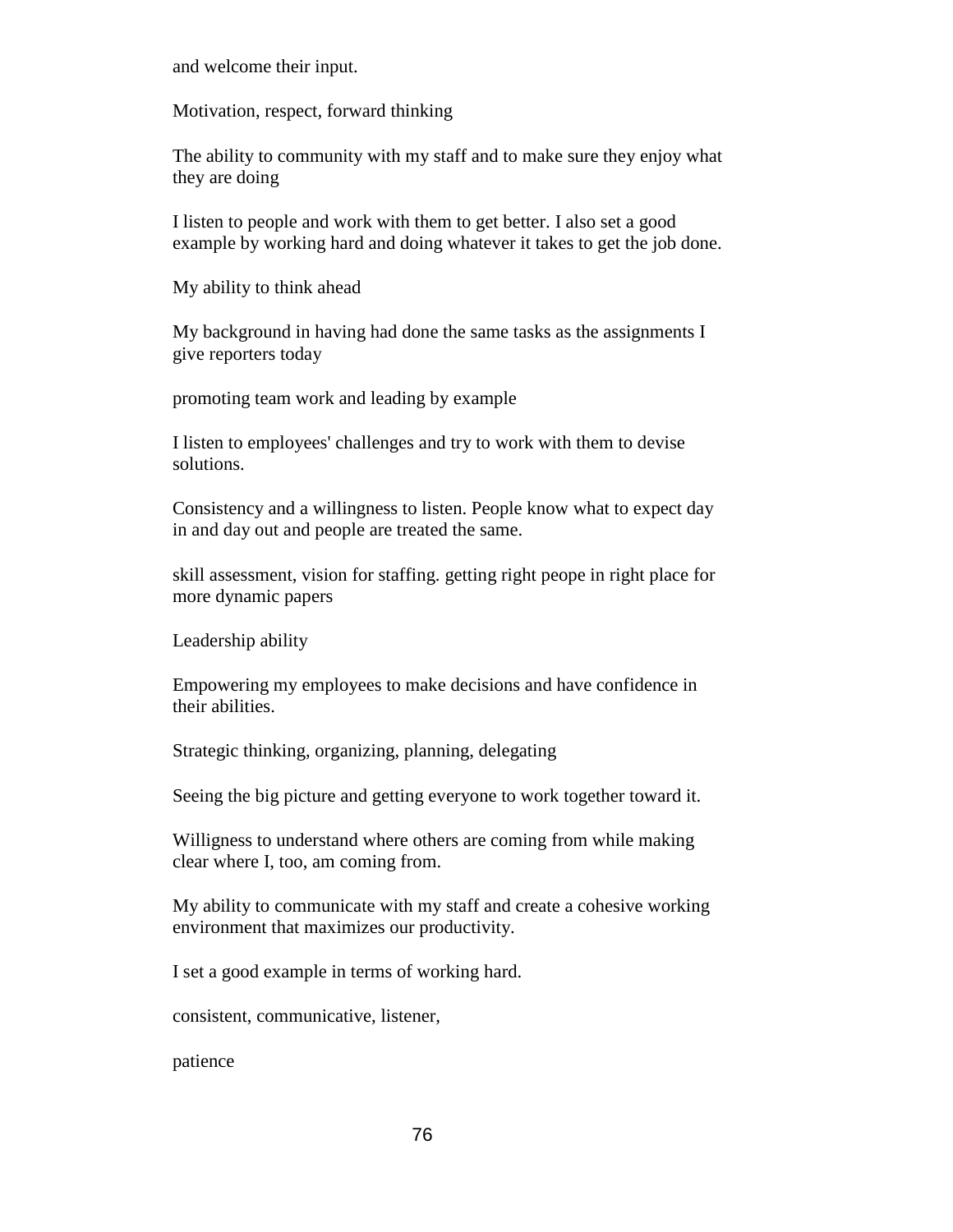Ability to empathize with the positions others hold.

Setting goals, sharing them and turning folks loose to attain them.

Patience

Developing and executing strategy and vision in tough times.

calm, reasonable manner

My willingness to listen and remain flexible.

Identifying persistent problems within departments and taking the time to listen to employee concerns then making clear goals to mediate or eliminate identified problems or concerns. Not being afraid to take shortterm pain for long term gain, i.e., firing a staffer and having to do more work until the position is filled with the type of employee I believe would work best at our newspaper.

Ability to see the big picture and how pieces / individual contributions fit into that picture.

patience

Respect employees and want them to be successful

communication

My ability to get the most out of people by listening and understanding what motivates them.

Building good rapport with staff members.

Patience, but with the ability to act when necessary.

Organization and planning

Understanding many sides of situations.

I lead by example. I listen to my staff.

Motivation, experience

motivation, resolving conflicts, and planning

fairness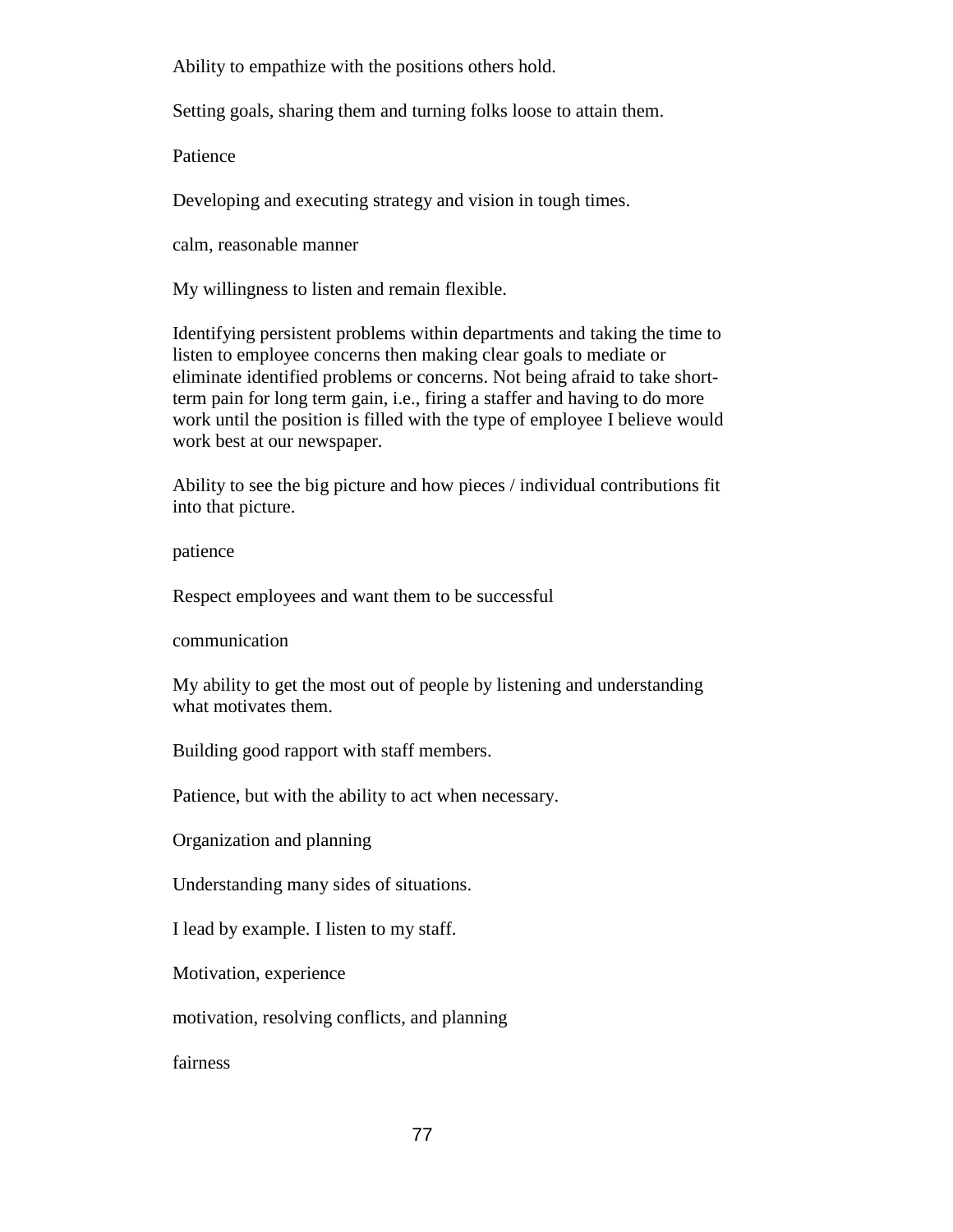Ability to find and develop talented individuals while also producing a superior publication.

Having a vision for what we've accomplished and what we'd like to do in the future.

Gentle guidance one-on-one.

Clear communication

Empowering employees

Open communication. honesty

Empathy

The ability to honestly listen to what staff members have to say and then take steps to address the situation. Empathy but firmness.

\* I've done their jobs in the past, so I know them. I set clear goals. I set a good example. I take time to understand their struggles/goals/ideas. I listen.

Longevity, knowledge of current and old manufacturing processes.

A hands-off style...if you do the job well you don't get dictated to. Try to be understanding and stick up for my staff against those who would berate them, etc. That's something that I believe is much appreciated.

Organization

delegating

My age and experience in working with public and managing employees.

Giving my section editors the tools and leeway to do their jobs.

experience

Conflict management.

Finding the right motivators for direct reports. Coaching and mentoring.

Empathy, ability to get everyone working as a team, ability to create an atmosphere that values excellence

Understanding the big picture, the work required to accomplish it, having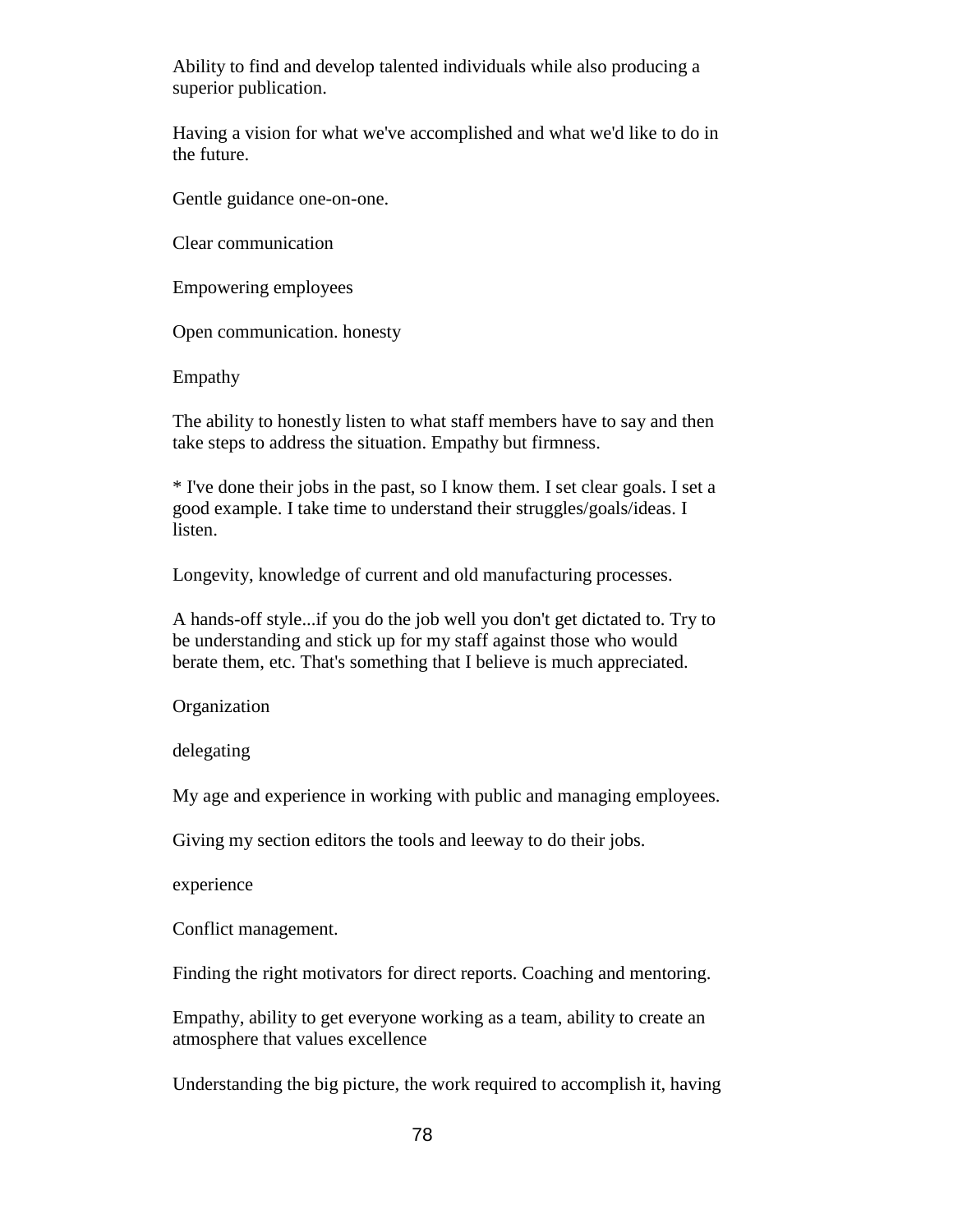the ability to perform it myself and working with people daily as an example of how we get it done, and done well.

My ability to analyze situations and make quick decisions.

I can motivate people to do their best work, and can help them figure out how to do that work.

The ability to not only listen, but to actually hear what my employees are saying.

My ability to trust in my people's strengths and let them use those strengths to make the paper better.

flexibility

I have a good sense of right and wrong in dealing with people; I'm fair; I recognize hard work and loyalty and know how to reward it.

I have selected a small, well-qualified, dedicated staff and I let them do their job and I tell them how good they are. I also compensate them well.

Ability to let those who know what they are doing proceed and encourage those lagging in skills to develop those skills or seek other positions.

Finding solutions.

Flexibility.

The ability to listen...plus I've been in my reporters' shoes and I never forgot it.

communication and listening to employees

Communication skills

Understanding our product

Ability to take action, even when it's distasteful

I am understanding and flexible. very approachable

Knowing the newspaper, my few employees, and the area.

delegating

Facilitation -- prioritizing needs and matching them with resources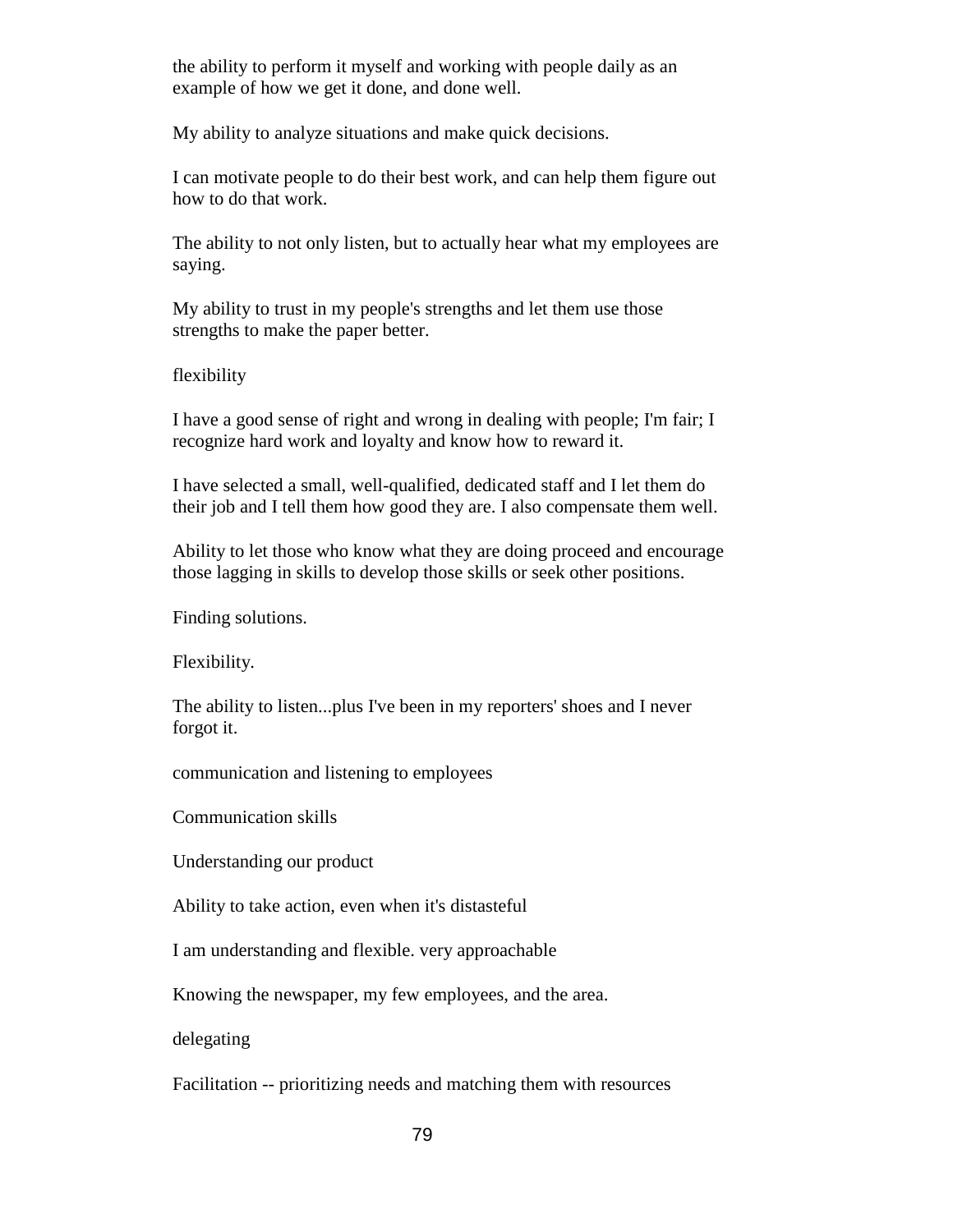That I was a reporter before being an editor, so I know what the job entails.

Strong communications skills

Ability to lead by showing empathy and respect

Experience coupled with a firm, caring personality.

Ability to include others in processes

Empathy

Ability to work with reporters, copy editors and others. good communication skills knowledge of what I'm doing

Open communication

good planning, communications, delegating skills

Expressing appreciation often

Hard worker

Dependable.

186 I make sure people know what to do and let them know I expect them to do it without a lot of micro-management.

I'm told I have strong people skills and I get stuff done.

I am respected by those who work for me because I work hard and they see that.

Listening. Explaining. Adapting. Implementing. Follow-up.

Willingness to listen

Creating team efforts, giving as many people input as possible before a decision is made with the understanding that once it is made, everybody heads in the same direction at the same time with the same tools.

Juggling ability; problem-solving

I'm approachable and easy to talk to, but I know when to deploy a firm hand to make things happen. Constantly looming threat of physical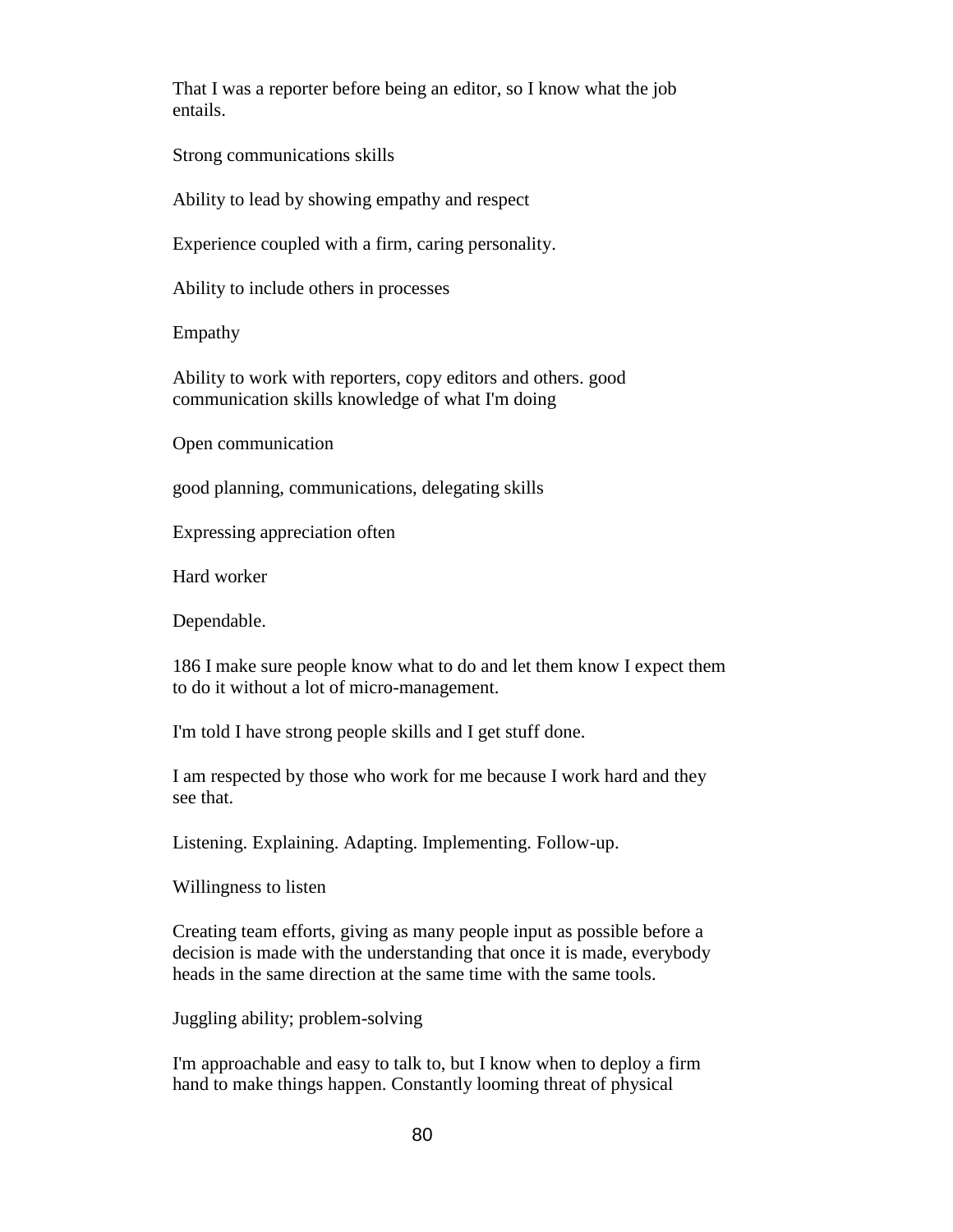violence helps, too. Kidding!

leading by example

Planning, developing

communication

Listening and waiting to give suggestions

Ability to communicate.

I know my job - the newspaper business - and can teach it to others.

problem solver

I let my folks be their own people. Ours is a unique industry. You cannot manage everyone the same way.

Ability to hire well.

Evaluating personnel, assigning tasks and working with varying types of personalities.

The ability to listen and problem solve.

Flexibility to allow employees to work toward their strengths

Being able to tell people exactly what I think and not holding back.

Work hard and always here

Strategic planning.

Getting all the stories covered with a limited staff. Keeping the staff on the same page.

Organization, communication, coaching.

Experience as the owner of a professional practice before getting into journalism.

jack of all trades

Listening and trying to figure out a solution.

Ability to consider various and diverse inputs and determining how to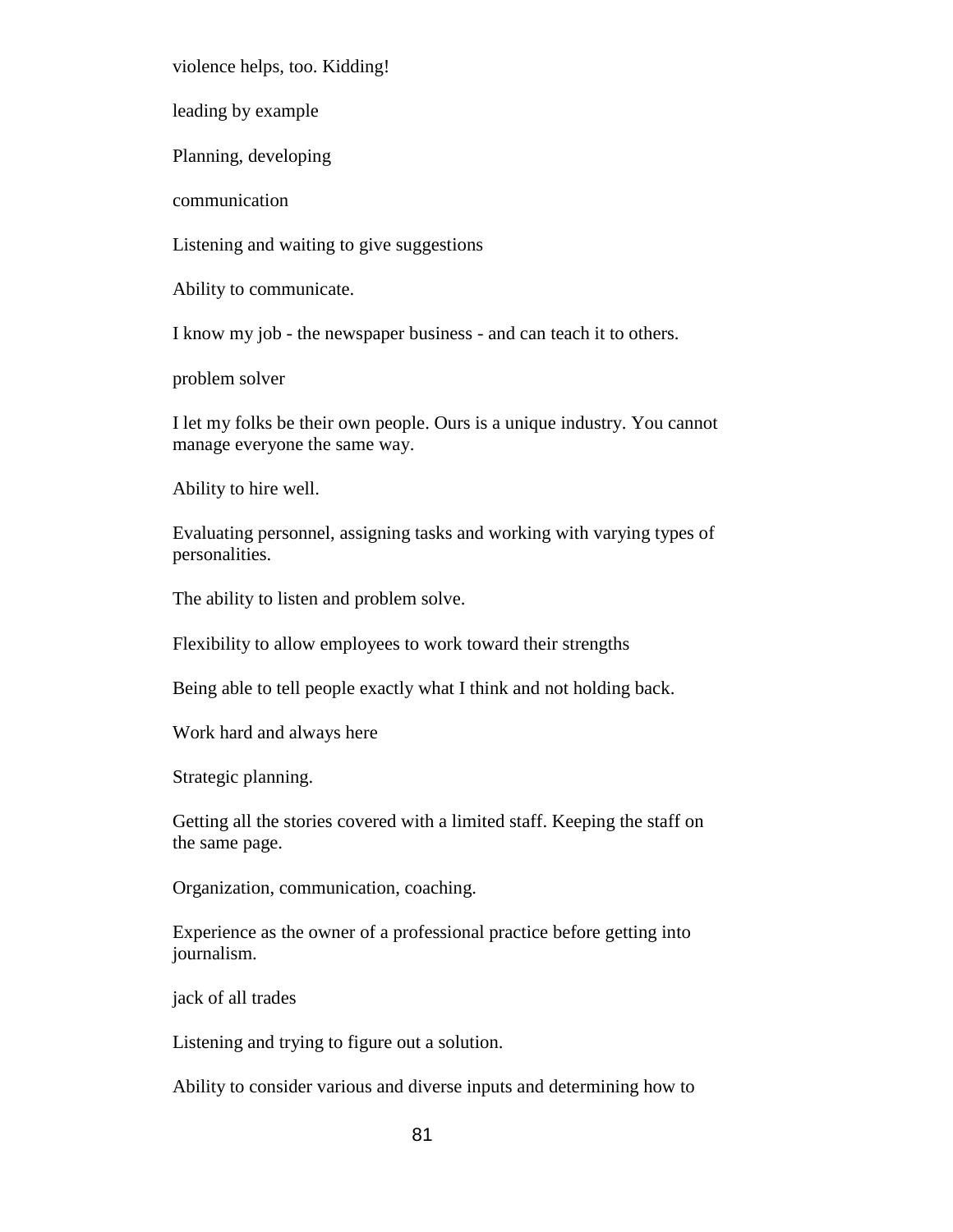make them work for the company as a whole.

My ability to play to the strengths of my staff.

Patience.

respecting my employees

Being engaged in the process of producing the paper hopefully leading by example.

I try to create a relaxed atmosphere, but at the same time everyone knows who's running the newsroom.

Want to involve others, listen to their ideas, put them into action

Working with the staff to set goals and develop methods to achieve them, from stories to projects to staff development and communication.

Communication

passion for the business

My open, honest approach in dealing with colleagues

I treat people as I would like to be treated. I try to maintain my sense of humor no matter what.

Getting it done.

I don't jump to conclusions. There are two sides to each story. I'm calm, calculating and I listen well. I also realize I don't know it all and communicate well with my direct-reports.

I'm a good listener and I learn all jobs that my managers supervise.

Good judgment

Motivating

Motivation and management by objectives.

ability to solve conflicts, or intercept them problems before they become conflicts

Being available 24 hrs a day.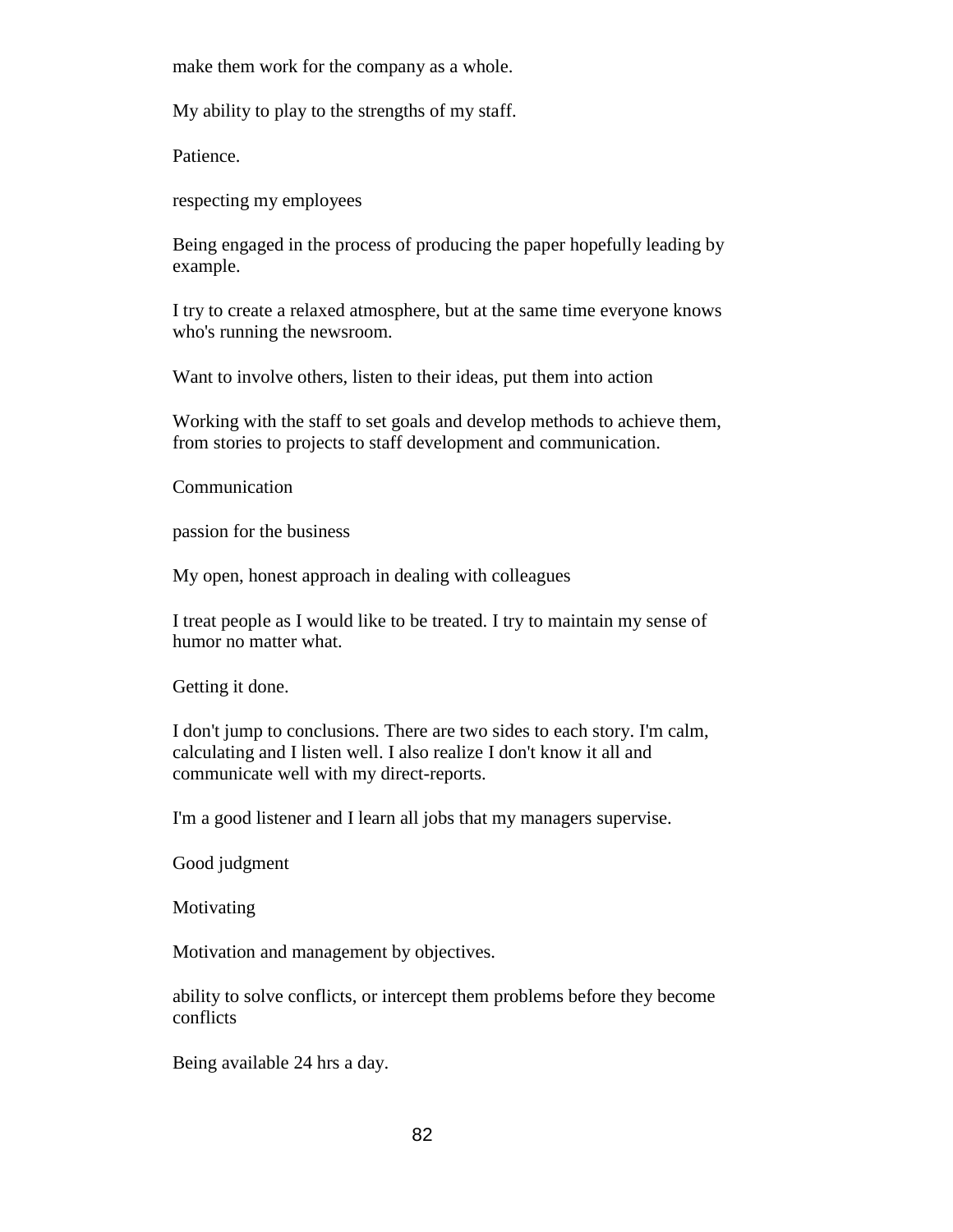keep line of communication open

Caring about the people. Listening. Hoping to be fair.

Work ethic, fairness, discipline, organization, ability to motivate and congratulate staff on a job well done

Knowing people and their motivations, and interests.

The ability to listen to members of my team, take advantage of their expertise and deflect credit to them.

Decisive but thoughtful.

My ability to clearly define performance goals.

That I've done the work that the people I manage do myself.

Patience

Intuition about people, by staff and my readers

Ability to listen and incorporate ideas from around the room.

I set clear expectations and hold supervisors and staff accountable.

Ability to listen to people and work through difficulties.

Listening skills, ability to get people to work together

Communication

Communication skills; appreciation for employees' time and talents; optimism

Vision, clear expectations, am able to perform nearly all the tasks myself or can find people to perform them. Sense of humor, empathy, but don't put up with bad work or mishandling job.

Especially in this economy, am up front with employees about the effect on the company and the need for them to share in the sacrifices if we are to get through.

Experience and knowledge of journalism and multimedia.

I'm able to perform virtually any task that I ask others to perform.

My skills as a journalist, a sense of humor and kindness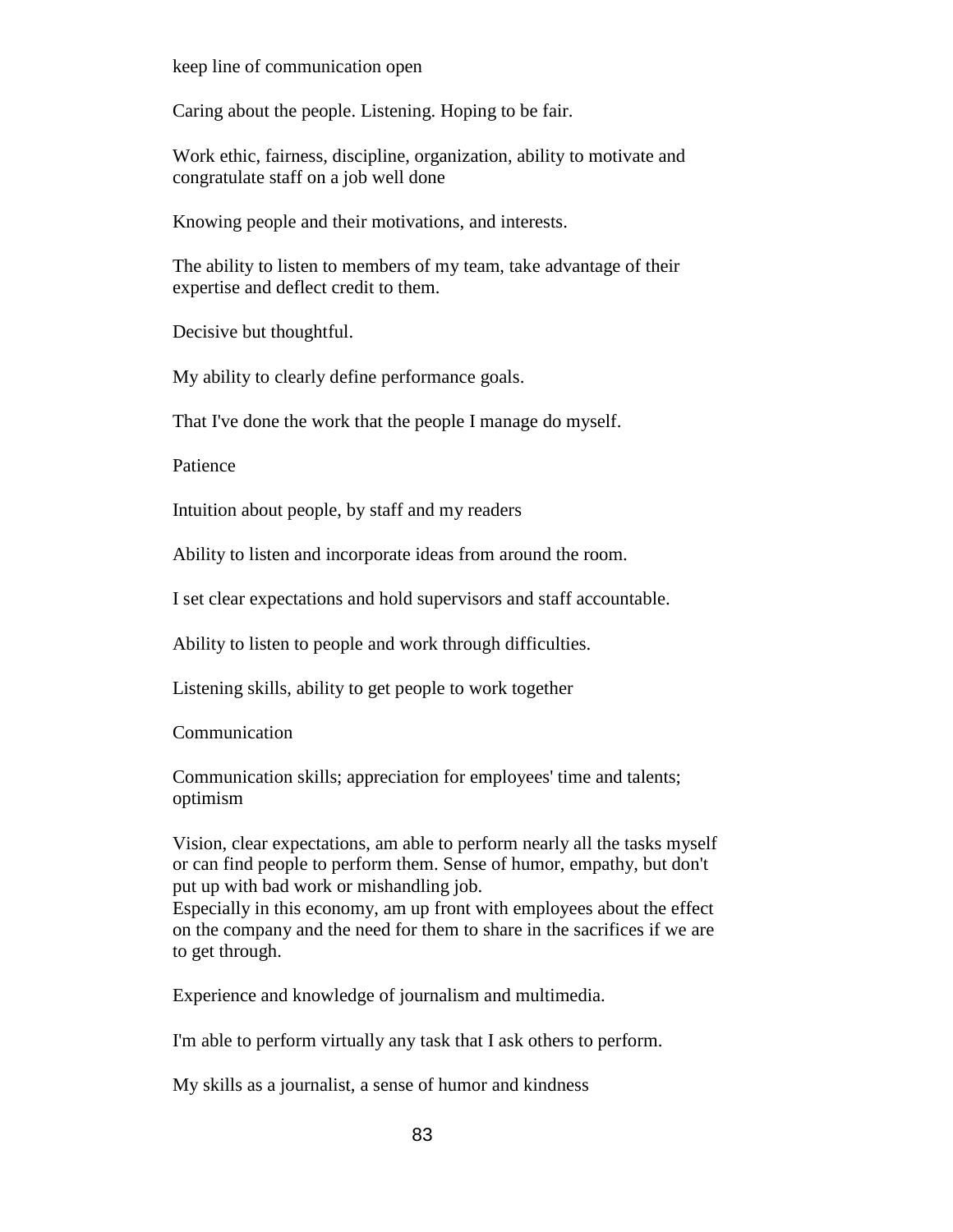## **APPENDIX X**

*Responses open-ended question on managing editors' greatest* 

*weaknesses.*

*Except for spelling corrections, responses are as editors wrote them*:

i mull too long some times

Delegating work.

Strategic planning

Delegating duties

Conflict avoidance

"experience"

I'm not particularly good at reading financial spreadsheets, despite YEARS of experience with it.

Keeping calendars, technology to an extent.

Balancing hard edge management style with friendship. Also having all the answers.

I would rather do it myself and get it right

## DELEGATING

Sometimes take good performance for granted. I wish I would do better telling people they did a good job rather than letting them assume that since they didn't hear anything to the contrary, everything is fine -- which is the case.

empathy

organization skills

Conflict avoidance

Too easily frustrated by incompetence.

Distaste for bureaucratic detail; frank, direct and forthright nature.

Not looking out enough for myself, not delegating enough.

I work too hard.

**Training** 

lack of time

not pausing long enough between tasks to let people know that more is expected of them -- the tendency to be a fixer needs to be curbed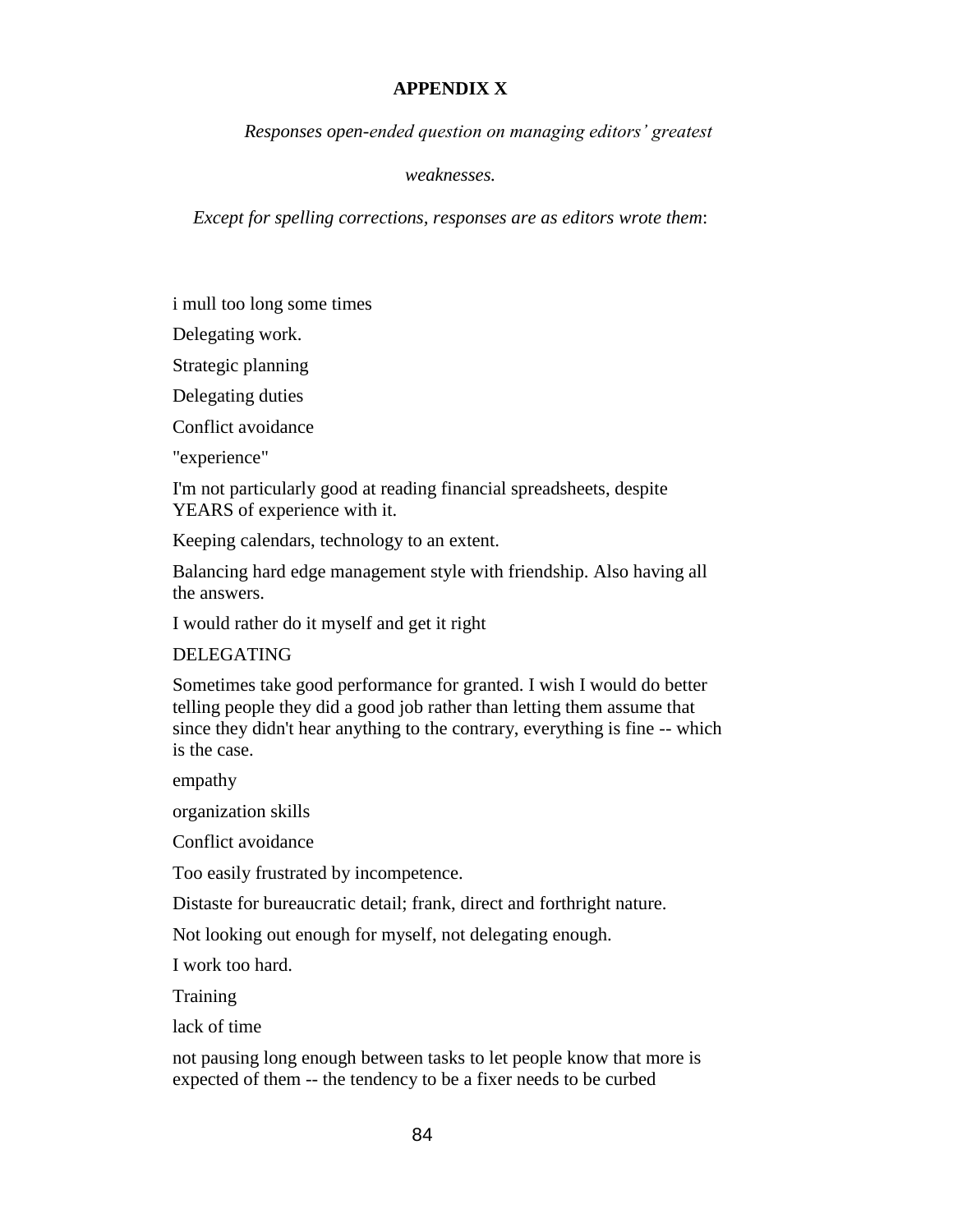Delegating tasks

Impatience, failure to always be clear in my expectations of others

Too weak in dealing with employees who are also friends

motivation

Planning.

time management, personnel management.

delegating

Wanting to keep employees happy in a market where this isn't possible.

Arrogance

Not paying enough attention to the "big picture."

Not great at organization and discipline.

Sometimes it is just too much fun to say what I really think.

too easy-going

My personal style is cooperative rather than authoritative and I rely on building consensus, so employees sometimes make the mistake of thinking they are my peers, not my employees.

low tolerance for bureaucratic formalities and other requirements, including formal staff evaluations (as opposed to informal critiques)

keeping my desk tidy.

Communication. When I'm stressed (either personally or professionally), I tend to withdraw.

Keeping focused on future - implementing vision

Used to be not delegating enough, but time and reorganization has aided that.

Delegating tasks.

Lack of general knowledge. I'm not worldly.

getting tough with employees

time management; setting deadlines

Time management and budget resources

Ability to maintain momentum in the absence of new challenges.

In a difficult economic time for newspapers, I think my greatest weakness would be my ability to motivate staff.

Discipline

In earlier years, I didn't realize how significant the coaching role was to management.

self-promotion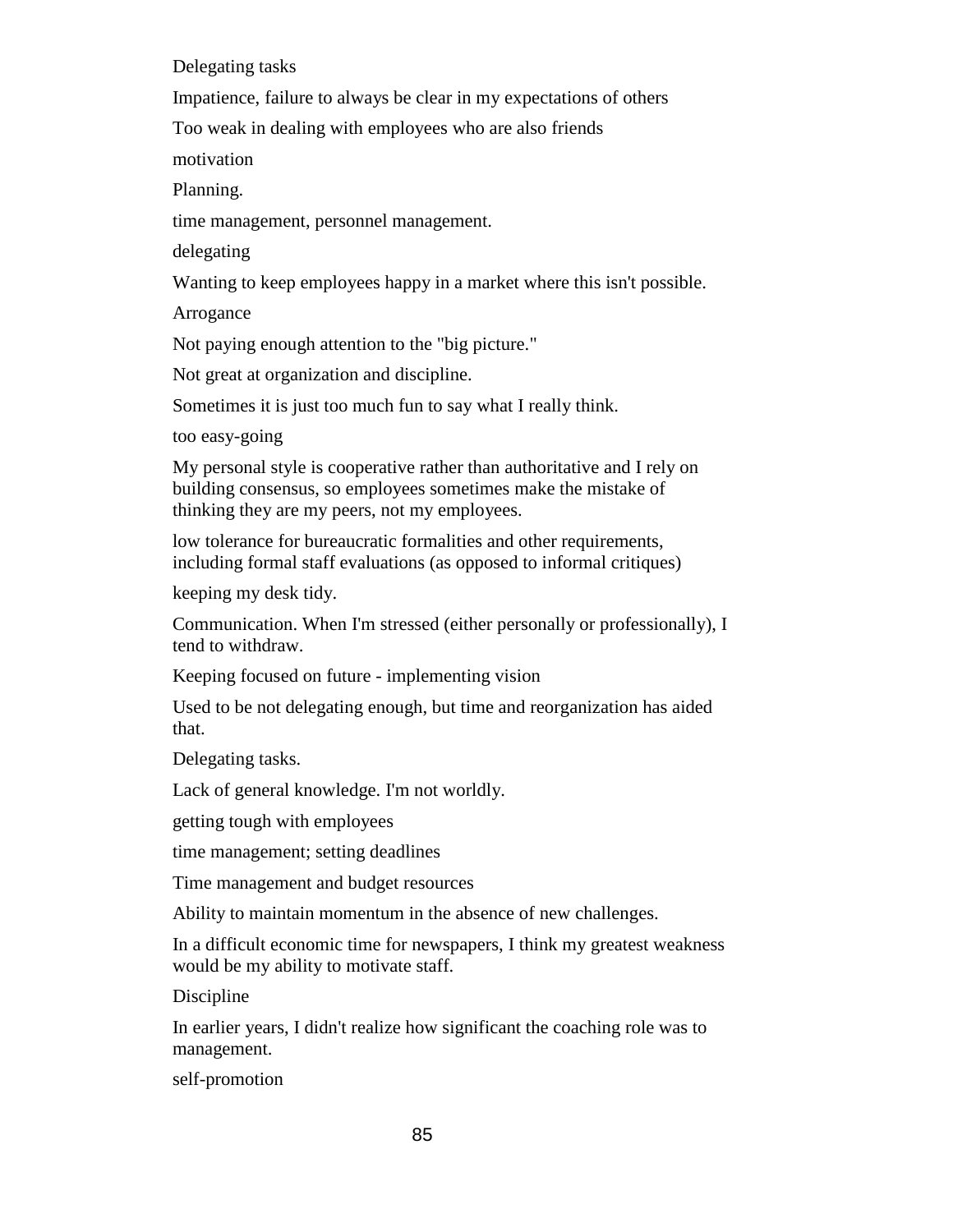human resource issues

I have a problem saying no at times.

Not feeling like dealing with motivating workers who refuse to motivate themselves.

communication

Not enough time to team build.

confrontation of personnel problems

Through a series of promotions, have found I have less and less time for direct interaction with employees below the supervisor level; have not had much success in correcting this imbalance.

I don't like telling people what to do.

Decision-making

Letting my employees think for themselves

Structuring sr employees

Organization. Employment laws. Things pertaining to human resources.

Addressing conflict

Communicating with staff, being consistent.

Arrogance.

I am not a drill sergeant and sometimes one is needed.

Focus on details instead of larger picture

I do not handle employee conflicts effectively.

Expecting too much or not appreciating the daily difficulties of the job.

My inability to delegate tasks effectively.

Dealing with staff members' personal problems.

My struggles with conforming to corporate cost-cutting initiatives in a difficult economy.

none

I put myself in their shoes.

Correcting poor performance

Delegation, fact I run a newsroom for a thrice weekly with five other people.

Impatience

lack of patience

I do not have as much time as I would like to coach and help weaker reporters become better at their jobs.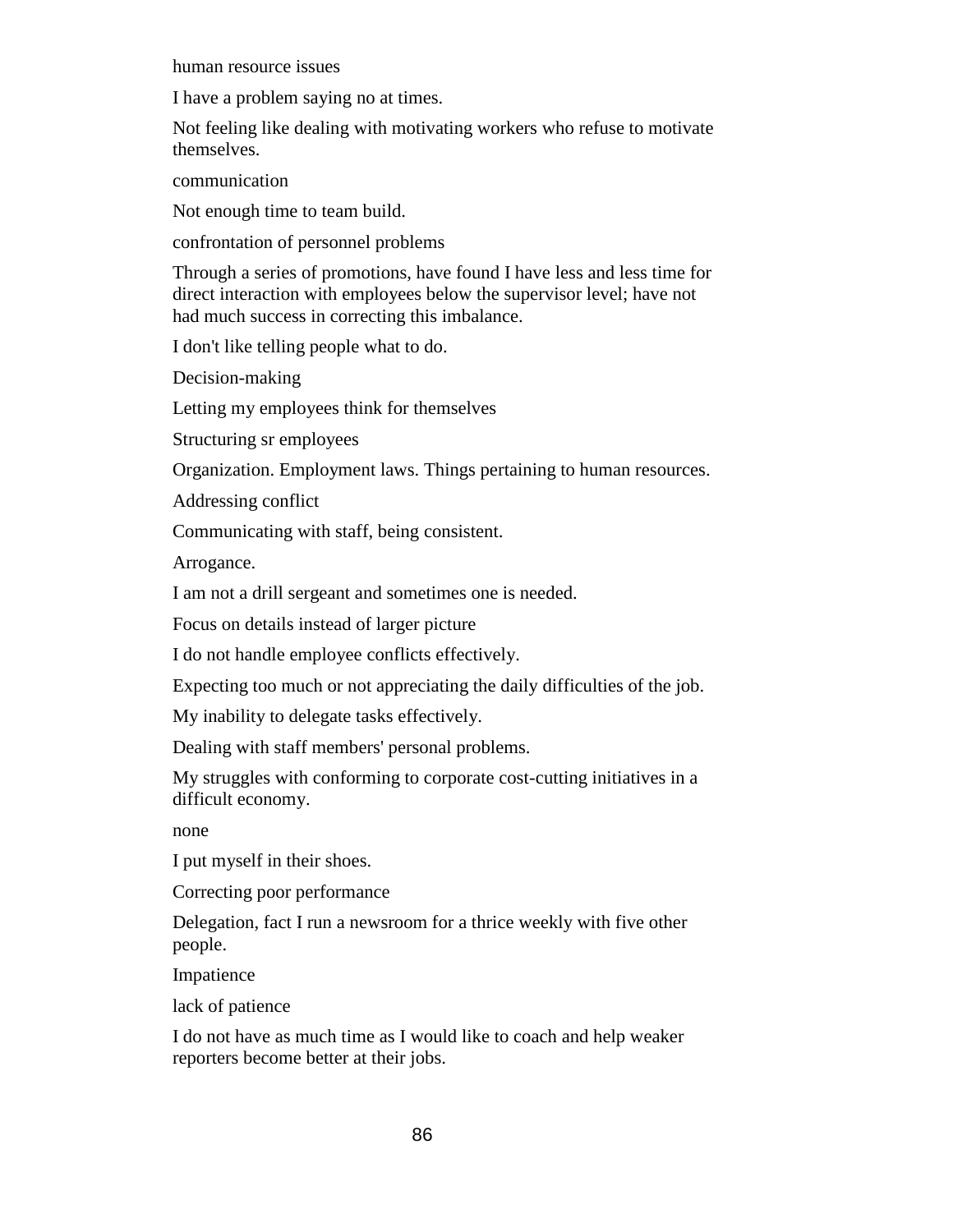A reluctance to be tough in dealing with problem employees.

Little time for one-on-one work with individuals.

Lack of formal training

Not understanding how to communicate and motivate the generation of reporters in their 20s.

That I have no formal training.

Sometimes I am not tough enough.

Addressing personal conflicts within a work setting.

Time management

Managing conflict, disciplinary issues

**Communication** 

I let people bully me.

Delegating

Quiet

Don't particularly like confrontation.

Bringing along people who are fearful of change

I have a hard time with constructive criticism. I tend to come off as either too weak or too harsh.

Organization skills, delegation

Delegating duties

Multi-tasking is often difficult, as well as finding the time to do focus on the important stuff.

I need to stick to my guns more

taking on too much myself

assuming people will get their work done on time; sometimes not enough "nudging" on my part

Don't have enough time or resources to provide them with all the training I'd like them to have.

Impatience with people who don't want to work or be held accountable for their actions.

managing in a time of scarce resources and losing my temper when man hours, low staff motivation equal mediocre product.

lack of patience

Not letting people go quickly enough when I know that things are not working.

Salesmanship...selling my mission to those outside my department who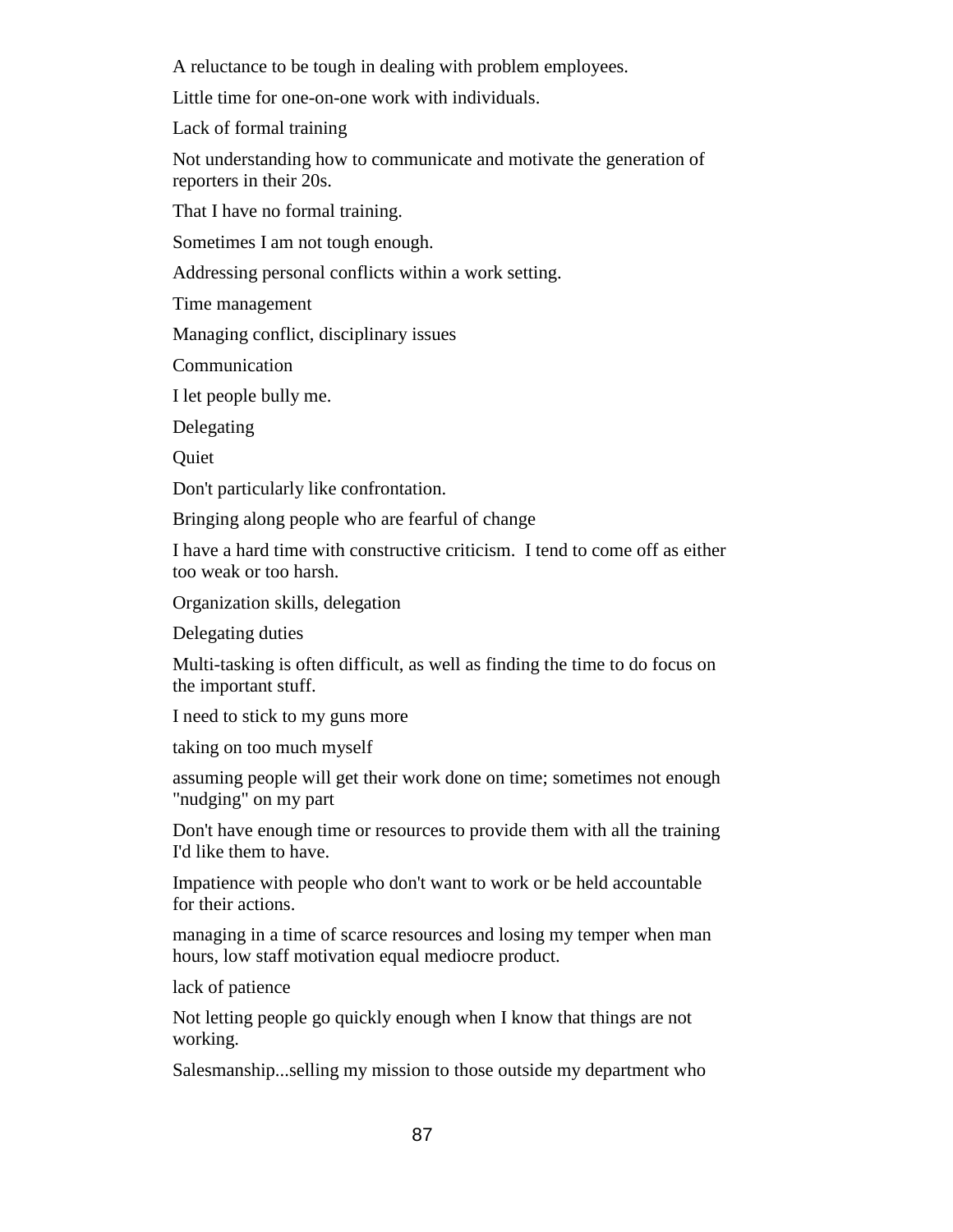can affect what I want to accomplish.

Communication

Experience with new, untried work systems.

When my reporters are stressed out, it shows in their performance. While I have been able to identify when these slips are likely to happen, I have yet to figure out how to coach them through it so they maintain the level of quality rather than let it slide.

I tend to take on too much and don't delegate enough.

planning

not delegating

Lack of organization.

Motivating others.

Indecision

Not being able to motivate people to the degree necessary during times of downsizing and stress.

not cutthroat enough

Delegating tasks. I tend to just do things so I know they are done.

Not having enough business training in my background, primarily in working with advertising and budget planning.

Due to small staff size, I too often leave the task for myself rather than push other staff members to fulfill the need.

delegation

Personal organization (or lack thereof)

conflict management

Sometimes I am too nice.

confrontation under certain situations

Trusting others

Delegation

Reprimands

I have no budgeting experience, and that's a huge hole in my skill set.

Budgeting

lack of time to have adequate interchange with reporters

juggling all the details

Confronting and/or firing poorly performing employees.

Being able to effectively delegate tasks and communicate both compliments and constructive criticism in a way that's well-received.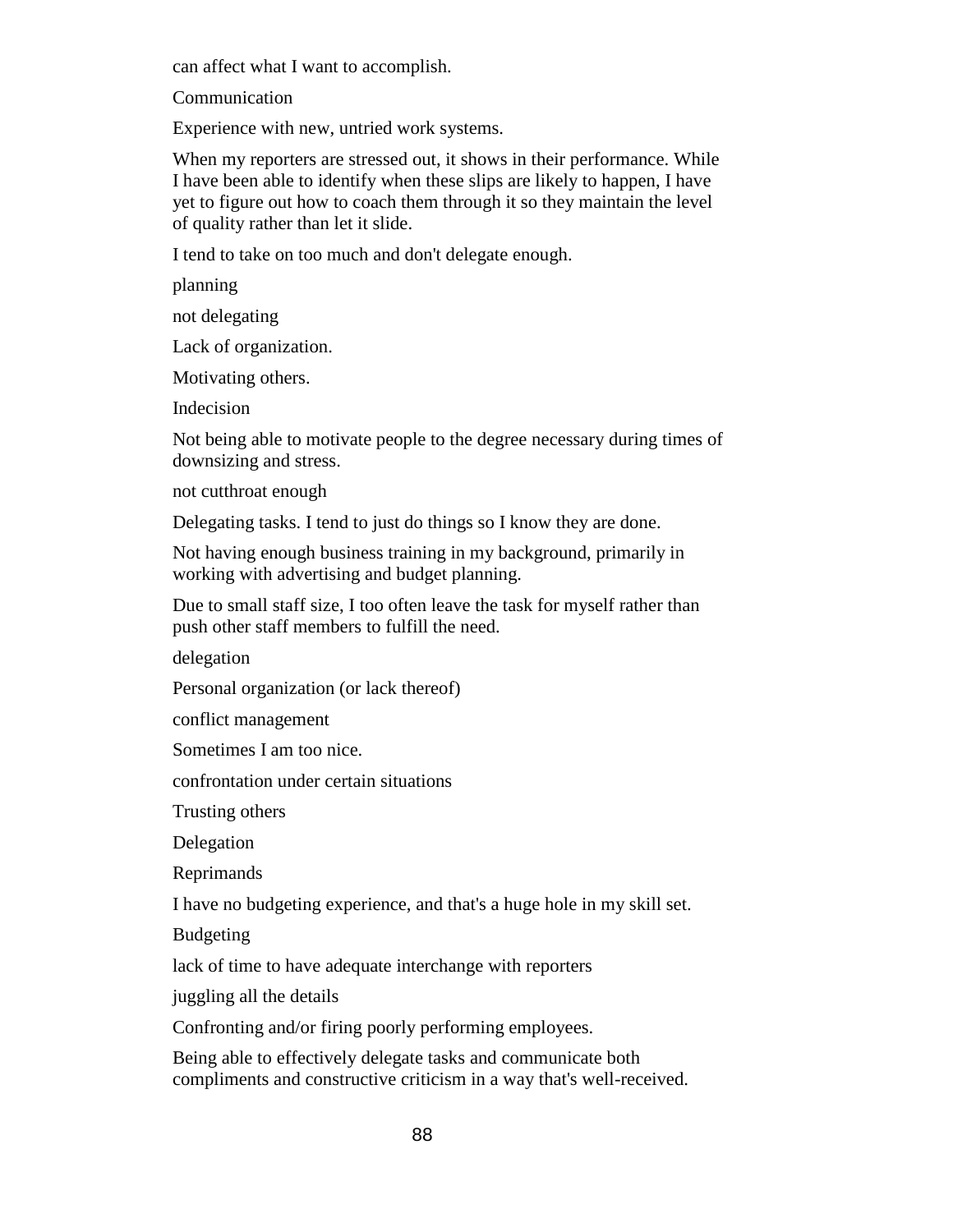Developing group into a team.

Delegating

Too quick to form an opinion

delivering bad news... evaluations, disciplinary troubles.

sympathy

Slow to delegate tasks from time to time

I do not delegate well.

Lack of delegation of duties.

Unwillingness to be dictatorial, even when it is required and expected. Not real good with confrontation. I try to lead by example...when that doesn't work I'm kind of screwed sometimes.

Managing

delegating

I like everyone and have trouble when a "friend" tries to run over me.

Staying "up" in the face of economic adversity in our business.

compassion

Time management

Being innovative with budgets.

I'm not particularly authoritarian

I'm not organized and structured. I don't file and don't make lists.

Working with unmotivated, older employees

I don't always recognize that, because I say something, it takes on extra importance because of the job I hold. It's not just me talking; it's the job talking.

Lack of ability to resolve resource deficit challenges.

Being secure in my ability to manage.

budgeting

I am not patient with poor performers. I have difficulty sometimes following the rules as set by a Human Resources department.

I let them bring their dogs to work.

Not enough time to devote to minor issues that could develop into major ones.

Inexperience.

Consistency.

Being tough. Sometimes I'd just rather do it myself than hear them whine.

once I make up my mind I tend to have tunnel vision and am already onto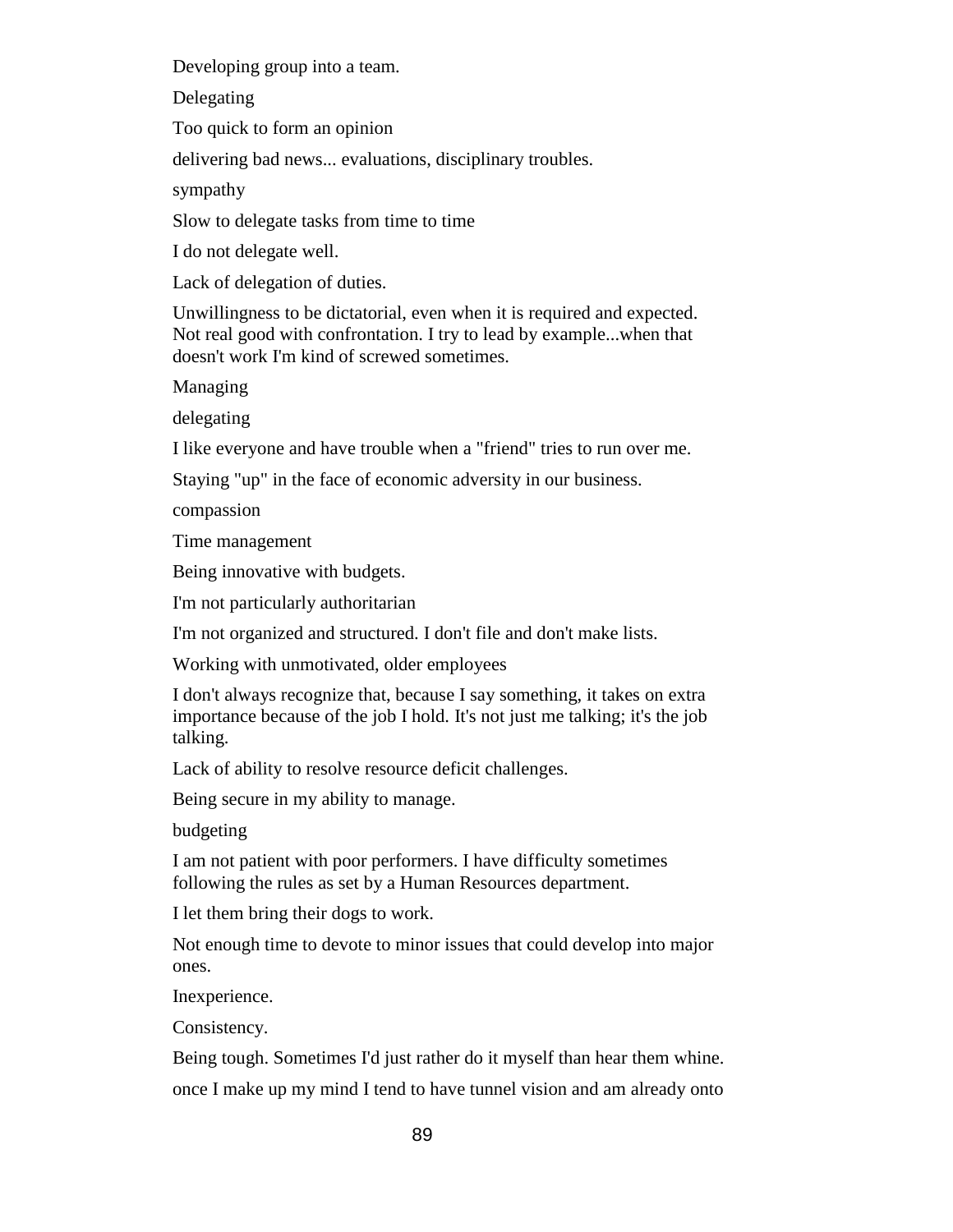the next challenge

I haven't been told of any weaknesses.

Follow-through

Impatience

Not delegating

Not many people here to manage.

following through

Can get lost in the forest while I'm focused on the trees

Lack of time/staff.

Conflict resolution

Follow-up on details

reluctance to be the heavy

Making fast decisions

Empathy

Delegating

Being a pushover

taking on too much work

Motivating people into being detail-oriented

Not being able to delegate work

Take things too personally.

I don't like to delegate.

Not sure, I set my personal bar pretty high so I think I could improve in a number of areas in which others rate me highly -- organization, mentoring my top people.

I manage the staff from a remote location, so hands-on work with the staff is difficult.

Giving full attention each and every time it's needed. Too many distractions. Not enough time to deal with everything.

Doing too much myself

I don't suffer fools well.

Employee motivation

Following up on stories assigned to staffers.

unwillingness to give up control

delegating

budgeting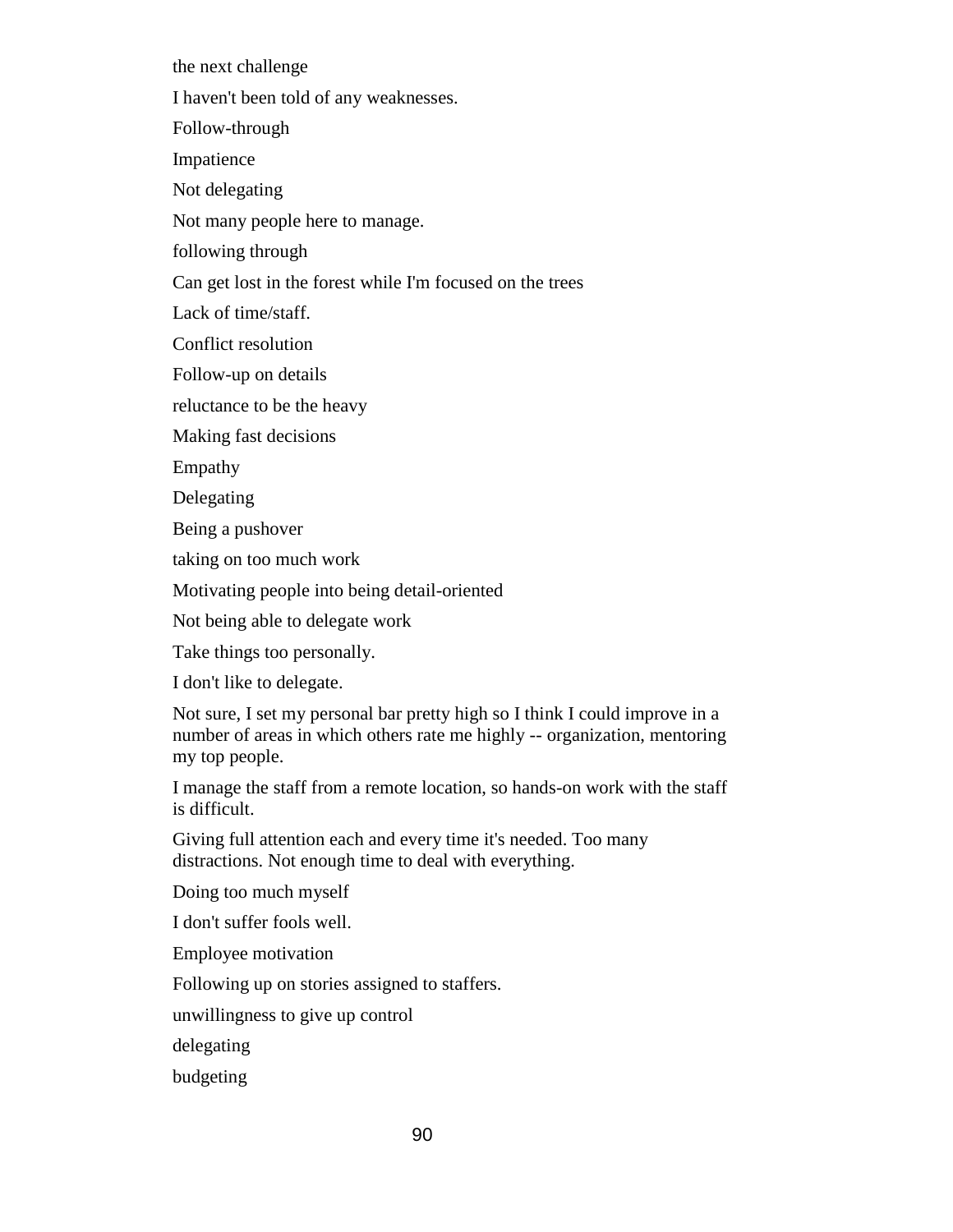Letting poor or slow performance slide.

lack of high-level knowledge of journalism standards and practices

Lack of time in the day to devote to training new reporters.

too nice

Faith that the stragglers will step up. Fortunately, it happens 98% of the time.

Getting bogged down in detail work too often

Follow through after tasks have been assigned, seeing trouble spots early enough to keep them from being growing into more serious issues.

delegation

Organizational - finding time to manage in addition to my writing and editing work load

my temper

follow-up, if the person says they understand I give them the time to adjust, but it doesn't always work

Willingness to give people a third chance.

Not always having a handle on all of my people all of the time.

Financial budget.

Empathy

not tough enough

Communication

Probably not enough of a cheerleader, motivator.

I hate conflict

Delegation.

Dislike of confrontation

Challenging employees who lack motivation, particularly now, knowing that if I fire them I won't be able to replace them.

Delegating tasks. I always weigh in my mind what's easier: Doing something myself and knowing the finished product will be good, or having someone else doing it and then sweating the quality of the finished product.

High expectations: I expect people to be as motivated as I am.

Reluctance, at times, to delegate

Delegating

communication

**Organization**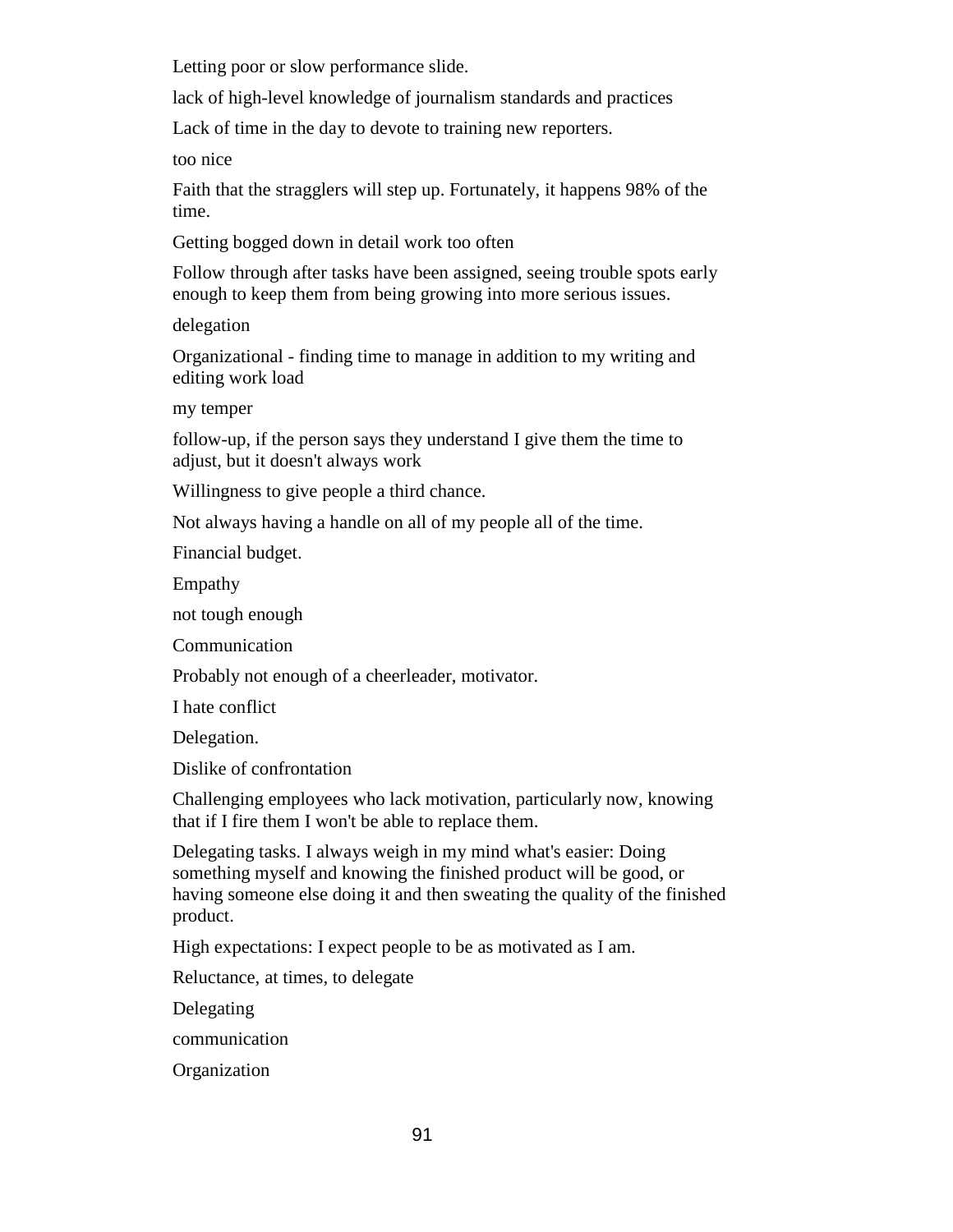I have a hard time forcing myself to not let my concern for the individuals outweigh my concern for the group.

Not firm enough.

Communicating up the chain of command. I get tunnel vision of what I think needs to be done and sometimes don't communicate that well enough or soon enough with my bosses.

I have a problem delegating work and I can be impatient.

Inability to handle all of the small issues as they arise.

Motivating weaker staff

Patience

sometimes too easy going

budgeting

don't spend as much time with reporters as I'd like

Delegating.

Try to take on too many responsibilities myself

Knowing people and their interests.

Strategic planning and managing up.

Focus

My lack of obvious ambition. I tend to think the job I have is the most important job and others may perceive that as a lack of ambition on my part.

Holding people accountable for what they said they'd do

communication

Not demanding enough

Having to play defense too much of the time. It's taxing.

Under-communication

Being able to accomplish as much as I'd like to accomplish on a given day. Sometimes I get bogged down in too many mundane tasks.

Consistently keeping employees motivated and on-task

conflict resolution

Addressing budget both in growing revenue and making cuts.

I want things to happen NOW and perfectly, and can often find myself pushing people when that doesn't happen. I have to slow down and allow for the pace that different individuals are able to sustain.

motivating people

After 37 years I have difficulty admitting to any.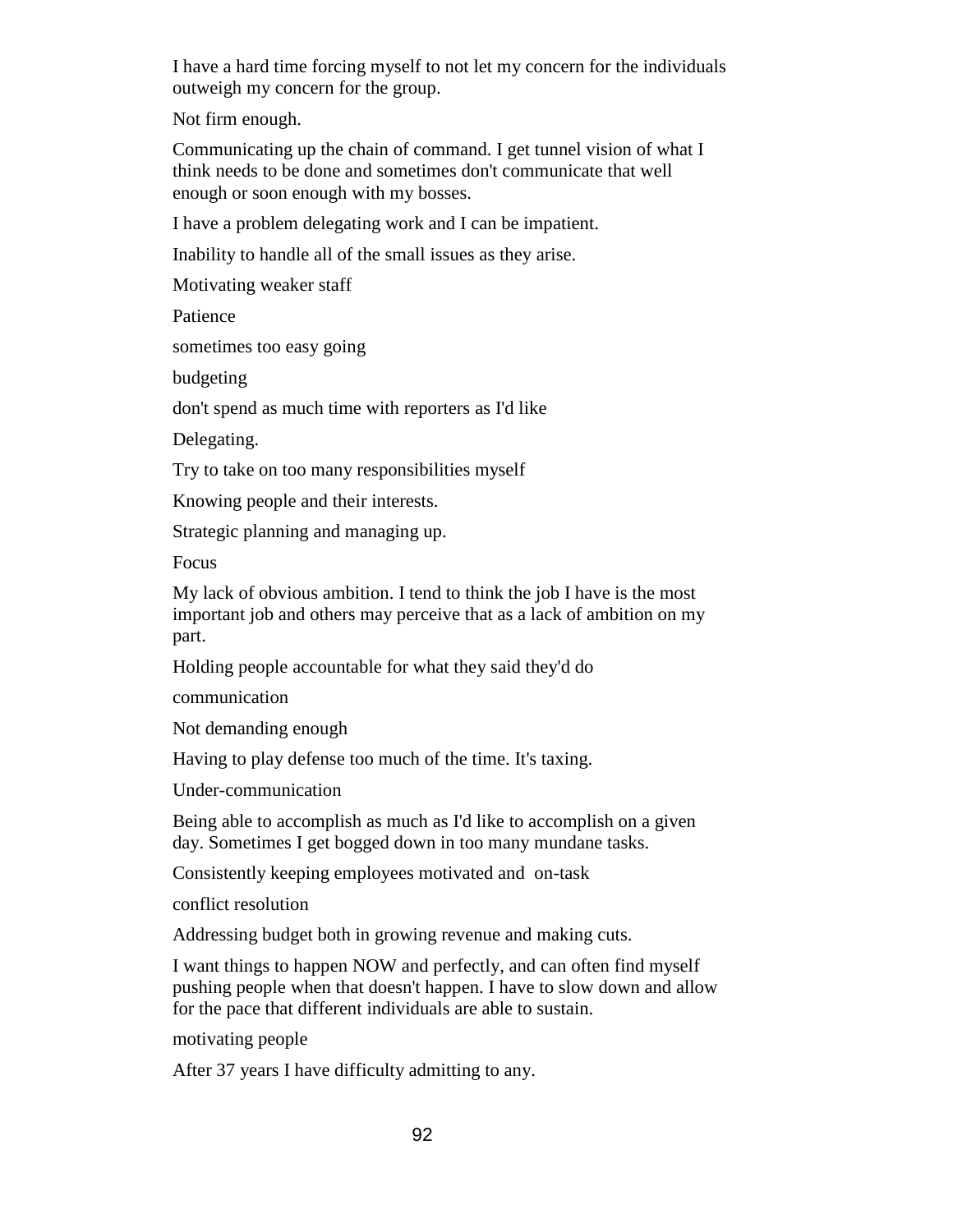taking on too much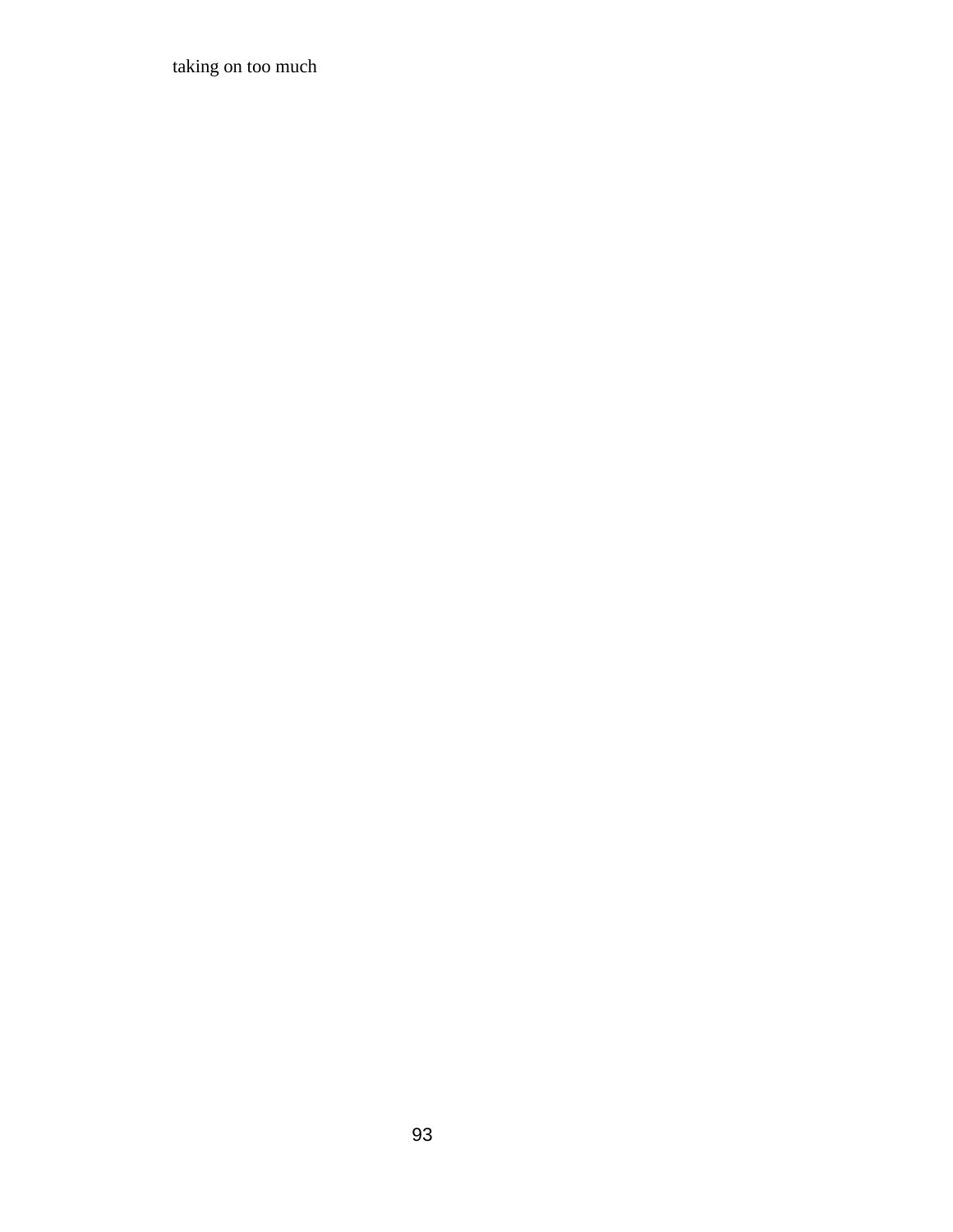## **APPENDIX XI**

*Managing editor comments on open-ended question regarding* 

*additional concerns about newspaper management.*

*Except for spelling corrections, responses are as editors wrote them.*

Best training was being the mother of six kids.

Gets a bit difficult with the added responsibilities of reporting and production of a small town newspaper

Budget and staff cuts make an already challenging job downright hard at time.

I think that for decades, the best-performing journalists were promoted to management positions without regard to whether they were good at managing people. This led to a lot of poor managers with no ability/desire to think strategically, develop employees or communicate with people. In my newsroom, at least, this has changed. The business requires it.

I was fortunate enough to start my career as a sports writer. A lot of coaches are excellent managers. I got to observe and discuss broad management issues with them.

younger reporters, a volatile media environment and greater technology is evolving our role at a rapid pace

This is a very small newspaper, so it is easier to manage the staff.

Vital to keeping good people in the industry

Newspapers never emphasize the importance of this element.

It's not that different from management in another type of organization. Strong people skills are required to be effective.

Be prepared to spend more time than you may feel you should have to spend with young people on developing good work habits and on being honest and thorough.

I've worked for good managers, worked for bad ones. I think I fall somewhere in between. It's a balancing act with many facets – at least at the bi-weekly level.

Cross training of staff members is vital, as budgets tighten. Start with the publisher. If he doesn't know how to shoot pics, get him started. The more staffers see the higher-ups rolling up their sleeves, the more they too will be willing to learn and do.

Be consistent. Reporters are like pets they need constant nurturing and discipline.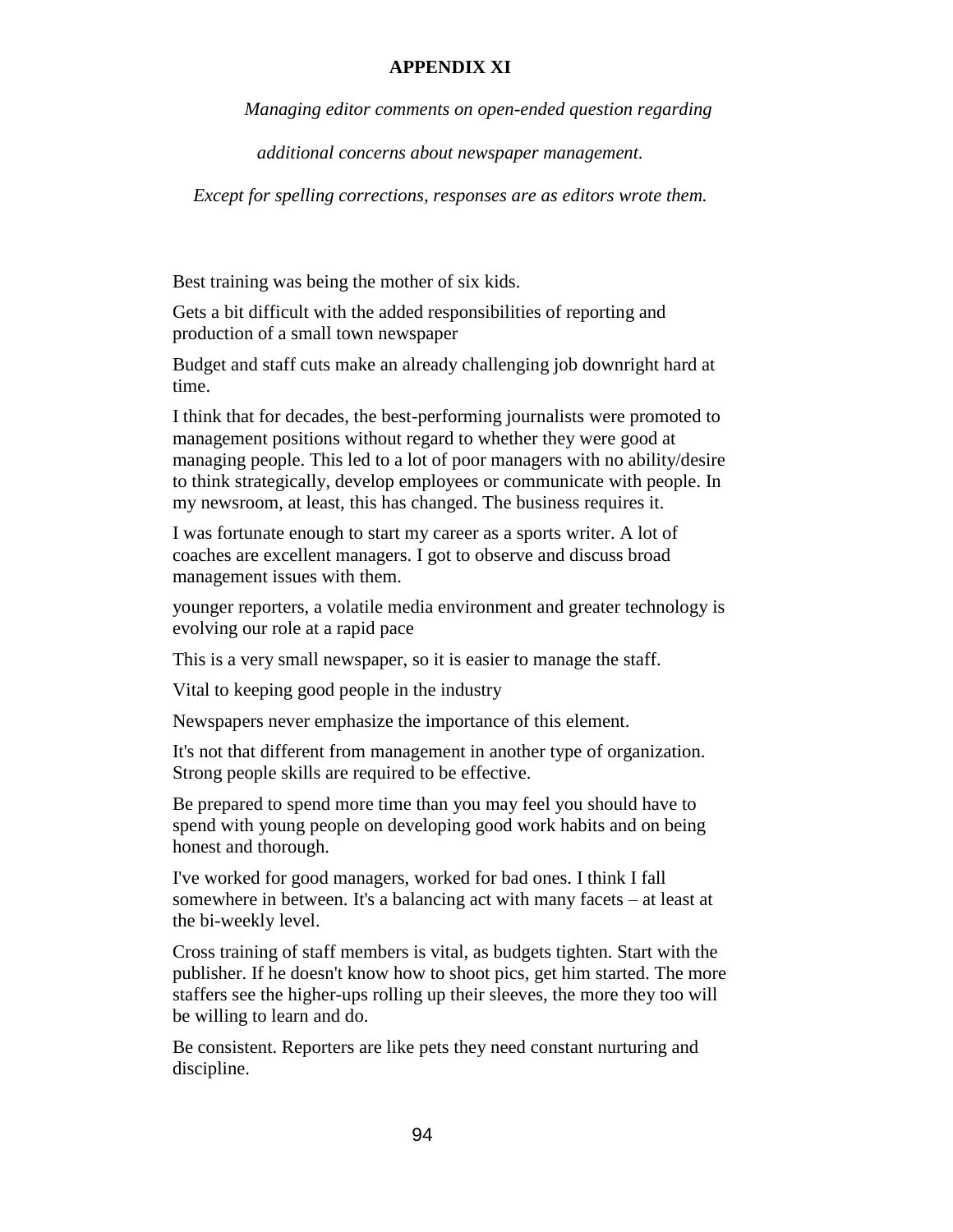You're managing a group of artists, or artistic temperments, who are paid and trained to question authority. Each one is different and you have to be ready to manage that way.

more money, more money, more money

difficult in shrinking newsrooms

With the downsizing of the newsroom, it is harder to relegate tasks just to management or just to reporters. Multi-tasking has become not just desirable but imperative.

Gets more fun by the day.

I think employees appreciate it the most when they feel like you actually know what they do.

Managing reporters is a lot like managing software developers (aka herding cats) - each is working independently from the others, yet we have to make the end product that exactly fits the bill.

The demands of new technology, especially for the web, requires editors to be too much of a technician, especially on small newspapers with limited staff and other resources

Newsroom leaders need to have an unswavering sense of ethics and fair and balanced reporting. They need to always have a clear understanding of mission, only a modest level of ego while at the same time the backbone to stand up for what is right, and, oh yes, by the way, they need to know how to manage people and budgets.

The emphasis on profit has seriously damaged the ability to cover the news effectively, either through position cuts or space cuts.

Being now 35+ years removed from college, what I might or might not have learned in additional courses seems irrelevent today. On-going professional training, outside consultants and in-house training aimed at updating practices are much more valuable. For instance in advance of reorganizing the newsroom, we put all news employees through a weeklong program directed by an outside firm which prepared them to understand and deal with change. It was good at all levels and nothing I could have learned in college in the 70s would have been applicable to the fast rate of change we have to deal with today.... just one example.

In a downsized newspaper, I have little time for real management of people, since I simply have so much production to do on deadline.

Becoming more difficult as reporters get their hours cut. Reporters are being asked to do more with less.

It is the single most neglected area in a journalist's education. This should be addressed.

I think it's important that you know I work for a small newspaper, where the editor has more journalist responsibilities than management responsibilities.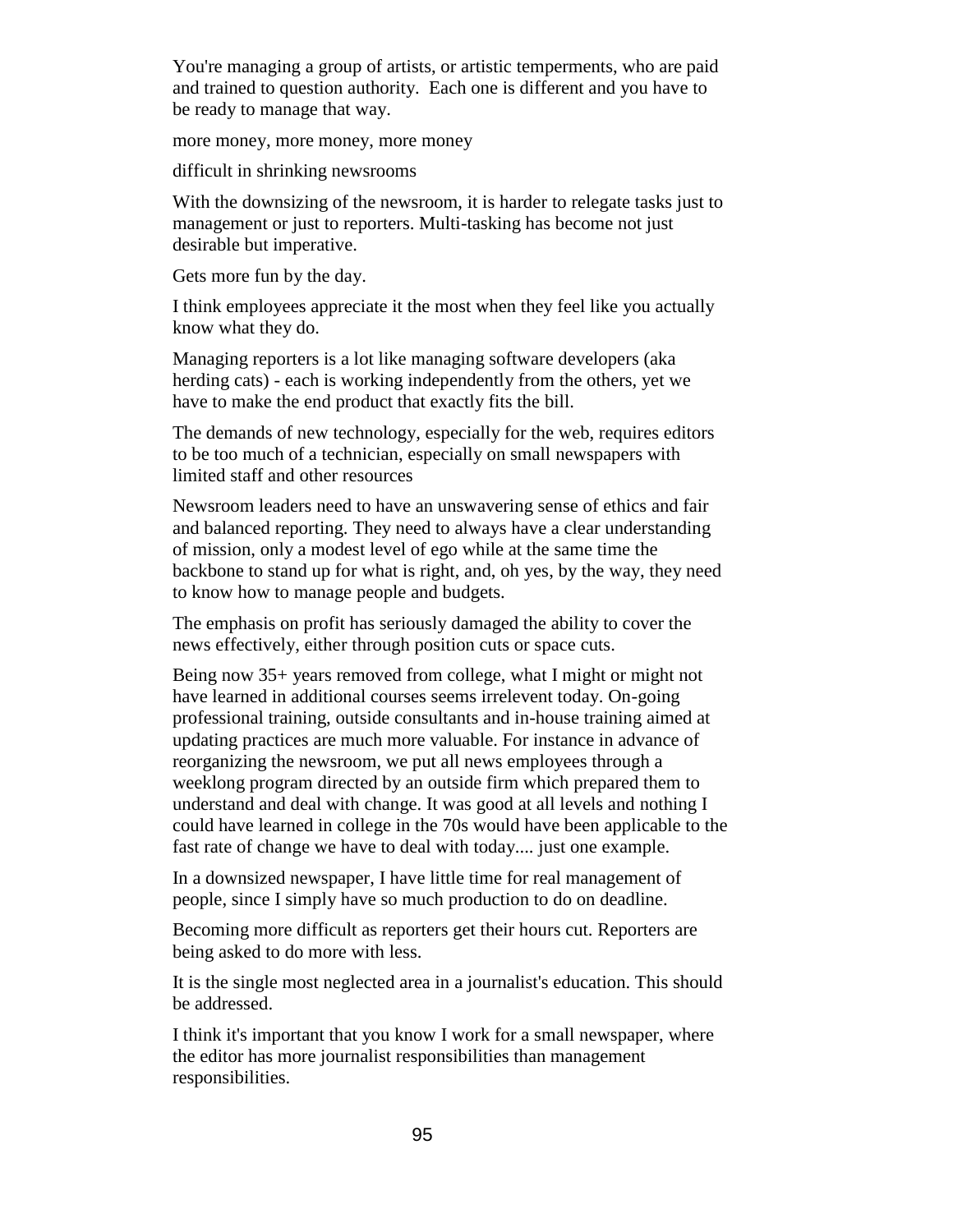I think the failure of the industry to train people to be strong managers instead of just strong journalists has contributed greatly to the delays in adequately embracing the changes needed for the new business environment in newspapers. As the industry became "professionalized" in the 1970s, with college degrees a requirement, the recognition by publishers that top managers would need to be business innovators was sorely lacking.

Some helpful tips, courses are important, a Web site location would help for a small-town paper such as ours

Newsrooms often feel like they are in an "us vs. them" situation because so many publishers and general managers come from the advertising side. Promoting from the news side more often might help lessen this.

It's really not different from management in other workplaces, with the exception that managing creative people is in itself a greater challenge.

It's like herding cats.

Generally, need more lines of communication. Effective lines of communication so that you know your or your employee's issues are being addressed

It's mostly management and not much editing. In balancing getting the newspaper out and dealing with other issues pertaining to news gathering, there isn't much time to be spent on coaching reporters and those types of activities.

Our newsroom is much "flatter" in terms of management than it was even a year ago. So managers are closer to employees, and doing more "hands on" work. That's good, but doesn't leave as much time to learn to manage, or how to manage in that changing nature of the newsroom. We're more like a start-up company than we have been in the past, which is good but also very unfamiliar to some.

It's not boring.

Our paper is perhaps not the best example. We operate with a skeleton crew, and the biggest requirement I currently have is that employees be able to manage themselves because I have so many other tasks to attend to.

Formal training is important, but day-to-day discussion of issues and willingness to work through them is key to successful management whether it's with a newsroom or any other organization.

# None

The challenges have magnified in this tight economy because of smaller staffs, less financial rewards for the employees you oversee and the need to make money;

It's too often a Peter Principle exercise in promotion. Good reporters don't necessarily make good managers, etc.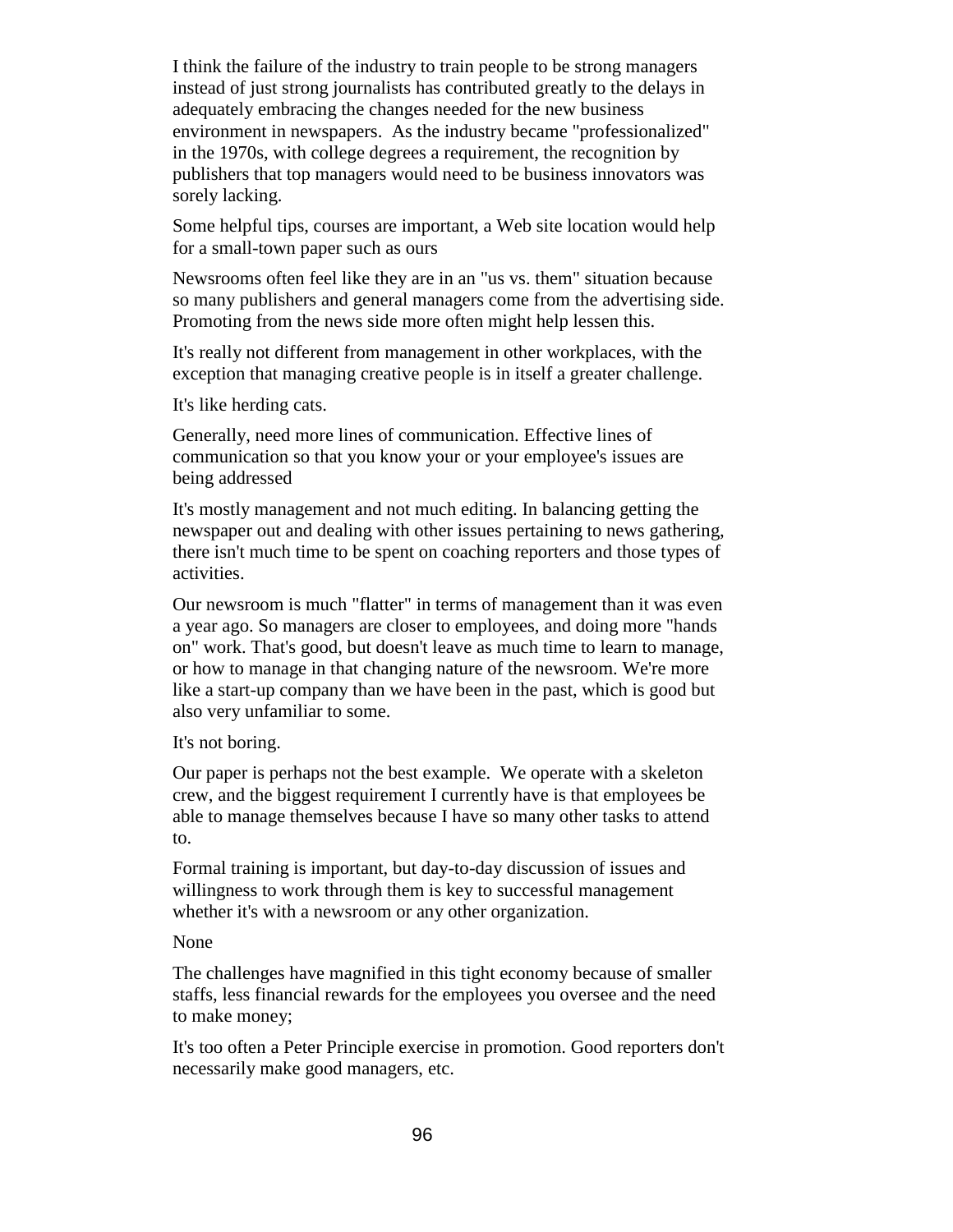I believe the biggest key to a successful newsroom is finding employees who are motivated to learn and improve. I also believe it is imperative to have employees with a positive attitude and outlook as you encounter change.

More to do, less time to do it with. Maybe we can just add more things for us to do and cut our pay some more. That should fix it.

Every day is different - what it lacks in satisfaction it makes up in entertainment (but it can still be very satisfying).

Generally speaking, newspapers are poorly managed from the top down. Corporate attitudes (and bottom-line driven publishers) have taken much of the management responsibility and fun away from newsroom managers. Newsroom managers are spending more and more time on non-departmental functions, forms, hoops and hurdles, etc., and less time on makiing important content decisions. Newsrooms have been relegated to "secondary internal service departments" in the eyes of many comany employees.

I manage a very small staff and we get along well and have few conflicts or problems other than a shrinking corporate budget that limits our activities and things we would like to do to improve the newspaper.

"It's a dirty job, but someone's got to do it."

I feel like I'm walking in the dark sometimes, making it up as I go along. Difficult employees get ignored more often that I like simply because of time constraints and deadlines.

It's tough.

Us older folks in management need some help learning how to get through to the younger ones coming up. They have different motivations and priorities than our generation.

Newsrooms are poorly managed. The vast majority of managers are those that have been loyal to newspapers and rise to management positions because they have seniority. They are rarely promoted because they have strong management skills or training.

It is what it is ... a nightmare of deadlines mixed with huge egos coupled with some of the most rewarding yet frustrating moments you'll ever experience.

There needs to be some really good training on how to manage creative people. I haven't seen anything like that.

It's sometimes like herding cats.

Lead by example, be fair, be firm, be supportive and inspire trust and respect whenever and wherever possible.

I think there's a lot more balance required now, I still have to do line editing and assigning, and lead the newsroom. All those responsibilities can make it hard to be good at any one thing.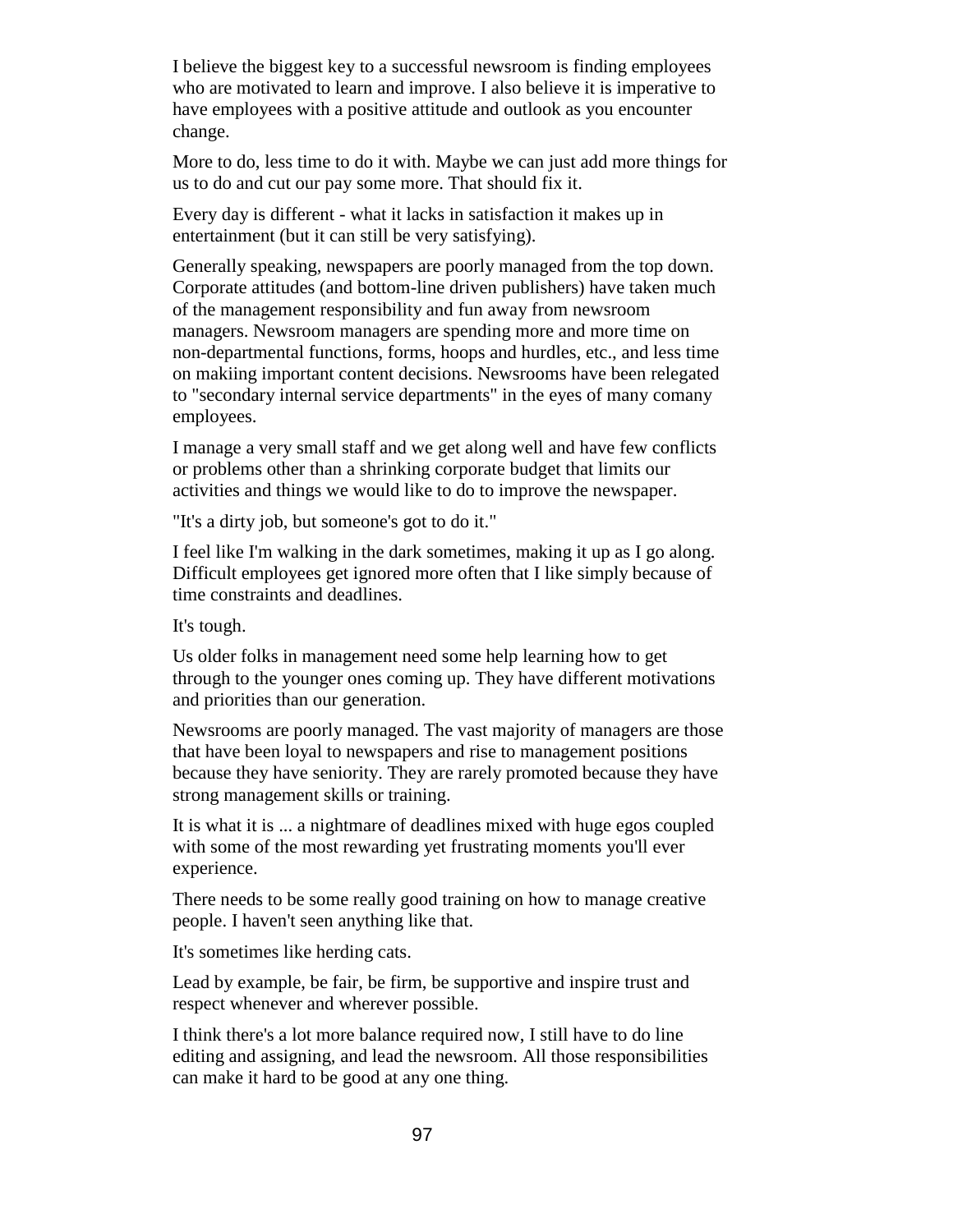Stay on your toes. Review EVERYTHING that comes across your desk because at the end of the day, no matter who wrote it, your name is on the final product.

It is not a 9-5 job.

It is much harder to deal with owners and publishers than employees. They simply do not have the same goals that journalists do.

It's getting more difficult to manage people as the newsroom staff and resources dwindle. Many don't see the big picture and want to preserve what they did before. The trick is to motivate them to do more than they've ever done, such as Web work.

Traditionally, newsrooms promoted people to editors if they were good reporters. There's more to that in management, and the business as a whole would be healthier if, starting in college, our industry demanded even the most basic training on the principles of management.

staffing cuts are making it more difficult. Reporters have additional work and worsened schedules; managers have to work more with less-skilled freelancers

Hardest part is to learn to let others do their jobs without too much interference on my part, but am always available for guidance and cheerleading and hand-holding when necessary.

In some ways, it's getting easier because we have fewer employees today than last year or two years ago. But it's tough because we have fewer people to do more work.

Programs that identify and begin to train potential managers BEFORE their promotions are invaluable.

fewer dollars for staff resources means greener reporters who require more coaching -- exhausting.

I think in today's environment, the best practices often get lost in most newsrooms. we simply don't have the time we used to have to develop and manage people, though we all agree that's the most important thing we do.

You spend more time on things other than writing/editing, etc. than you ever thought your would - both with employees and with the general public/readers.

The roles of editors are changing and I believe as our duties become more supervisory, management training will become more and more valuable. I took two years of business management curriculum before changing my major to journalism and it has proved extremely helpful in the advancement of my career.

The smaller the newsroom the more hands-on of a manager, and a better chance to develop talent.

Becoming more challenging in a changing environment. Retaining and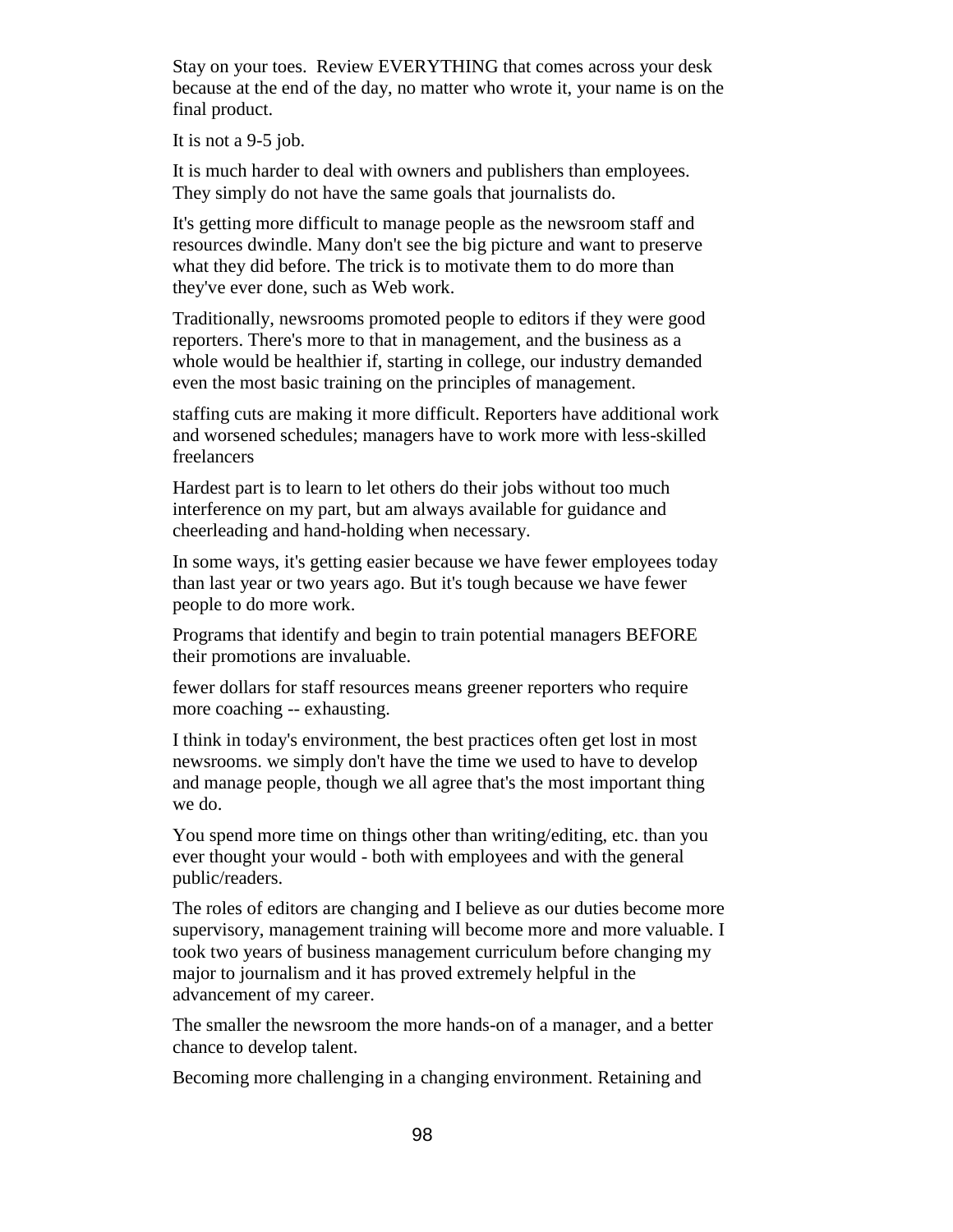articulating core values regularly to staff is crucial.

Not really.

With more demands across the board -- both on the Web and in print - things sure aren't getting any easier...

Must be able and willing to identify each person's strong and weak points.

I've been lucky in that my publisher has taken the time to explain and or elaborate on specifics and long-term goals of financial management of the paper. I've also been given the responsibility and power to implement change where I've seen fit throughout the paper. I worked for 15 years as sports editor, seven as managing editor and have been managing editor/general manager for the past year. I believe my experience is unique in that I was able to meet many people in the community through sports. That helped smooth the way when I became managing editor, and being general manager allowed me to "fix" some interdepartmental problems that have been ongoing. I have been told by many of the department heads that they enjoy work more now that some "communication issues" and employee "personality issues" were addressed or eliminated. Of this, I am proud.

Always stress / keep to deadlines and keep a reserve of additional story leads for those that show talent and drive.

I think the best education in newsroom management comes from observing and learning as you go. College courses or other things can only teach so much.

While I think more professional development seminars would be useful, for the most part good instincts, good judgment and experience are the keys to being a strong manager.

We're in a time when innovative thinking is required. However, revenues can't be risked, which inhibits creativity.

Lead by example, be a resource reporters can trust, listen don't talk too much.

Good employees with a good work ethic make the job easier

Hire the right people first and you'll make life much easier for everyone involved in putting out the paper.

It's a great job, and any training can only help. The advice and guidance my publisher has given me has been extraordinarily helpful, and I wouldn't be where I am today without it.

Great challenge, great fun and hard work

Good managers need to be cultivated themselves from those above them. This sometimes is an oversight.

A "managing up" philosophy -- where the goal is to please one's boss -- is misapplied or misunderstood by managers. Most tend to alienate subordinates with a "boss is always right" approach that falls flat. More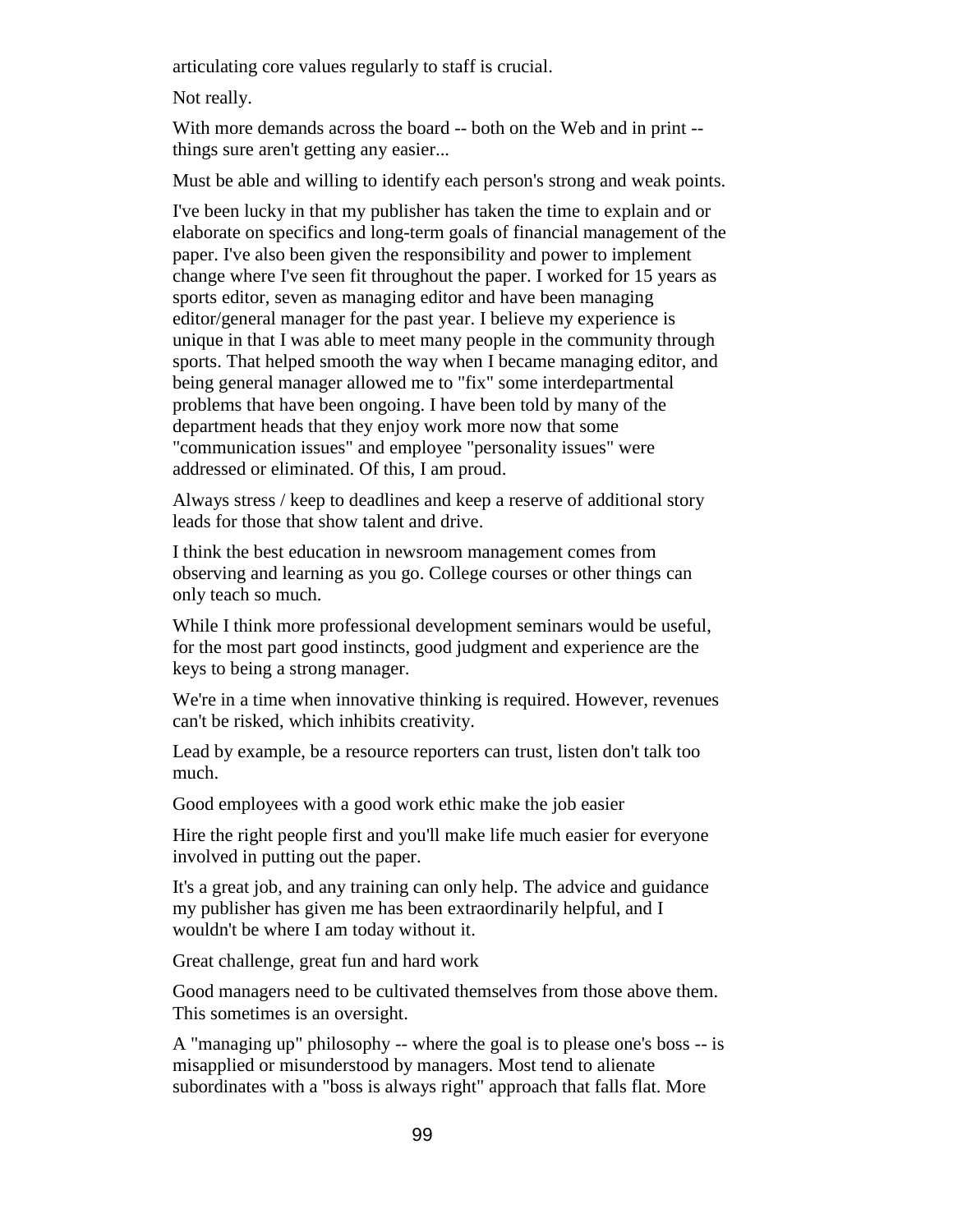supervisors should advocate for their employees rather than crush them.

It is often difficult to train photojournalist how to get the "full" story instead of just the spoon-fed information.

People have to be self-driven and find their motivation from within to be good in the newsroom. People that must be assigned every single thing they do and be driven around like robots are very difficult to manage. People who find their own stories and can't wait to write them are easy to manage.

It's like herding cats.

No. Everyone is different.

Who has time? Everyone is doing twice what they used to. We're bailing as fast as we can.

Your survey is so poorly thought out that you didn't include a box for an editor who has an undergraduate degree that is not in journalism or business. It's a huge oversight and makes me wonder about the validity of the survey.

Not enough attention paid to developing good managers. Too often good reporters are simply assumed to be good newsroom managers and put in charge with no idea about how to manage people.

Most of us received no training at all. I think this is a failure of most J schools. I could have used at least one newsroom management course.

Time, task, thought, selfless commitment to your employees, your readers, your advertisers.

Experience is the best training

Generally, people are promoted for past performance, not for future expectations. I put a premium on leadership, more than management. Leaders can learn to manage.

"Much of what I have learned as a manager was gained through my experiences as a staff member at various newspapers and the exposure to a wide variety of management styles. Prior military service has also exposed me to a range of leadership styles.

In many ways, managing newsroom personnel is less challenging than meeting readership expectations in light of resource constraints brought by the downturn of the newspaper industry."

It is critical to have a diversity of skills and experience and to respect that, while still managing those talents into a cohesive product.

Great editors/reporters don't always make great managers ...

Hire local folks who know the players.

By hiring competent people newsroom management becomes fairly easy, but must never be ignored.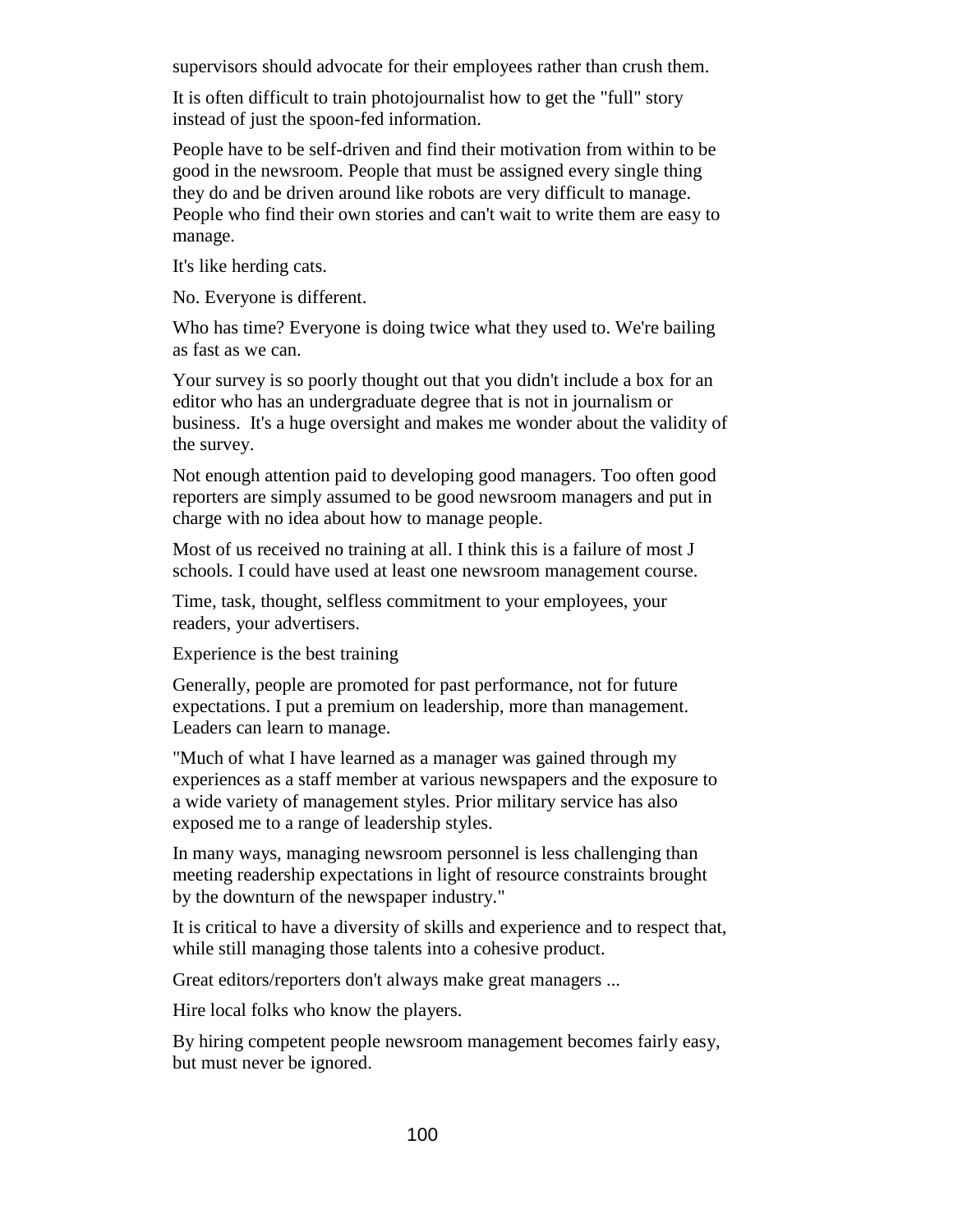It's a new breed of reporters coming into the newsroom and in the last four or five years, they have not been prepared in college for what actually happens in a newspaper. I have to spend six months to bring them to reality, as opposed to what they've been taught.

we know we have to take calculated risks but rarely given the go-ahead

Education was running campus newspaper, not a formal class. Training sessions most important to gaining network of peers for support and advice.

just because a person is a good reporter/editor does not mean they would make a good manager (and vice versa).

You have to be prepared for adults to act like 5-year-olds. :)

With less resources, the loss of many long-term experienced employees, it's getting harder.

Journalists \_ reporters, photographers, copy editors, etc. \_ tend to be intelligent, creative and observant, so managing them seems much easier than managing other departments of the newspaper and elsewhere, based on my observation. If you set the bar on what you expect, and you set the example, and you demand no less, these guys will work with you; then, they need recognition for initiative.

Very few employees, hardly an issue.

Trust employees make sure lines of communication are open don't hesitate to tell them they are doing a good job

Staff is not very motivated to produce quality work

Becoming more difficult as our numbers dwindle and multimedia expectations increase.

A real challenge these days.

More educational seminars would be helpful

Be nimble, flexible, and not tied to tradition (but certainly respect that tradition)

We need better training overall and ways to motivate ourselves as well as our young charges.

Finally, newspaper management grasps the realization that every one who is an outstanding reporter won't be an outstanding editor just by promoting them. True leaders demonstrate outstanding leadership whether or not they have a title. Dick Brautigam, who was managing editor for the 11 years I was editor in Decature, Ill., often described leaders in the ranks as "leaders without portfolio." Dick and I also suscribed to the theory that we should hire people who were smarter than we were at that age, give them the correct tools, give them clear directions, set the bar of expectations high, then get the hell out of the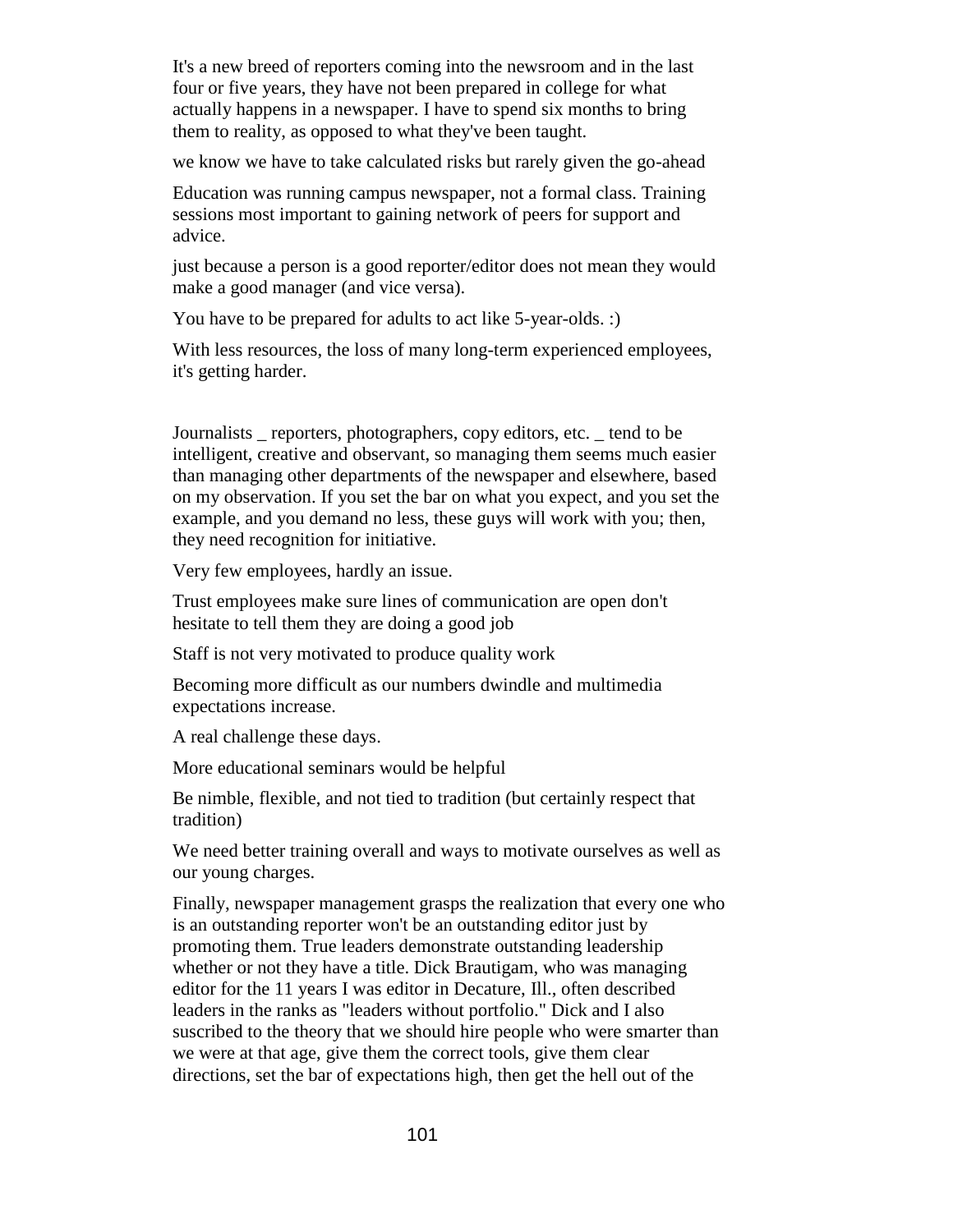way and let them do their jobs. Ninety-five percent of the time, they did their jobs exceedingly well.

You can't learn it in college before you've done the time as a reporter. That's where more than half the learning comes from. But there needs to be more training to make the transition to editor, and particularly a supervising editor, more seamless. It's a hard job, worse than for most managers because reporters are a natural pain the butt, as we need them to be. They don't follow quietly.

It all goes back to the truism of "lead by example" for me. Also, I find people tend to thrive when I respect their talent, and resist the impulse to put a finger in everything.

Tougher today than ever due to the many types of communication and resource management issues.

It is a tightrope. You have to listen and watch.

it's hard

There is no course that can teach it. It has to be learned in the trenches.

Micromanaging is worst thing any manager can do, in particular in a newsroom. Empower your employees to be part of the decisions and structure. And if they don't step up, replace them. Eventually, you develop a self-policing culture that is better all around.

Not everyone can do it; you need to know your stuff, but also be able to deal with people. With the current state of the industry, mid-level management is one of the worst jobs in journalism (where 10-15 years agi it was one of the best).

We've cut our staff so deeply that I was entering items into the calendar and writing briefs. How can I have time to manage a 23-person staff?

As newsrooms get leaner, management is being forced to be more handson in the daily production of newspapers. This takes time away from coaching and training.

It's getting tougher each day with the Internet and all of the added duties.

Often people go into management for better pay, or are put into management because they are a good reporter/photographer, etc. That doesn't always lend well to having a good management style.

Don't hesitate to get rid of the problem in the newsroom, even if it is a key employee.

It's not like managing a store. Lots of egos, each with their own needs, and qualities. Lots of skill sets, each with their own needs. Lots of eyes on your results, and, in our case, a very open newsroom with lots of public input and scrutiny.

Staff reductions have taken away from coaching and mentoring as I'm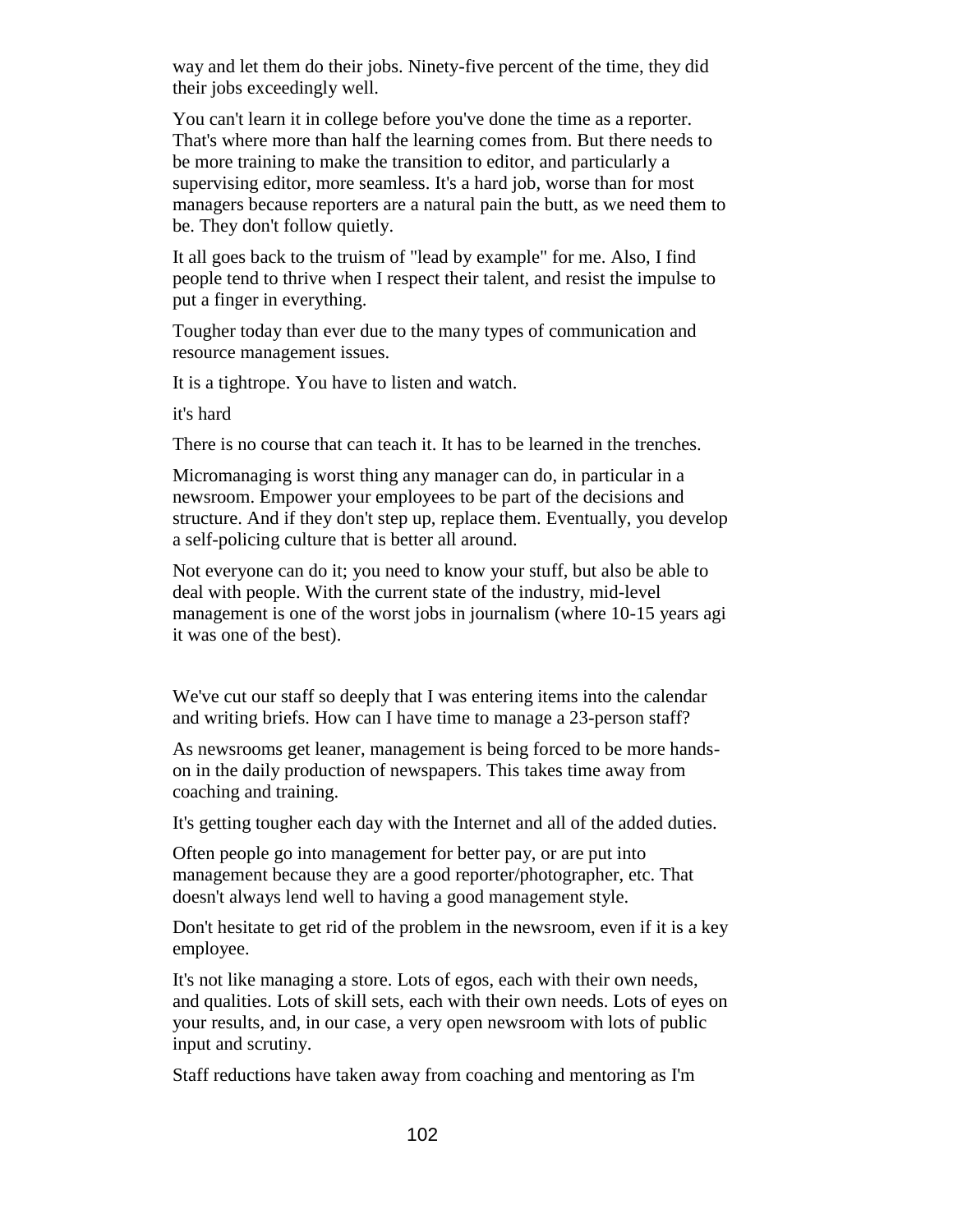now spending considerable time on production/planning that had fallen to others.

Good reporters are promoted to editors' positions without proper mgt training: it'f the peter principle

It's a unique environment, because we're all in one room together; it's not like I'm in an isolated office. In that respect, we're all a team trying to complete a task, and we're all on the same level.

Mid-level leaders with no room for advancement can be a cancer on the entire group. If that person doesn't believe he or she can advance in their career, then they do little to demonstrate growth or motivation. That means others are to show similar levels of motivation, or risk outshining their boss.

A successful newsroom manager needs to understand all jobs and be able to do most if not all of them. Building a good team or training the team you inherited are key.

It's a bigger challenge as we evolve. We need to teach multimedia skills to folks who have become expert at one discipline. Those who adapt thrive and those who don't seem to get out of the business. We need to bring our folks along in a more inclusive way.

A newsroom manager should listen to his/her staff for ideas and observations.

It is always difficult; even tougher in this economic environment.

Frustration over lack of AP style training, grammar and using spell.

Budget restraints and upper management paralysis have been difficult to deal with in recent months.

it's tough. with lean newsrooms more managers have to become players and it's a tough balancing act

Veritas

Newsroom management will continue to be challenging and rewarding as newsrooms shrink.

# It's tough!

It's hard. It's hard to be fair when all newsroom employees aren't created equally. It's hard not to overload the ones who can pull that weight, while not being demanding enough of the ones who can't. It's hard to give employees their head and let them be independent and allowed to work their beats, while making sure that the bases are covered as you want them to be. It's hard, especially on a small staff, to respect their personal lives and still get the news covered at every hour of the day.

It's my least favorite part of the job

The key to success if building a good team. Find people with strengths in different areas and blend them together so you're newsroom offers diverse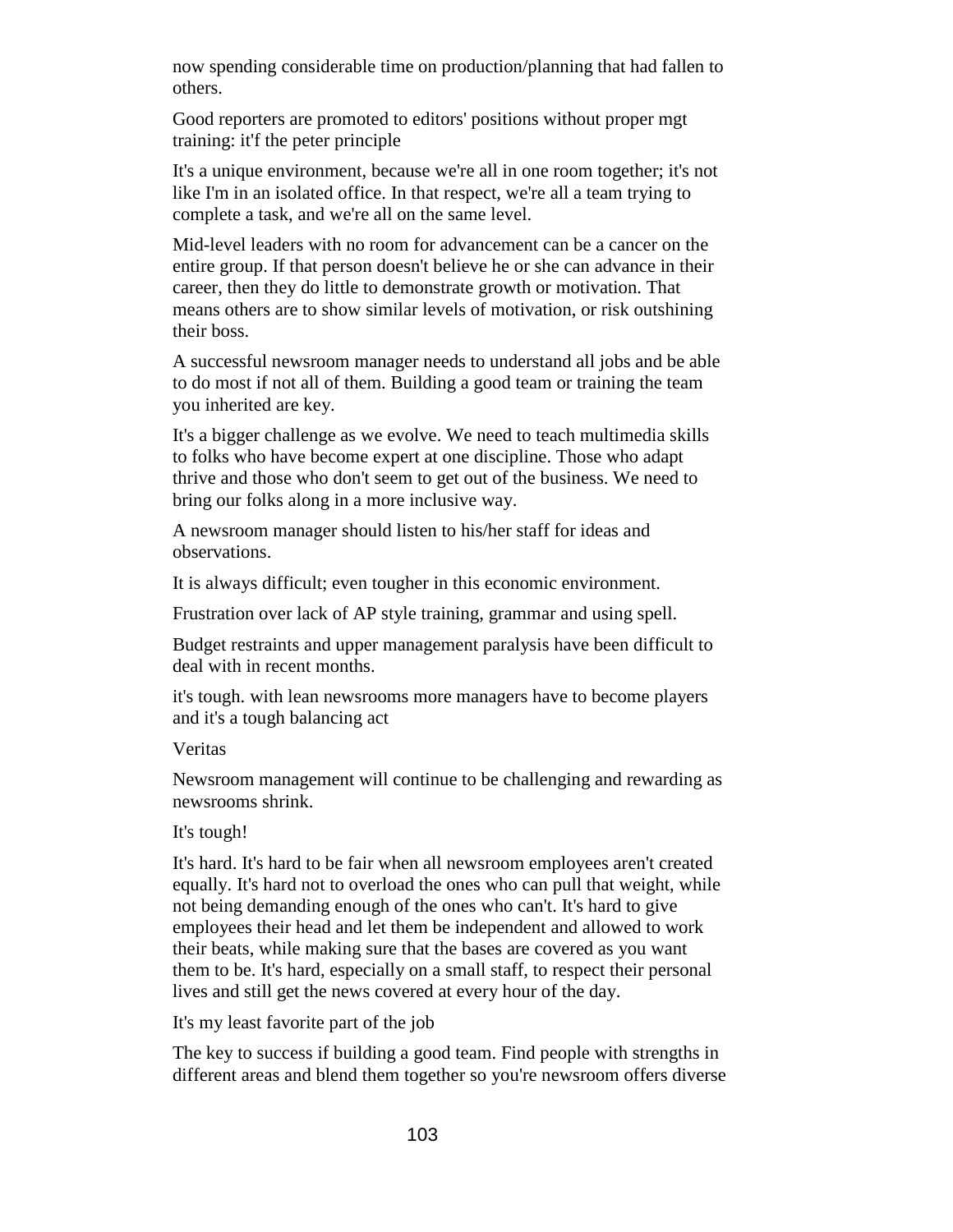styles and skills

I'd like to have a strong mentor to call and consult with and observe.

Communication.

Very different than other types of managers. That's why professional seminars tailored to the biz are so helpful.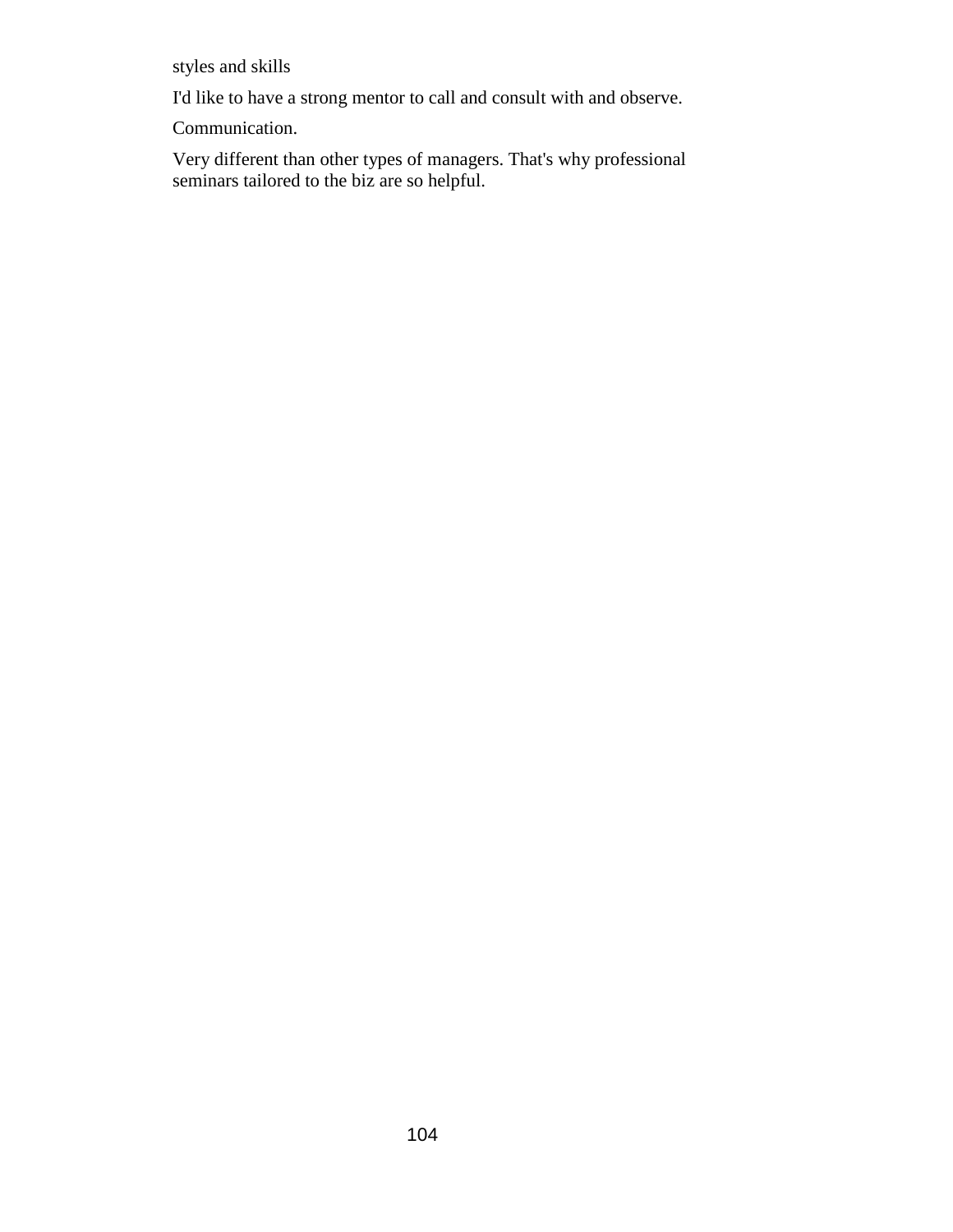### **APPENDIX XII**

*Sample of managing editor comments on skills to open-ended question regarding additional concerns about newspaper management. Except for spelling corrections, responses are as editors wrote them:*

• You're managing a group of artists, or artistic temperaments, who are paid and trained to question authority. Each one is different and you have to be ready to manage that way.

• Newspapers never emphasize the importance of this element.

• It is the single most neglected area in a journalist's education. This should be addressed.

• I think the failure of the industry to train people to be strong managers instead of just strong journalists has contributed greatly to the delays in adequately embracing the changes needed for the new business environment in newspapers. As the industry became "professionalized" in the 1970s, with college degrees a requirement, the recognition by publishers that top managers would need to be business innovators was sorely lacking.

• Newsroom leaders need to have an unwavering sense of ethics and fair and balanced reporting. They need to always have a clear understanding of mission, only a modest level of ego while at the same time the backbone to stand up for what is right, and, oh yes, by the way, they need to know how to manage people and budgets.

105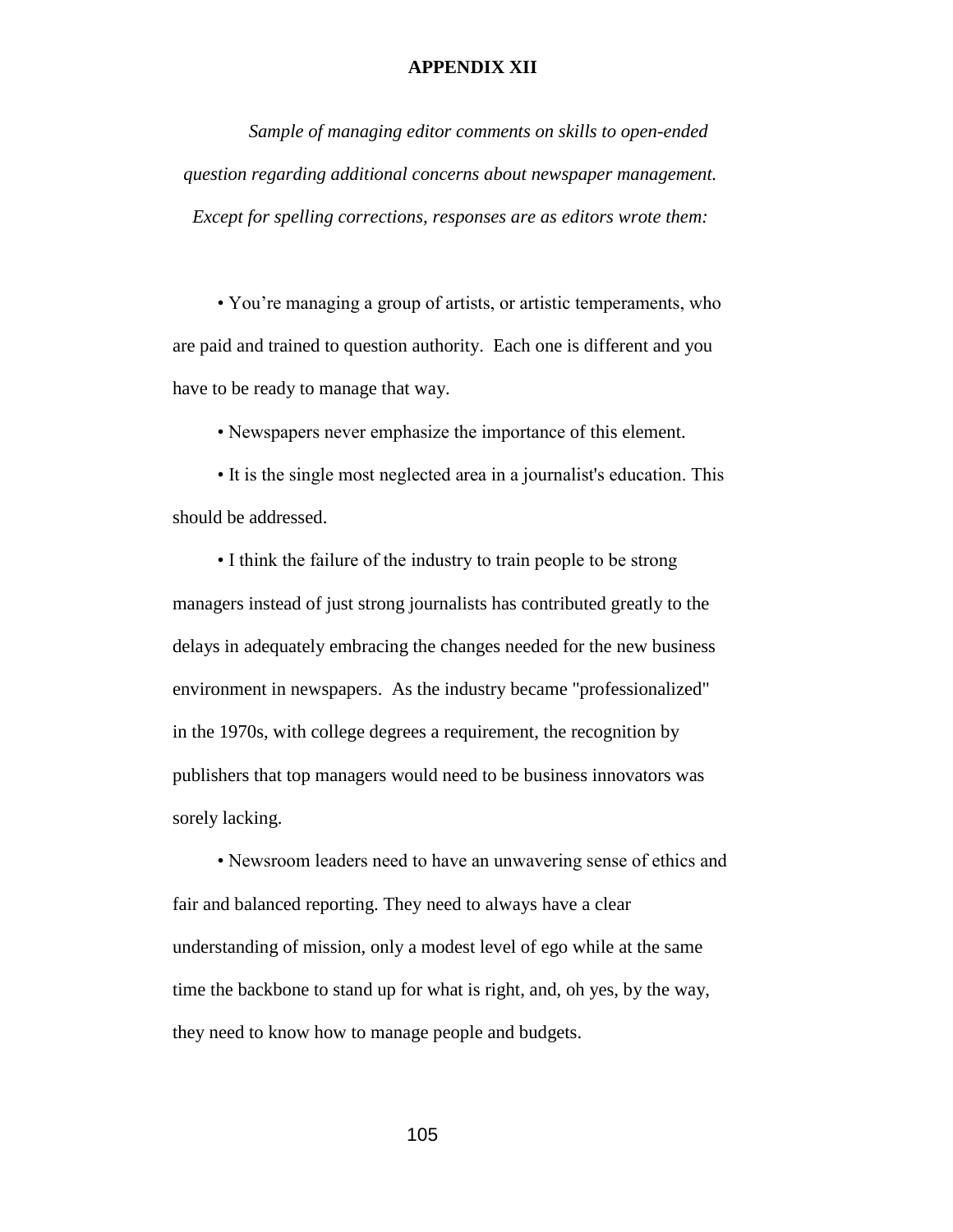• Newsrooms are poorly managed. The vast majority of managers are those that have been loyal to newspapers and rise to management positions because they have seniority. They are rarely promoted because they have strong management skills or training.

• Traditionally, newsrooms promoted people to editors if they were good reporters. There's more to that in management, and the business as a whole would be healthier if, starting in college, our industry demanded even the most basic training on the principles of management.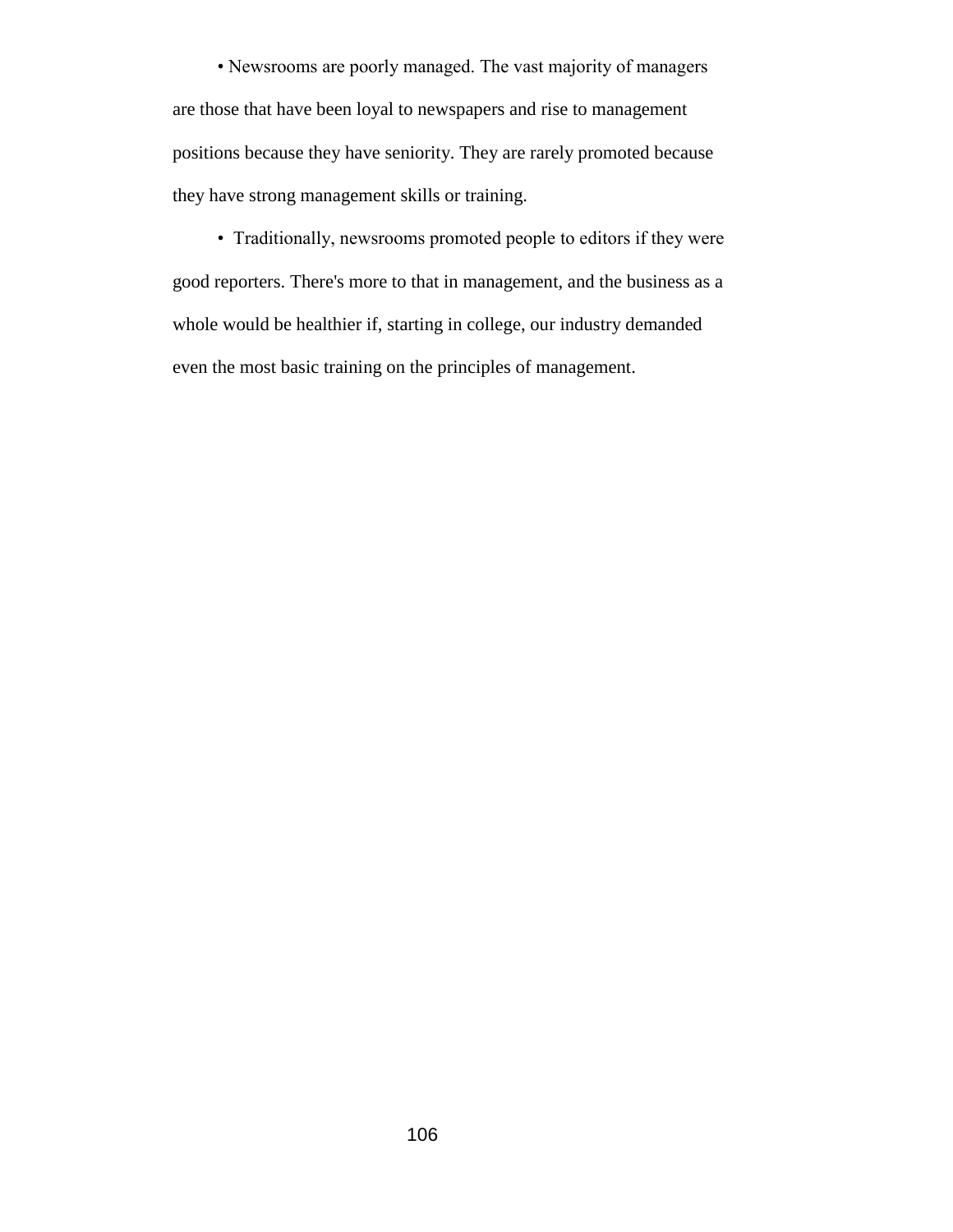#### **APPENDIX XIII**

## *Results of Human Resources survey*

• 60% of human resource directors reported their newspaper has a list of job requirements for entry-level management positions. Of that 60%, a college degree was the most common requirement at 69%; 62% require good performance at current position; 61% require previous management experience; 8% require formal management training; 13% have "other" requirements, such as character or specific vocational journalism skills.

• 59% reported their newspapers have a list of job requirements for managing editors. Of that 59%, previous newsroom experience was the most common requirement at 92%; 71% require a college degree; 69% require good performance at current position; 69% require previous management experience; 22% require formal management training; of the 7% require other, two reported experience equivalent to a college degree was allowed, one reported previous budgeting experience was required and one reported peer/vertical management skills were required.

• 61% reported that managing editors receive formal job performance evaluations. When asked what managing editors were evaluated on:

92% on news judgment 85% on coaching and development 85% on communication 82% on peer/vertical management 75% on journalistic skills 69% on employee motivation 51% on strategic planning 43% on conflict resolution 43% on budgeting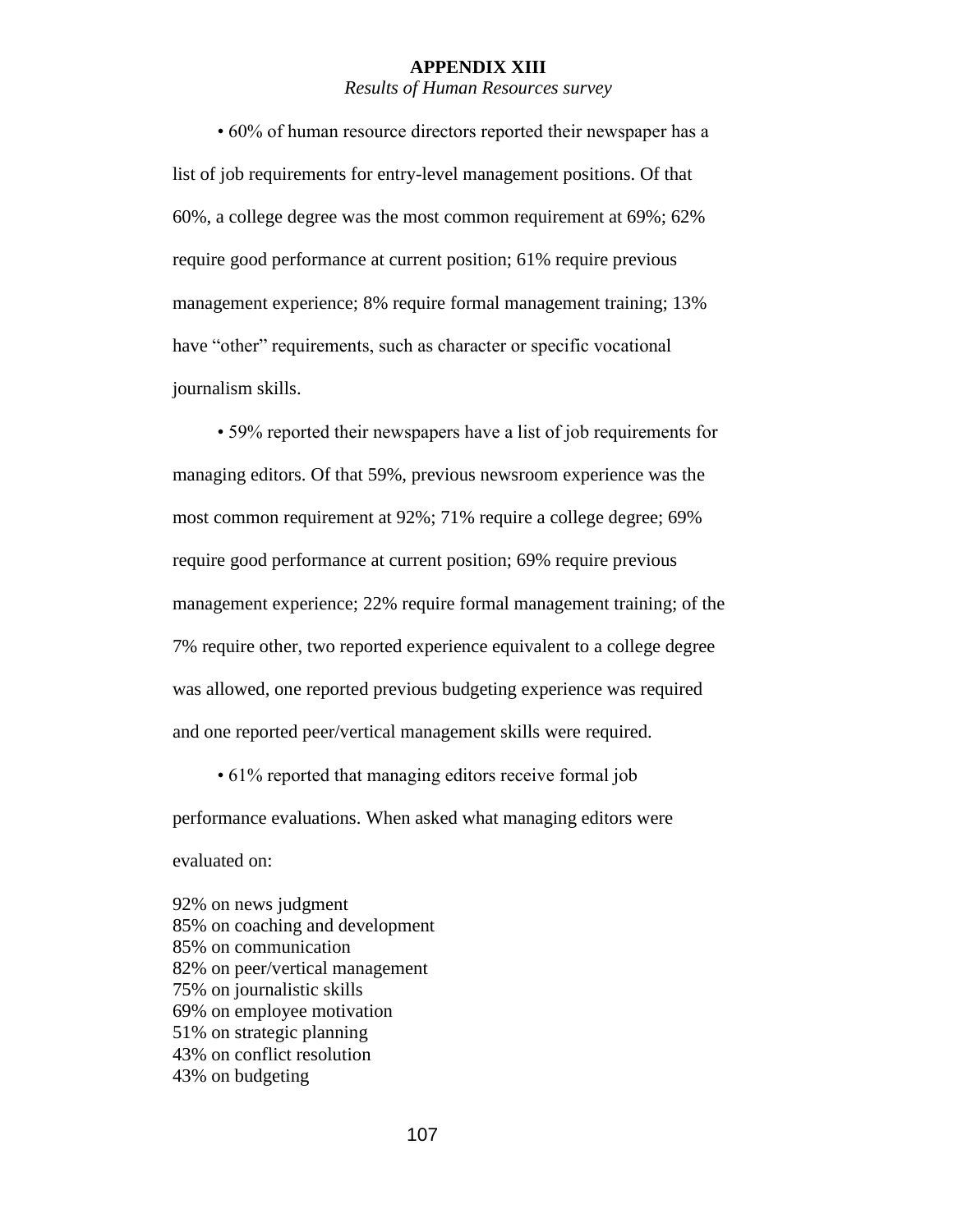| <b>TABLE 24</b> |      |      |      |      |      |      |     |      |     |     |         |
|-----------------|------|------|------|------|------|------|-----|------|-----|-----|---------|
| $Skill*$        |      | 2    | 3    | 3    | 5    | 6    | 7   | 8    | 9   | 10  | $11***$ |
| Circulation**   |      |      |      |      |      |      |     |      |     |     |         |
| under $25,000$  | 88%  | 77%  | 77%  | 65%  | 81%  | 58%  | 46% | 46%  | 38% | 27% | 4%      |
| 25,001-50,000   | 94%  | 89%  | 94%  | 72%  | 78%  | 78%  | 50% | 33%  | 33% | 22% | 6%      |
| 50,001-100,000  | 100% | 89%  | 100% | 100% | 67%  | 67%  | 67% | 44%  | 67% | 44% | 11%     |
| 100.001-300.000 | 75%  | 75%  | 75%  | 75%  | 75%  | 75%  | 50% | 25%  | 50% | 25% | 25%     |
| Various         | 50%  | 100% | 100% | 100% | 50%  | 100% | 50% | 50%  | 50% | 0%  | 0%      |
| Other           | 100% | 100% | 100% | 100% | 100% | 100% | 50% | 100% | 50% | 50% | 0%      |

The criteria in performance evaluations varied by circulation:

*\*Table headings: 1: News judgment; 2 coaching and development; 3 communication; 4 peer/vertical management; 5 journalistic skills; 6 employee motivation; 7 strategic planning; 8 conflict resolution; 9 budgeting; 10 hiring and firing; 11 other \*\*No responses in the 300,001+ circulation were received* \*\*\**7% on other skills (all of which were technical skills except for one response, which* 

*was community involvement*

• 50% of the respondents were from newspapers with less than

25,000 average weekday circulation; 24% were from 25,001 to 50,000;

9% were from 50,001 to 100,000; 5% were from 100,001 to 300,000 and

4% were from HR directors that oversee various newspapers. No HR

directors from newspapers larger than 300,000 responded.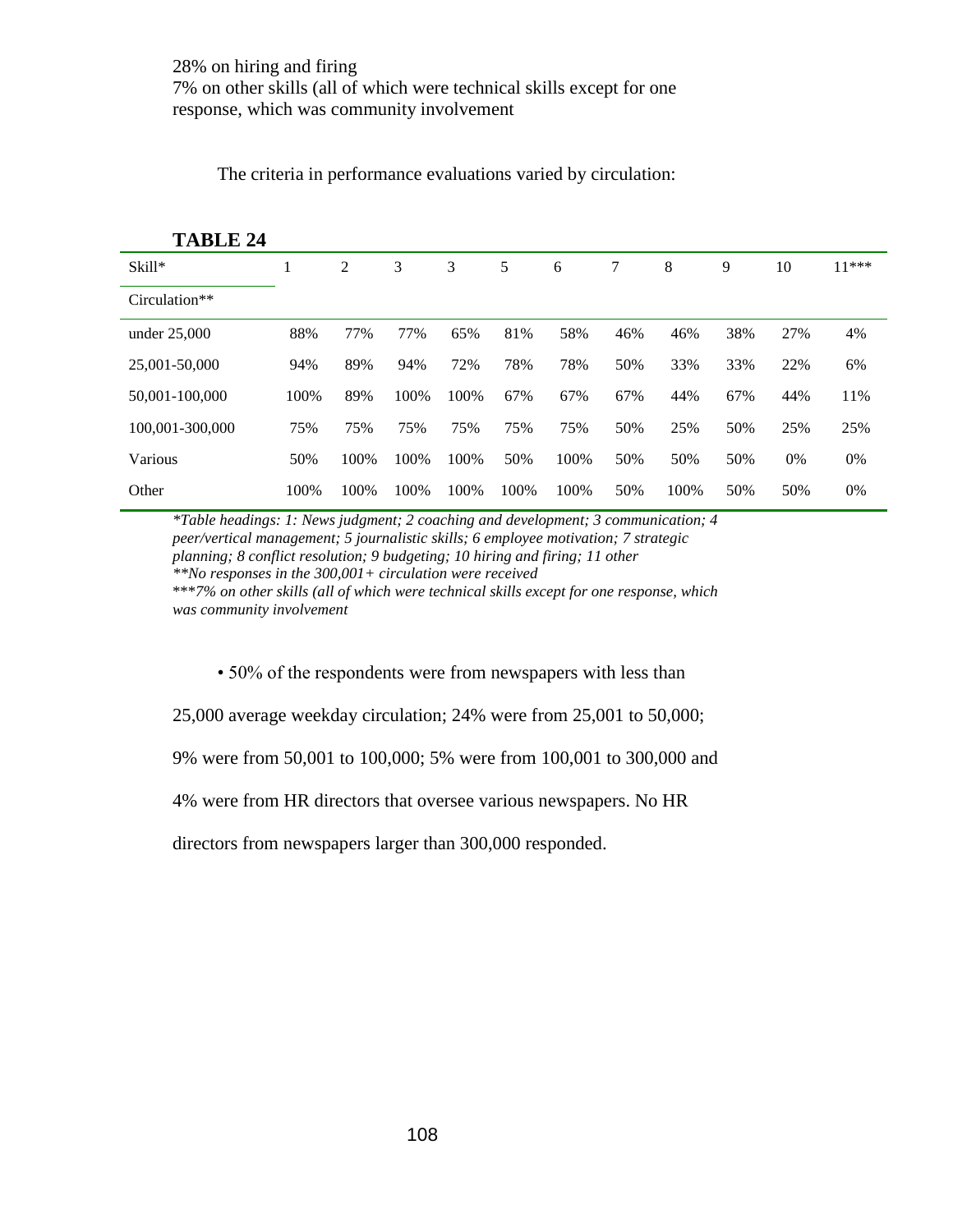• The percentage of management skills versus other skills on performance evaluations was fairly evenly divided: Of the skills managing editors are evaluated on, 31% report less than a third are on management skills, 33% report a third are, 36% report more than a third are. The amount varied by circulation:

| Eval. on mgt. skills. | Less than a | A third | More than a |
|-----------------------|-------------|---------|-------------|
| Circulation**         | third       |         | third       |
| under 25,000          | 35%         | 42%     | 23%         |
| 25,001-50,000         | 28%         | 22%     | 50%         |
| 50,001-100,000        | 33%         | 33%     | 33%         |
| 100,001-300,000       | 0%          | 0%      | 100%        |
| Various               | 50%         | 50%     | 0%          |
| Other                 | 50%         | 50%     | 0%          |

#### **TABLE 25**

*\*\*No responses in the 300,001+ circulation were received*

• Human resource directors were asked to share key criteria in

managing editor job descriptions in an open-ended question. The

responses were:

Manage daily pages being prepared and sent to press, editing, headlines, posting to website, opinion column 3 days min per week

Education: Required: Four-year degree or equivalent professional experience; Desired: Four-year degree in journalism.

Experience: Required: Five to seven years related experience and/or training, at least three years of supervisory experience or equivalent combination of education and experience; Desired: 3 years experience in an equivalent position at a daily paper.

Skills: Required: Excellent writing and editing skills, good communication skills, strong supervisory skills, strong planning and organizational skills layout and computer experience. Overall knowledge of production techniques and methods required in the production of the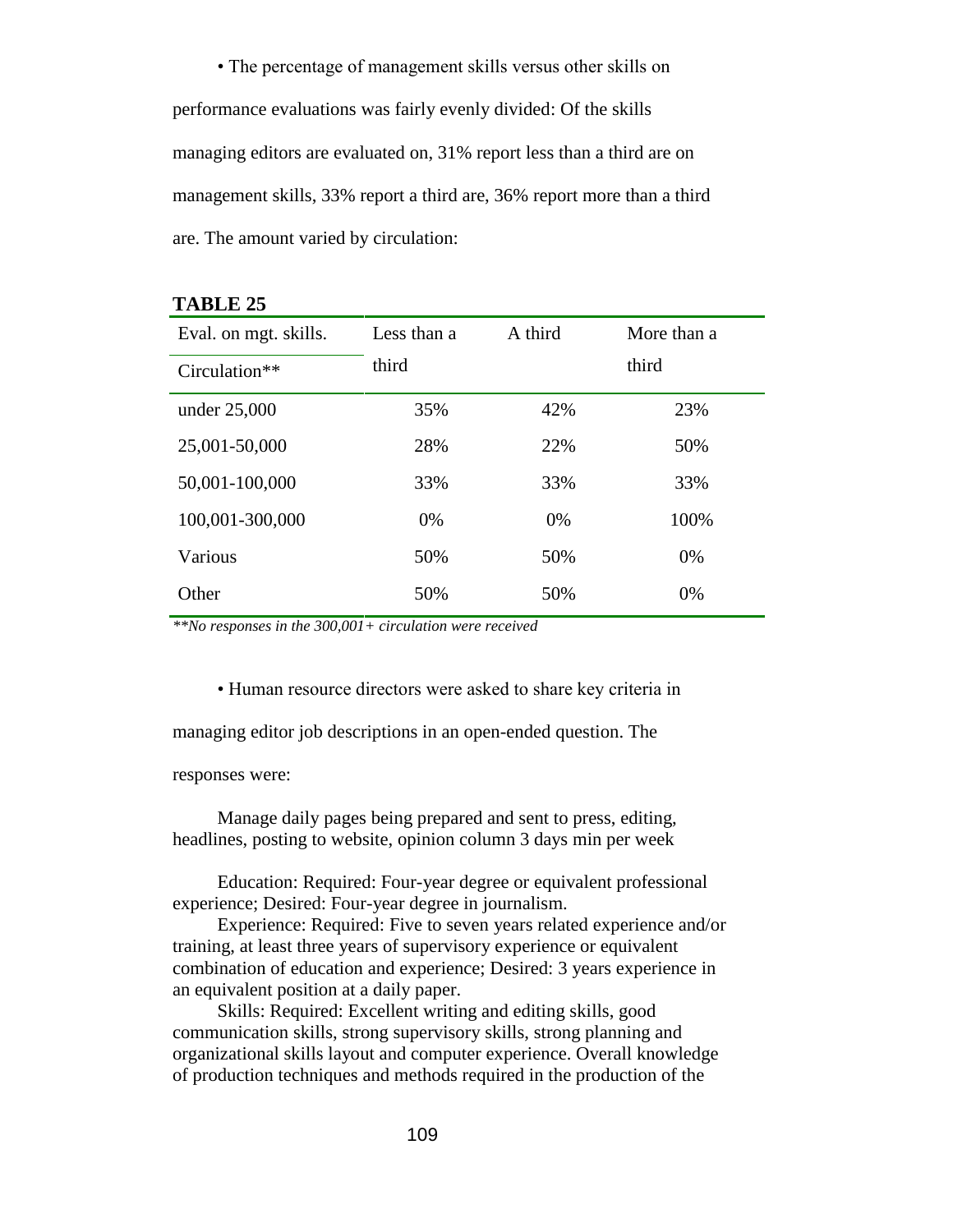daily paper.

Oversee day to day operation of newsroom; direct supervision of reporting staff and digital editor; leads breaking news and digital reporting planning and execution; leads efforts for watchdog and digital goals; serves on editorial board and writes editorials; backs up editor when editor is out of the office; works with editor on long-range planning.

Newspaper management experience, journalism degree or equiv, computer knowledge, ability to know news, good people skills

10 years experience in newspaper business; at least 5 in management. Journalism degree preferred. Proven leadership capabilities. Good quality writing skills and good local news judgment. General knowledge of all tasks performed in the newsroom, a grasp of local and world events.

Undergraduate degree in journalism, English or related study. Six to eight years of experience in reporting, writing, layout and editing. Two to four years experience as a supervising editor or as a manager. Excellent skills in planning, organizing and communicating (written and oral). High commitment to provide and uphold best news coverage and quality possible. Knowledge of community and coverage area. Creativeness, resourcefulness and objectiveness. Ability to work in a positive and a cooperative manner with staff, other departments, other subsidiaries, publications, news services (broadcast and internet) and the public.

News/Editorial: Coordinate and participate in writing, editing, and design functions of newspaper. In consultation with Executive Editor, assign stories for daily paper and special sections. Attend 10 a.m. and 3:30 p.m. budget meetings and weekend planning meetings. Budget: Oversee news operations/budget. Assist Executive Editor in creation of annual budget for newsroom areas. Create master list of capital expenditures for the coming year and work with Executive Editor and other editors to make purchases, if help is needed. Assist Executive Editor in creating FTE budget. Participate in Strategic Planning. Personnel: Hire for news areas and coordinate internship program. Act as liaison with area universities. Perform administrative functions for newsroom personnel (timekeeping, evaluations, etc.). Work with human resources department on personnel issues. Write memo each week to keep staff informed about news, deadlines, etc. Online/Convergence: Coordinate with CJ Online for newsroom-online content. Work with convergence partners on convergence projects, communicating on joint projects. Other: Coordinate editorial aspects of annual project (working with advertising and marketing staff). Track usage and revenue from Lexis and Data Times on selling electronic data from the news library. Liaison with company attorney addressing public access issues, subpoenas (if Executive Editor is unavailable). Represent newspaper in APMI organization. Attend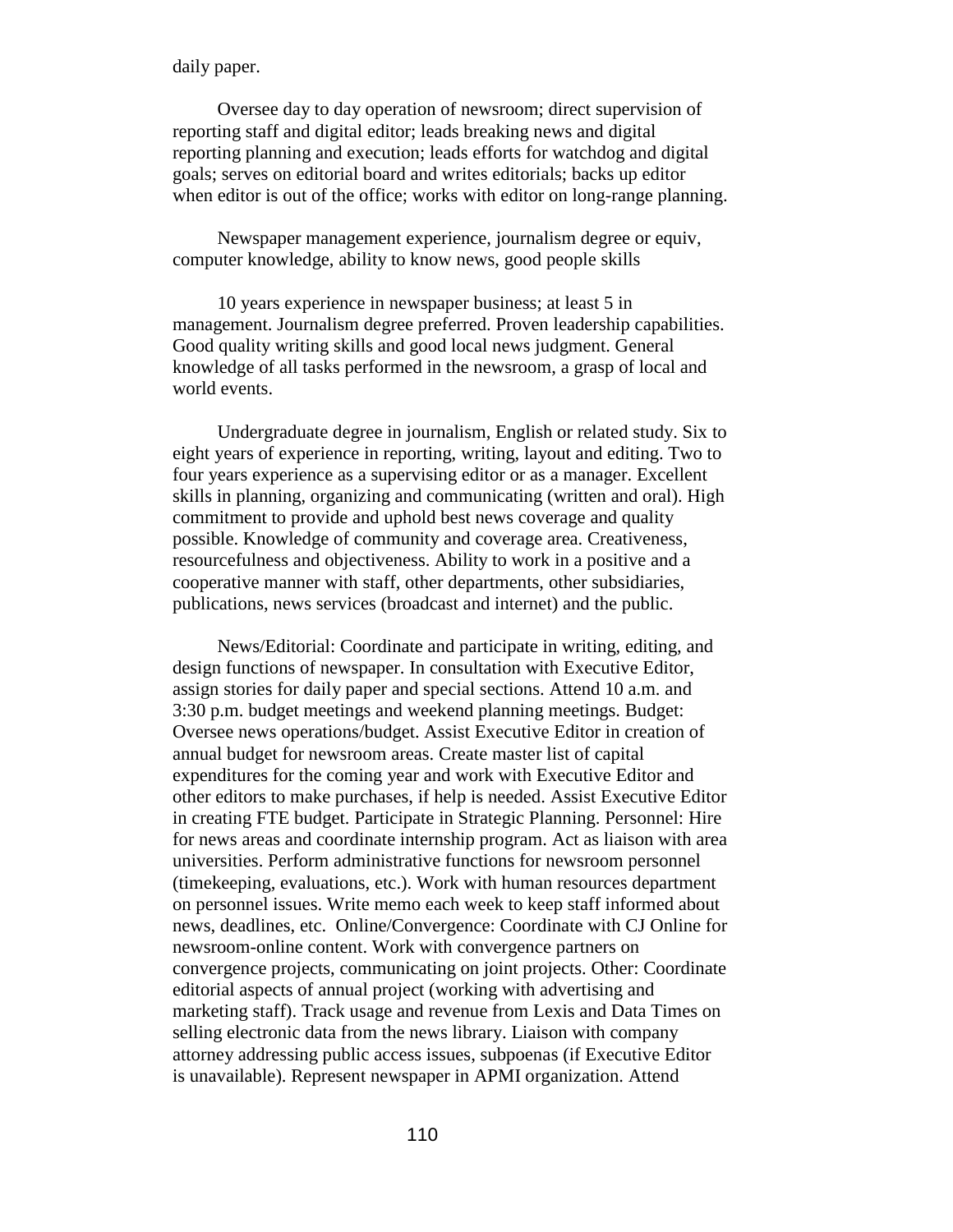Tuesday 8:30 a.m. department head meeting. Serve as ombudsman dealing with the public in resolving issues. Participate in content evaluation meetings.

Lead planning, evaluating and scheduling of Targeted Local Enterprise and breaking news and photos for online and print reports. Recruit, hire, train, supervise editors.

college degree, newspaper management experience, good job performance, attention to detail, people skills.

Coaching /communicating, Collaboration, Competitive Awareness, Customer-Focused, Decisiveness, Entrepreneurial, Leadership, Reader Awareness, Online news gathering, People Development, Productivity and Personal Accountability, Strategic, Technological Proficiency

Confers with manager and editorial staff to formulate policy, coordinate activities, establish production schedules, solve publication problems and discuss makeup plans. Recommends newsroom capital expenditures and monitors newsroom budget. Plan special news series and projects and collects and researches related material. Directs major spot news breaking stories. Writes or assigns staff members or freelance writers to write articles, reports, and or editorials. Reads and evaluates material submitted for publication consideration. Assigns staff member, or personally interviews individuals and attends gatherings, to obtain items for publication, verify facts, and clarify information. Organizes material, plans overall and individual page layouts, and selects type for all sections of the newspaper. Edits locally produced copy for style, grammar, spelling, factual errors, appropriate length and all news content. Marks dummy pages to indicate position and size of printed and graphic material. Reviews final proofs and approves or makes changes. Responsible for content, copy editing, headline writing and layout of features sections.

The managing editor supervises the day-to-day operations of the newsroom. Provides leadership and guidance for the newspaper's daily news content. Works with management staff to provide newsroom-wide leadership on hiring, discipline, promotion and termination of staff; content; ethics; and newsroom culture. Job Skills: Excellent news judgment with the ability to analyze sensitive stories and make judgments about content, libel, newsworthiness, fairness, and accuracy. Strong management skills, ability to lead, motivate, communicate expectations, recognize achievements, assist with performance improvement plans, address complaints, resolve problems, discipline staff, and oversee operating budgets. Excellent writing and editing skills. Effective verbal communication skills; listens well. CCI proficiency. Is able to handle multiple projects; prioritize and organize work to meet deadlines. Ability to work independently as well as a contributing member of the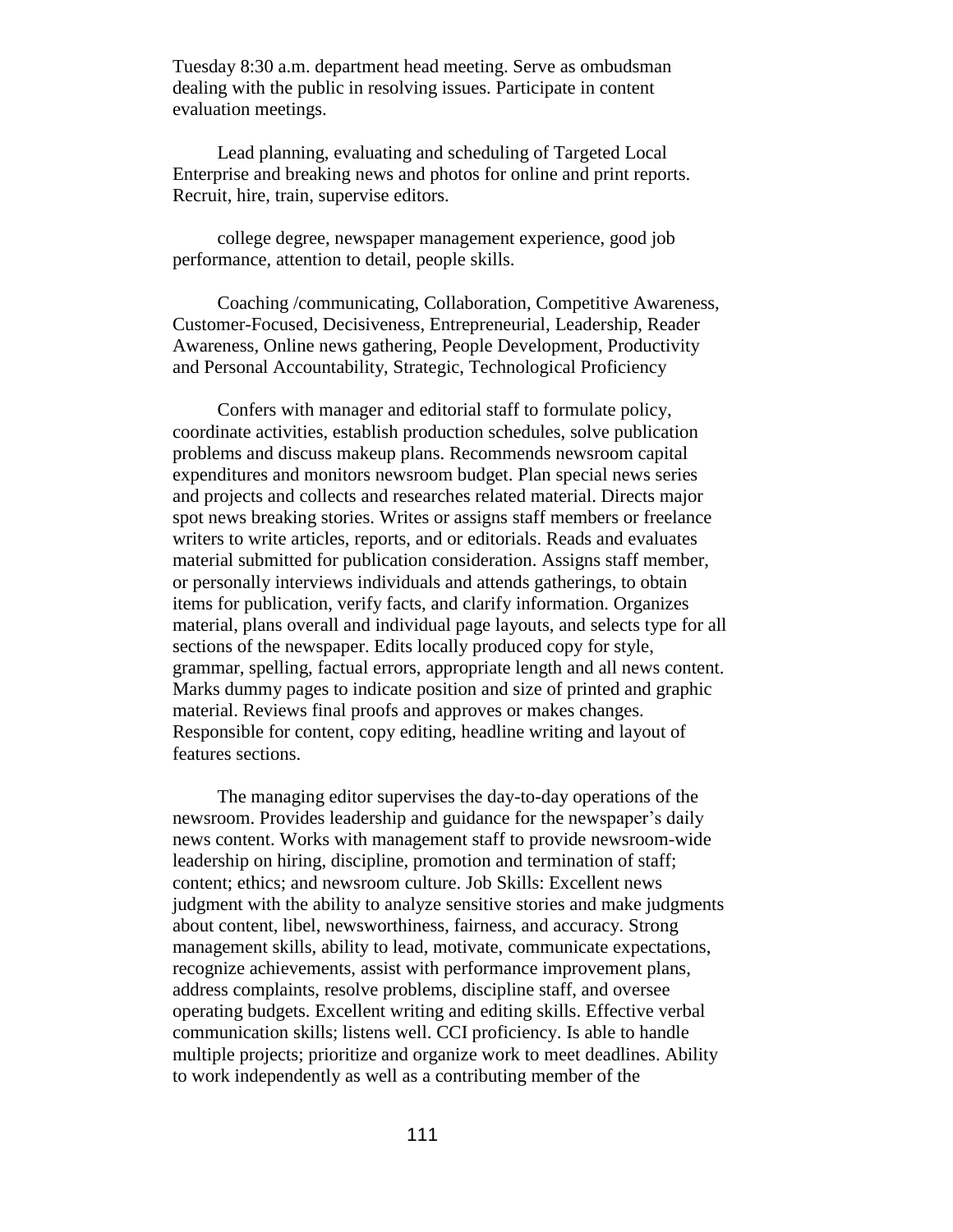management team. Ability to deal professionally with the public. Manage the weekly content of company website.

Manages execution. Maximizes resources. Demonstrated leadership and communication skills. Strategic planner.

Manage or supervise assigned personnel in the performance of their job duties, including, but not limited to, scheduling, identification of training needs, performance management and basic employee relation issues. Ensure the production and development of daily news products. Conduct daily news budget meetings where decisions are made on stories and photos for the day's editions. Utilize news judgment to recognize need for news stories and photos and see that they get done. Organize and disseminate list of weekly story assignments — scheduling. Assist with making assignments for special sections. Provide guidance and feedback to various editors. Conduct weekly meeting with reporters, providing feedback on past work and guidance for future work. Keep Executive Editor informed regarding coverage of major issues, staff issues and other items of importance. Seek Executive Editor's guidance and carry out EE's requests regarding various decisions. Help plan and implement in-depth community probing projects.

manages sub-departments within the news room. Oversees editing and appearance of the newspaper. Runs day-to-day budget planning meetings.

Knowledge: thorough knowledge of all aspects of news department operation and overall functions and operation of a newspaper, of reporting, editing and photography practices, techniques and procedures, of research sources, of readership being served, of human relations, of management techniques to plan, organize and direct department, of company personnel policies and practices. Skill: in communicating effectively, in short and long-term planning, in use of English, spelling, grammar and punctuation in writing and editing, in supervising, motivating and evaluating employee performance, in use of computers. Ability: to develop and achieve predetermined goals through delegation and communication, to plan, organize, direct and control areas of responsibility, to utilize time and establish priorities in order to effectively handle a large workload, to recruit and select new employees, to train and develop employees, through coaching and motivation, to optimum professional potential, to create a work environment which maximizes the ability of employees to achieve personal and company goals, to identify, analyze and solve problems, to make sound judgments, to establish and maintain constructive working relationships with other departments, to establish and maintain meaningful community and industry involvements which do not present a conflict of interest. Education and/or Work Experience Requirements: A bachelor's degree, or related course work in journalism sufficient to demonstrate proficiency in fulfilling job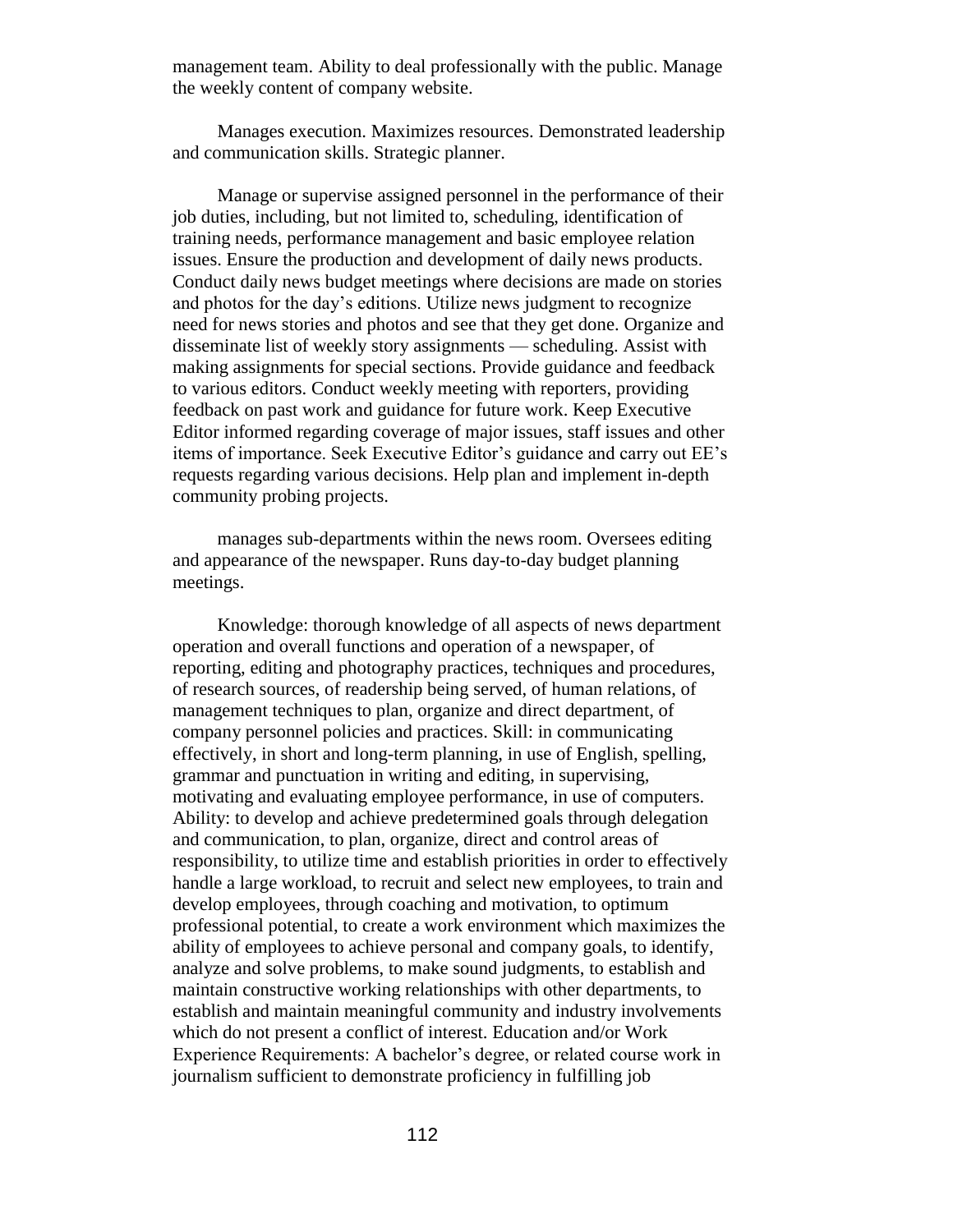requirements, and five years of daily newspaper experience including at least two years of supervisory or management experience. Prior experience working with MBO or similar goal-oriented program preferred.

Skills: High level of skills required in the following areas: story formation and word editing, problem solving, organization, handling of people. Also, knowledge of budgeting process and expense control. Thorough knowledge of all aspects of a newsroom operation. Sound judgment in sensitive areas of the daily newspaper operation, such as taste, fairness and libel. Computer skills (requires prolonged keyboarding, sitting and use of mouse). Valid driver's license, excellent driving record and reliable transportation required. Willingness to work long and irregular hours most desirable. Knowledge in layout skills or computer pagination desirable. Abilities: Ability to get along with people, work through others to accomplish goals. Ability to effect desired group performance. Ability to sit for prolonged periods of time. Ability to meet deadlines and handle multiple projects. Education: Bachelor's degree or beyond required. Experience: Minimum of 7 years in the newspaper business, including supervisory experience required. Equipment used: Personal computer, calculator, telephone, vehicle.

College degree, five-plus years at a daily and previous copy editing/page design experience

prior newsroom management

Plan news coverage. Direct news coverage. Deal with personnel problems. Community relations. Long-range planning. Correspondence. Deal with unexpected crises. Serve as Division director (and related duties). Monitor quality, fairness and accuracy of the work of reporters, artists photographers and editors.

news judgement, managerial experience in a newsroom

managing editor will lead a team to produce three print editions per week, constantly update the website, manage content for niche publications and help define the focus of our overall operations.

College, 5 years newsroom experience

Management, long-range planning, Implement and monitor content production, accuracy and employee compliance, public corporate advocate

Supervises staff in accordance with newspaper policy. Also, develop editorial and operating procedures, and negotiate decisions.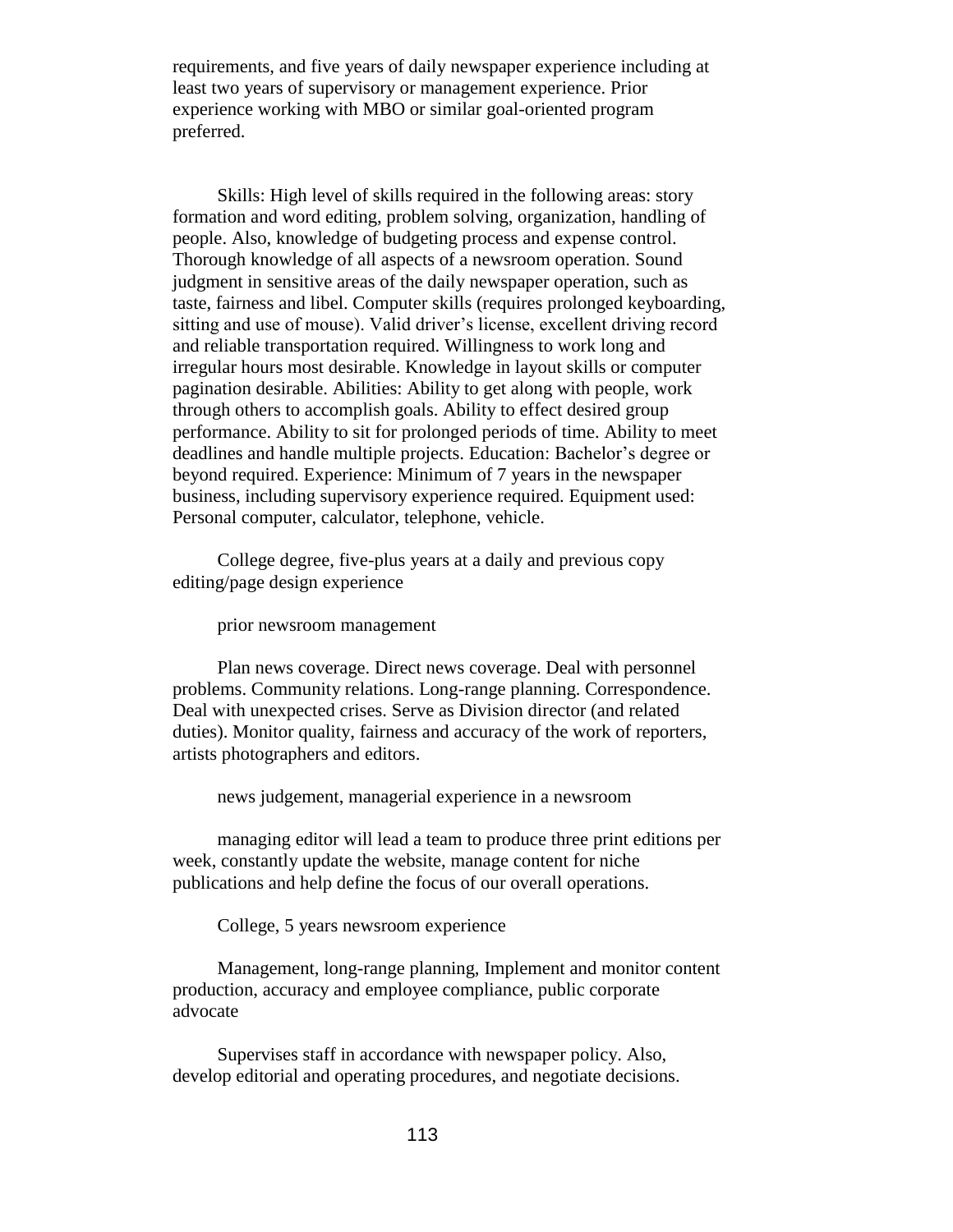Who they are responsible for and their responsibilities.

Bachelors degree in journalism, 5 years journalism experience, familiarity with requirements of photo journalism, strong communication skills, strong time management skills, proficient in using computers to write and the internet to research records and filing Freedom of Information Act letters.

BA in Journalism or related field or work experience; 3-5 years experience in a newspaper/publishing env.; Excellent written/oral communication skills; Experience with page layout software; Ability to plan and work to tight deadlines

Required minimum education, skills, knowledge and abilities: Bachelor's degree. Fifteen years of daily newspaper experience, with at least eight years as an editor. Outstanding communication skills, ability to work well in teams, demonstrated leadership skills, able to represent the institution in public. Ability to coach and collaborate. Ability to think strategically, set goals, conceive, evaluate and implement plans. Experience with budgets and budgeting.

Gather news, manage editorial emails, generate features ideas, work in press room, fulfill paper route.

college education, 10 years management experience

experience

ESSENTIAL DUTIES AND RESPONSIBILITIES include the following. Other duties may be assigned. With editor, sets and carries out journalistic vision for Bismarck Tribune and web site. With editor, supervises newsroom managers. Oversees daily news, features and photo reports for accuracy, completeness, quality, creativity, utility, depth, fairness and timeliness. Helps set editorial positions as a member of the editorial board. With editor, recruits and hires newsroom managers and oversees recruitment and hiring of other newsroom staff, with special attention to gender and cultural diversity. Handles broad production matters such as the book of the paper, space requests, daily page allocations, deadlines. Manages non-salary portions of newsroom budget. Oversees internship programs and training for newsroom staff. Maintains contact with community in various ways, such as responding to reader calls and letters, speaking to groups and organizing community events. Performs other duties as assigned. Regular attendance is an essential job function.

newsroom experience including work on the desk. Good people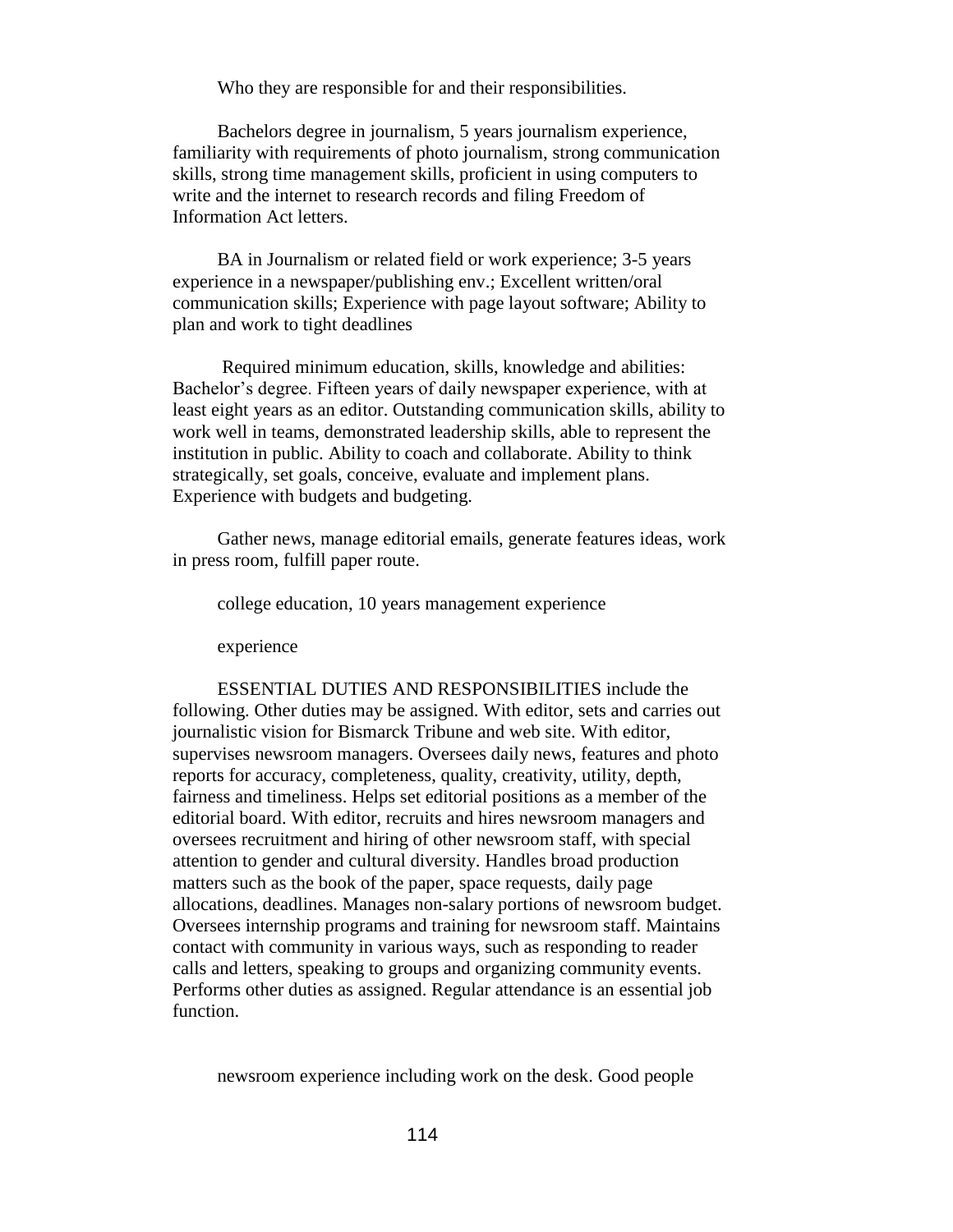skills, able to motivate. vision in understanding what is news for the community. demonstrated ethics

solid newpaper career, previous management position or leadership potential, strong news sense

The managing editor must have at least five years experience in publication editing, troubleshooting, and problem-solving skills to efficiently facilitate editorial workflow; proficiency in line editing and copy editing; the ability to function calmly in a deadline-oriented environment.

Be experienced in newspaper business; have excellent knowledge of the people and community; be able to communicate well with the community; have excellent news sense

Managing editors must have held a management position in the publishing field.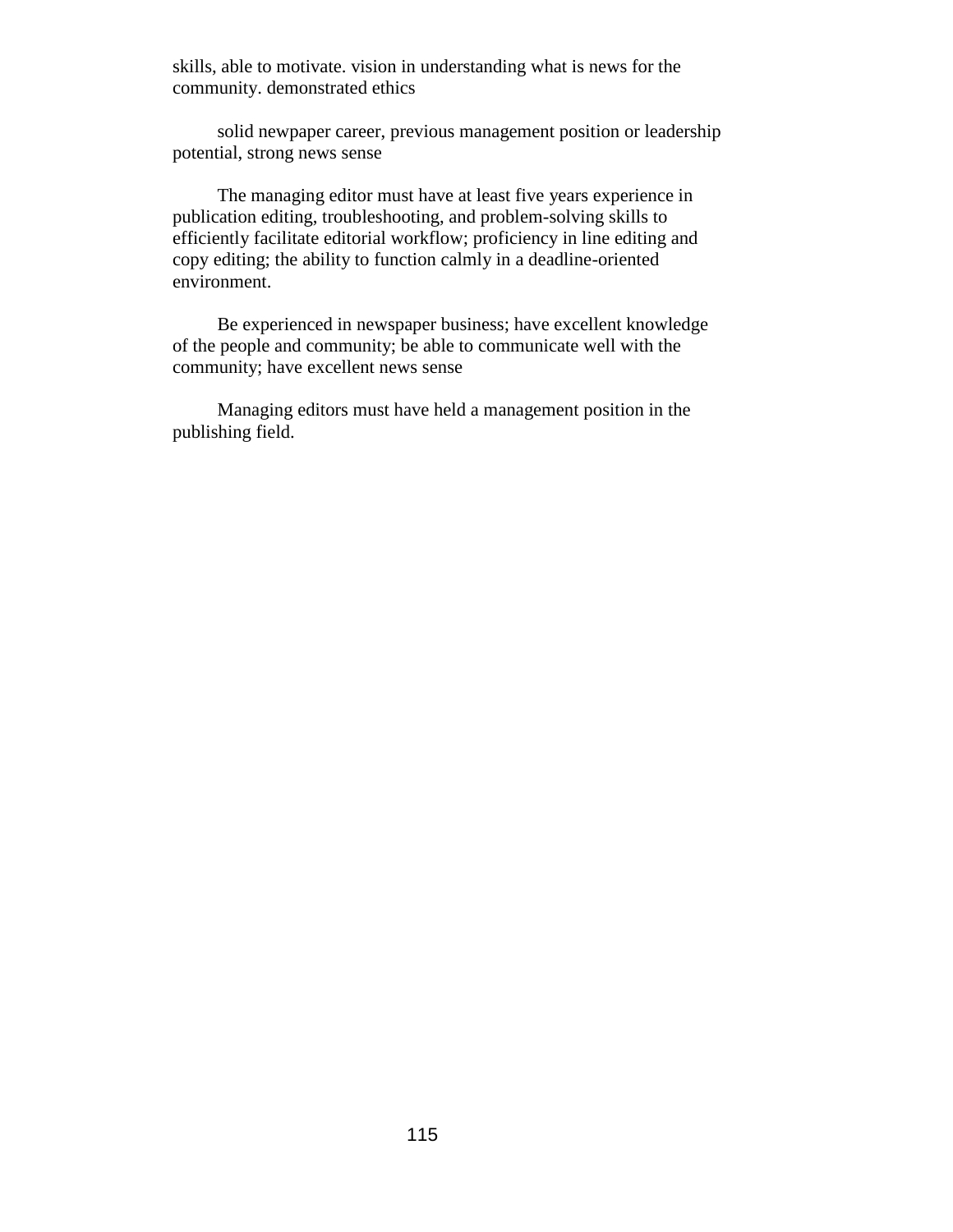# **APPENDIX XIV**

Dear Investigator:

Your human subject research project entitled Management training at newspapers was reviewed and APPROVED as "Exempt" on September 01, 2009 and will expire on September 01, 2010. Research activities approved at this level are eligible for exemption from some federal IRB requirements. Although you will not be required to submit the annual Continuing Review Report, your approval will be contingent upon your agreement to annually submit the "Annual Exempt Research Certification" form to maintain current IRB approval. You must submit the "Annual Exempt Research Certification" form by July 18, 2010 to provide enough time for review and avoid delays in the IRB process. Failure to timely submit the certification form by the deadline will result in automatic expiration of IRB approval. (See form: [http://irb.missouri.edu/eirb/\)](https://pod51000.outlook.com/owa/redir.aspx?C=b41eda51c3944f8fb766344931e01c30&URL=http%3a%2f%2fresearch.missouri.edu%2fcirb%2f)

If you wish to revise your activities, you do not need to submit an Amendment Application. You must contact the Campus IRB office for a determination of whether the proposed changes will continue to qualify for exempt status. You will be expected to provide a brief written description of the proposed revisions and how it will impact the risks to subject participants. The Campus IRB will provide a written determination of whether the proposed revisions change from exemption to expedite or full board review status. If the activities no longer qualify for exemption, as a result of the proposed revisions, an expedited or full board IRB application must be submitted to the Campus IRB. The investigator may not proceed with the proposed revisions until IRB approval is granted.

Please be aware that all human subject research activities must receive prior approval by the IRB prior to initiation, regardless of the review level status. If you have any questions regarding the IRB process, do not hesitate to contact the Campus IRB office at (573) 882-9585.

Campus Institutional Review Board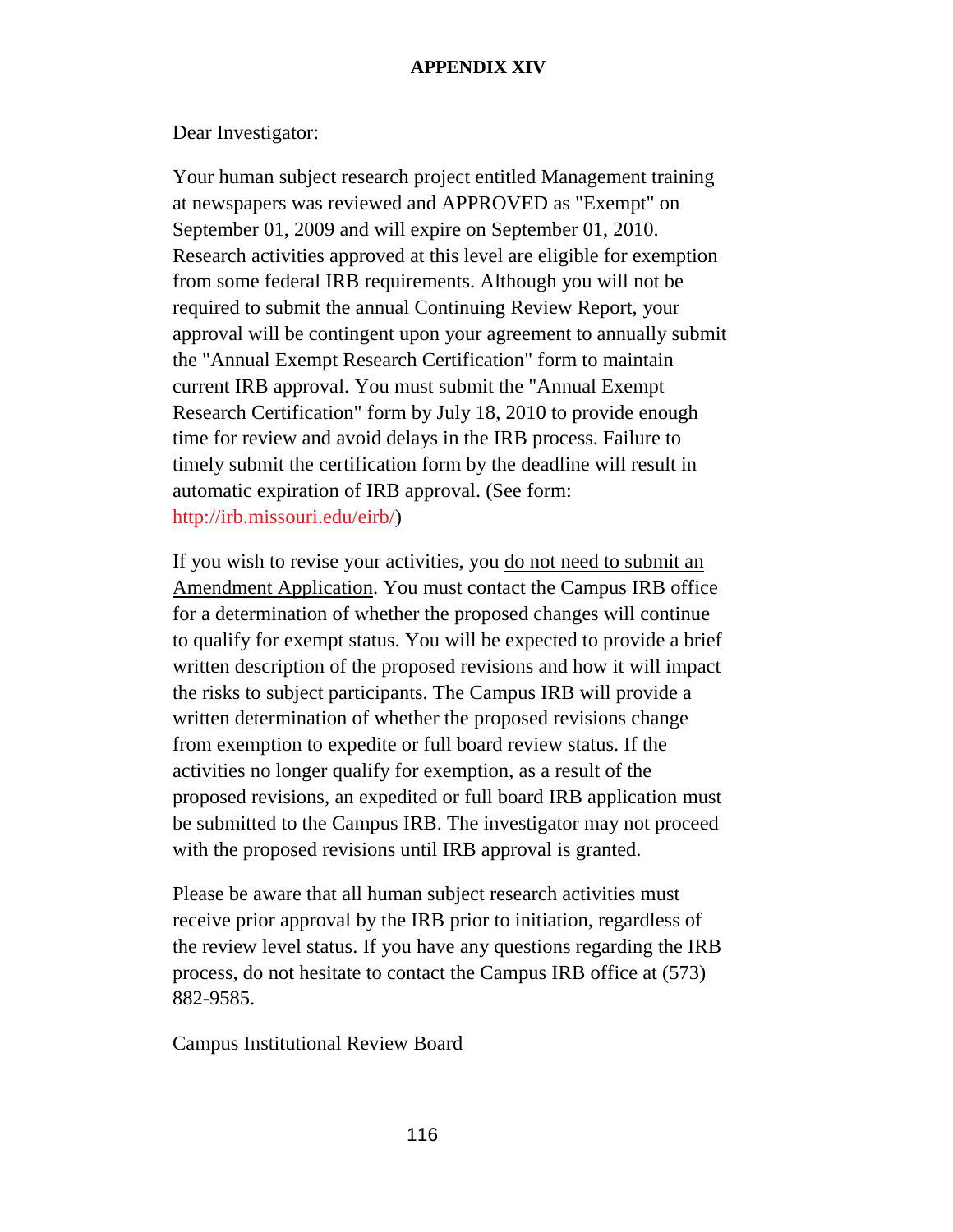#### **REFERENCES**

- Amabile, T. (1983). *The social psychology of creativity.* New York: Springer-Verlag.
- Bagdikian, B. H. (1973). Shaping media content: Professional personnel and organizational structure. *Public Opinion Quarterly, 37*(4), 569-579.
- Becker, L. B., Fruit, J. W., & Caudill, S. L. (1987). *The training and hiring of journalists*. Norwood, N.J.: Ablex Publishing Co.
- Becker, L. B., Vlad, T., Pelton, R., & Papper, R. A. (2005, August). *2005 survey of Editors and news directors*. Retrieved September 5, 2009, from University of Georgia Web site: http://www.grady.uga.edu/annualsurveys/Editors\_News\_Directors\_Surve y/Editorreport2005\_merged\_v5.pdf
- Bennett, D. (1985). Editors as managers: Their perceived need for specialized training. *Newspaper Research Journal, 6*(4)*,* 24-36.
- Birge, E. (2006). The great divide. *Quill, 94*(6), 20-24.
- Bogner , W. C., & Bansal, P. (2007, January). *Journal of Management Studies*. doi:10.1111/j.1467-6486.2007.00667.x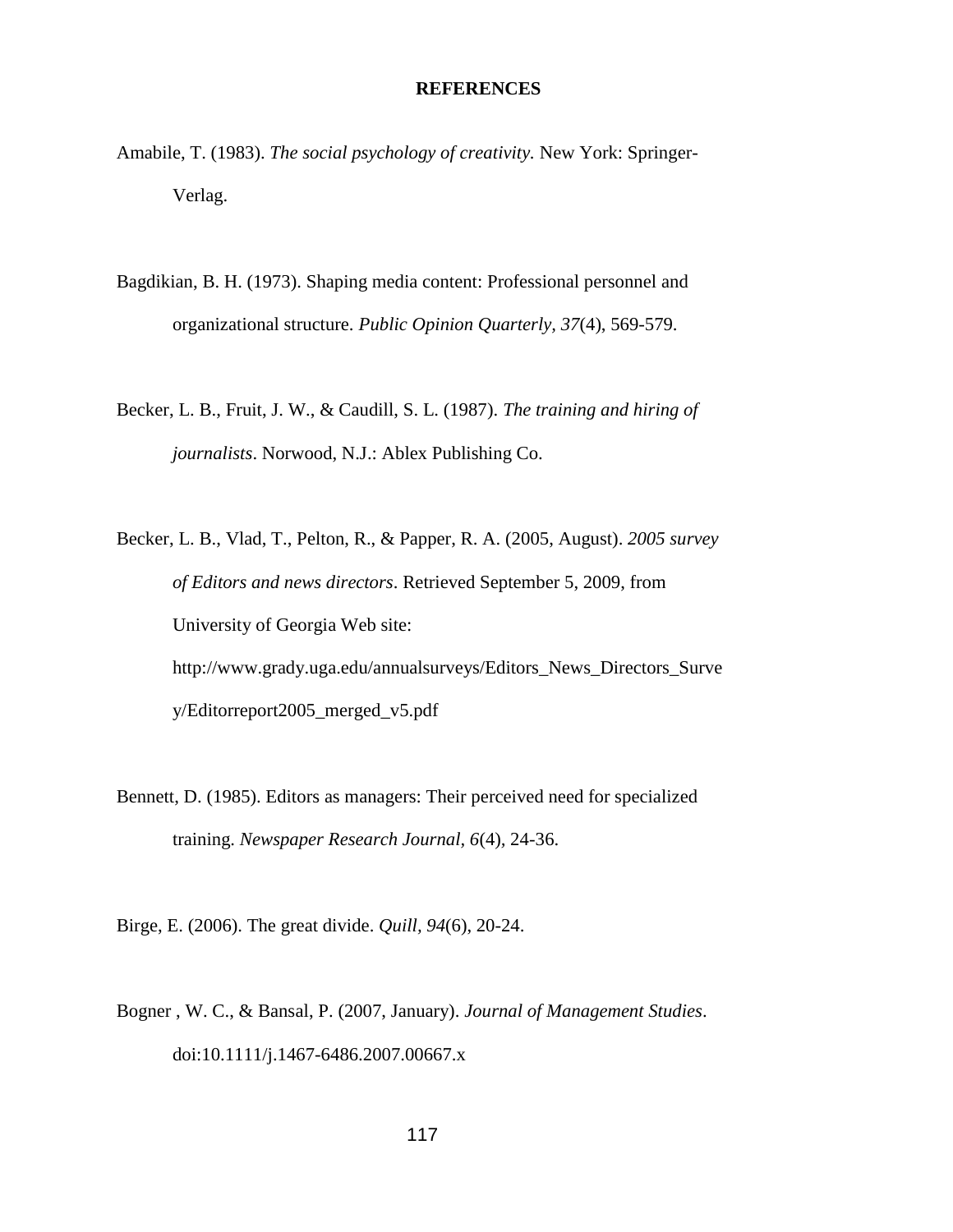- Branson, C. (1996). Fighting to remain the "bright soul of a city". *American Editor, 779,* 18-20.
- Bressers, B. (2002). The move to management. *Quill, 90*(2), 10-15.
- Cook, B. B., Banks, S. R., & Thompson, B. (1995). *Copy desk leader behaviors/copy editor job stress*. Paper presented at the meeting of the AEJMC Conference. Mount Pleasant, Mich.
- Cook, B. B., Banks, S. R., & Turner, R. J. (1993). The effects of work environment on burnout in the newsroom. *Newspaper Research Journal, 14*(3,4), 130-131.
- Demers, D., & Merskin , D. (2000). Corporate news structures and managerial revolution. *Journal of Media Economics, 13*(2), 103-121.
- Dennis, Everette E. (1988). Whatever happened to Marse Robert's dream? *Gannett Center Journal, 2*(2), 1-22.
- Dulye, L. (2004). De-functionalizing communication. *Strategic Communication Management, 8*(1), 608.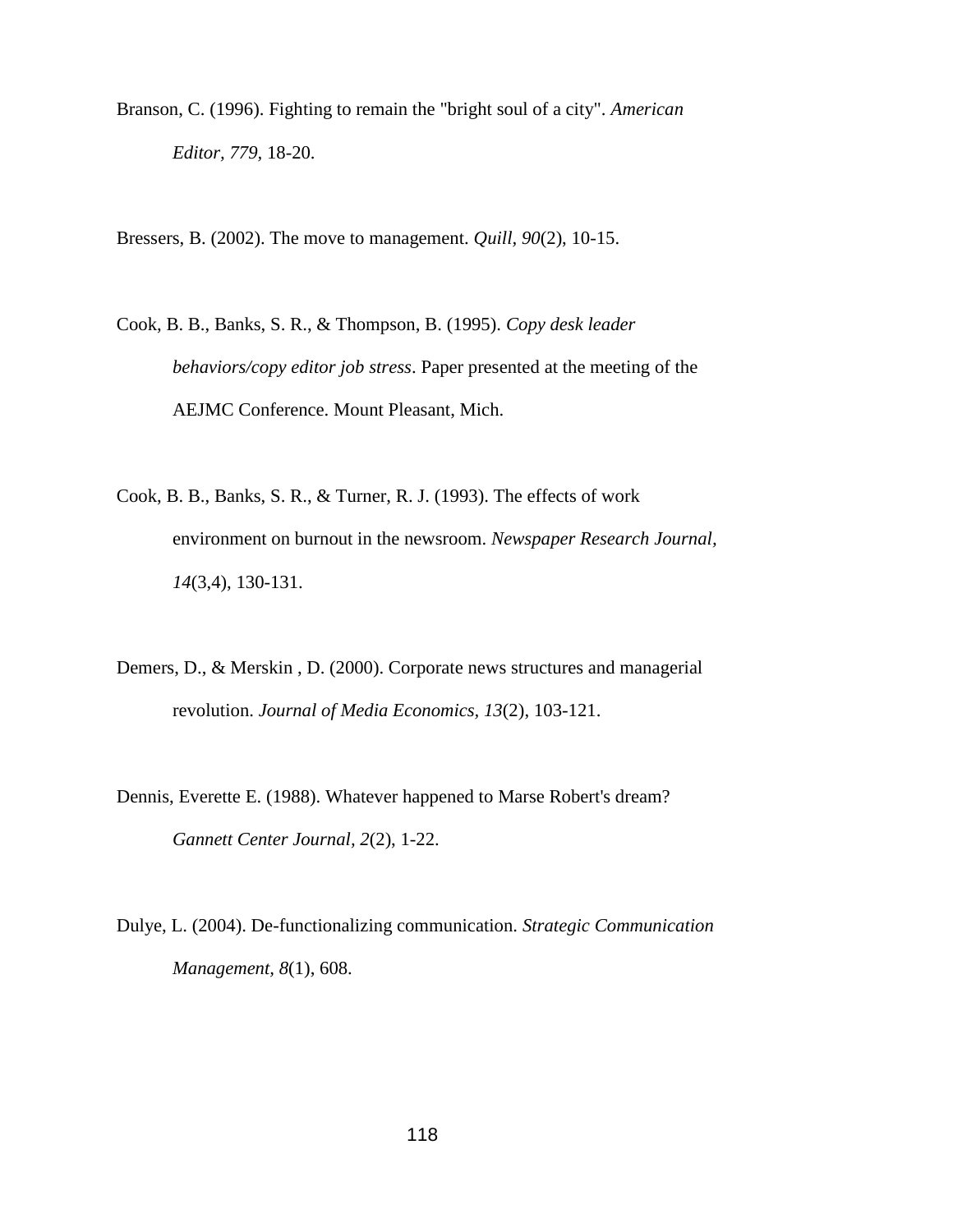- Eberhard, W.B. (1977). Journalism administrators favor courses in publication management. *Journalism Educator, 32*(1), 6.
- Gade , P. J. (2004). Newspapers and organizational development: Management and journalist perceptions of newsroom cultural change. *Journalism & Communication Monographs, 6*(1), 3-55.
- Gentry, J. K., & Zang, B. (1989). Characteristics of graphics managers at metropolitan dailies. *Newspaper Research Journal, 10,* 85-95.
- Giles, R. H. (1980). *The APME redbook*. New York: The Associated Press.
- Guthrie, J. P., & Schwoerer, C. E. (1994). Individual and contextual influences on self-assessed training needs. *Journal of Organizational Behavior, 15*(5), 405-422.
- Hand, H. H., & Slocum, Jr., J. W. (1970). Human relations training for middle management: A field experiment. *The Academy of Management Journal, 13*(4), 403-410.
- Hart, J. (1990). The classroom & the newsroom. *Newspaper Research Journal, 11*(4), 38-50.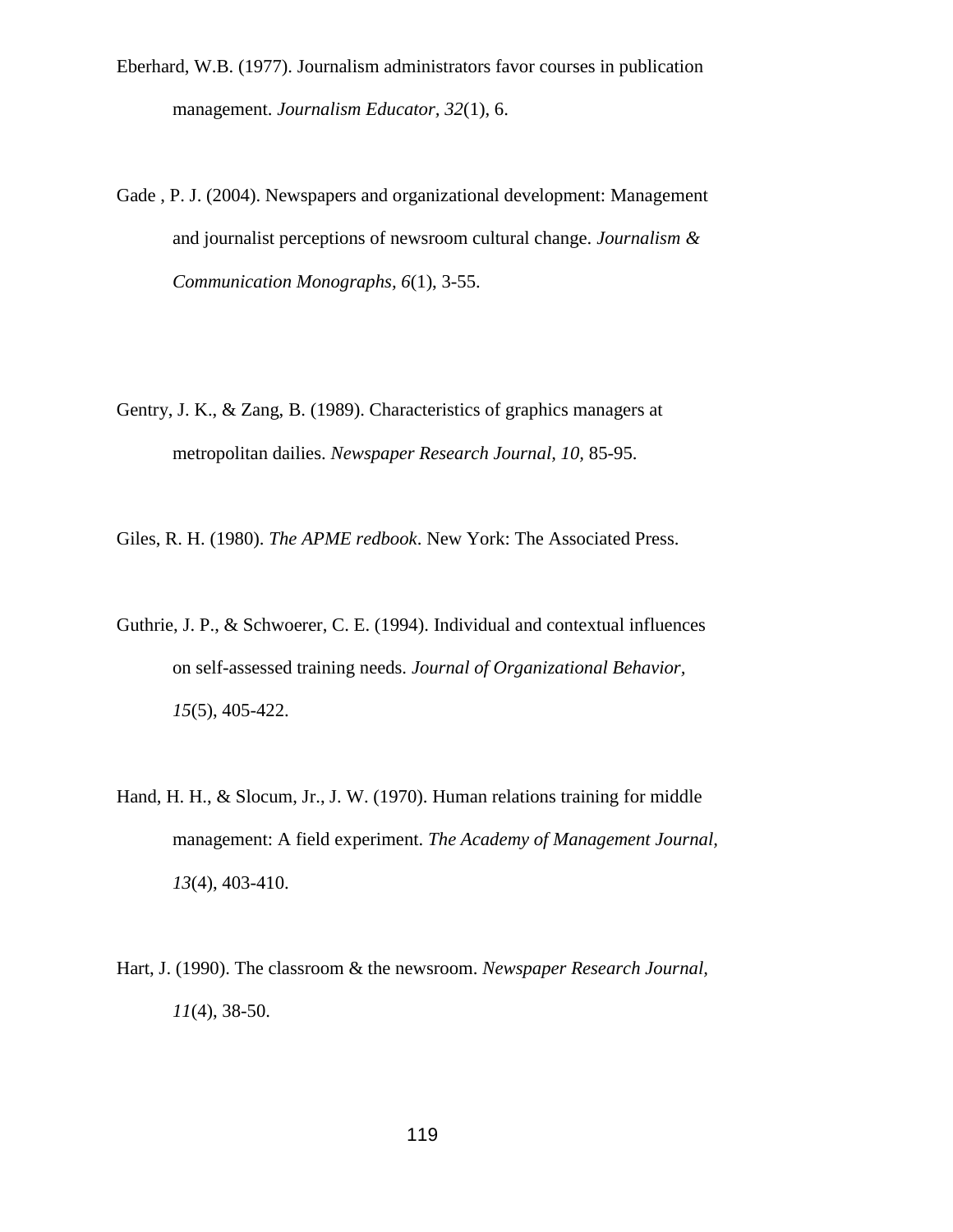Hellenbeck, A. (17). Medill committee to explore suggestions for new name. *The Daily Northwestern (2007.* Retrieved from

http://www.dailynorthwestern.com/

- Hickey, N. (2001). Morale matters: Low-and getting lower. *Columbia Journalism Review, 40*(3), 37-40.
- House, R. J., & Tosi, H. (1963). An experimental evaluation of a management training program. *The Academy of Management Journal, 6*(4), 303-315.

Hu, W. (1999). The training track. *American Journalism Review, 21*(8), 56-66.

Huang, J. S., & Sylvie, G. (2006). Decision-making by newspaper editors: Understanding values and change. *Conference Papers -- International Communication Association 2006*. Retrieved from Journalism & Mass Communication Complete.

- Johnson, D. (2007, September). Campus revolutionary. *Chicago Magazine*. Retrieved October 23, 2007, from http://www.chicagomag.com/Chicago-Magazine/September-2007/Campus-Revolutionary/
- John S. and James L. Knight Foundation (2002). *Newsroom training: Where's the investment*. Retrieved November 25, 2007, from http://www.knightfdn.org/publications/journalismtraining/Newsroom\_Tra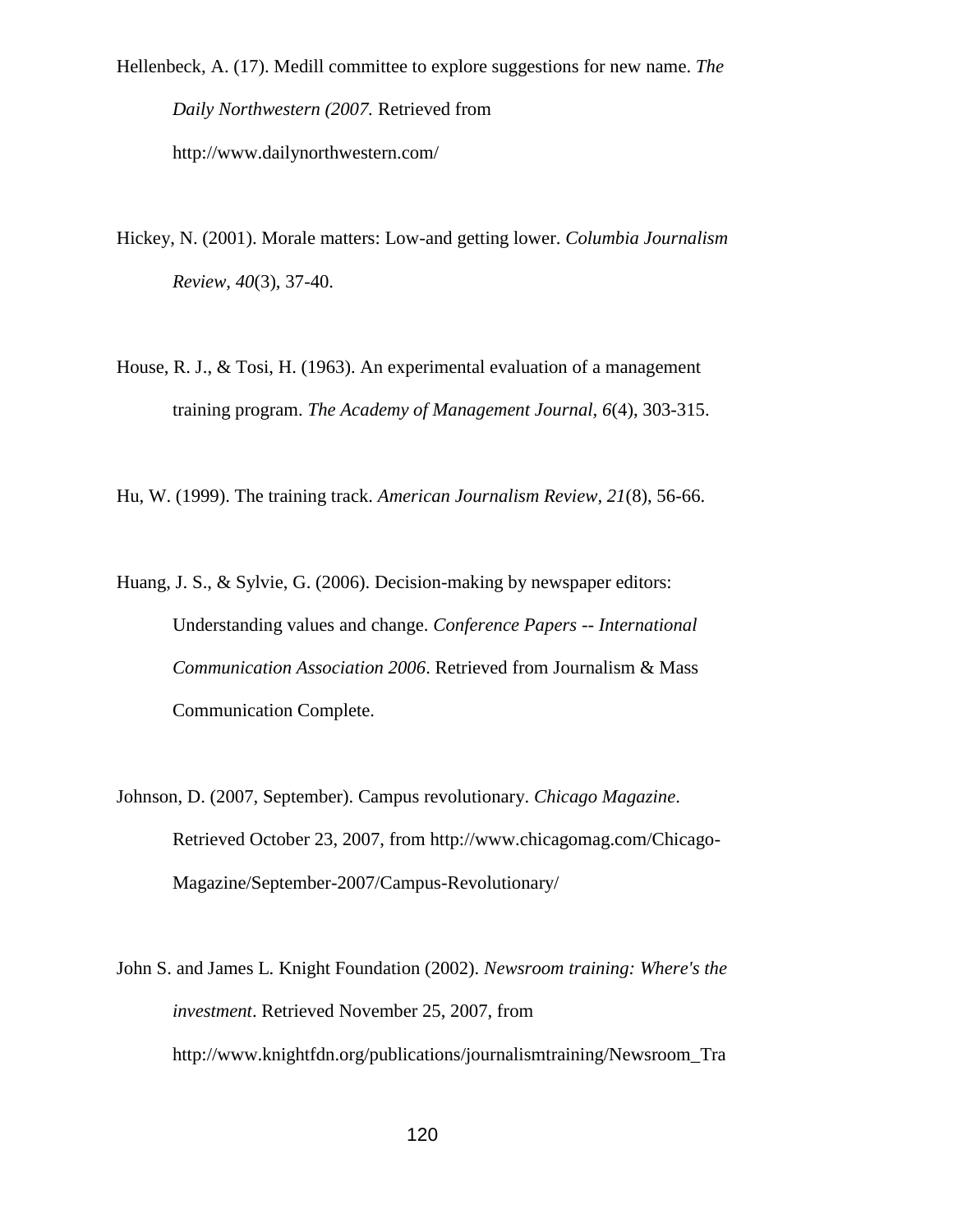Katzenbach, J. R., Beckett, F., Dichter, S., Feigen, M., Gagnon, C., Hope, Q., et al. (1995). *Real change leaders: How you can create growth and high performance at your company.* New York: Random House.

Loeb, M. (1994, November 19). Where leaders come from. *Fortune, 130,* 241.

- Lowrey, W., & Becker, L. B. (2001). The impact of technological skill on jobfinding success in the mass communication labor market. *Journalism & Mass Communication Quarterly, 78*(4), 754-770.
- Lynch, L. M., & Black, S. E. (1998). Beyond the incidence of employer-provided training. *Industrial and Labor Relations Review, 52*(1), 64-81.
- Manes, N. G. (August 24, 2001). *Using the Myers-Briggs type indicator*. Paper presented at the meeting of the American Press Institute Critical Management Skills. Reston, Virginia.
- Mathieu, J. E., Tannenbaum, S. I., & Salas, E. (1992). Influences of individual and situational characteristics on measures of training effectiveness. *Academy of Management Journal, 35*(4), 828-847.

McLellan, M. (2006). Training frontline editors: Once overlooked, now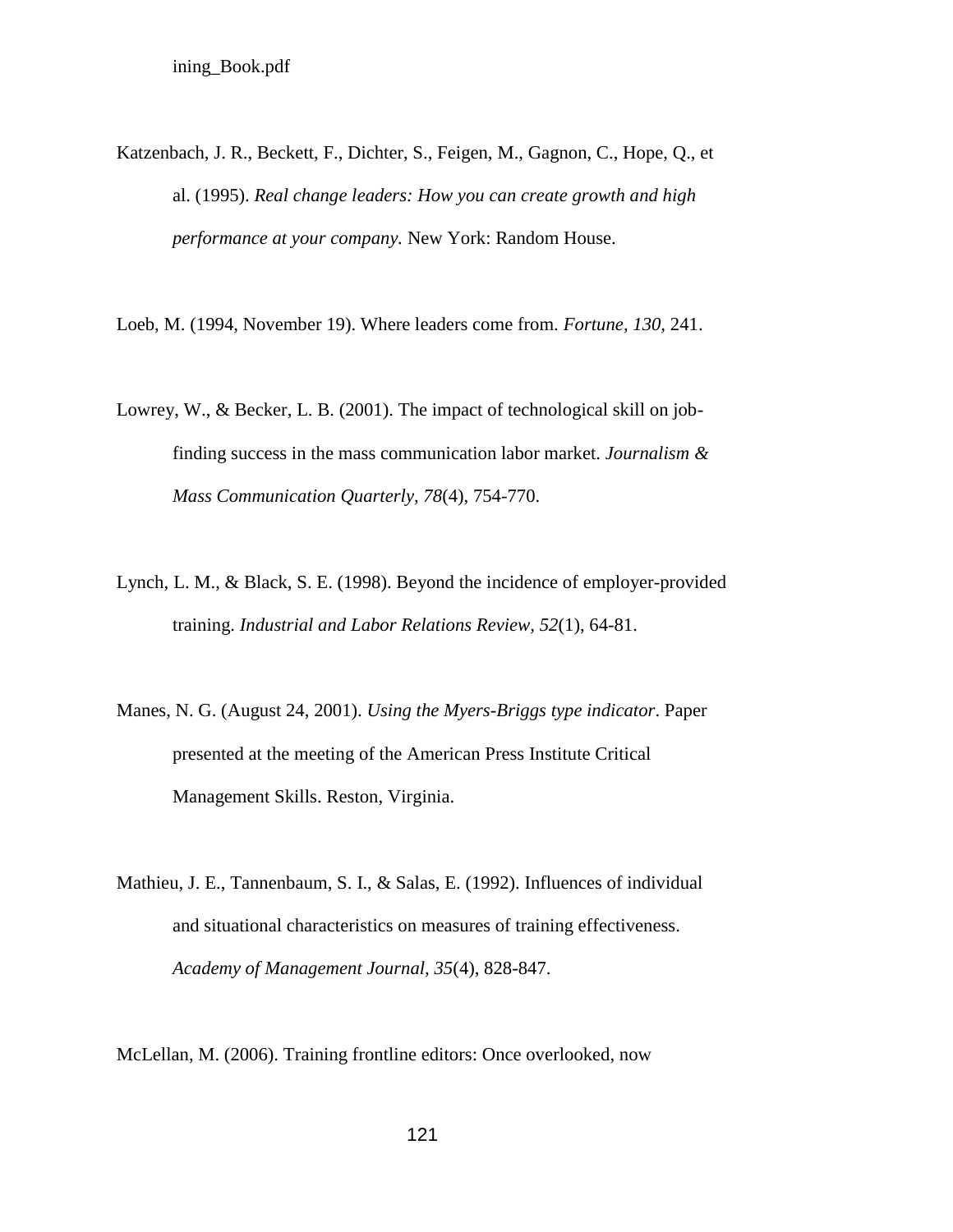happening. *Nieman Reports, 60*(1), 73-74.

McLellan, M., & Porter, T. (2007). *News, improved: How America's newsrooms are learning to change*. Retrieved December 4, 2007, from http://www.newsimproved.org/book.asp?section=book

Mills, D. Q. (1985). *The new competitors.* New York: John Wiley & Sons.

- Ogan, C. L., Brown, C. J., & Weaver, D. H. (1979). Characteristics of managers of selected U.S. daily newspapers. *Journalism Quarterly, 56*(4), 803-809.
- Pascarella, P., & Frohman, M. A. (1989). *The purpose-driven organization: Unleashing the power of direction and commitment.* San Francisco: Jossey-Bass Publishers.
- Peters, S. (2002). *The leadership question: An overview of key findings*. Retrieved from American Society of News Editors Web Site: http://asne.org
- Pew Research Center. (23). The state of the news media 2004. In *Pew Research Center for the People and the Press*. Retrieved September 20, 2007, from http://people-press.org/reports/display.php3?PageID=828

Pew Project For Excellence In Journalism. (2009). *The state of the news media*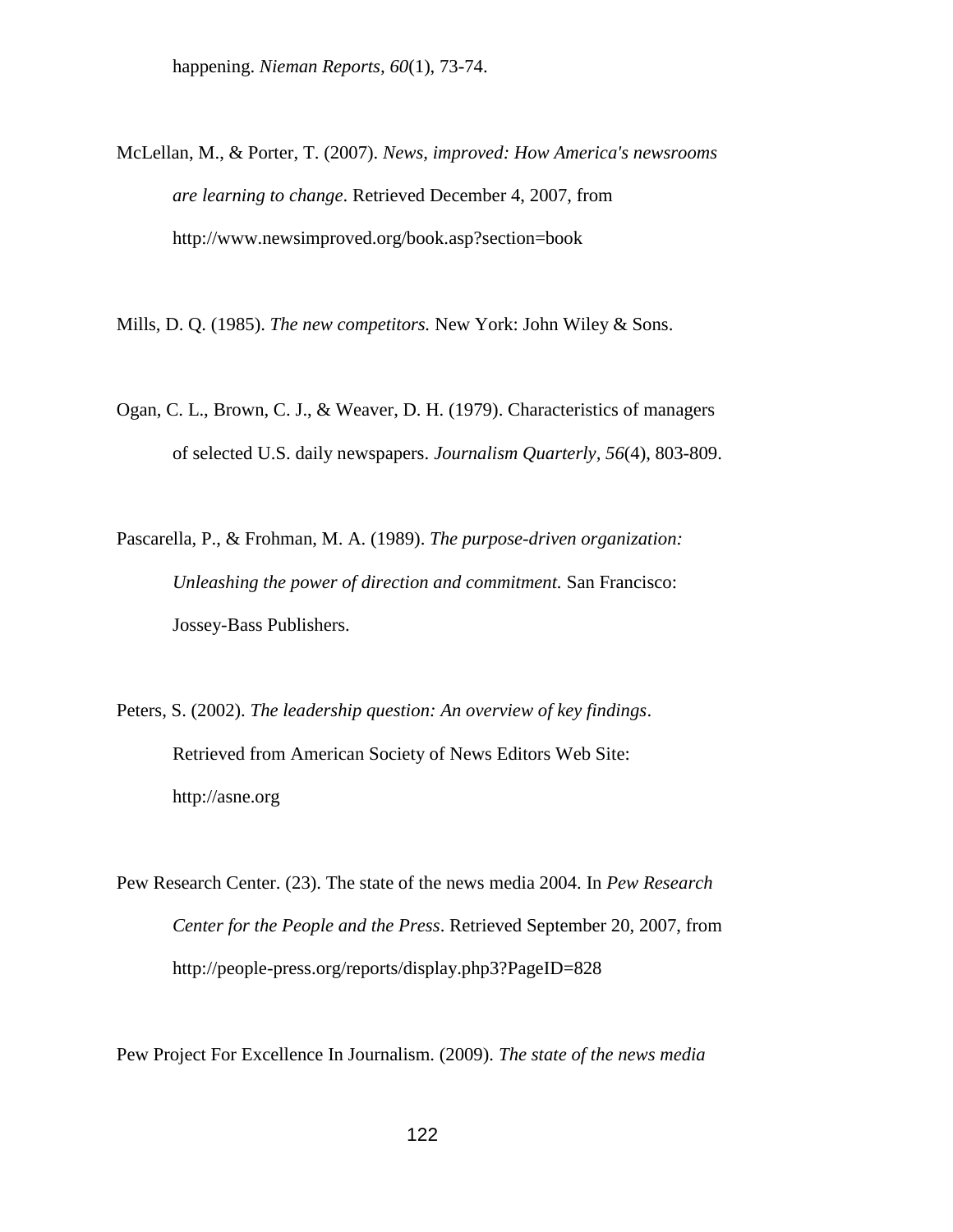*2009*. Retrieved September 6, 2009, from Pew Project for Excellence in Journalism Web site:

http://www.stateofthemedia.org/2009/narrative\_newspapers\_intro.php?m edia=4

Poynter Institute. (2004). *Training: It matters more than ever*. Retrieved September 22, 2007, from Poynter Institute Web site: [http://www.poynter.org/resource/69506/newsu-poynter-training-report-](http://www.poynter.org/resource/69506/newsu-poynter-training-report-2004.pdf)[2004.pdf](http://www.poynter.org/resource/69506/newsu-poynter-training-report-2004.pdf)

Project For Excellence In Journalism. (2004). *The state of the news media 2004*. Retrieved December 3, 2007, from journalism.org Web site: http://www.stateofthenewsmedia.org/narrative\_newspapers\_intro.asp?cat  $=1$ &media=2

Quill Staff Report (2006). Surveys show improving journalism job market. *Quill, 94*(7), 46.

Readership Institute. (2000). *The business case for people management*. Retrieved September 15, 2007, from Media Management Center, Northwestern University Web Site: http://readership.org

Rieder, R. (1997). Editors you'd climb mountains for. *American Journalism Review, 19*(1), 6.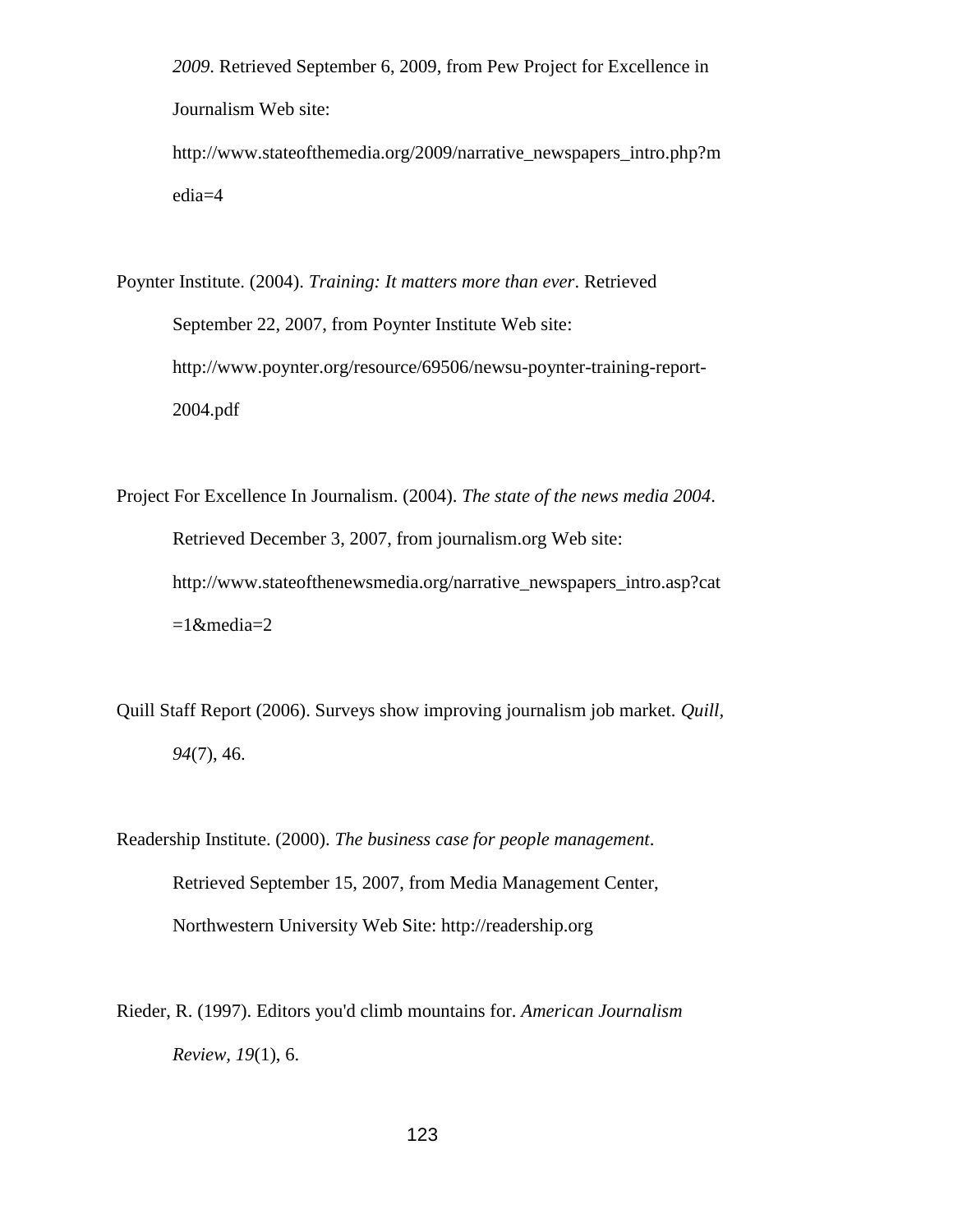Rothschild, J. (2000). Creating a just and democratic workplace: More engagement, less hierarchy. *Contemporary Sociology, 29*(1), 195-213.

- Saba, J. (2007, November 5). *First FAS-FAX numbers: Many top papers take big hits*. Retrieved December 3, 2007, from Editor and Publisher Web site: http://www.editorandpublisher.com/eandp/news/article\_display.jsp?vnu\_c ontent\_id=1003667950
- Schulman, Daniel (2006). The magician. *Columbia Journalism Review,* (4), 33- 43.
- Shaver, H. C. (1978). Job Satisfaction and Dissatisfaction Among Journalism Graduates. *Journalism Quarterly, 55*(1), 54-61, 108.
- Sheya, S. (1995). Train, delegate, guide, then stand aside. *The English Journal, 84*(7), 46-50.
- Sohn, A. B., & Chusmir, L. H. (1985). The motivational perspectives of newspaper managers. *Journalism Quarterly, 62*(2), 296-303.

South, Jeff (2005). Training in session. *Quill, 93*(6), 8-9.

Stepp, C. S. (1995). The thrill is gone. *American Journalism Review, 17*(8), 15-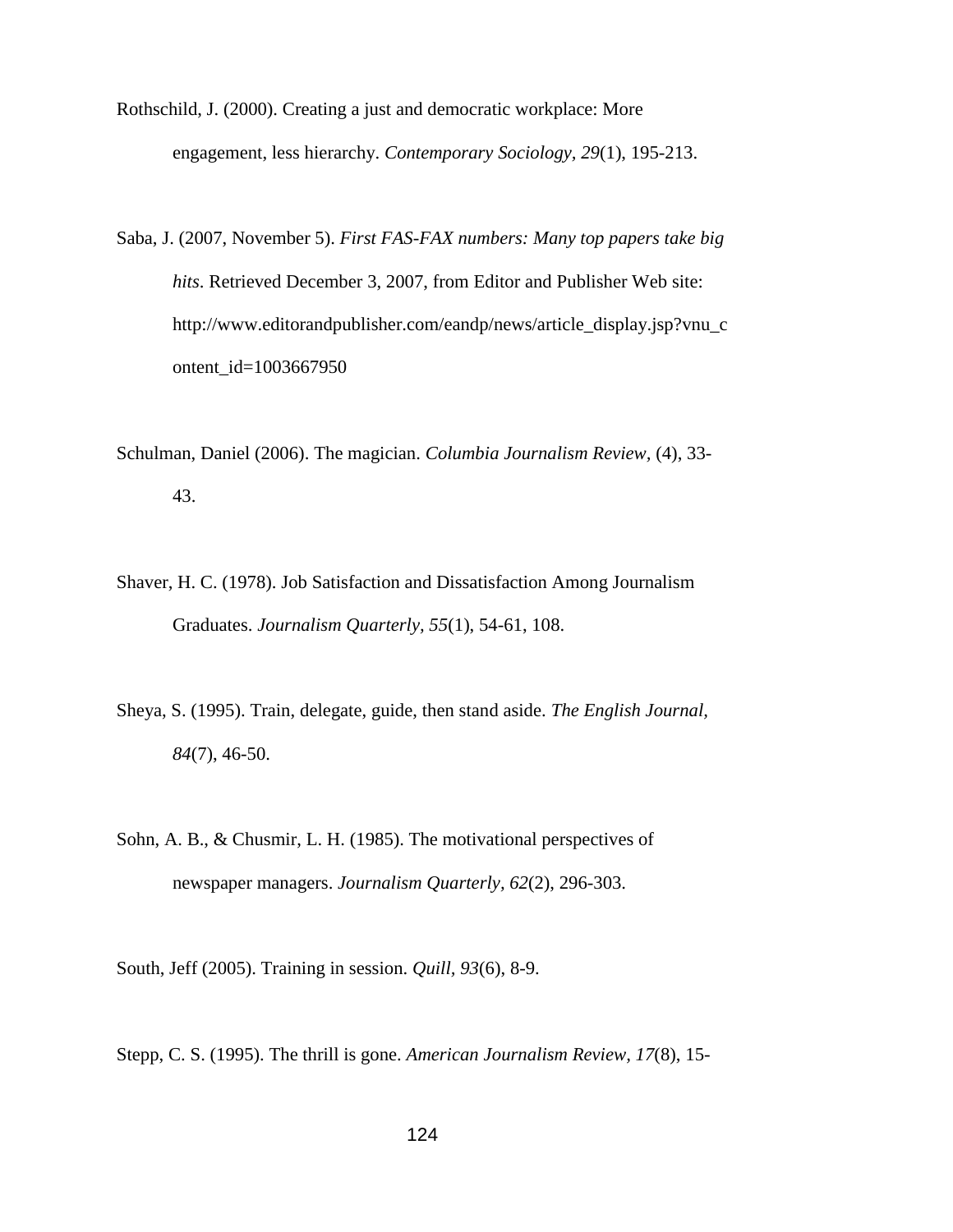- Swanson, L. (2006). Exploring what makes training successful. *Nieman Reports, 60*(1), 75-77.
- Thorson, E. & Duffy, M.E. (2007). *Thinking strategically about the new media landscape.* Study presented at University of Missouri-Columbia. Sept. 12, 2007. Columbia, Mo.
- Ticky, N. M., & Devanna, M. A. (1986). *The transformational leader.* New York: John Wiley & Sons.
- Training Magazine (2008). Gauges & drivers; Training Magazine's exclusive analysis of the U.S. training industry. *Training, 45*(9), 16-34.
- Underwood, D. (1995). *When MBAs rule the newsroom* (Rev. ed.). New York: Columbia University Press.
- Vaughan, C. (1979). Career information for sociology undergraduates. *Teaching Sociology, 7*(1), 55-64.
- Watts, W., & Johnson III, R. (1984). Employability of sociology graduates, 1982. *Teaching Sociology, 11*(2), 183-204.